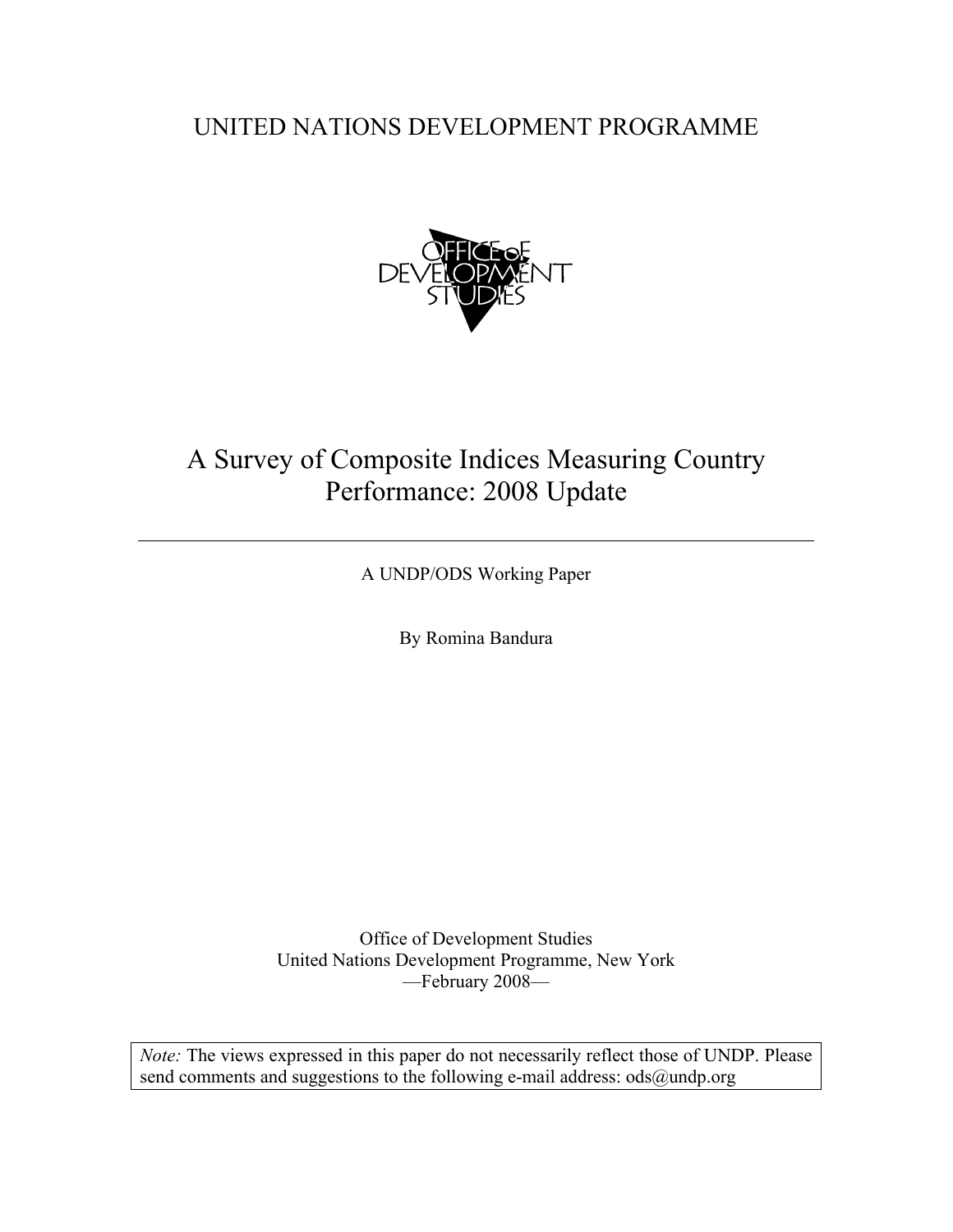# **List of Indices**

| 1.  |                                                                                    |  |
|-----|------------------------------------------------------------------------------------|--|
| 2.  |                                                                                    |  |
| 3.  |                                                                                    |  |
| 4.  | Alternative Country-Risk Index (Indice de Riesgo Pais Alternativo - IRPA) 10       |  |
| 5.  |                                                                                    |  |
| 6.  | Assessing the Achievement of the Millennium Development Goals (MDGs) 10            |  |
| 7.  |                                                                                    |  |
| 8.  |                                                                                    |  |
| 9.  |                                                                                    |  |
| 10. |                                                                                    |  |
| 11. |                                                                                    |  |
| 12. |                                                                                    |  |
| 13. |                                                                                    |  |
| 14. |                                                                                    |  |
| 15. |                                                                                    |  |
| 16. |                                                                                    |  |
| 17. |                                                                                    |  |
| 18. |                                                                                    |  |
| 19. |                                                                                    |  |
| 20. |                                                                                    |  |
| 21. |                                                                                    |  |
| 22. |                                                                                    |  |
| 23. |                                                                                    |  |
| 24. | Country Policy and Institutional Assessment and IDA Country Performance Ratings 18 |  |
| 25. | Country Risk Evaluation and Assessment Model (CREAM) Country Index  19             |  |
| 26. |                                                                                    |  |
| 27. |                                                                                    |  |
| 28. |                                                                                    |  |
| 29. |                                                                                    |  |
| 30. |                                                                                    |  |
| 31. |                                                                                    |  |
| 32. |                                                                                    |  |
| 33. |                                                                                    |  |
| 34. |                                                                                    |  |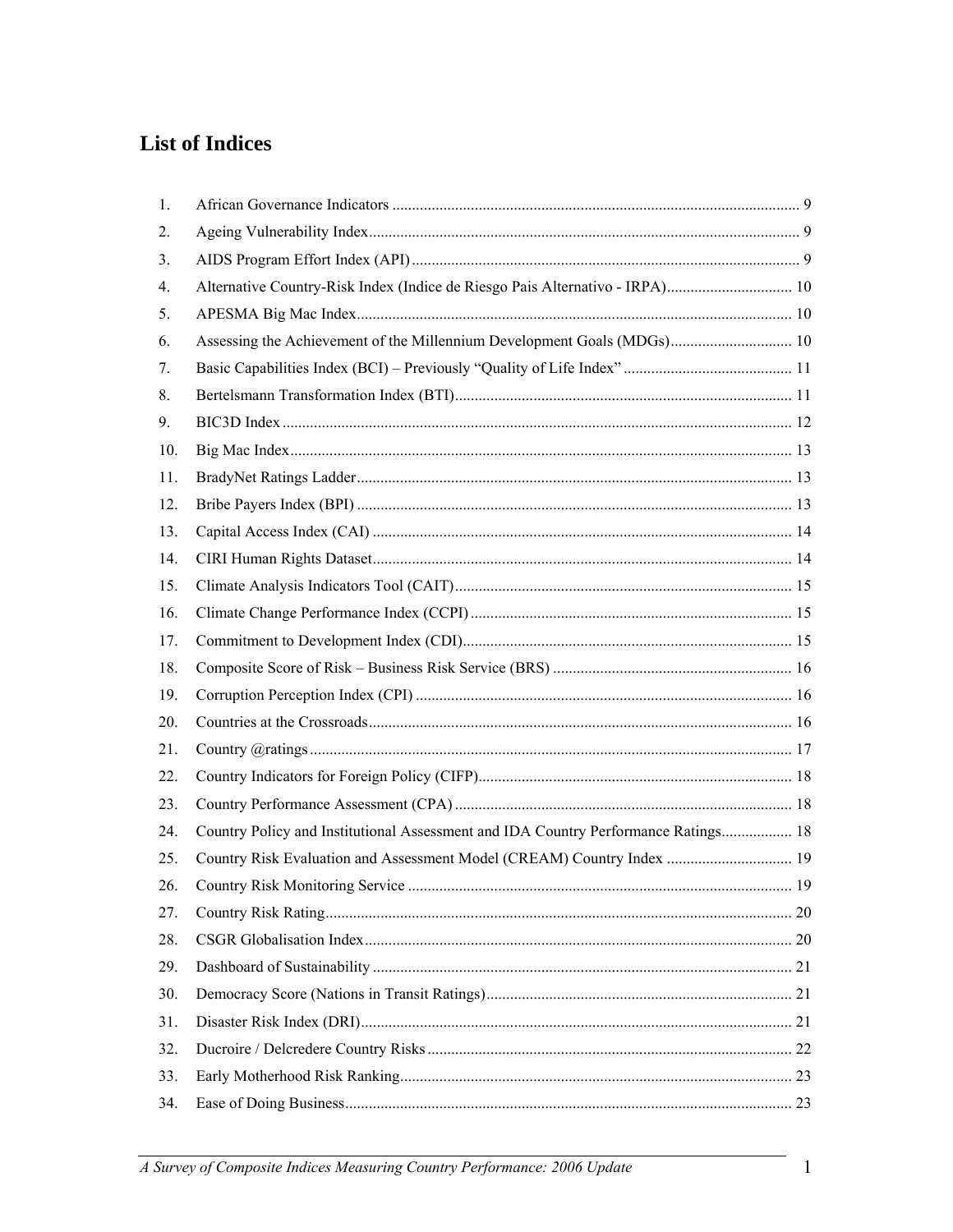| 35. |                                                                                            |  |
|-----|--------------------------------------------------------------------------------------------|--|
| 36. |                                                                                            |  |
| 37. |                                                                                            |  |
| 38. |                                                                                            |  |
| 39. |                                                                                            |  |
| 40. |                                                                                            |  |
| 41. |                                                                                            |  |
| 42. |                                                                                            |  |
| 43. |                                                                                            |  |
| 44. |                                                                                            |  |
| 45. |                                                                                            |  |
| 46. |                                                                                            |  |
| 47. |                                                                                            |  |
| 48. |                                                                                            |  |
| 49. |                                                                                            |  |
| 50. |                                                                                            |  |
| 51. |                                                                                            |  |
| 52. |                                                                                            |  |
| 53. |                                                                                            |  |
| 54. | Ethno-linguistic and Religious Fractionalization Index and Political Instability Index  34 |  |
| 55. |                                                                                            |  |
| 56. |                                                                                            |  |
| 57. |                                                                                            |  |
| 58. |                                                                                            |  |
| 59. |                                                                                            |  |
| 60. |                                                                                            |  |
| 61. |                                                                                            |  |
| 62. |                                                                                            |  |
| 63. |                                                                                            |  |
| 64. |                                                                                            |  |
| 65. |                                                                                            |  |
| 66. |                                                                                            |  |
| 67. |                                                                                            |  |
| 68. |                                                                                            |  |
| 69. |                                                                                            |  |
| 70. |                                                                                            |  |
| 71. |                                                                                            |  |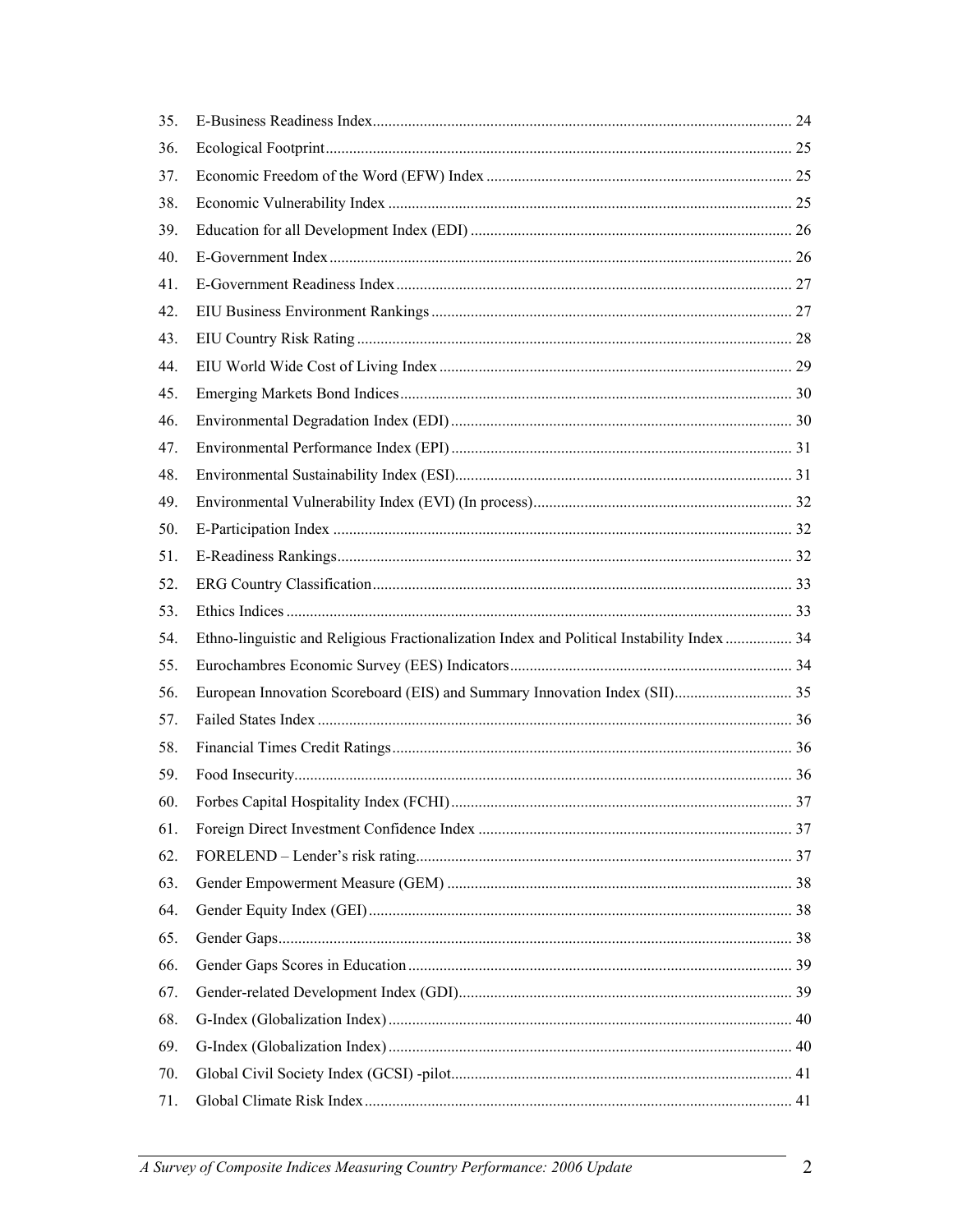| 72. |                                                                                 |  |
|-----|---------------------------------------------------------------------------------|--|
| 73. |                                                                                 |  |
| 74. |                                                                                 |  |
| 75. |                                                                                 |  |
| 76. |                                                                                 |  |
| 77. |                                                                                 |  |
| 78. |                                                                                 |  |
| 79. |                                                                                 |  |
| 80. |                                                                                 |  |
| 81. |                                                                                 |  |
| 82. |                                                                                 |  |
| 83. |                                                                                 |  |
| 84. |                                                                                 |  |
| 85. |                                                                                 |  |
| 86. |                                                                                 |  |
| 87. |                                                                                 |  |
| 88. |                                                                                 |  |
| 89. |                                                                                 |  |
| 90. |                                                                                 |  |
| 91. |                                                                                 |  |
| 92. |                                                                                 |  |
| 93. |                                                                                 |  |
| 94. |                                                                                 |  |
| 95. |                                                                                 |  |
| 96. |                                                                                 |  |
| 97. |                                                                                 |  |
| 98. |                                                                                 |  |
| 99. |                                                                                 |  |
|     |                                                                                 |  |
|     |                                                                                 |  |
|     |                                                                                 |  |
|     |                                                                                 |  |
|     |                                                                                 |  |
|     | 105. International Country Risk Guide (ICRG) Ratings - Composite Risk Rating 59 |  |
|     |                                                                                 |  |
|     |                                                                                 |  |
|     |                                                                                 |  |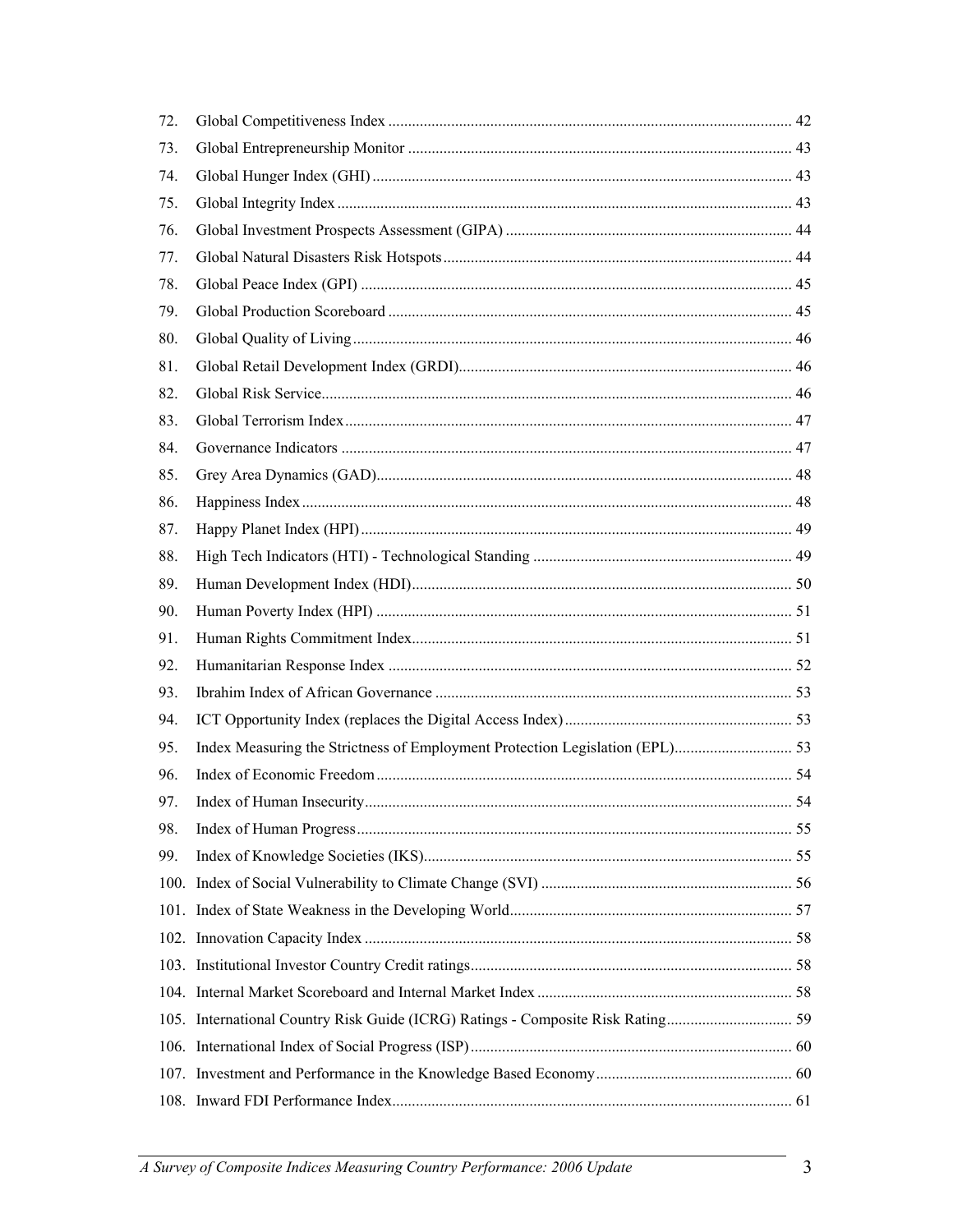| 144. Qualitative Risk Measure in Foreign Lending (QLM-FE) - Financial Ethics Index |  |
|------------------------------------------------------------------------------------|--|
|                                                                                    |  |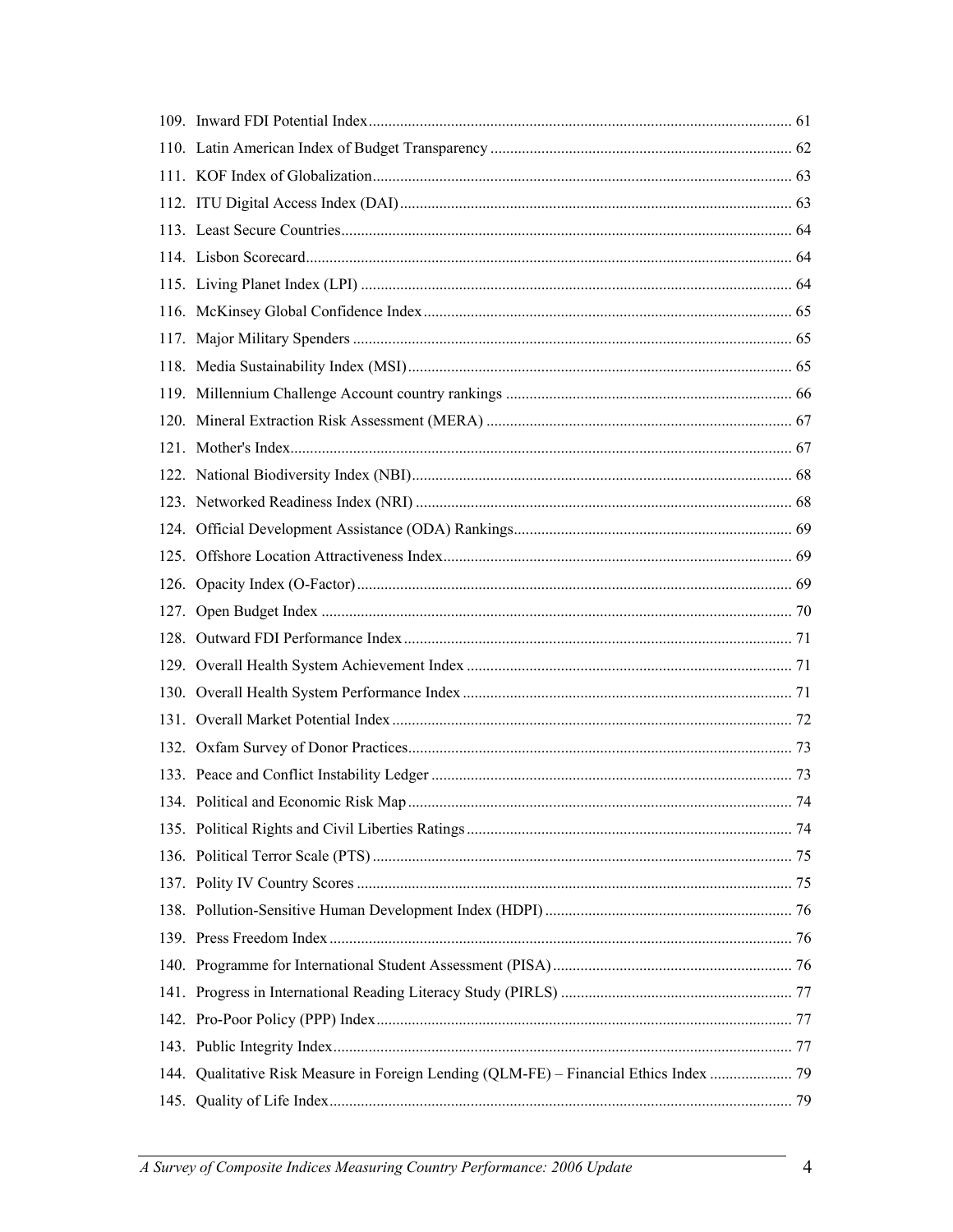| 166. |  |
|------|--|
|      |  |
|      |  |
|      |  |
|      |  |
|      |  |
|      |  |
|      |  |
|      |  |
|      |  |
|      |  |
|      |  |
| 178. |  |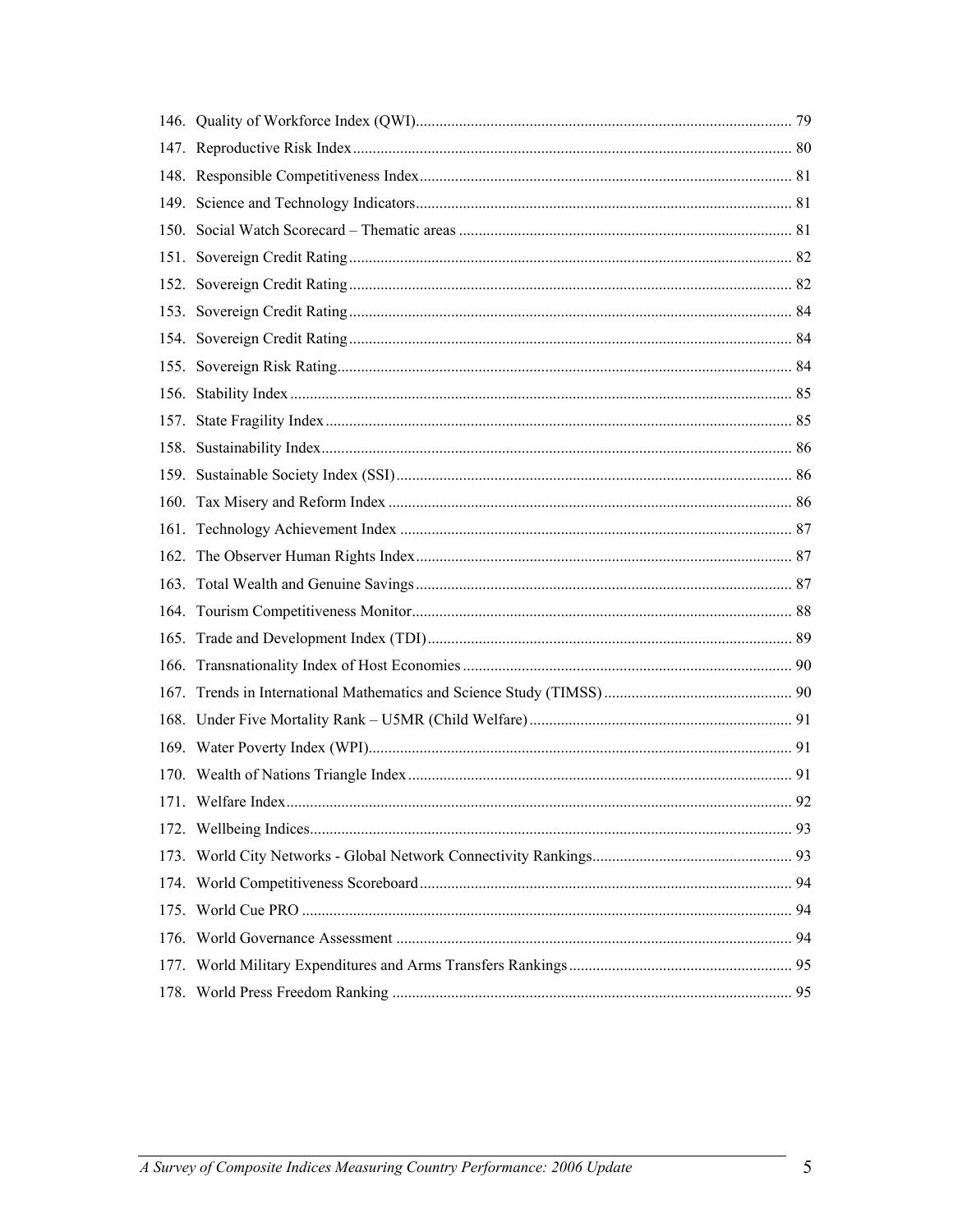### **Overview**

The following document presents an update of the November 2006 survey of *country indices* that rank or assess countries according to some economic, political, social or environmental measure.<sup>1</sup> The present update includes new indices launched between end-November 2006 and end-February 2008 and adds indices omitted in the previous surveys.

### *Definitions*

The aim of the survey is to identify indices that rank or assess country performance in a diverse set of topics including competitiveness, governance, social aspects, human rights, the environment, security and globalization, amongst others. Indices taken for consideration in this survey cover either *a particular set of countries* (such as a geographical region or income group) or *all countries in the world,* where data is available $^2$ 

Public and private institutions as well as individual scholars elaborate these indices. *Public institutions* include international governmental organizations (such as UNDP or the World Bank) or federal institutions such as national universities or government departments. *Private institutions (profit and non-profit)* include consultancy firms, nongovernmental organizations (NGOs) and financial services firms. Individual scholars and research centers in private universities also elaborated their own indices, publishing them in a book, report or paper.

Organizations and academics elaborate composite indices, based on several indicators or sub-indices. These indicators and sub-indices are aggregated following some methodology to give an overall score for the country. The country scores are used to either create a ranking to show progress (or setbacks) or to simply present the data without necessarily ranking the countries.<sup>3</sup>

Rankings and assessments are also elaborated using a single indicator. In general rankings are elaborated under these methods:

 An elaborate index is prepared, composed of *sub-indices* (e.g. the Commitment to Development Index or the Environmental Sustainability Index) which are weighted to give an overall score;

 $\overline{a}$ <sup>1</sup> The original survey is Bandura, Romina. 2005. "Measuring Country Performance and State Behavior: A Survey of Composite Indices". UNDP/ODS Background Paper, Office of Development Studies, New York. [www.thenewpublicfinance.org/background/measuring.pdf]. This is a second update to the original paper.

 $\overline{2}$  There are indices that cover one country only, assessing the within-country regional units such as states or provinces and cities. Moreover, there exist indices or assessments of institutions (i.e. Civil Society Organizations, private companies or international organizations) that evaluate these organizations in areas such as transparency, accountability, performance and the like. There are also indices that measure market performance, such as the stock market or commodities market. However, none of these examples in this paragraph are covered in this survey.<br><sup>3</sup> The literature on composite indicate

The literature on composite indices (and their methodologies) is vast. For references, see Bandura 2005.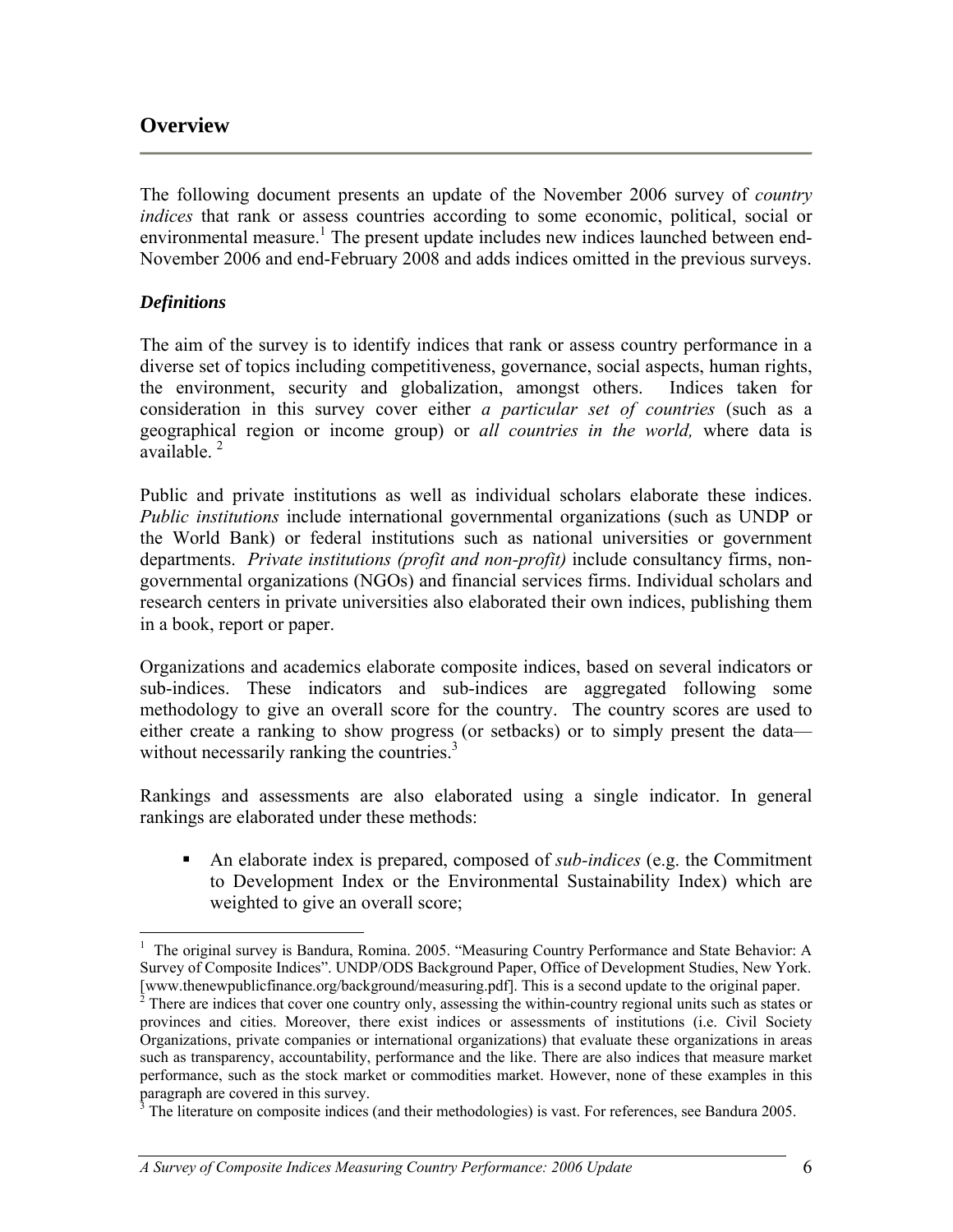- A simple index is constructed based on a *subset of indicators* (e.g. the Human Development Index);
- *A single indicator* is used to rank the country (e.g. Under Five Mortality Rank (U5MR) or Ranking on Major Military Spenders).

Frequently, the way to present the country rankings is through a "League Table" presenting the country index scores in descending order. An alternative form of presentation is categorical classifications based on a range of the numerical value of these indices (for example, Freedom House classifies the countries into "Free", "Partially free" and "Not free"). Yet another form is to show—through colored bars or arrows—the progress or setbacks in a specific policy area (for example, Social Watch thematic assessments or the MDG's assessments).

### *Methodology*

The inventory presented in this document is not exhaustive.<sup>4</sup> The research leading to the inventory was based on reports, websites, books, and academic papers. The inventory presents indices in alphabetical order, providing for each entry the author or organization responsible for it, a description of the index and its methodology together with the year of creation, frequency of issuance and the relevant sources, including websites. This information corresponds to indices found in publications or websites, which are either updated frequently or are "one-time events". Private firms offer online paid subscription services (for example, credit rating agencies or private consultancy firms) and often times do not disclose their methodologies to the public, thus only the limited information available in their websites is included in the inventory.

The description and methodology of these indices is taken directly from the author or organization, that is, they are *excerpts* from websites and publications. The sources from which these excerpts were taken are clearly listed in each index entry.

<sup>&</sup>lt;sup>4</sup> It would be greatly appreciated, if readers, who are aware of indices not presented in this survey, would send their suggestions by email to romina.bandura@undp.org or to ods@undp.org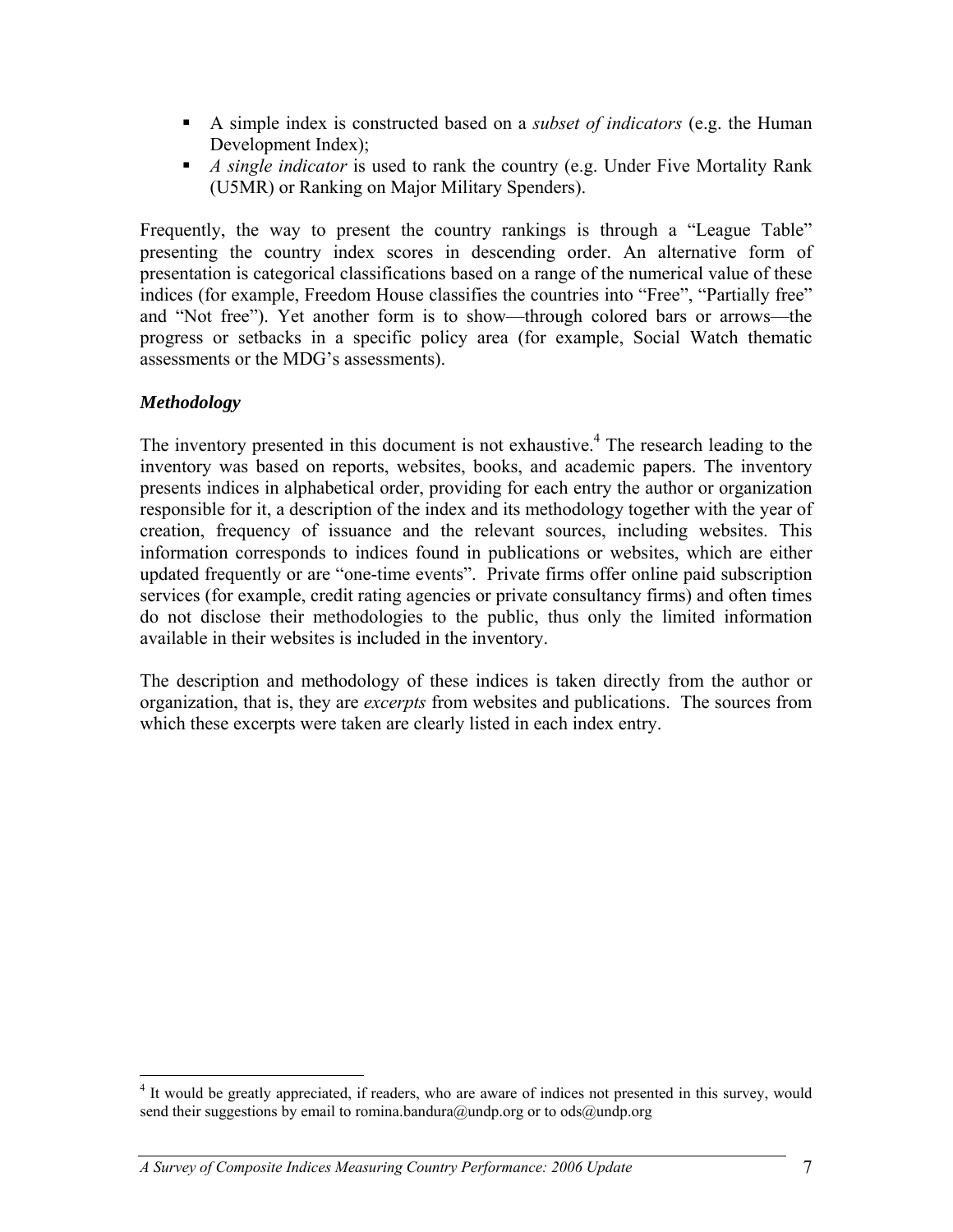## **Inventory of Indices (alphabetical order)**

*Important Note:* Unless otherwise indicated, the methodology of indices that has been elaborated by private companies offering paid subscription services is the one disclosed solely by the company's website.

The description and methodology of these indices is taken directly from the author or organization, that is, they are excerpts from websites and publications. The sources from which these excerpts were taken are clearly listed in each index entry.

#### **Each entry contains the following information:**

*Name of index*: how the index is identified in the websites or publications.

*Organization /author:* refers to the person and/or organization responsible for elaborating the index. *Description and methodology:* refers to what the index does and how it is constructed.

*Country coverage:* how many countries are assessed or measured using the author's methodology. *Year created:* refers to the year in which the index was elaborated.

*Frequency:* how often is the index updated?

*Publication where index can be found:* Name of the publication that contains the index − main paper, book or report. These publications refer to those derived from the organization or author of the index. *Source:* refers to where the methodology was taken from.

*Relevant website:* Refers to the author / organization's website or where more information can be found.

If in any entry the sign "−" appears, it means that no information is available.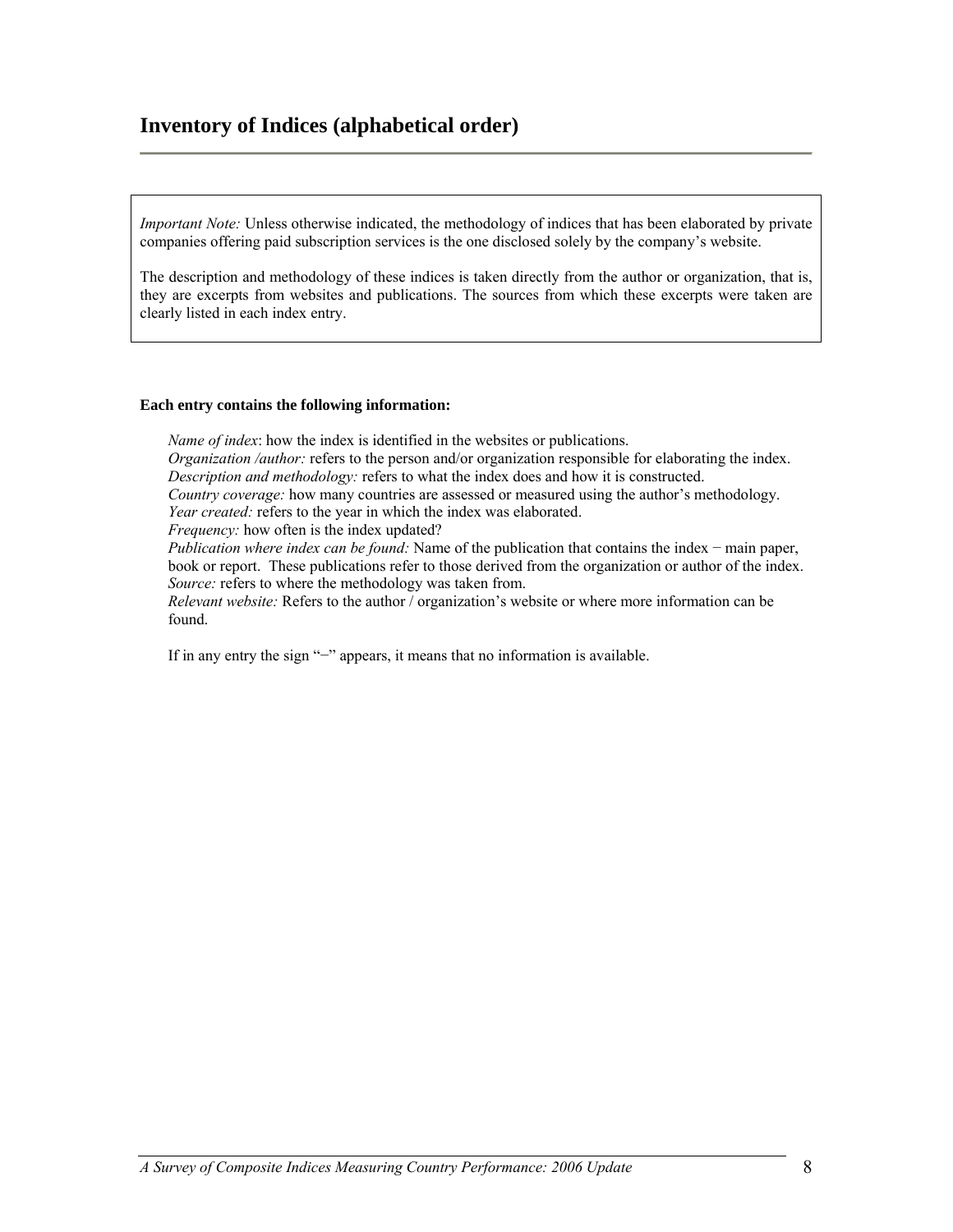#### **1. African Governance Indicators**

Organization/Author: United Nations Economic Commission for Africa (UNECA)

Description and methodology: The ECA's African Governance Report sets out to measure and monitor the state of governance in 28 African countries. The scores are sample averages drawn from the expert surveys for the 28 countries in the African Governance Project. The indicators first cover political representation, then institutional effectiveness, then service delivery, then taxes and corruption. The methodology for the study consisted of a research instrument with three components in 28 project countries: a national expert opinion survey, a national household sample survey and desk research. The Africa Governance Indicators are derived from the data collected in the expert panel study, which contains 83 measures of the perceptions of the nation's elite in each of 28 countries covered in the study, clustered in 23 groups.

Year created: 2005

Frequency: Annually

Publication where index can be found: UNECA. 2005. "Striving for Good Governance in Africa: African Governance Report." Addis-Ahaba.

Source: http://www.uneca.org/agr/

#### **2. Ageing Vulnerability Index**

Organization/Author: Center for Strategic and International Studies and Watson Wyatt Worldwide Description and methodology: The index assesses and ranks the vulnerability of developed countries to rising old-age dependency costs. The index is compiled from indicators on four basic categories: 1. Public burden indicators track the magnitude of the burden of public spending in each country 2. Fiscal-room indicators track each country's ability to accommodate the growth in old age benefits via higher taxes, cuts in other spending or public borrowing 3. Benefitdependence indicators track how dependent the elderly are on public benefits and how politically difficult it may be to reduce their generosity and 4. Elder-affluence indicators track the relative affluence of the old versus the young. The index is based on projections on a historical trends scenario assuming a continuation of the established demographic and economic trend. Countries are assigned scores and ranked from least to most vulnerable.

Country coverage: 12 industrial countries

Year created: 2003

Frequency:  $−$ 

Publication where index can be found: Jackson, Richard and Neil Howe. 2003. "The 2003 Aging Vulnerability Index-An Assessment of the Capacity of Twelve Developed Countries to Meet the Aging Challenge" Center for Strategic and International Studies and Watson Wyatt Worldwide. Source: http://www.csis.org/gai/aging\_index.pdf Relevant Website: http://www.csis.org/gai/

#### **3. AIDS Program Effort Index (API)**

Organization/Author: UNAIDS, USAID, WHO and the POLICY Project

Description and methodology: The API is intended to measure program effort in the response to the HIV/AIDS epidemic. The index is designed to provide a current profile of national effort and a measure of change over time. The index serves as a diagnostic tool to indicate areas of strength and weakness in each country program; it does not rank countries although the scores are useful as profiles of effort at the regional and global level. The index is based on 10 components: 1. Political support 2. Policy and planning 3. Organizational structure 4. Program resources 5. Evaluation, monitoring and research 6. Legal and regulatory environment 7. Human rights 8. Prevention programs 9. Care and treatment services 10. Mitigation programs. The index scores are based on questionnaires carried out by national consultants to a range of experts in the country. Country coverage: 40 countries in the 2000 assessment; 54 in the 2003 assessment.

Year created: 1998

Frequency: updated in 2000 and in 2003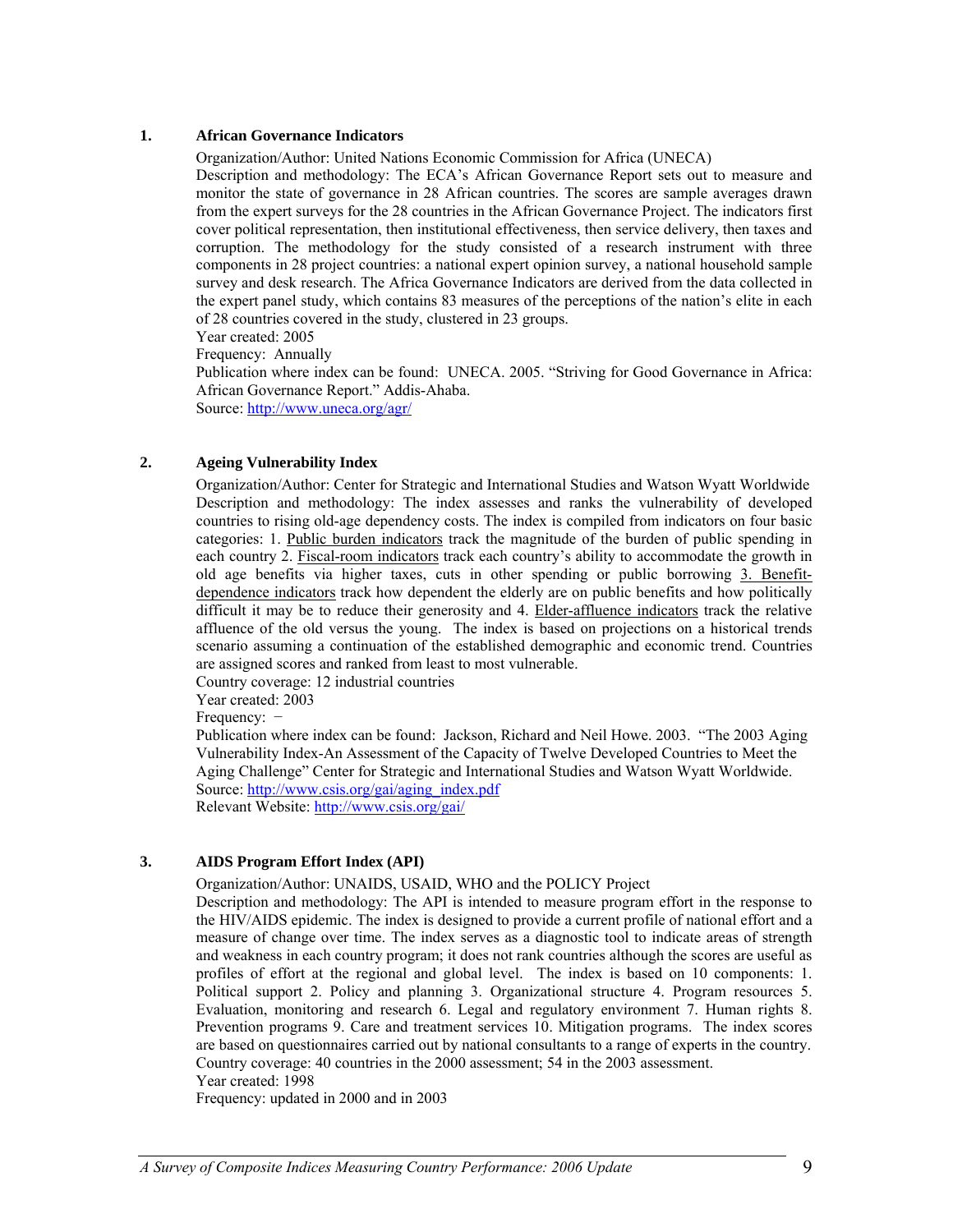Publication where index can be found: USAID, UNAIDS, WHO, and the POLICY PROJECT. 2003. "The Level of Effort in the National Response to HIV/AIDS: The AIDS Program Effort Index (API) 2003 Round". [http://www.policyproject.com/pubs/monographs/API2003.pdf] Source: http://www.unaids.org/ungass/en/global/UNGASS17\_en.htm Relevant Website: http://www.policyproject.com/abstract.cfm/1677

#### **4. Alternative Country-Risk Index (Indice de Riesgo Pais Alternativo - IRPA)**

Organization/Author: Latin American Centre for Social Ecology (CLAES) and D3E (Development, Economy, Ecology, Equity – Latin America) Description and methodology: The IRPA Index was constructed as an alternative to sovereign

credit ratings and it expresses Latin American countries' vulnerabilities in the social, political, economic and environmental spheres. The index is based on 11 indictors: 1. Primary exports as a % of total goods exports 2. Debt service as a % of total exports of goods and services 3. Protected areas as a % of total country surface 4. Carbon dioxide emissions in metric tons per capita 5. Social expenditure as a % of GDP 6. Literacy rate 7. Household income distribution 8. Gross enrollment rate 9. Internet users 10. Political and civil liberties 11. Support for Democracy. For each of these 11 indicators a value of "acceptable risk" is calculated and a new variable is formed (for each indictor) based on this formula: (Value of the indicator for the country – Value of acceptable risk) / Value of acceptable risk. For each country, the values of these new 11 variables are added and then countries are ranked form highest value (meaning higher risk) to lower value (i.e. lower risk). Values of IRPA that fall between 1.0-5.0 are considered tolerable levels of risk; 5.01-10 indicates a threatening situation; 10.01-20 a critical situation and more than 20 is considered a situation of default.

Country coverage: 18 LAC countries

Year Created: launched in 2004

Frequency: −

Publication: Gorfinkiel, Denise. 2004. "Índice de Riesgo País Alternativo- Metodología y Cálculo", Documentos de Discusión Global. Montevideo: D3E Source: http://www.choike.org/nuevo\_eng/informes/2192.html and Gorfinkiel (2004) Relevant Website: http://deudaexterna.com/publicaciones/DocDisIrpaConceptoGorfinkiel.pdf

### **5. APESMA Big Mac Index**

Organization/Author: Association of Professional Engineers, Scientists and Managers (APESMA) Australia

Description and methodology: It is an international comparison (but not ranking) of graduate engineer salaries. The index shows the number of minutes that a graduate engineer needs to work in selected countries to purchase a Big Mac. The comparison assumes a 40-hour week.

Country coverage: 13 countries (developing and developed)

Year created: -

Frequency: −

Publication where index can be found: −

Source/Website: http://www.apesma.asn.au/students\_graduates/common/big\_mac\_index.htm

#### **6. Assessing the Achievement of the Millennium Development Goals (MDGs)**

Organization/Author: World Bank and UNDP

Description and methodology: It assesses the prospects of countries, aggregated by region, for reaching six of the targets of the Millennium Development Goals. Progress toward the MDGs for selected indicators is calculated using the latest available data point and comparing it to the contemporaneous point on a reference path connecting the 1990 value to the MDG target. The reference path was calculated assuming a constant, annual or geometric rate of change. The countries are then classified into a set of colors: green represents countries that made progress in the 1990s fast enough to attain the target value in the specified time period (by 2005 for gender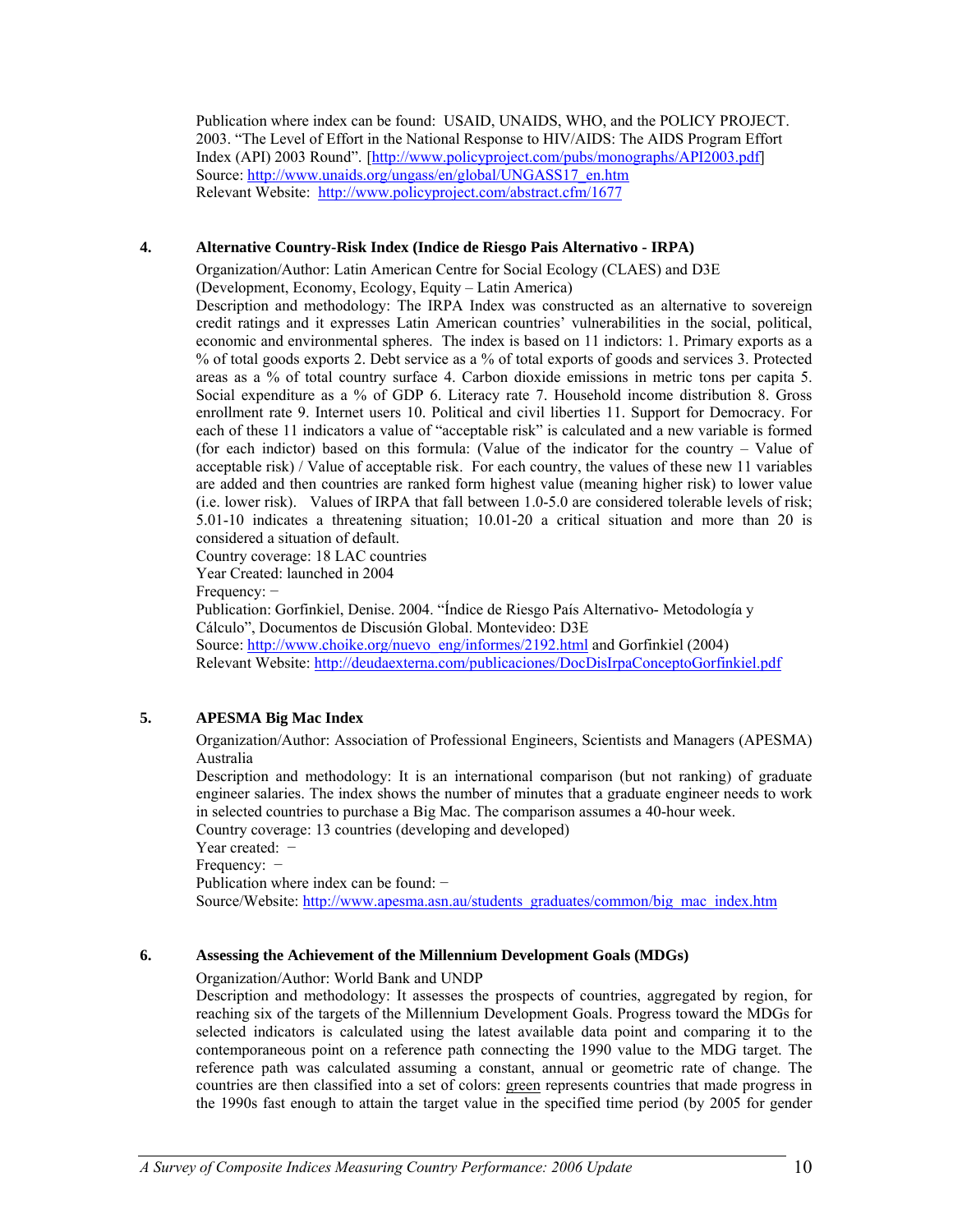equality and by 2015 for all others). They are "likely" to achieve the goals. Countries in light green made progress, but too slowly to reach the goals in the time specified. Continuing at the same rate, they will need as much as twice the time as the "likely" countries to reach the goals – they are rated "possible". Countries in <u>orange</u> made slower progress and are "unlikely" to reach the goals. Countries in red are "very unlikely" to reach the goals. Lastly, gray countries lack adequate data to measure progress.

 Country coverage: low and middle income countries Year created: 2002 Frequency: ongoing Publication where index can be found: – Source: World Bank tracking http://www.developmentgoals.org/rcharts.htm and Human Development Report 2002 tracking http://hdr.undp.org/reports/global/2002/en/pdf/hdr\_2002\_feature\_1\_1.pdf Relevant Website: http://www.undp.org/mdg/trackingprogress.html

#### **7. Basic Capabilities Index (BCI) – Previously "Quality of Life Index"**

#### Organization/Author: Social Watch

Description and methodology: The BCI reflects basic well-being gauged by capabilities in different aspects of the human condition, and the indicators that make it up yield separate results for each aspect. The index gives an efficient rating for the basic levels of people's well-being on the basis of their state of health (child health and reproductive health) and their performance in primary education. Both these dimensions are of crucial importance in development goals. The indicators that make up the BCI are as follows:

• The percentage of children in the first grade of primary education who reach the fifth grade.

• Under-5 mortality rate.

• The percentage of births attended by skilled health personnel.

The BCI was calculated using the non-weighted average of the original values of the three indicators in question (in the case of infant mortality a lineal transformation was previously applied to the indicator). To simplify the calculations all three indicators were given the same weight. Child health is represented as  $I1 = (100 - M)$ , where M is the under-5 mortality rate (expressed as a percentage) or the probability of death in the first five years of life expressed as per 100 live births. Education is represented as I2, where I2 is the rate of school retention or the percentage of children enrolled in the first grade who reach the fifth grade. Reproductive health is shown as I3, where I3 is the percentage of births assisted by skilled health personnel (doctors, nurses or midwives). The Basic Capabilities Index value for a particular country is obtained by taking a simple average of the three components:  $BCI = (I1 + I2 + I3) / 3$ .

The lowest empirical value obtained in the BCI was 47 points, and the distribution was heavily concentrated at the upper end of the scale (values near 100). Based on this distribution, five categories were used to classify countries by their different levels in the BCI: critical, very low, low, medium and high.

Country coverage: 94 countries

 Year created: 2004 (as "Quality of Life Index" and in 2005 renamed "Basic Capabilities Index) Frequency: annual

Publication where index can be found: Social Watch. 2004. *Social Watch Annual Report 2004: Fear and Want Obstacles to Human Security*. Montevideo. Social Watch. 2005. *Social Watch Annual Report 2005: Roars and Whispers Gender and poverty: promises vs. action*. Montevideo. Methodology: Social Watch Annual Report 2005 (pp. 143-145)

http://www.socialwatch.org/en/informeImpreso/pdfs/methodology2005\_eng.pdf Ranking: http://www.socialwatch.org/en/informeImpreso/pdfs/bci2005\_eng.pdf

#### **8. Bertelsmann Transformation Index (BTI)**

Organization/Author: Bertelsmann Foundation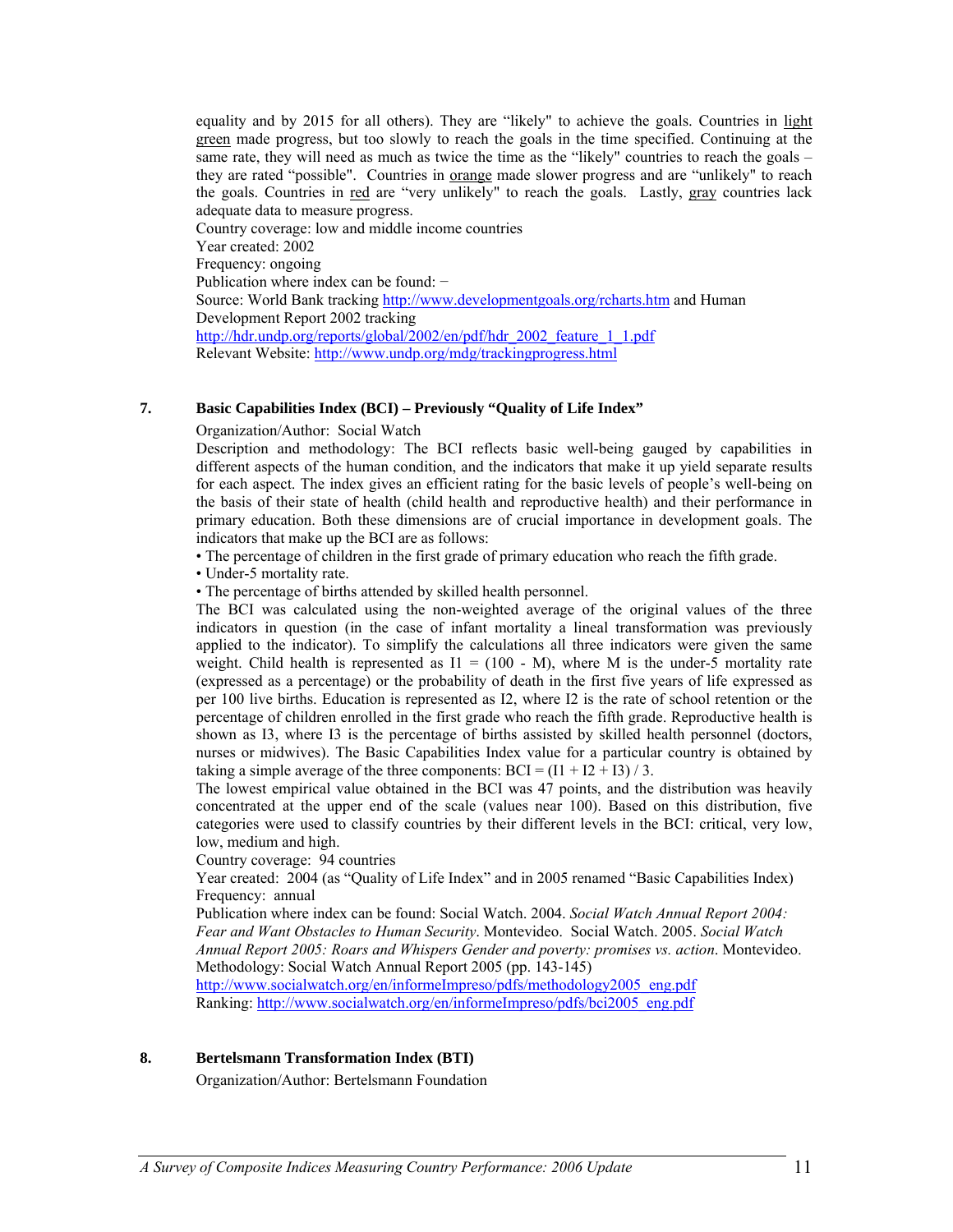Description and methodology: The BTI is a global ranking that analyzes and evaluates development and transformation processes in 116 countries. The BTI provides the international public and political actors with a comprehensive view of the status of democracy and a market economy as well as the quality of political management in each of these countries. The BTI analyzes the status of both democratization and market liberalization as it evaluates actors' performance in managing these changes.

The Bertelsmann Transformation Index consists of the Status Index, the Management Index, and a Trend Indicator. The scores given in the Status Index are comprised of two indices that measure the status of transition to democracy and a market economy. The Management Index establishes the quality of political management and the Trend Indicator informs about the direction of development with respect to constitutional democracy and a socially responsible market economy during the period of analysis from 1998 to 2003. The three indices are comprised of a number of specific scores. Using detailed indicators, experts on the 116 countries measured the extent to which twenty-three criteria were fulfilled.

The *Status Index* shows the development achieved by 116 states on their way toward democracy and a market economy. States with functioning democratic and market-based structures receive the highest scores. Evaluations are based on a set of eighteen political and fourteen economic indicators, encompassing the following 12 criteria.

Criteria for democracy status: stateness, political participation, rule of law, institutional stability and political and social integration.

Criteria for market economy status: level of socioeconomic development, market structures and competition, currency and price stability, private property, welfare regime, strength of the economy and sustainability.

The *Management Index* reveals the extent to which governments and political actors have been consistent and determined in their pursuit of a market-based democracy. Those states showing progress in the last five years and in which transformation has resulted from astute management receive the highest scores. The assessments are based on a set of twenty indicators used in measuring the five following criteria: reliable pursuit of goals, effective use of resources, governance capability, consensus building and international cooperation.

Country coverage: 116 countries

Year created: 2001

Frequency: Refined in 2003

Publication where index can be found: Bertelsmann Foundation. 2004. *Bertelsmann Transformation Index 2003: Towards Democracy and a Market Economy*. Gütersloh: Bertelsmann Foundation Publishers.

[http://www.bertelsmann-transformation-index.de/fileadmin/pdf/BERT\_Brosch\_re\_ENG.pdf] Source: Bertelsmann Foundation (2004)

Relevant Website: http://www.bertelsmann-transformation-index.de/11.0.html?&L=1

#### **9. BIC3D Index**

Organization/Author: Bonn International Center for Conversion (BICC)

Description and methodology: The BIC3D index is a rough measure of disarmament or conversion, a tool to measure the size and dynamics of the military sector in each country. It combines four indicators: 1. Military expenditures 2. An aggregate index of holdings in selected weapon systems 3. Armed forces personnel and 4. Employment in arms production. BIC3D index values can be interpreted as the percentage change in the levels of military expenditures, armaments, armed forces and employment in arms production between the average level around the end of the Cold War (1985-1993) and the BIC3D index end year. A positive value of the index is associated with disarmament while a negative value reflects increases in armaments. The index ranges from +100 percent which means total disarmament and -100 percent – i.e. total rearmament.

 Country coverage: 158 countries Year created: 1996 Frequency: annual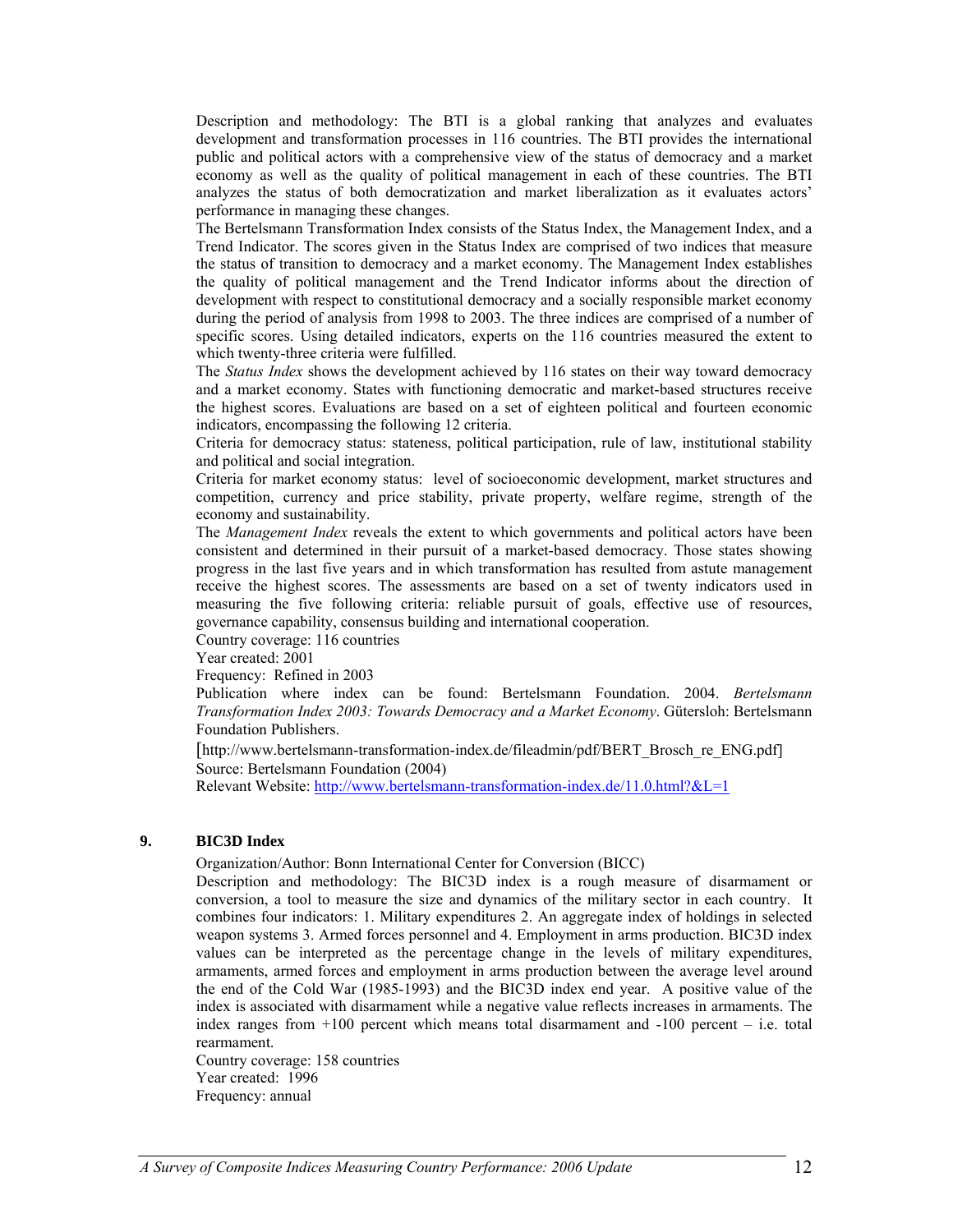Publication where index can be found: BICC. (various years). *Conversion Survey*, Baden-Baden: Nomos Verlagsgesellschaft Source: Bonn International Center for Conversion (BICC). 2003. "Conversion Survey 2003:

Global Disarmament, Demilitarization and Demobilization". Baden-Baden: Nomos Verlagsgesellschaft

Relevant Website: http://www.bicc.de

#### **10. Big Mac Index**

Organization/Author: The Economist

Description and methodology: This index is based on the Purchasing Power Parity theory and aims to determine if the currency of a country is at the right level, using as a basket the Big Mac hamburger sold by McDonald's. The methodology consists of a Big Mac PPP - the exchange rate that would leave a burger in that country costing the same as in the US (the Big Mac PPP is the local price of a Big Mac divided by the American dollar price). This Big Mac PPP is then compared to the actual exchange rate of the country. If the actual exchange rate is higher than the Big Mac PPP, the currency is undervalued. An example is found below:

| Average Cost of Big Mac in the US | \$2.90                                   |
|-----------------------------------|------------------------------------------|
| BIG Mac cost in Japan             | Y 262                                    |
| <b>BIG Mac PPP</b>                | $Y262/S2.90 = Y90/1$ \$                  |
| Current exchange rate in Japan    | $Y$ 113/1\$                              |
| Degree of undervaluation          | $Y90/Y113 - 1 = -0.20$ or 20 undervalued |
|                                   |                                          |

 Country coverage: 120 countries Year created: 1986 Frequency: updated several times a year Publication where index can be found: "The Economist" magazine Source: "Food for Thought", May 27th 2004 - from The Economist print edition Relevant Website: http://www.economist.com/markets/Bigmac/Index.cfm

#### **11. BradyNet Ratings Ladder**

Organization/Author: BradyNet Inc.

Description and methodology: The ratings ladder is the calculated average rating of the four agencies participating on BradyNet: Moody's, S&P, FitchIBCA Duff & Phelps, and Thomson Financial Bankwatch. Specific points are assigned to each possible rating level. Starting with 100 points assigned to a perfect AAA (or Aaa) rating, points are then subtracted for every ratings level below AAA for each country. In case of a positive or negative outlook, 1 point is added or subtracted, respectively. The average is calculated from these assigned points. Country coverage: global Year created: 2000

 Frequency: − Publication where index can be found: −

Sources/Website: http://www.bradynet.com/e907.html

#### **12. Bribe Payers Index (BPI)**

Organization/Author: Transparency International

Description and methodology: The BPI ranks countries in terms of their companies' propensity to pay bribes in emerging economies. Countries are ranked on a mean score from the answers given by respondents to the question "in the business sectors with which you are most familiar, please indicate how likely companies from the following countries are to pay or offer bribes to win or retain business in this country?" A perfect score is "10" indicating zero perceived propensity to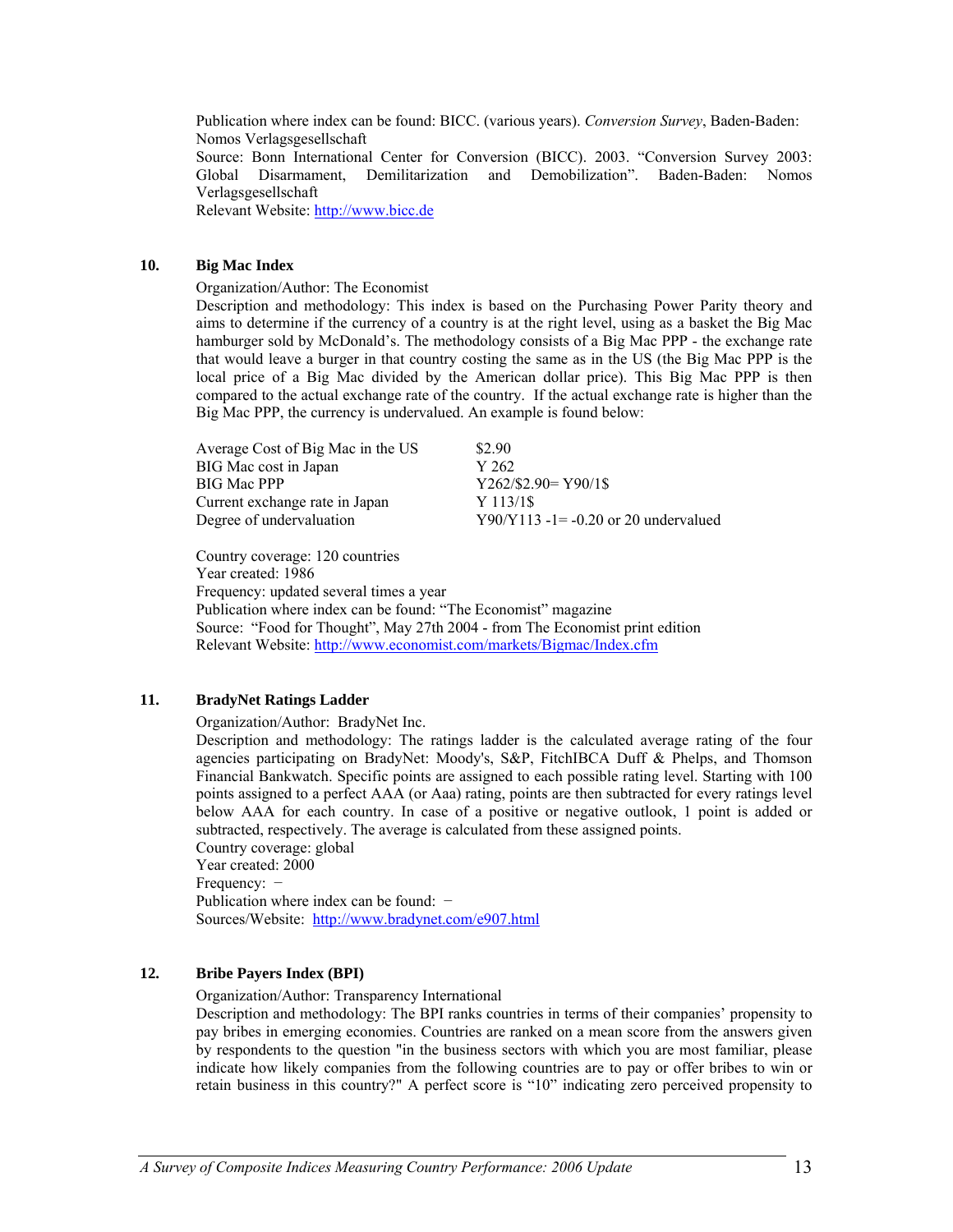pay bribes. The ranking starts with companies from countries that are seen to have a low propensity for foreign bribe paying. Country coverage: 21 leading export countries Year created: 1999 Frequency: updated frequently with the latest update in 2002 Publication where index can be found: − Sources: "Questions and Answers on the TI Bribe Payers Index (BPI) 2002" http://www.transparency.org/cpi/2002/bpi\_faq.en.html#what Relevant Website: http://www.transparency.org/surveys/#bpi

#### **13. Capital Access Index (CAI)**

Organization/Author: Milken Institute

Description and methodology: The CAI scores the ability of entrepreneurs to gain access to financial capital in countries around the world. The index encompasses five broad dimensions of capital access: 1. Macroeconomic and Institutional Environment 2. Banking System 3. Financial Market Development 4. International Access to Funds and 5. Sovereign Ratings. These categories encompass 54 quantitative and qualitative variables from 15 different data sources. These variables capture the progress being made in countries around the world in the democratization of capital and, in turn, their CAI scores. The maximum score of the CAI is 7.0 reflecting a better access to capital markets. Countries are ranked in descending order of CAI, and thus of capital access.

Country coverage: 85 countries

Year created: 1998

Frequency: annual

Publication where index can be found: Barth, James, Cindy Lee, Don McCarthy, Triphon Phumiwasana, Sunny Zhitao Sui and Glenn Yago. 2004. *Capital Access Index 2004: Emerging Growth in Asian Bond Markets*, Santa Monica, CA: Milken Institute [http://www.milkeninstitute.org/pdf/cai\_2004\_32.pdf]

Relevant Website: http://www.milkeninstitute.org/research/research.taf?cat=indexes

#### **14. CIRI Human Rights Dataset**

Organization/Author: The Cingranelli-Richards Human Rights Data Project

Description and methodology: The Cingranelli-Richards (CIRI) Human Rights Dataset contains standards-based quantitative information on government respect for 13 internationally recognized human rights for 195 countries, annually from 1981-2004. The human rights indicators consist of Extrajudicial Killing, Disappearance, Torture, Political Imprisonment, Freedom of Speech, Freedom of Movement, and Women's Economic, Political, and Social Rights among others. The CIRI is designed for use by scholars and students who seek to test theories about the causes and consequences of human rights violations, as well as policy makers and analysts who seek to estimate the human rights effects of a wide variety of institutional changes and public policies including democratization, economic aid, military aid, structural adjustment, and humanitarian intervention. The data set contains measures of government human rights practices, not human rights policies or overall human rights conditions (which may be affected by non-state actors). CIRI's unit of analysis is the "country-year." A country-year is a particular country in a particular year. For instance, "United States 1998" is a particular country-year. It is a single snapshot of space and time -- one country in a particular year.

 Country coverage: Contains information about 195 countries. For thirty-three of these countries, just added in December 2004, data only exists for 2001 and 2003. Year created: 1981 Frequency: Updates are issued annually on August 1<sup>st</sup>. Publication where index can be found: -

Source: http://ciri.binghamton.edu/index.asp

Relevant Website http://merchantinternational.com/globalrisk.html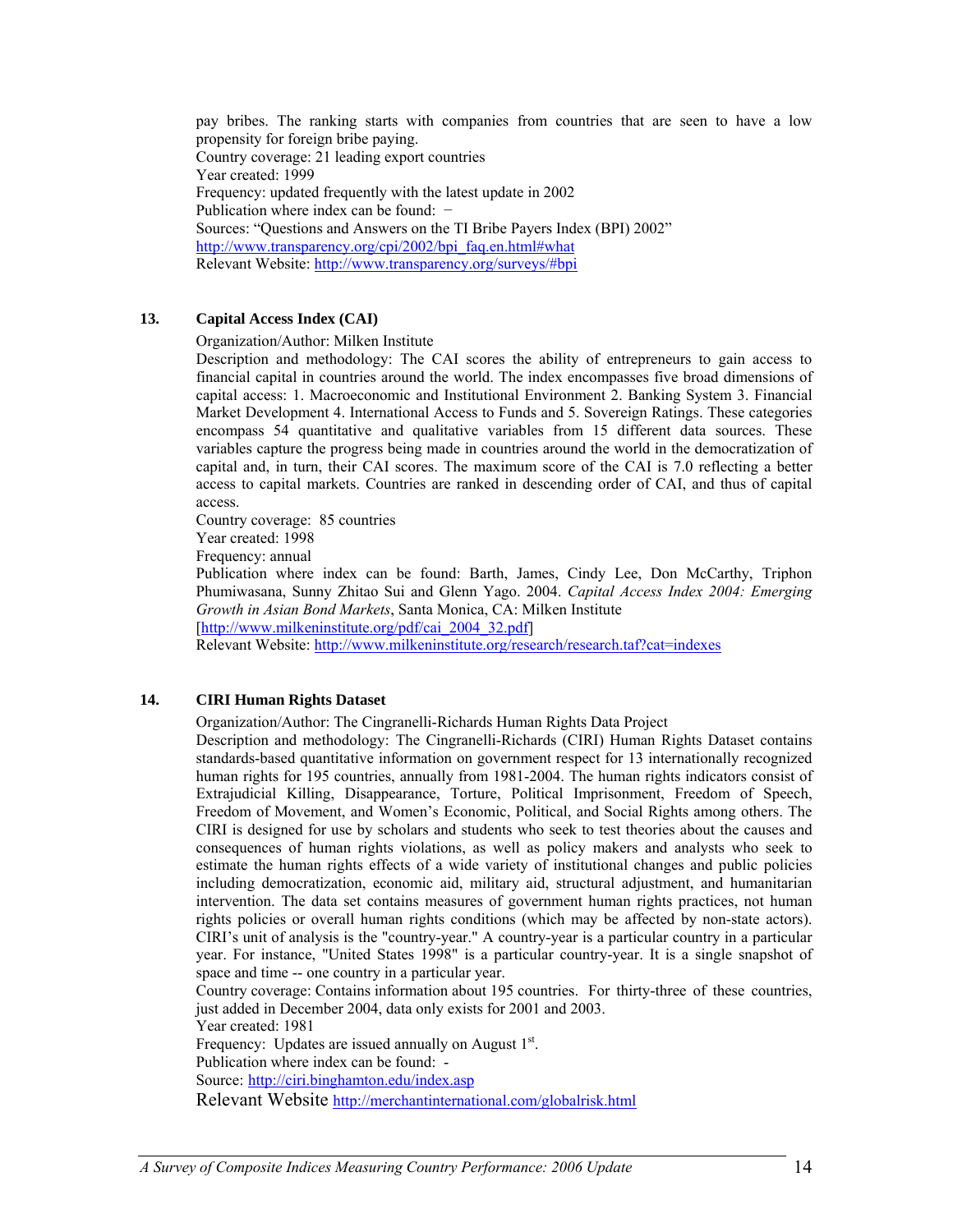#### **15. Climate Analysis Indicators Tool (CAIT)**

Organization/Author: World Resources Institute

Description and methodology: The CAIT provides a comprehensive and comparable database of greenhouse gas emissions data (including all major sources and sinks) and other climate-relevant indicators. CAIT can be used for analyzing a wide variety of data-related climate change issues and to help support future policy decisions made under the Climate Convention and in other fora. It ranks countries in different areas: 1) GHG emissions: yearly GHG emissions, Cumulative Emissions from 1950 to 2000 (MtC and Tons C per person), Carbon Intensity of Energy Use 2) Socio-economic Factors: Health, Education, Size of government, Energy Use and Governance and 3) Natural Factors: Heating and Cooling needs, Fossil Fuel Reserves, Energy Use Mix , Land area and Population.

Country coverage: all countries that are Party to the UNFCCC and two non-Parties (Brunei and Iraq)

Date created: 2004 Frequency: annual Publication where index can be found: − Sources/website: http://cait.wri.org/cait.php

#### **16. Climate Change Performance Index (CCPI)**

Organization/Author: Germanwatch and Climate Action Europe

Description and methodology: The CCPI is an innovative instrument that brings more transparency into international climate politics. On the basis of standardized criteria, it evaluates and compares the climate protection performance of the 56 countries that, together, account for more than 90 percent of the global energy related CO2 emissions. The index's objective is to increase the political and societal pressure on those countries that have neglected their homework on climate change up to now. The index contains three partial ratings that are added up to form a differentiated picture of the climate change performance of the countries evaluated.

- First, it rates the per-capita emission trend of the previous years. The emissions are measured in four economic sectors: energy, transport, residential and industrial. Each sector is rated individually.
- Second, it shows the absolute, energy-related CO2 emissions of a country taking into account its particular situation.
- Third, it evaluates the national as well as the international climate policies of a country.

The emission trend accounts for 50 percent and the climate policy for 20 percent of the total CCPI score. Hence these two ratings are weighted higher than the "current state" which accounts for 30 percent. Thus, the CCPI rewards efforts towards the reduction of CO2 emissions, but prevents that those countries which reduce their emissions from a high level are rated too high.

Country Coverage: 56 countries (by the 2007 version)

Year created: 2006

Frequency: Annually

Publication where index can be found: 2006. "Climate Change Performance Index: A Comparison of the Top 53 CO2 Emitting Nations." Germanwatch: Bonn. Source: http://www.germanwatch.org/klima/ccpi.htm

Relevant Website http://www.germanwatch.org/rio/ccpi2006.pdf

#### **17. Commitment to Development Index (CDI)**

Organization/Author: Center for Global Development and Foreign Policy

Description and methodology: The CGD/FP Commitment to Development Index ranks 21 of the world's richest countries based on their dedication to policies that benefit the 5 billion people living in poorer nations worldwide. Each country's overall score on the CGD/FP Commitment to Development Index is the average of its scores in seven categories: 1. Quality of foreign aid 2. Openness to developing country exports 3. Policies that influence investment 4. Migration policies 5. Support for creation of new technologies 6. Security policies 7. Environmental policies. Country coverage: 21 OECD countries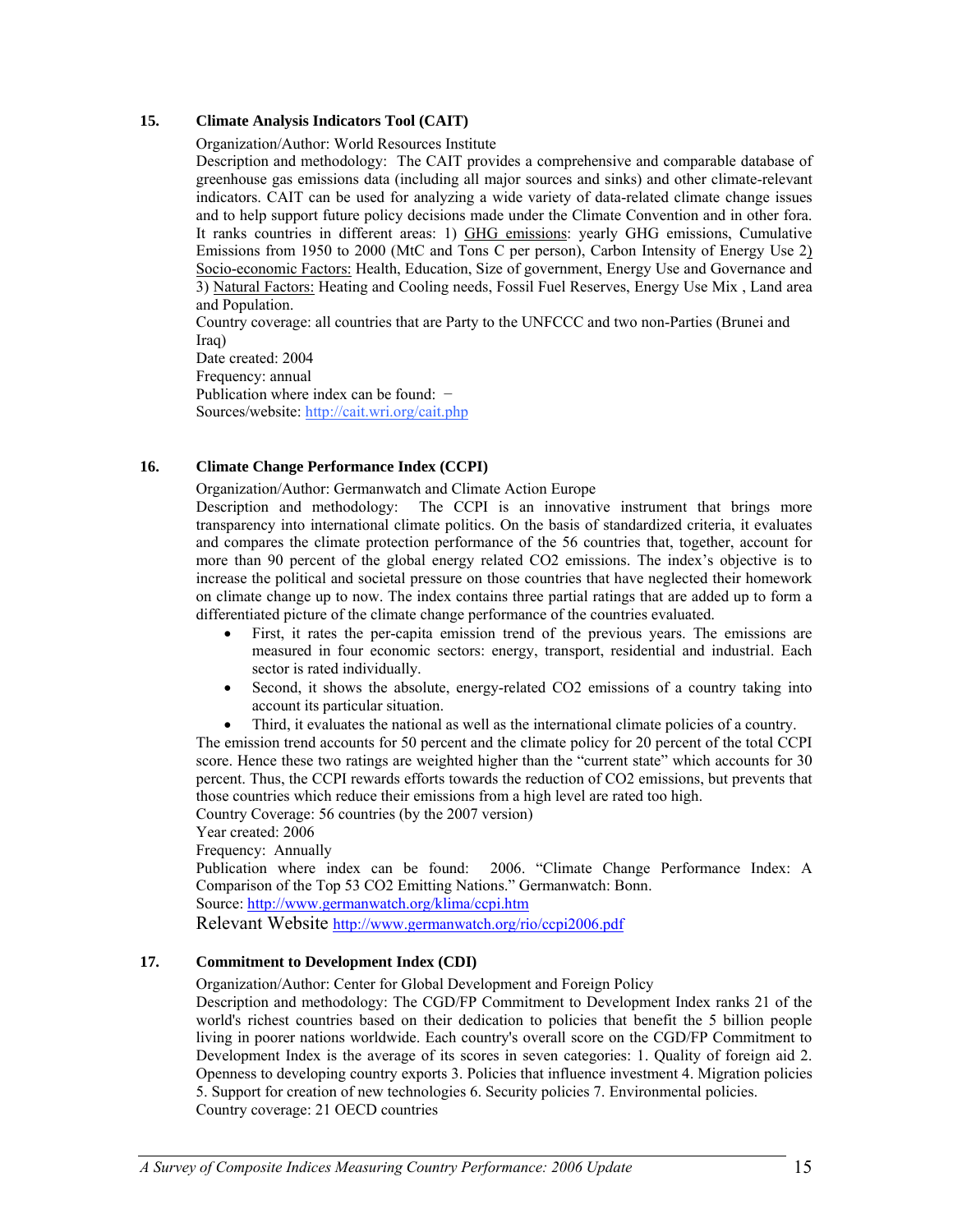Year created: 2003 Frequency: updated annually Publication where index can be found: "Foreign Policy" Magazine Source: http://www.cgdev.org/rankingtherich/docs/Technical\_description\_2004.pdf Relevant Websites: Center for Global Development http://www.cgdev.org/rankingtherich/home.html Foreign Policy http://www.foreignpolicy.com/story/files/story2540.php

#### **18. Composite Score of Risk – Business Risk Service (BRS)**

 Organization/Author: Business Environment Risk Intelligence (BERI) Description and methodology: BRS provides qualitative analyses and forecasts for fifty countries offering numerical assessments (historical, present, and future) for international executives. The ratings offer assessments of operating conditions, political risk, and the foreign exchange/ external accounts position for these countries. The three perspectives form sub-indices - the Political Risk Index (PRI)**,** the Operations Risk Index (ORI)**,** and the Remittance & Repatriation Factor **(**Rfactor) which are combined in a "Composite Score". Country coverage: 50 (developing and industrial) countries Year created: 1967

 Frequency: three times a year Publication where index can be found: Business Risk Service (BRS) Sources/website: http://www.beri.com/brs.asp

#### **19. Corruption Perception Index (CPI)**

Organization/Author: Transparency International

Description and methodology: The CPI ranks countries in terms of experts' perception of corruption for 145 countries. The CPI is a composite index, based on surveys of businesspeople and assessments by country analysts. CPI Score ranges between 10 (highly clean) and 0 (highly corrupt).

 Country coverage: 145 countries Year created: 1995 Frequency: annual updates Publication where index can be found: − Source: Transparency International. 2004. "A short methodological note: Transparency International Corruption Perceptions Index (CPI) 2004" http://www.transparency.org/cpi/2004/dnld/method\_note\_en.pdf Website: http://www.transparency.org/surveys/index.html#cpi

#### **20. Countries at the Crossroads**

Organization/Author: Freedom House

Description and methodology: The Freedom House *Countries at the Crossroads* survey provides a comparative evaluation of government performance in four touchstone areas of democratic governance: Accountability and Public Voice, Civil Liberties, Rule of Law, and Anticorruption and Transparency. This survey examines these areas of performance in a set of 30 countries that are at a critical crossroads in determining their political future. Freedom House designed a methodology that includes a questionnaire used both to prepare analytical narratives and for numerical ratings for each government. The survey methodology provides authors with a transparent and consistent guide to scoring and analyzing the countries under review and uses identical benchmarks for both narratives and ratings, rendering the two indicators mutually reinforcing. The final result is a system of comparative ratings accompanied by narratives that reflect both governments' commitment to passing good laws and also their records on upholding them. The methodology was revised and updated for 2005 and 2006. Most notably, a new subsection on property rights has been included under the Rule of Law section and the subsection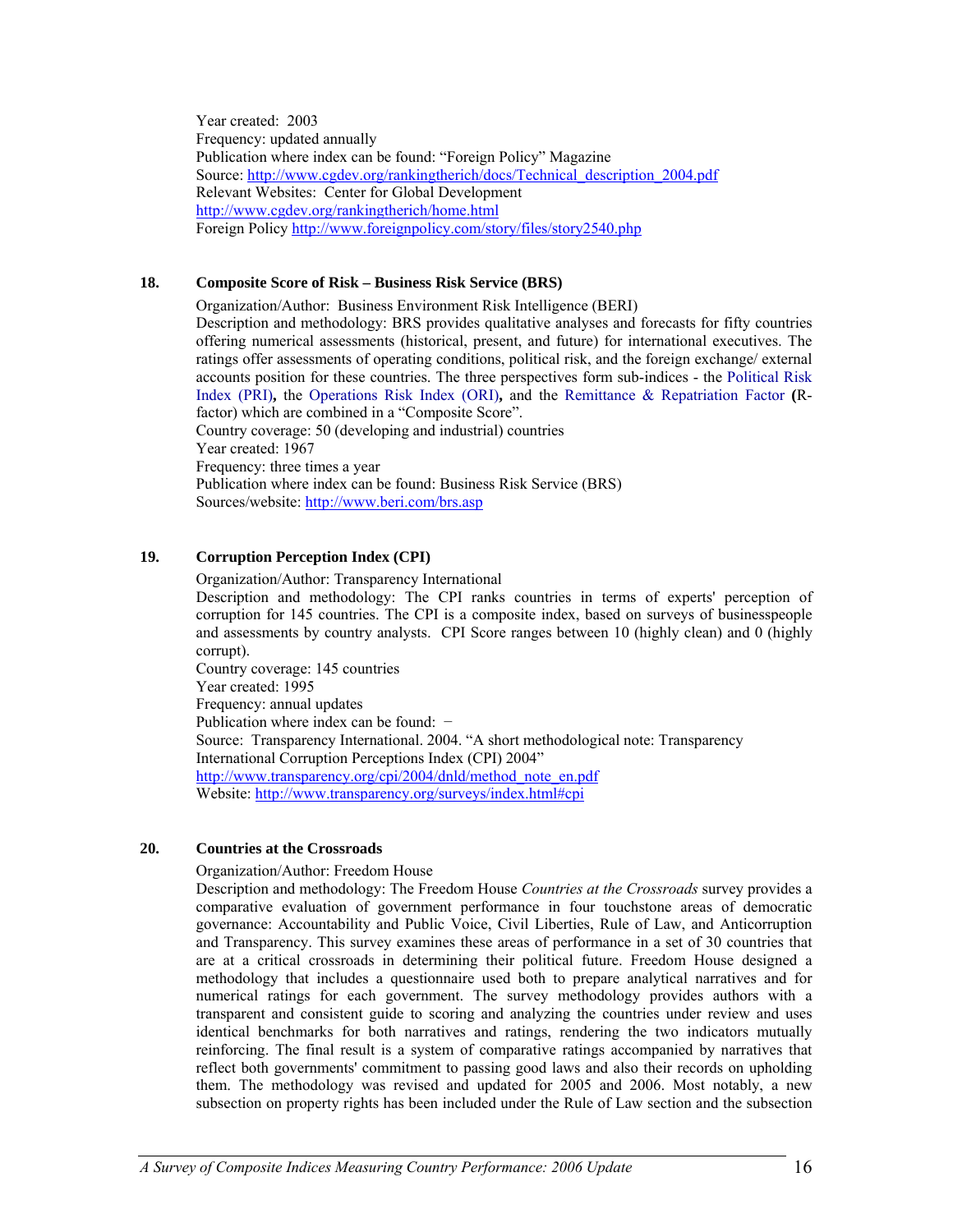on the rights of women, ethnic, and religious minorities has been separated into two distinct subsections under Civil Liberties. For all 30 countries in the survey, Freedom House, in consultation with the report authors and academic advisers, has provided numerical ratings for the four thematic categories listed above. Authors produced a first round of ratings for each subcategory by evaluating each of the questions and assigning scores on a scale of 0-7, where 0 represents weakest performance and 7 represents strongest performance. The regional advisers and Freedom House staff systematically reviewed all country ratings on a comparative basis to ensure accuracy and fairness. All final ratings decisions rest with Freedom House. Scores are assigned on a scale of 0-7, where 0 represents weakest performance and 7 represents strongest performance. These ratings allow for comparative analysis of reform among the countries surveyed and are valuable for making general assessments of the level of democratic governance in a given country; they should not be taken as absolute indicators of the situation in a given country.

 Country coverage: 60 countries that are at a crossroads in determining their political future Year created: 2004

Frequency: Bi-annually

Publication where index can be found: -

Source: http://www.freedomhouse.org/template.cfm?page=140&edition=7 Relevant Website http://www.freedomhouse.org/template.cfm?page=140&edition=7&ccrpage=29

#### **21. Country @ratings**

Organization/Author: COFACE

Description and methodology: The Country @rating assigned by Coface reflects the average level of short-term non-payment risk associated with companies in a particular country. It reflects the extent to which a country's economic, financial, and political outlook influences financial commitments of local companies. However, international trade actors know that sound companies can operate in risky countries and unsound companies in less-risky countries and that overall risk will depend not only on a company's qualities but also on those of the country in which it operates. Ratings are based on twofold expertise developed by Coface: macroeconomic expertise in assessing country risk based on a battery of macroeconomic financial and political indicators microeconomic expertise that draws on Coface databases covering 50 million companies worldwide and 50 years experience with payment in trade flows it guarantees. Country @ratings is calculated via a battery of indicators. Coface groups the indicators in seven families and rates each one individually. The seven risk families are: 1) Growth vulnerability 2) Foreign currency liquidity crisis 3) External over indebtedness 4) Sovereign financial vulnerability 5) Banking sector's fragilities 6) Fragility of governance and geopolitical environment 7) Companies' payment behaviour. Coface determines an overall rating for each of the 150 countries monitored. Like rating agencies, Coface ranks country ratings on seven risk levels:

A1: The steady political and economic environment has positive effects on an already good payment record of companies. Very weak default probability

A2: Default probability is still weak even in the case when one country's political and economic environment or the payment record of companies is not as good as in A1-rated countries.

A3: Adverse political or economic circumstances may lead to a worsening payment record that is already lower than the previous categories, although the probability of a payment default is still low.

A4: An already patchy payment record could be further worsened by a deteriorating political and economic environment. Nevertheless, the probability of a default is still acceptable.

B: An unsteady political and economic environment is likely to affect further an already poor payment record.

C: An very unsteady political and economic environment could deteriorate an already bad payment record.

D: The high risk profile of a country's economic and political environment will further worsen a generally very bad payment record

 Country coverage: 164 countries Year created: 2005

Frequency: -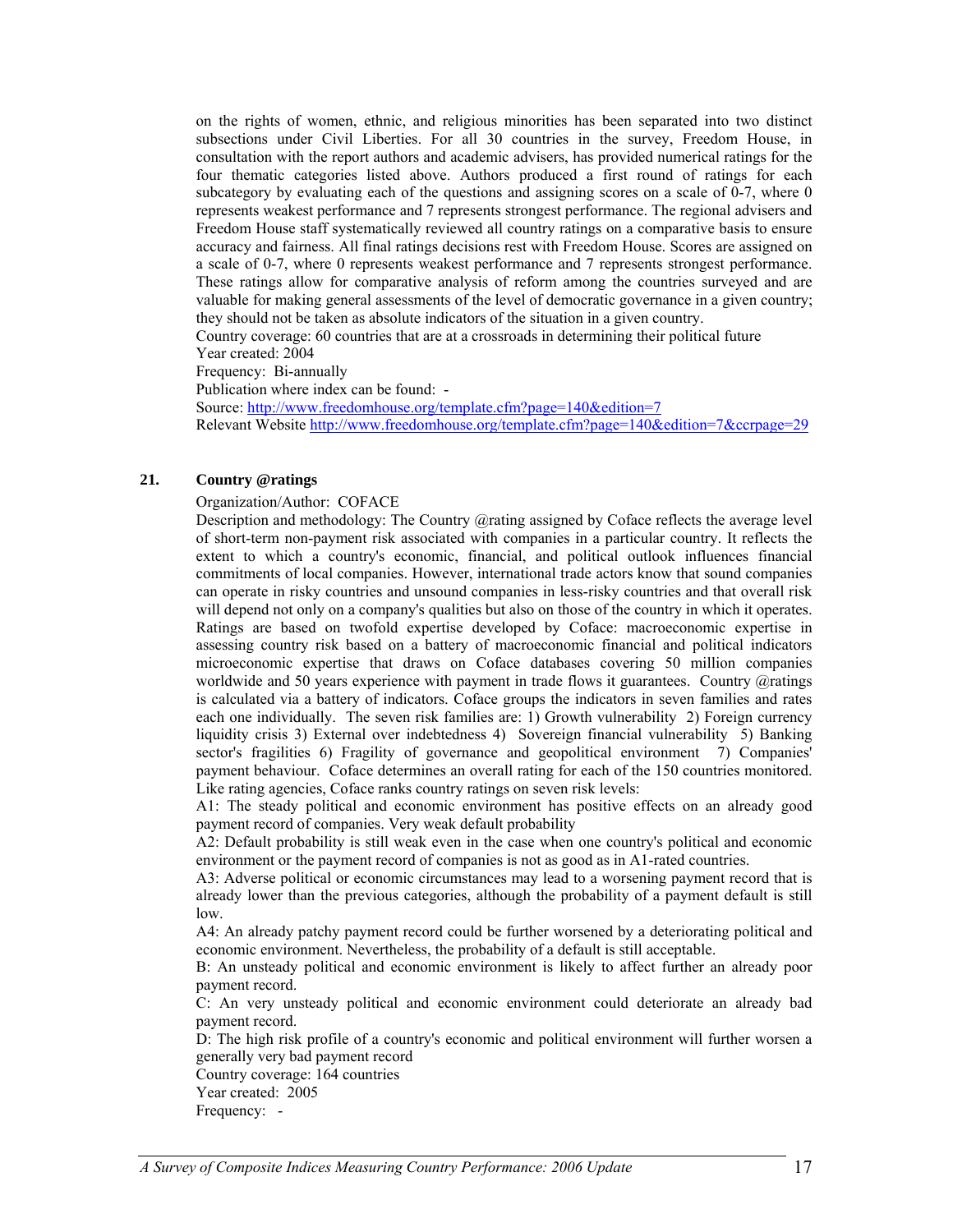Publication where index can be found: - Source/Website: http://www.trading-safely.com/sitecwp/ceen.nsf www.cofacerating.fr

#### **22. Country Indicators for Foreign Policy (CIFP)**

Organization/Author: Carleton University (Canada)

Description and methodology: CIFP present indicators an rankings in 9 dimensions of risks: 1. History of armed conflict 2. Governance and Political stability 3. Economic performance 4. Militarization 5. Environmental stress 6. International linkages 7. Population Heterogeneity 8. Demographic Stress and 9. Human Development. Country coverage: contains indicators for 196 countries. Year Created: 1991 Frequency: ranked 1996-2000 and updated regularly Publication where index can be found: −

 Source/ Relevant Website: http://www.carleton.ca/cifp/about.htm and http://www.carleton.ca/cifp/rank.htm

#### **23. Country Performance Assessment (CPA)**

Organization/Author: Asian Development Bank

Description and methodology: The CPA is part of ADB's Performance-Based Allocation (PBA) policy guides allocation of the Asian Development Fund (ADF) resources to the eligible developing member countries (DMCs) with access to ADF. The ADF is the concessional lending window of the Asian Development Bank available to member countries that are among the poorest and least developed nations of the Asia Pacific. Under the PBA policy, allocation of ADF resources to a country is determined on the basis of performance as assessed through the country performance assessment (CPA) exercise and country needs (population and per capita income). The ADB's Country Performance Assessments assesses the quality of a country's policy and institutional framework. It gauges the extent to which the policy and institutional framework supports sustainable growth, poverty reduction, and the effective use of development assistance. The CPA criteria focus on policies and institutional arrangements, which are the key elements that are within the government's control, rather than on outcomes that can be influenced by elements beyond the government's control. Each country's performance is assessed on seventeen indicators based on:

- Coherence of its macroeconomic and structural policies
- Degree to which its policies and institutions promote equity and inclusion
- Quality of its governance and public sector management
- Portfolio quality

Beginning with the 2005 CPA exercise, ADB carries out its annual CPAs using the World Bank's country policy and institutional assessments (CPIA) questionnaire. While ADB employs the CPIA questionnaire in its assessment of country performance, the two institutions' ratings may differ for the following reasons: the use of different cut-off dates for the information which feeds into assessments, the application of different methodologies in aggregating the scores, and the fact that the CPIA questionnaire allows for differences in professional judgment.

Country Coverage: 26 countries Year created: 2001 Frequency: Annually Publication where index can be found: - Source: http://www.adb.org/ADF/PBA/fact-sheet.asp

#### **24. Country Policy and Institutional Assessment and IDA Country Performance Ratings**

 Organization/Author: World Bank, International Development Association (IDA) Description and methodology: The *Country Policy and Institutional Assessment (CPIA)* is part of Performance-based Allocation (PBA) system used by the World Bank's IDA for allocating their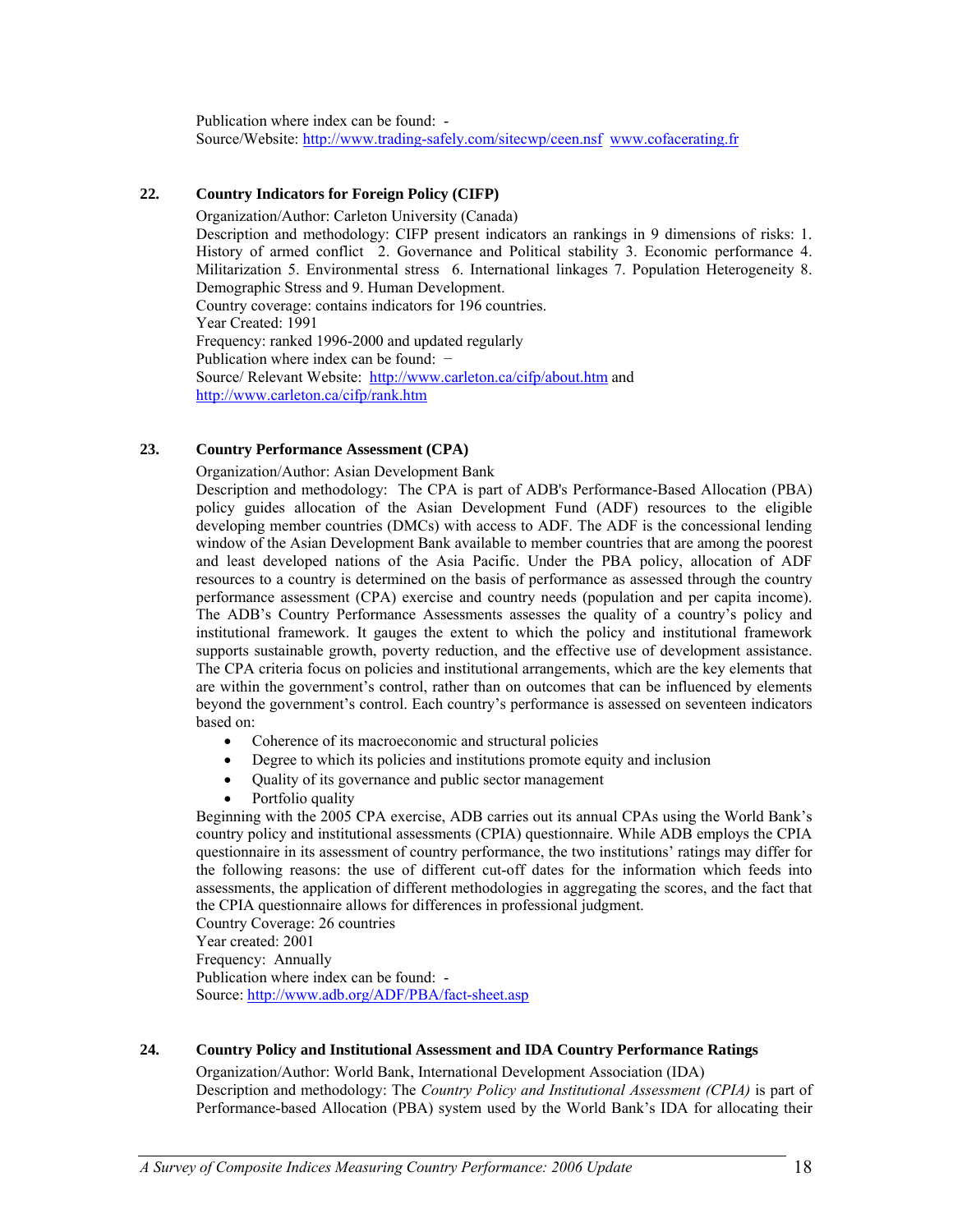resources. This system is guided by an assessment of the quality of client countries' policies and institutions, to arrive at an equitable distribution of IDA funds among eligible recipient countries. The Bank conducts an annual performance assessment for its borrowing countries − known as the Country Policy and Institutional Assessment (CPIA). The CPIA assesses a country's present policy and institutional framework for fostering poverty reduction, sustainable growth and the effective use of development assistance. It includes 20 equally weighted criteria, which are grouped in four clusters: 1. Economic management 2. Structural policies 3. Policies for social inclusion and equity and 4. Public sector management and institutions. The CPIA is accompanied by two other processes: 1) the Bank's Annual Report on Portfolio Performance (ARPP) is used to determine a score for each country's implementation performance. A weighted average rating is calculated of the CPIA (80%) and the ARPP measure (20%). 2) this weighted average rating is then multiplied by the "governance factor" to produce the *Country's IDA Performance Rating (ICP)*. The governance factor is derived from the country's average rating for seven governance criteria that are part of the PBA system. Countries are grouped into quintiles (depending on the score of the Country Performance Rating) which in turn are used to allocate the funding. Country coverage: IDA's 81 eligible borrowers

 Year created: assessments since 1977, methodology changed throughout the years Frequency: annual

Publication where index can be found: IDA (International Development Association). 2003. "Allocating IDA Funds Based on Performance - Fourth Annual Report on IDA's Country Assessment and Allocation Process". World Bank

http://siteresources.worldbank.org/IDA/Resources/PBAAR4.pdf

Source: IDA (2003)

Relevant Website: World Bank, "How IDA Resources are allocated"

http://web.worldbank.org/WBSITE/EXTERNAL/EXTABOUTUS/IDA/0,,contentMDK:20052347 ~menuPK:116699~pagePK:83988~piPK:84004~theSitePK:73154,00.html

#### **25. Country Risk Evaluation and Assessment Model (CREAM) Country Index**

Organization/Author: Exclusive Analysis (UK)

Description and methodology: Exclusive Analysis forecasts violent and political risks, including war, terrorism, civil unrest and business risks. The numbers on CREAM range from 0 to 10, and are designed to represent assessment of risks to assets and people. They are an aggregation of the incidents which are forecast to occur under each risk category in the various countries (combining the frequency and the scale of damage caused). There are four main categories of risk: 1. War 2. Terrorism 3. Civil Unrest and 4. Political Risk For each country, these four categories are given numerical ratings on thirty day, one year and three year horizons. They are therefore predictive, and represent the average level of risk to assets and people over the time periods in question. The ratings are as follows:

3.2 and above Severe risk 2.4 to 3.1 High risk 1.6 to 2.3 Elevated risk 0.8 to 1.5 Caution 0 to 0.7 Low risk Country coverage: 108 countries Frequency: updated every 15 days Publication where index can be found: - Source (of methodology): http://www.exan.info/help Relevant website: http://www.exclusive-analysis.com

#### **26. Country Risk Monitoring Service**

Organization/Author: Political and Economic Risk Consultancy, Ltd. (PERC) Description and methodology: PERC's Country Risk Monitoring Service provides reports on the individual countries covered by their network that demonstrate how and why risk are changing in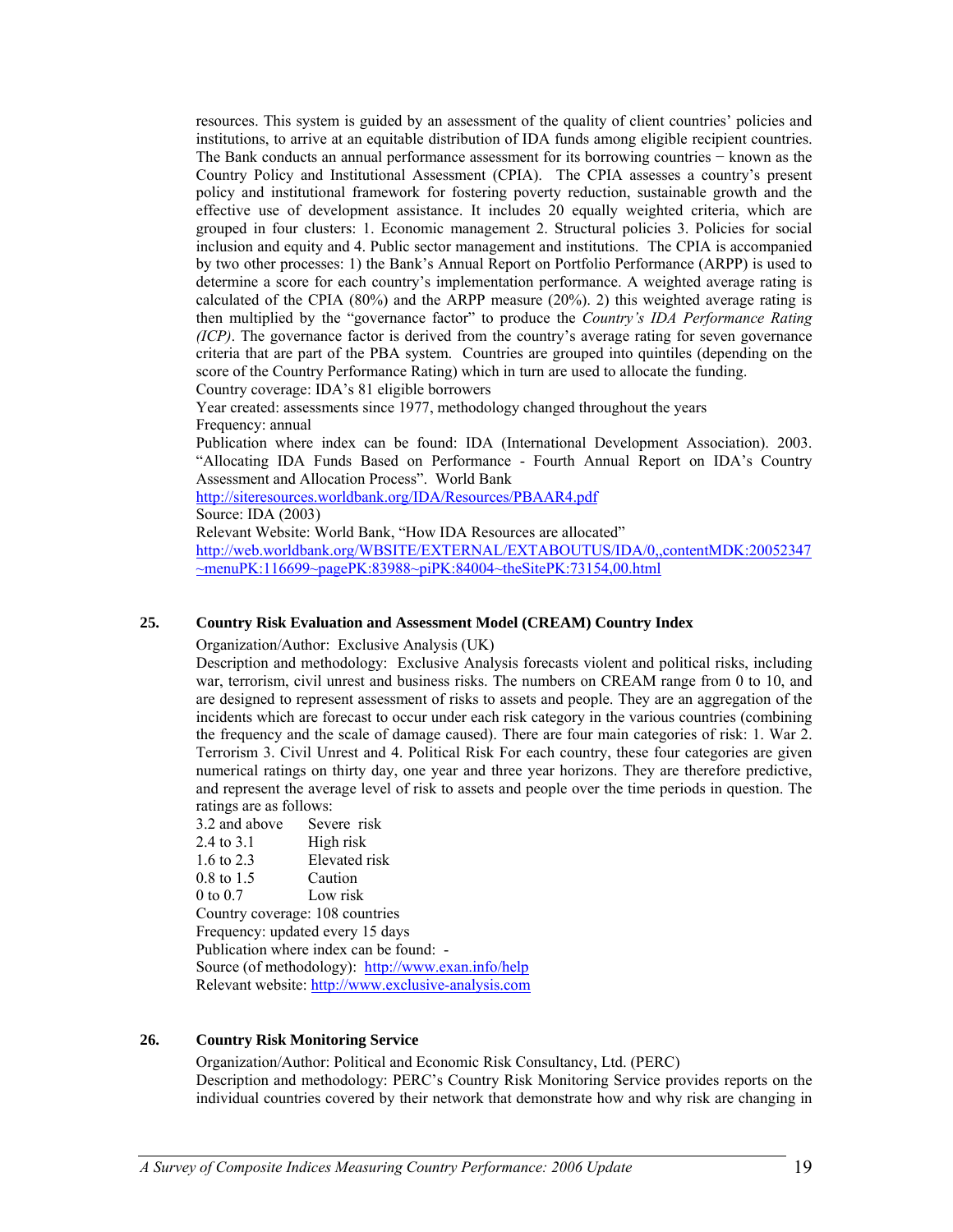the country concerned and what companies should be watching for in the near and medium-term that could effect the business environment. Country coverage: 9 countries (China, Hong Kong, Indonesia, Malaysia, Philippines, Singapore, South Korea, Taiwan, and Thailand) Year created: 1976 Frequency: Updated monthly for each country. Publication where index can be found: - Source: http://asiarisk.com/

#### **27. Country Risk Rating**

Organization/Author: World Markets Research Centre (WMRC)

Description and methodology: WMRC incorporates two proprietary risk models: one assessing the foreign direct investment (FDI) climate for corporations; the other assessing the sovereign credit rating for international financial institutions. The *country risk-rating* model assesses the FDI climate, based on six individual ratings in each country: political, economic, legal, tax, operational and security.

Country coverage<sup>5</sup>: 202 countries Year created: 1998 Frequency: continuously updated as needed Publication where index can be found: − Sources/Website: http://www.wmrc.com/wma\_caf.html http://www.wmrc.com/wma\_caf\_sample.html

#### **28. CSGR Globalisation Index**

Organization/Author: Warwick University - Centre for the Study of Globalisation and Regionalization (CSGR).

Description and methodology: The index measures the economic, social and political dimensions of globalisation for countries on an annual basis over the period 1982 to 2001, and combines these into an overall globalisation index, or score.

There are five stages in constructing the CSGR Globalisation Index: 1) A judgment is made about the "relevant variables" that should enter the index. 2) Quantitative i.e. numerical measures of these variables are found. 3) These quantitative measures are normalised, to deal with the problem that different variables are typically measured in different units and therefore may have very different average numerical values. 4) An average or weighted average of the normalised variables is calculated, which gives a numerical score for each country in each year. 5) The numerical scores are used to determine country rankings.

In the case of the CSGR index, three separate sub-indices of globalisation (economic, social, and political) are constructed following steps 1-5. Then the simple unweighted average of these three sub-indices is calculated to give an overall globalisation index; the country rankings derived from this overall globalisation index are reported (along with the rankings from the separate economic, social, and political dimensions, giving four rankings in all).

Country coverage: 200 countries

Year created: 2004

Frequency: −

Publication where index can be found: Lockwood, Ben and Michela Redoano. 2005. "The CSGR Globalisation Index: an Introductory Guide" Centre for the Study of Globalisation and Regionalisation Working Paper 155/04.

[http://www2.warwick.ac.uk/fac/soc/csgr/index/guide2.pdf]

Sources/Website: http://www2.warwick.ac.uk/fac/soc/csgr/index/

 $\overline{a}$ <sup>5</sup> Information provided by WMRC.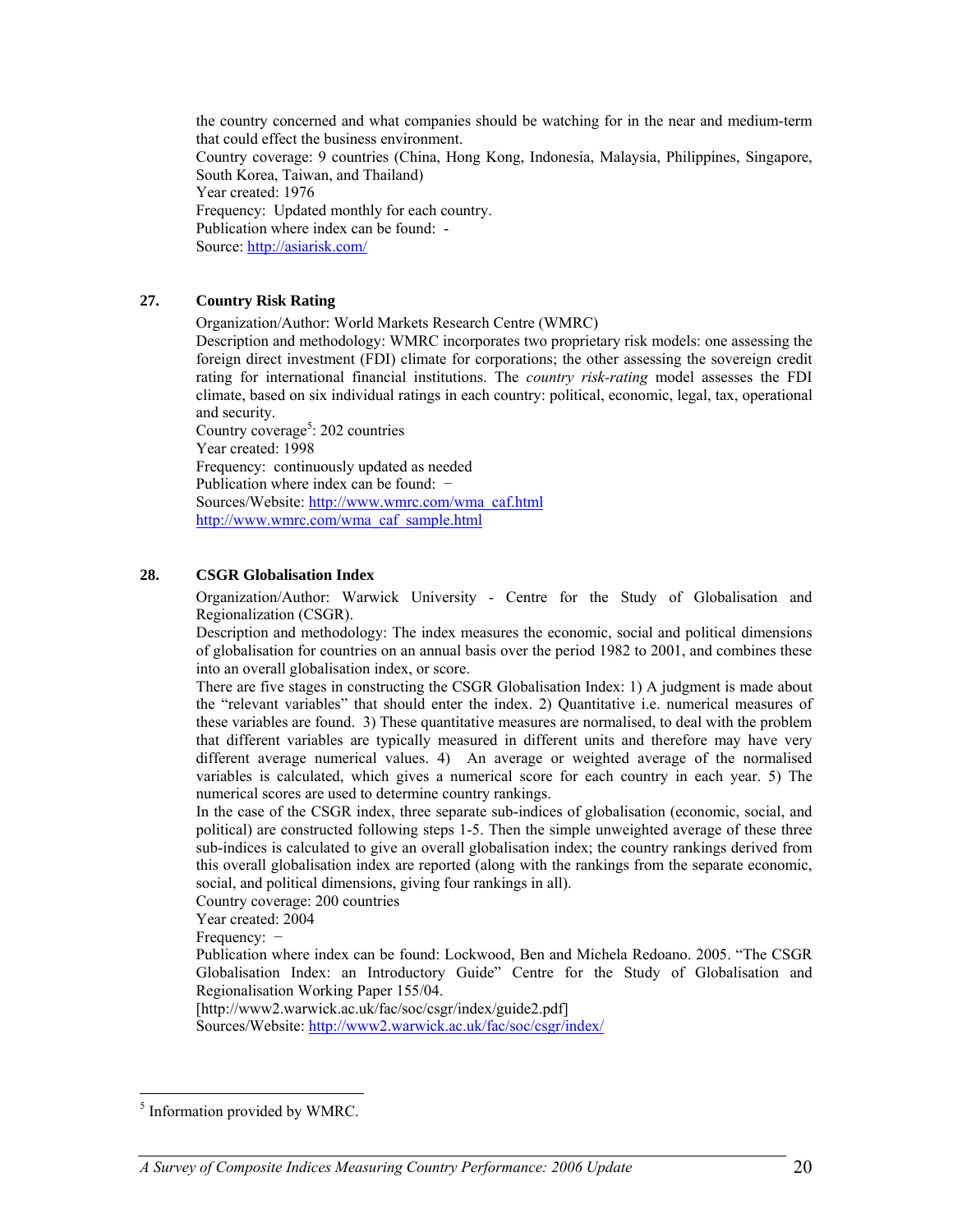#### **29. Dashboard of Sustainability**

Organization/Author: Jochen Jesinghaus, International Institute for Sustainable Development (IISD) and European Commission Joint Research centre (JRC).

Description and methodology: The Dashboard is a free software package that illustrates the complex relationships among economic, social, instructional and environmental issues. The Dashboard focuses on the Millennium Development Goals indicator set, but features also a number of other indices, e.g. the UN CSD set, the Ecological Footprint, the ESI, CDI and various governance indices. The tool allows interactive weighting and recomposition of indicator sets, linkage analysis, interactive colour-coded maps and other specific functions aimed at visualising and handling complex indicator sets. A simple interface to Excel allows indicator developers to create their own dashboards.

Country coverage: 200 countries, 1990-2004 (MDG indicators) Year created: 1999, refined in 2005 Frequency: following updates of MDG tables at http://millenniumindicators.un.org/unsd/mi/mi.asp Publication where index can be found: http://esl.jrc.it/envind/mdg.htm Sources/Website: http://www.iisd.org/cgsdi/dashboard.asp, http://esl.jrc.it/dc/mdg8/index\_ia.htm

#### **30. Democracy Score (Nations in Transit Ratings)**

#### Organization/Author: Freedom House

Description and methodology: This is a new rating that assesses former communist countries on how democratic or authoritarian the countries are. Previously, the Nations in Transit report presented 2 ratings: *Democratization* and *Rule of Law.* The new Democracy Score is an average of ratings of six categories: 1. Electoral process 2. Civil society 3. Independent media 4. Governance 5. Constitutional, legislative and Judicial framework and 6. Corruption. The Democracy Score scale ranges from 1 to 7 with 1 being the highest level of democratic development and 7 the lowest. Depending on the country's scores, they are grouped into the following categories: 1-2 a consolidated democracy; 3 a semi-consolidated democracy; 4 transitional government or hybrid regime; 5 a semi-consolidated authoritarian regime and 6-7 a consolidated authoritarian regime. The ratings are assigned by country report authors and revised by US and CEE-NIS academic advisors. The ratings follow a quarter-point scale. Minor to moderate developments typically warrant a positive or negative change of a quarter  $(0.25)$  to a half  $(0.50)$  point. Significant developments typically warrant a positive or negative change of three-quarters (0.75) to a full (1.00) point. It is rare that the rating in any category will fluctuate by more than a full point (1.00) in a single year.

 Country coverage: 27 former communist countries Year created: 2004 Frequency: annually Publication where index can be found: Freedom House. (Various years). *Nations in Transit.*  Lanham, MD: Rowman & Littlefield Publishers Source: Freedom House. 2004. "Guide to Nations in Transit Ratings" [http://www.freedomhouse.org/research/nitransit/2004/guide2004.pdf] Relevant Website: http://www.freedomhouse.org/research/nattransit.htm

#### **31. Disaster Risk Index (DRI)**

#### Organization/author: UNDP

Description and methodology: measures the risk of death in disaster. The DRI enables the calculation of the average risk of death per country in large- and medium-scale disasters associated with earthquakes, tropical cyclones and floods, based on data from 1980 to 2000. It also enables the identification of a number of socio-economic and environmental variables that are correlated with risk to death and which may point to causal processes of disaster risk. In the DRI, countries are indexed for each hazard type according to their degree of physical exposure, their degree of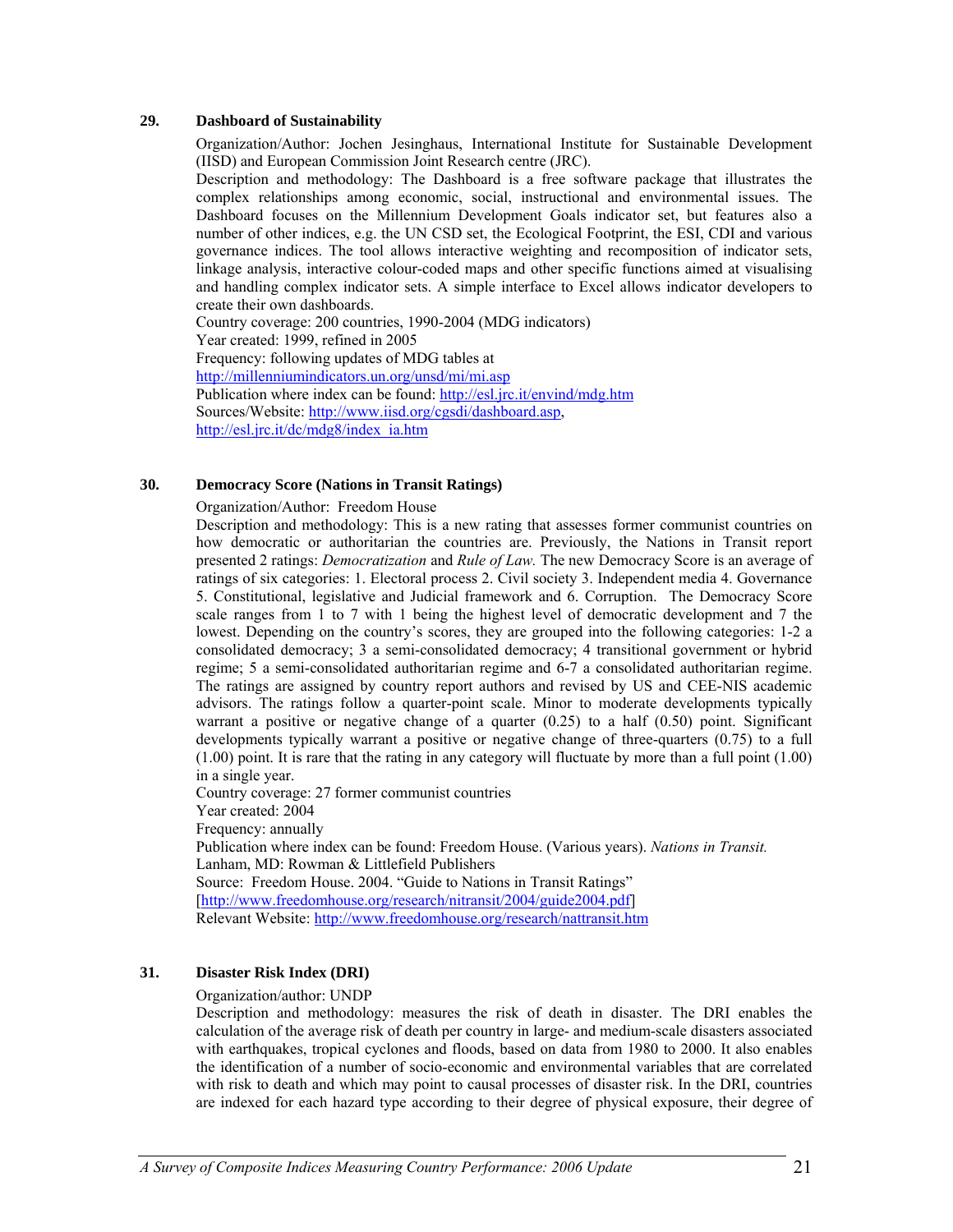relative vulnerability and their degree of risk. It does not provide an overall score nor does it rank countries. Country coverage: More than 200 countries and territories Year created: 2004 Frequency: − Publication where index can be found: UNDP. 2004. *Reducing Disaster Risk: A Challenge for Development*. New York: UNDP Sources/Website: http://www.undp.org/bcpr/disred/english/wedo/rrt/dri.htm

#### **32. Ducroire / Delcredere Country Risks**

Organization/Author: Ducroire / Delcredere Credit Insurance

Description and methodology: Ducroire | Delcredere website allows to obtain information on any of the 239 analysed countries: \* according to the type of commercial transaction and \*according to the nature of the risk (political events/foreign currency shortage or general state of suspension of payments in the country). The information is based on the systematic analysis of each country's political and financial situations and is founded on the most reliable information sources: International Monetary Fund, World Bank, Institute of International Finance, The Economist Intelligence Unit, Wiener Institut für Internationale Wirtschaftsvergleiche, etc. The outcome of this analysis, made by Ducroire | Delcredere SA.NV's team of specialized economists, is constantly compared to our practical payment experience and that of the other credit insurers. The result of the analysis is (for each country and the various types of insured transactions) the setting of premium categories, country insurance ceilings and, if necessary, some particular terms of cover.

1. Premium categories for the insurance of export transactions

- 1.a. Political risk assessment
- 1.b. Commercial risk assessment
- 2. Cover capacity by country
- 3. Particular terms of cover
- 4. Market size indicators on www.ondd.be
- 1. PREMIUM CATEGORIES FOR THE INSURANCE OF EXPORT TRANSACTIONS

The cover policy for export transactions applies to the insurance of cash transactions or transactions payable with a credit period not exceeding 2 years. Countries are classified into seven categories (from 1 to 7) reflecting the intensity of political risk. This risk encompasses all events occurring abroad and assuming a case of force majeure for the insured or the buyer (foreign exchange shortages, wars, revolutions, natural disasters and government actions). Category 1 includes those countries for which political risk is the lowest and category 7 groups those countries with the highest political risk.

Countries are classified into three categories (from A to C) according to the intensity of commercial risk. This is the risk of default by a foreign private buyer, i.e. the risk of a buyer being unable to meet its financial obligations or not honouring them without any legitimate reason. Commercial risk not only depends on the situation of the buyer at its micro-level, but also on macroeconomic and systemic factors impacting on the repayment capacity of all the buyers

in a country. Category A groups countries in which systemic commercial risk is the lowest, while category C groups countries with the highest risk.

Country coverage: 239 countries

Year created: 1990

Frequency: updated regularly

Publication where index can be found: -

Source/Website:

http://www.ducroiredelcredere.be/WebDucDel/Website.nsf/weben/Country+risks?OpenDocument http://www.ducroiredelcredere.be/WebDucDel/Website.nsf/fcb407daa2d2c578c125677f002ccd69 /00d08a1833de6495c125676e002bbbaa?OpenDocument&Highlight=0,explanation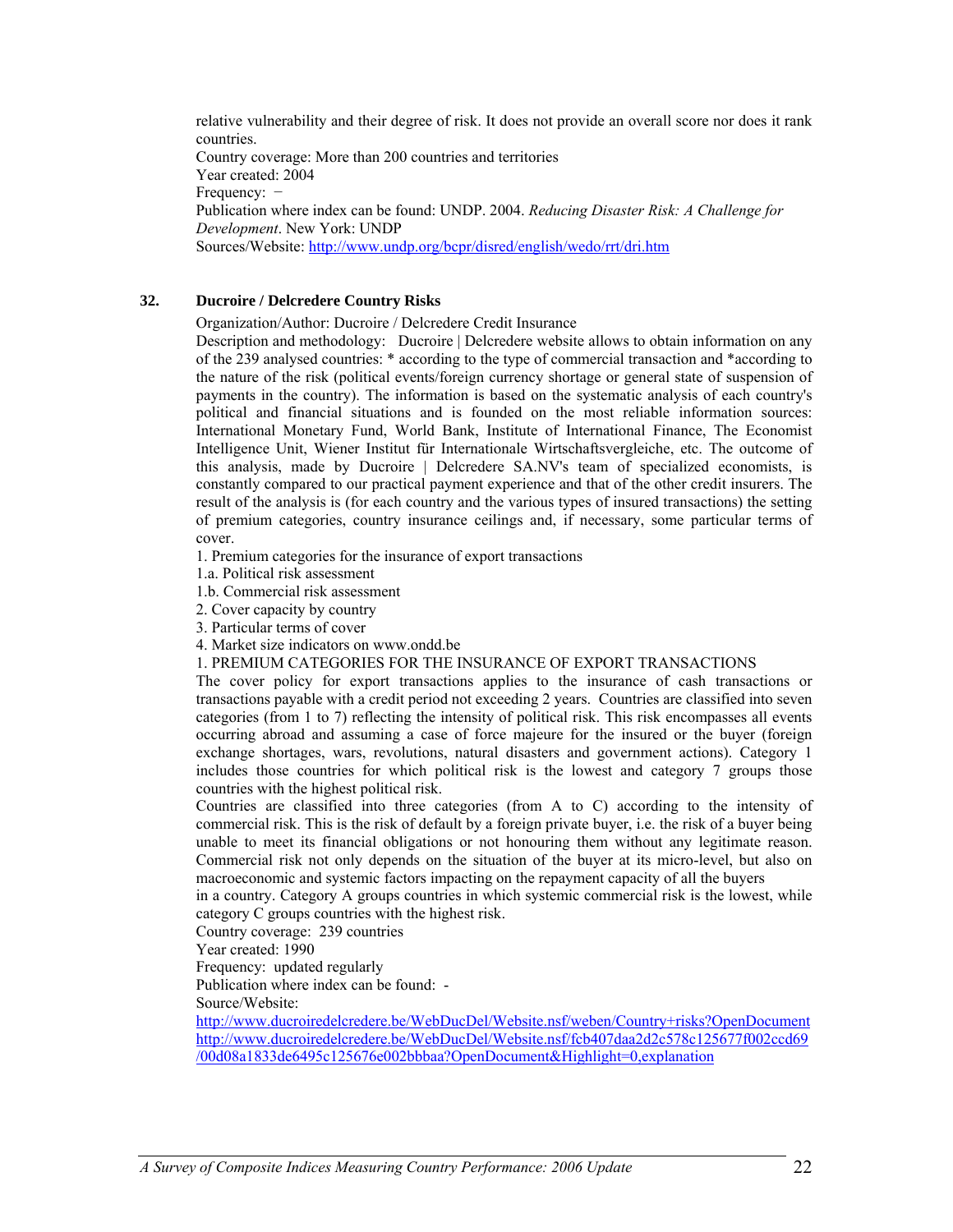#### **33. Early Motherhood Risk Ranking**

Organization/Author: Save the Children

Description and methodology: *The Early Motherhood Risk Ranking* was launched in the 2004 report, and focuses on the prevalence of early marriage and early childbearing, as well as the increased risk to babies that early motherhood often creates. Data were gathered for three indicators of risks associated with early motherhood: 1. Early marriage: Percent of women aged 15 to 19 ever married 2. Prevalence of early motherhood status: Births per 1,000 women aged 15 to 19 and 3. Risk to babies: Infant Mortality Rate (IMR) for mothers under age 20. Standard scores, or Z-scores, were created for each of the indicators. Z-scores were divided by the range of Zscores for each variable in order to control for differences in the range of possible scores. These percentage scores (i.e., actual score as percent of range of scores) were then averaged to create the index scores. The indexed risk score was calculated as a weighted average of early marriage (30 percent), early motherhood (40 percent) and risk to children (30 percent). The index scores were scaled on a scale of 0 to 100, where 100 represents the country in the sample with the highest level of risk to young mothers. Scaled scores were then ranked.

Country coverage: 119 countries

Year created: 2004

Frequency: −

Publication where index can be found: Save the Children. 2004. *State of the World's Mothers 2004: Children Having Children*. Westport, CT: Save the Children Source (methodology): Save the Children (2004)

http://www.savethechildren.org/mothers/report\_2004/images/pdf/RiskRank\_Methodology\_p37.pd f

Relevant Website: http://www.savethechildren.org/mothers/report\_2004/index.asp

#### **34. Ease of Doing Business**

Organization/Author: World Bank and International Finance Corporation (IFC)

Description and methodology: The *ease of doing business* measure is a simple average of the country's ranking in each of the 7 areas of business regulation and property rights protection. It intends to measure government regulations and its effect on businesses, especially on small and medium sized domestic firms. The 7 sub-indices and rankings are as follows: 1) Starting a Business 2) Hiring and Firing Workers 3) Registering Property 4) Getting Credit 5) Protecting Investors 6) Enforcing contracts 7) Closing a Business. The data is based on research of laws and regulations, with input and verification from more than 3,000 local government officials, lawyers, business consultants, and other professionals who routinely administer or advise on legal and regulatory requirements.

*1. Starting a business* records the procedures that are officially required for an entrepreneur to start an industrial or commercial business. These include obtaining all necessary licenses and permits and completing any required notifications, verifications or inscriptions with relevant authorities. The survey divides the process of starting a company into distinct procedures, and calculates the costs and time necessary for accomplishing each procedure under normal circumstances. Information is also collected on the sequence in which procedures may be completed and whether procedures may be carried out simultaneously. The assumption is that the required information is readily available and that all government and non-government entities involved in the process function efficiently and without corruption.

*2. Hiring and Firing workers* focuses on the regulation of employment, specifically the hiring and firing of workers and the rigidity of working hours. Four indices are constructed: a flexibility-ofhiring index, the conditions-of-employment index, a flexibility-of-firing index and an overall employment regulation index. Each index may take values between 0 and 100, with higher values indicating more rigid regulation. The four sub-indices are then averaged to give way to the "index of employment regulation".

*3. Registering Property* covers the full sequence of procedures necessary to transfer the property title from the seller to the buyer when a business purchases land and a building in a peri-urban area of the country's most populous city. Every required procedure is included, whether it is the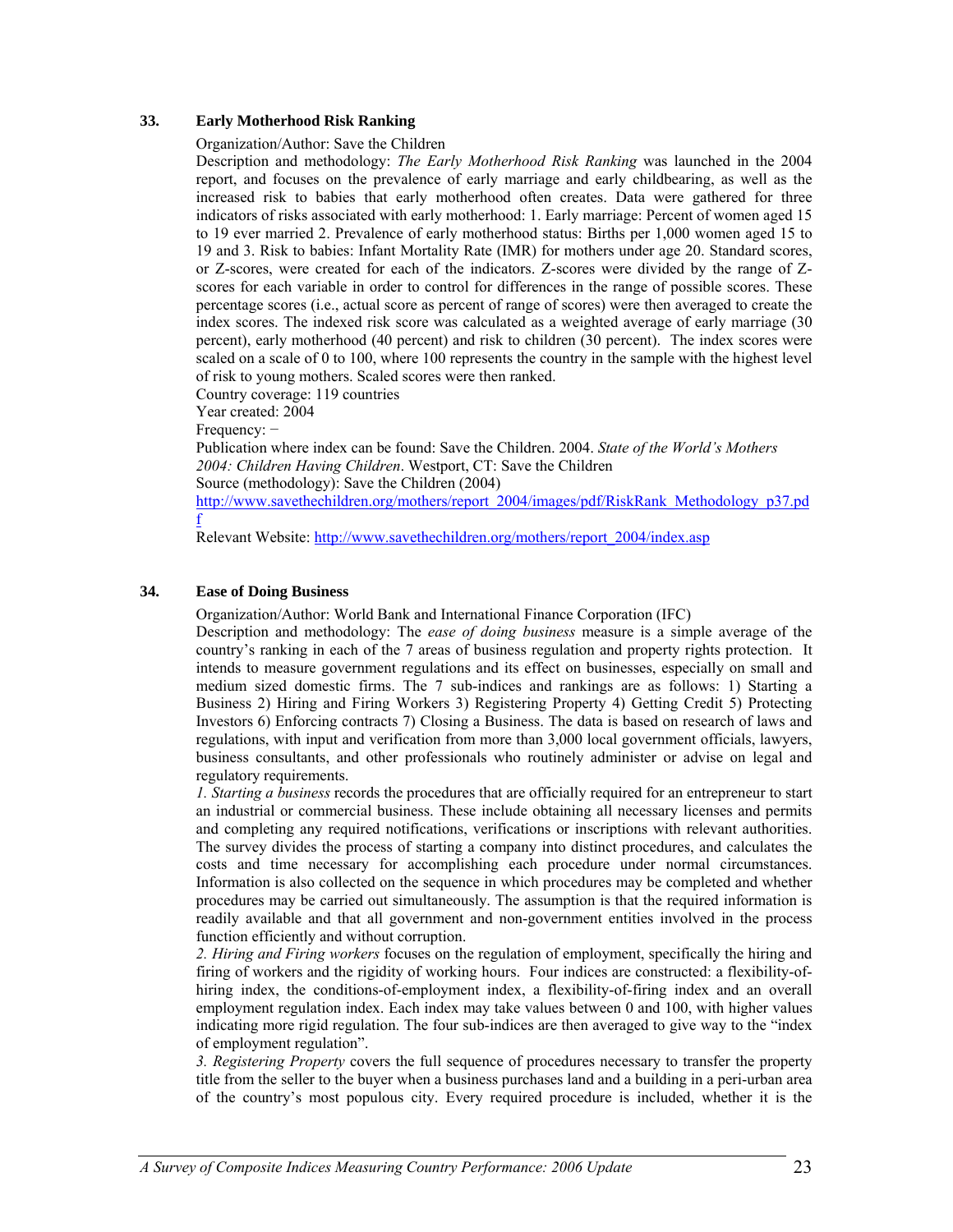responsibility of the seller, the buyer, or where it is required to be completed by a third party on their behalf.

*4. Getting Credit* constructs measures on credit information sharing and the legal rights of borrowers and lenders. One set of indicators measures the coverage, scope, quality and accessibility of credit information available through public or private credit registries. A second set describes how well collateral and bankruptcy laws facilitate lending. This involves four indicators and indices: Public Credit Registry Coverage, Extensiveness-of-Public-Credit-Registries Index, Private Credit Bureau Coverage and Creditor Rights index

*5. Protecting Investors* concerns three dimensions: (i) disclosure of ownership and financial information; (ii) legal protections of small investors; and (iii) enforcement capabilities in the courts or securities regulator. An index is constructed and captures seven ways of enhancing disclosure: whether laws and regulations require reporting (i) family, (ii) indirect and (iii) beneficial ownership; (iv) disclosing information on voting agreements between shareholders; (v) audit committees reporting to the board of directors; (vi) use of external auditors; and (vii) ownership and financial information is publicly available to all current and potential investors. The index varies between 0 and 7, with higher values indicating more disclosure.

*6. Enforcing contracts* measures the efficiency of the judicial (or administrative) system in the collection of overdue debt. Three main indicators of the efficiency of the judicial system on the enforcement of commercial contracts: 1. the number of procedures mandated by law or court regulation that demand interaction between the parties or between them and the judge or court officer 2. an estimate— in calendar days—of the duration of the dispute resolution process and 3. cost, including court costs and attorney fees, as well as payments to other professionals like accountants and bailiffs. The study also develops an index of the procedural complexity of contract enforcement. This index measures substantive and procedural statutory intervention in civil cases in the courts.

*7. Closing a Business* studies the time and cost of insolvency proceedings involving domestic entities.

Country coverage: 145 countries

Year created: 2004

Frequency: updated annually

Publication where index can be found: World Bank. 2005. *Doing Business in 2005: Removing Obstacles to Growth*. Washington D.C.: World Bank, IFC and Oxford University Press Relevant Website: http://rru.worldbank.org/DoingBusiness/ http://rru.worldbank.org/DoingBusiness/Methodology/

#### **35. E-Business Readiness Index**

Organization/Author: European Commission

Description and methodology: The e-business readiness index monitors e-business environment in the EU. It has been implemented the first time as a pilot study in 2003 in the context of the eEurope 2005 Action Plan. The eEurope 2005 Action Plan calls for a benchmarking of the target that 'by 2005, Europe should have […] a dynamic e-business environment', specifying that 'ebusiness comprises both e-commerce (buying and selling on-line) and restructuring of business processes to make best use of digital technologies'. The components of the e-business readiness index are 12 indicators grouped into two broad classes of 'Adoption' and 'Use' of ICT technologies. The aggregation method is a weighted average of the indicators. The weights have been obtained by applying the budget allocation technique through a survey among the national experts of the e-Business Support Network. The data are collected from Eurostat through the Enterprise survey conducted in 2003.

Country coverage: 15 European countries

Year created: 2004

Frequency: annual

Publication where Index can be found: Nardo, Michela, Stefano Tarantola, Andrea Saltelli, Costas Andropoulos, Reinhard Buescher, Georgios Karageorgos, Ari Latvala, and Franck Noel. 2004. "The e-business readiness composite indicator for 2003: a pilot study". European Commission. [http://europa.eu.int/comm/enterprise/ict/policy/ebi/eur21294en.pdf]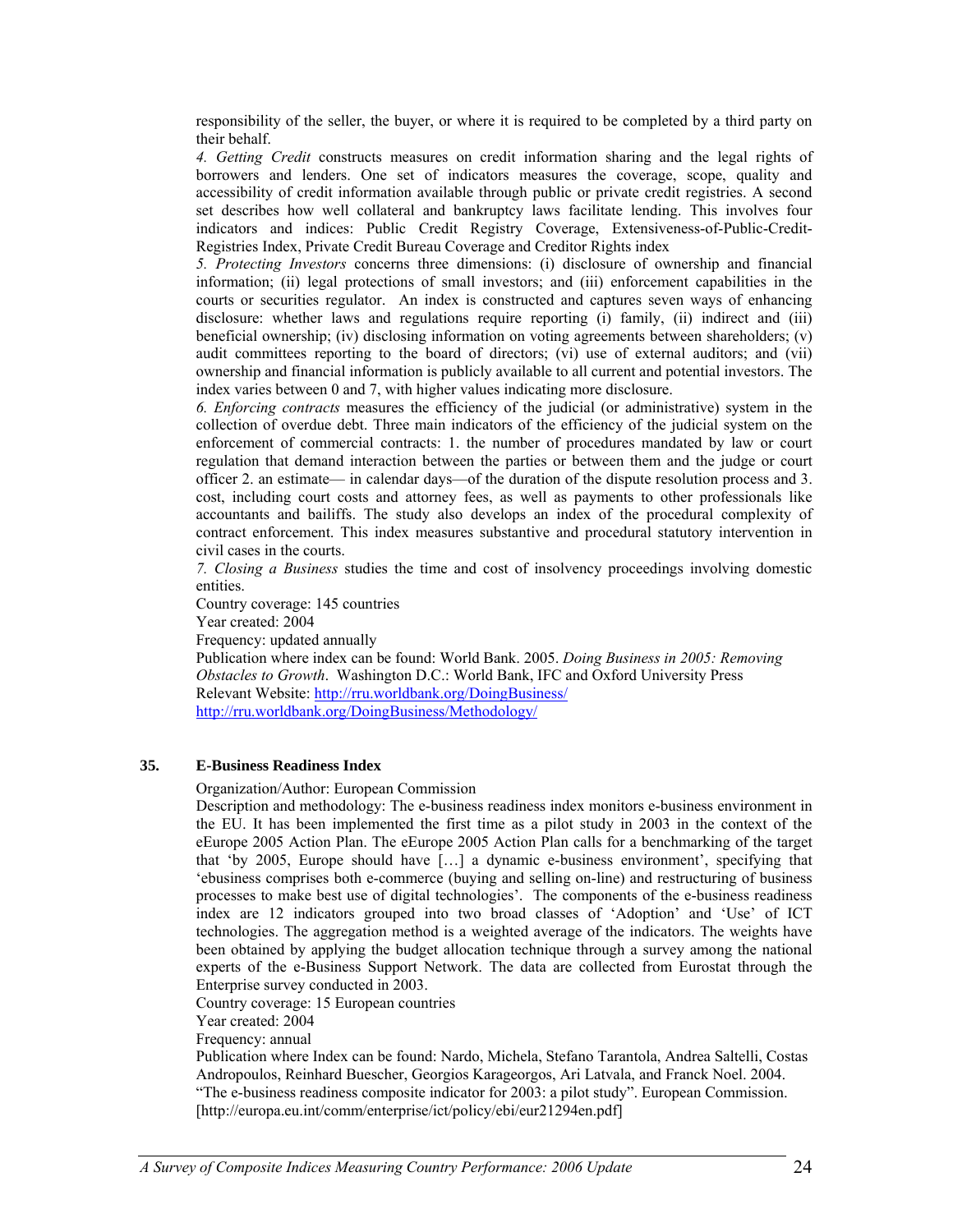Source: Nardo and others (2004). Relevant website: http://europa.eu.int/comm/enterprise/ict

#### **36. Ecological Footprint**

Organization/Author: World Wildlife Fund

Description and methodology: The Ecological Footprint (EF) is a measure of the consumption of renewable natural resources by a human population, be it that of a country, a region or the whole world. A population's EF is the total area of productive land or sea required to produce all the crops, meat, seafood, wood and fiber it consumes, to sustain its energy consumption and to give space for its infrastructure. The EF can be compared with the biologically productive capacity of the land and sea available to that population. Country coverage: 148 countries Year created: 2000 Frequency: updated every 1-2 years Publication where index can be found: World Wildlife Fund. (various years). *The Living Planet Report.* Gland, Switzerland: WWF Sources: http://www.panda.org/news\_facts/publications/general/livingplanet/about\_lpr.cfm#EF And Living Planet Report 2004 (pages 10-11) found at: http://www.panda.org/downloads/general/lpr2004.pdf Relevant Website: http://www.panda.org/news\_facts/publications/general/livingplanet/index.cfm

#### **37. Economic Freedom of the Word (EFW) Index**

 Organization/Author: James Gwartney and Robert Lawson - Fraser Institute Description and methodology: The EFW index measures the degree to which the policies and institutions of countries are supportive of economic freedom. The cornerstones of economic freedom are personal choice, voluntary exchange, freedom to compete, and security of privately owned property. Thirty-eight components and sub-components are used to construct a summary index and to measure the degree of economic freedom in five areas: 1. size of government; 2. legal structure and protection of property rights; 3. access to sound money; 4. international exchange; and 5. regulation. Each component and sub-component is placed on a scale from 0 to 10 that reflects the distribution of the underlying data. The component ratings within each area are averaged to derive ratings for each of the five areas. In turn, the summary rating is the average of the five area ratings. Countries are ranked from highest to lowest score of economic freedom. Country coverage: 123 countries Year created: 1996

Frequency: annual

Publication where index can be found: Gwartney, James and Robert Lawson. 2004. *Economic Freedom of the World.* Vancouver: Fraser Institute Source: Gwartney and Lawson (2004)

Relevant Website: http://www.freetheworld.com/

#### **38. Economic Vulnerability Index**

Organization/Author: Lino Briguglio on behalf of the Islands and Small States Institute, Malta Description and methodology: The index attempts to measure the extent to which a country's economy is exposed to economic forces outside its control. One effect of this exposure is susceptibility to downside shocks. The latest version of the index (2003) consists of four components, namely trade openness (exports plus imports over GDP), export concentration (the three major categories of exports of merchandise or services as a percentage of total exports), dependence on strategic imports (imports of food and fuel over total imports of merchandise) and peripherality (transport and freight costs as a percentage of imports of merchandise). All economic vulnerability indices produced by the Islands and Small States Insittute indicate that small island developing states tend to be more economically vulnerable than other groups of countries.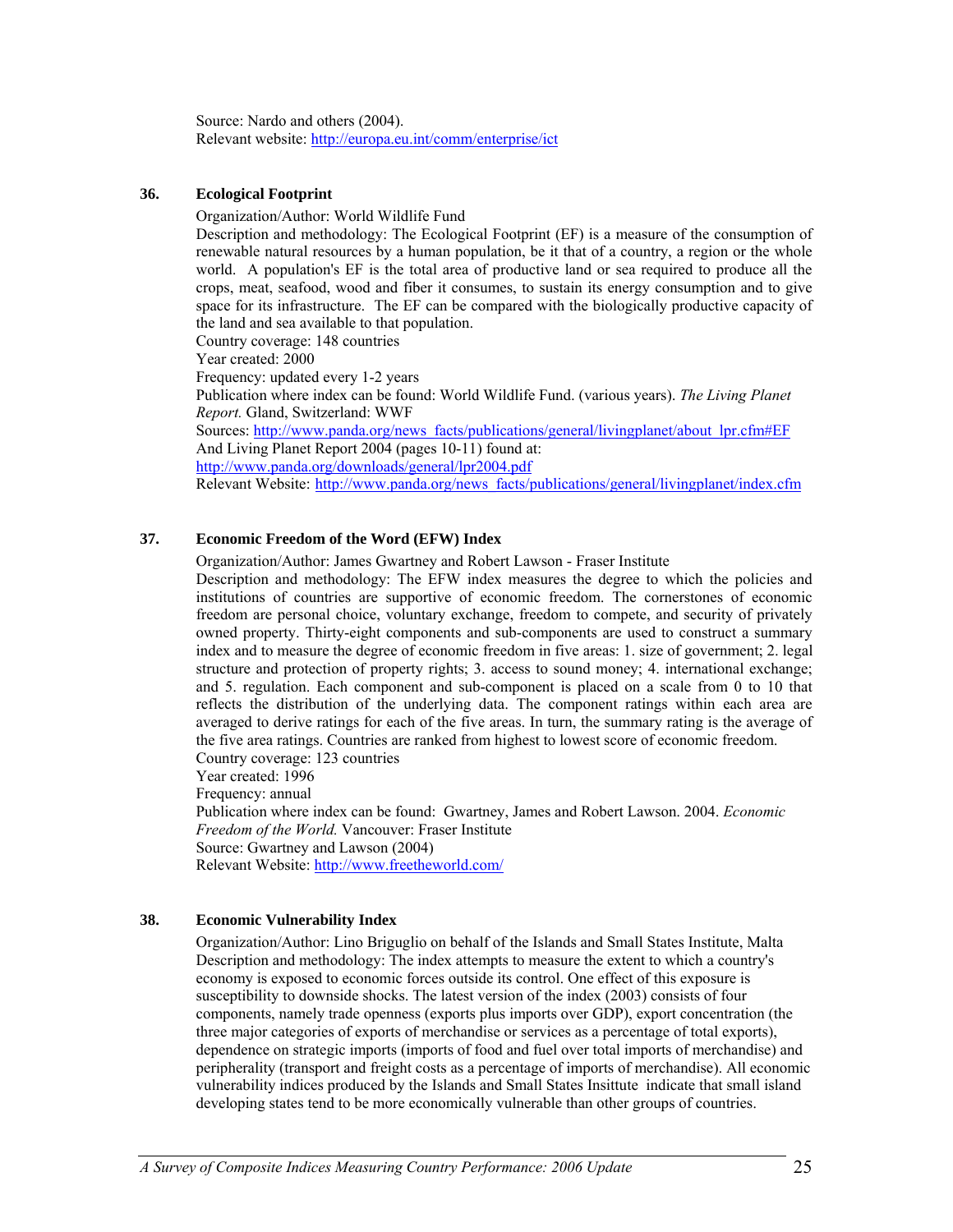Country coverage: All countries for which data was available (the 2003 version covered 117 countries or all sizes and stages of development).

Year created: 1992 as a study by Lino Briguglio commissioned by UNCTAD. It was updated in 1995 and published in *World Development* Vol 23(9)*,* and further updated in 1997 for a United Nations meeting of experts on the vulnerability index.

(http://www.un.org/esa/sustdev/sids/expert\_meeting\_vi.htm). The most recent version was produced in 2003 by Lino Briguglio and Waldemar Galea.

Publication where index can be found: Briguglio, Lino. 1995, "Small Island States and their Economic Vulnerabilities." *World Development* 23 (9): 1615-1632.

Briguglio, Lino. 1997. "Alternative Economic Vulnerability Indices for Developing Countries". Report prepared for the Expert Group on Vulnerability Index, United Nations Department of Economic and Social Affairs-UNDESA, December.

Briguglio, Lino and Waldemar Galea 2003. "Updating and Augmenting the Economic Vulnerability Index." Occasional Papers on Islands and Small States No. 2003(4). Islands & Small States Institute at the Foundation for International Studies, Valletta, Malta. Relevant Website: http://home.um.edu.mt/islands/research.html

#### **39. Education for all Development Index (EDI)**

#### Organization/Author: UNESCO

Description and methodology: The EDI is a measure of overall progress towards the goal of Education for All (EFA). EFA constitute 6 main education goals (called the "Dakar goals" adopted in 2000 in The World Education Forum to be achieved by 2015. Two of these six goals also became Millennium Development Goals later in 2000). The EDI captures four goals of the six: 1. Universal primary education 2. Adult literacy 3. Quality of Education and 4. Gender. Progress towards these fours goals subcategories is measured using key indicators. In the case of universal primary education the indicator chosen is the Net Enrollment Ratio (NER). In the case of achieving a 50% improvement in adult literacy by 2015 (goal 4) the adult literacy rate is used. For quality of education several indicators are used such as the repletion rate, pupil/teacher ratio, % of trained teachers amongst others.

The gender aspects of education are presented as a separate index – called the **G**ender-related **E**FA **I**ndex (GEI). The GEI aims to capture the country's relative achievement in gender parity in participation in primary and secondary education and gender parity in adult literacy. It is calculated as a simple average value of the Gender Parity Index (GPI) in primary education, secondary education and adult literacy. The EDI is a simple average of the values of these four subcomponents. As each of its subcomponents is a percentage, the EDI value can vary from 0 to 100% (or 0 to 1 in ratio form). The closer a country's EDI value is to the maximum, the nearer the country is to the goal and the greater the extent of its EFA achievement. Countries are ranked in terms of level of EDI from highest to lowest and in turn into 4 categories: "Achieved goals" (EDI value of 0.95-1.00), "Close to the goal" (EDI value of 0.95-0.97), "Intermediate position" (EDI of 0.80-0.84) and "Far from the goal" (EDI less than 0.80).

Year created: 2002 Country coverage: 127 countries Frequency: annual Publication where index can be found: UNESCO. (Various years). "EFA Global Monitoring Report" http://portal.unesco.org/education/en/ev.php-URL\_ID=35874&URL\_DO=DO\_TOPIC&URL\_SECTION=201.html Source (for methodology): UNESCO.2005. "Global Monitoring Report 2005" Appendix http://portal.unesco.org/education/en/ev.php-URL\_ID=36039&URL\_DO=DO\_TOPIC&URL\_SECTION=201.html

#### **40. E-Government Index**

Organization/Author: World Markets Research Centre (WMRC) and Brown University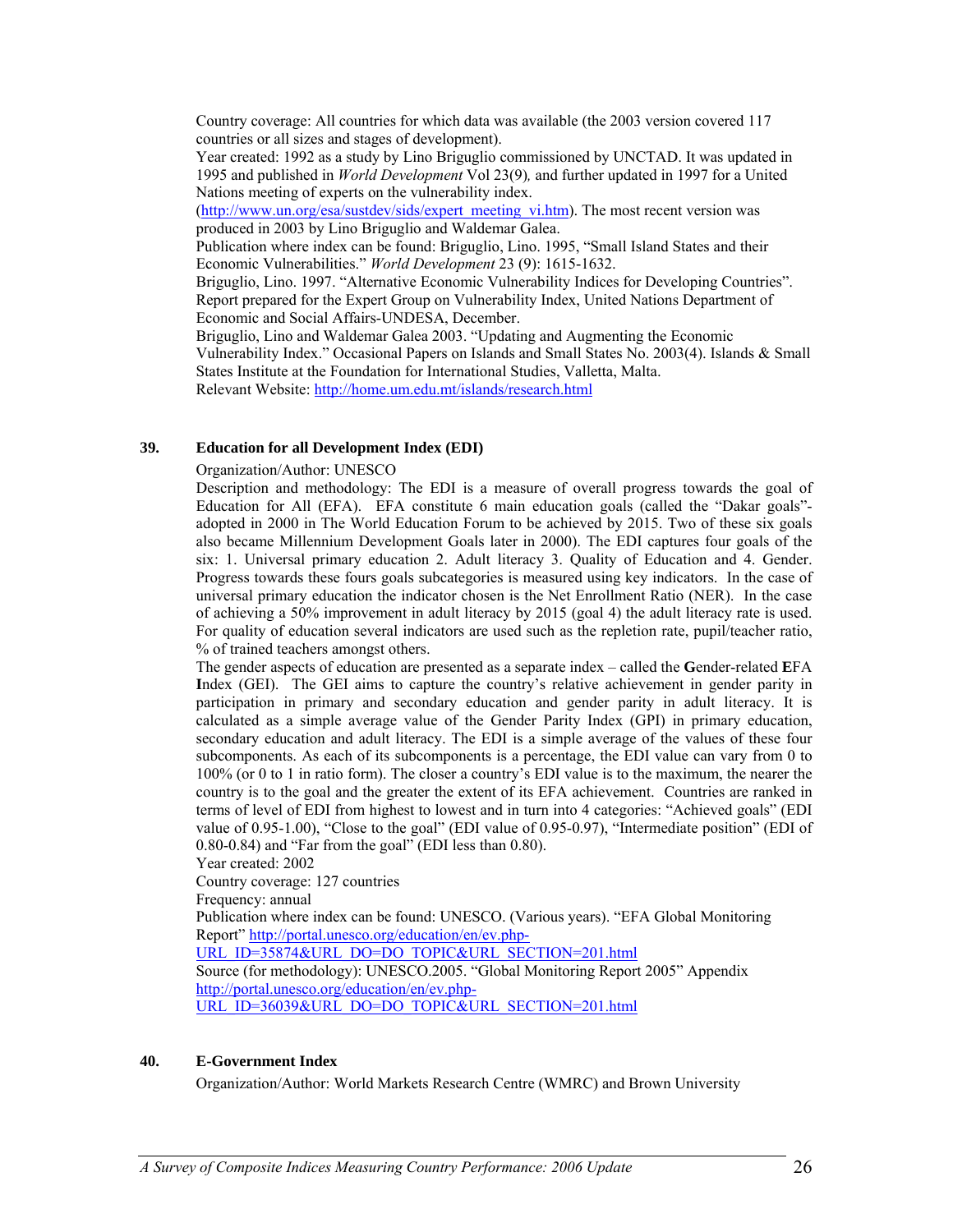Description and methodology: The index measures how well national governments deliver information and services online via the Internet. A 0-100 point index is constructed for each country's websites based on the availability of contact information, publications, databases, portals, and number of online services. Four points are awarded to each website for the presence of each of the following 22 features: phone contact information, addresses, publications, databases, links to other sites, audio clips, video clips, foreign language access, not having advertisements, not having user fees, disability access, having privacy policies, security policies, an index, having online services, having a portal connection, allowing digital signatures on transactions, an option to pay via credit cards, email contact information, search capabilities, areas to post comments, broadcasts of events, and option for email updates. These features provided a maximum of 88 points for particular websites. Each site then qualified for a bonus of six points if it was linked to a portal site, and another six points based on the number of online services executable on that site (1 point for one service, two points for two services, three points for three services, four points for four services, five points for five services, and six points for six or more services). The egovernment index has a scale from 0 (having none of these features, no portal, or no online services) to 100 (having all 22 features plus having a portal and at least six online services). Countries scores are ranked from highest (best) to lowest (worst). Country coverage: 196 governments Year created: 2001 Frequency: No longer being updated/maintained Publication where index can be found: WMRC and Brown University. 2001. "Global E-Government Survey". http://www.worldmarketsanalysis.com/pdf/e-govreport.pdf

Source: WMRC and Brown University (2001)

Relevant Website: http://www.worldmarketsanalysis.com/e\_gov\_report.html

#### **41. E-Government Readiness Index**

Organization/Author: United Nations - UNPAN

Description and methodology: the *E-Government Readiness Index* is a composite measure of the capacity and willingness of countries to use e-government for ICT-led development. It ranks government's efforts while taking into account their size, infrastructure availability and ICT penetration, and the level of education and skill development. The index assesses 50,000 features of E-government websites of 191 countries. It is constructed averaging three other indices: the Web Measure Index, the Telecommunications Infrastructure Index and the Human Capital Index. Countries are ranked from highest readiness (1.0) to lowest (0).

Country coverage: 191 Members states of the UN

Year created: 2003

Frequency: updated annually

Publication where index can be found: United Nations. 2004. *Global E-Government Readiness Report 2004: Towards Access for Opportunity*. New York: United Nations Source: United Nations (2004)

Relevant Website: http://www.unpan.org/egovernment4.asp

#### **42. EIU Business Environment Rankings**

Organization/Author: Economist Intelligence Unit (EIU)

Description and methodology: It measures the quality or attractiveness of the business environment and its key components for 60 countries. The model uses quantitative data, business surveys and expert assessments reflecting the main criteria used by companies in formulating their global business strategies and investment-location decisions. The business rankings model examines ten separate criteria or categories: 1. Political environment 2. Macroeconomic environment 3. Market opportunities 4. Policy towards free enterprise and competition 5. Policy towards foreign investment 6. Foreign trade and exchange controls 7. Taxes 8. Financing 9. Labor market and 10. Infrastructure. Each category contains a number of indicators – totaling 70 − that are assessed for the last five years and the next five years. The overall scores (on a scale of 1 to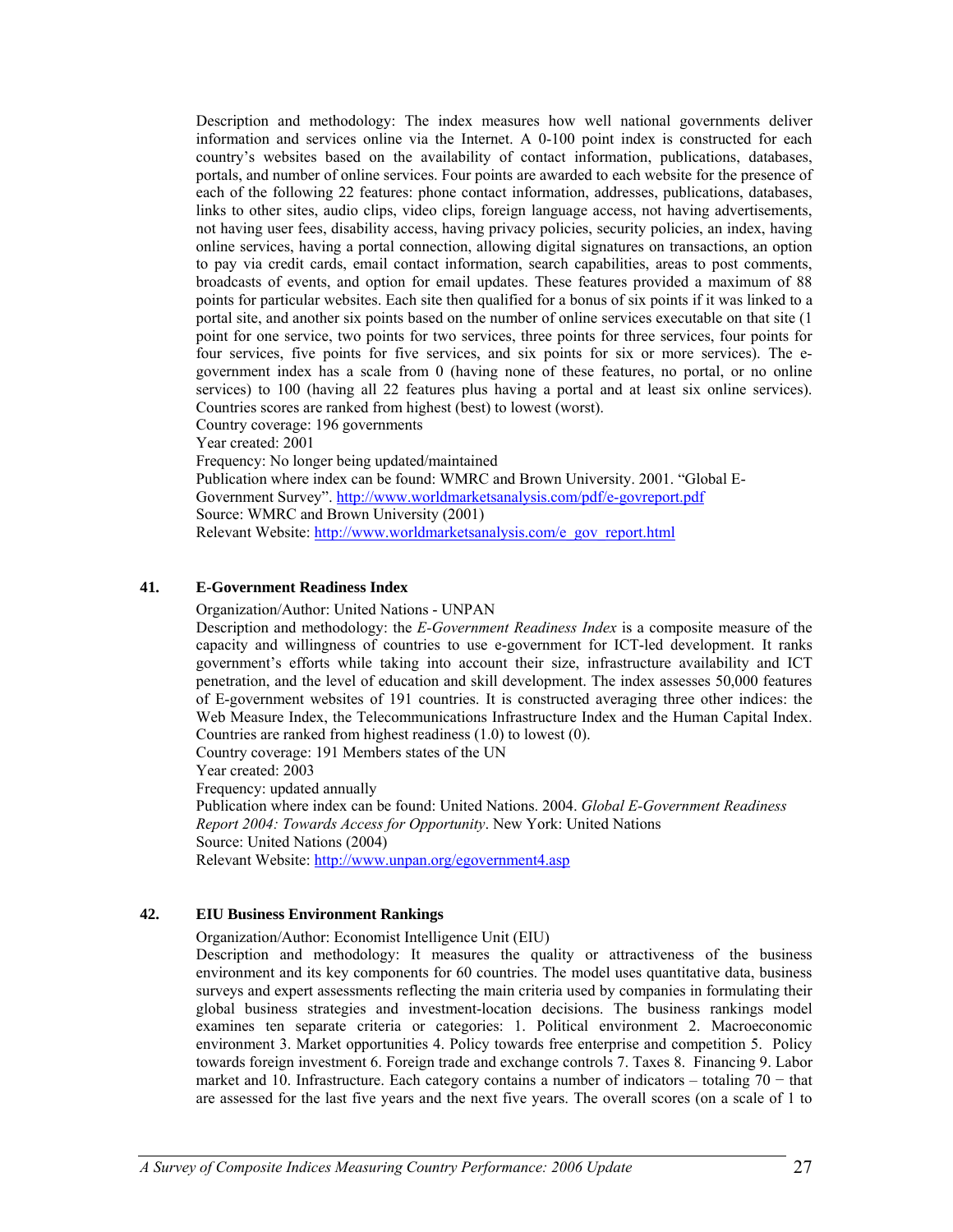10) and rankings are based on the scores for these 70 indicators. Scores and rankings are produced for both the five-year historical period (1999-2003) and the five-year forecast period (2004-08). Country coverage: 60 (developing and industrialized) countries Year Created: 1997 Frequency: quarterly Publication where index can be found: − Sources/Website: http://eb.eiu.com/site\_info.asp?info\_name=eb\_business\_methodology

#### **43. EIU Country Risk Rating**

Organization/Author: The Economist Intelligence Unit

Description and methodology: The purpose of the Country Risk Model (CRM) is to provide complete internationally comparable and regularly updated country risk scores for 100 developing and highly indebted countries, and to generate credit ratings of the relative risks from a macroeconomic and financial standpoint. The risk ratings methodology examines risk from two distinct perspectives: 1) broad categories of risk grouped in analytical categories of political, economic policy, economic structure and liquidity factors; and 2) risk exposure associated with investing in particular types of financial instruments, namely specific investment risk. This includes risk associated with taking on foreign-exchange exposure against the US dollar, foreigncurrency loans to sovereigns and foreign-currency loans to banks. The CRM operates by asking the EIU's country expert to answer a series of quantitative and qualitative questions on recent and expected political and economic trends in the relevant country. Letter scores range from "A" (the lowest risk) to "E" (the highest risk). Overall scores are awarded in one-point increments, and can range from 0 ("A" category) to a maximum of 100 points ("E" category) for the highest-risk countries.

Broad categories of risk: In terms of broad analytical categories of risk, a country's current and previous ratings, for example, may break down as follows.

|                         | Score | Rating |
|-------------------------|-------|--------|
| Political risk          | 43    | €      |
| Economic policy risk    | 23    | В      |
| Economic structure risk | 37    | R      |
| Liquidity risk          | 28    | R      |

These four types of general political and macroeconomic risk (political risk, economic policy risk, economic structure risk and liquidity risk) are assessed independently of their association with a particular investment vehicle. They are each given a letter grade. These factors are then used to compile an overall score and rating for the country. This overall country risk assessment can be used for making a general assessment of the risk of a crisis in the country's financial markets, where foreign investors may have exposure. It is also useful for investors wishing to get a snapshot of the generalised risk of investing in the country or for those investing in the country in an investment vehicle which is not expressly covered in the EIU's specific investment risk categories.

Political risk: pertains to the risk of exposure stemming from the political environment. The factors in this category relate to the threat of war, social unrest, disorderly transfers of power, political violence, international disputes, regime changes, institutional ineffectiveness, but also include the quality of the bureaucracy, the transparency and fairness of the political system, and levels of corruption and crime in the country in question.

Economic policy risk: relate to the quality and consistency of economic management. Open economies with low inflation and low fiscal deficits are rewarded in the model. Among the subcategories considered are monetary policy (inflation performance and interest rates), fiscal policy (magnitude of public-sector deficits and public debt/GDP), exchange-rate policy (type of exchange-rate regime), trade (barriers to an open trading system) and regulatory policies (capital controls and regulations/attitudes towards foreign investment).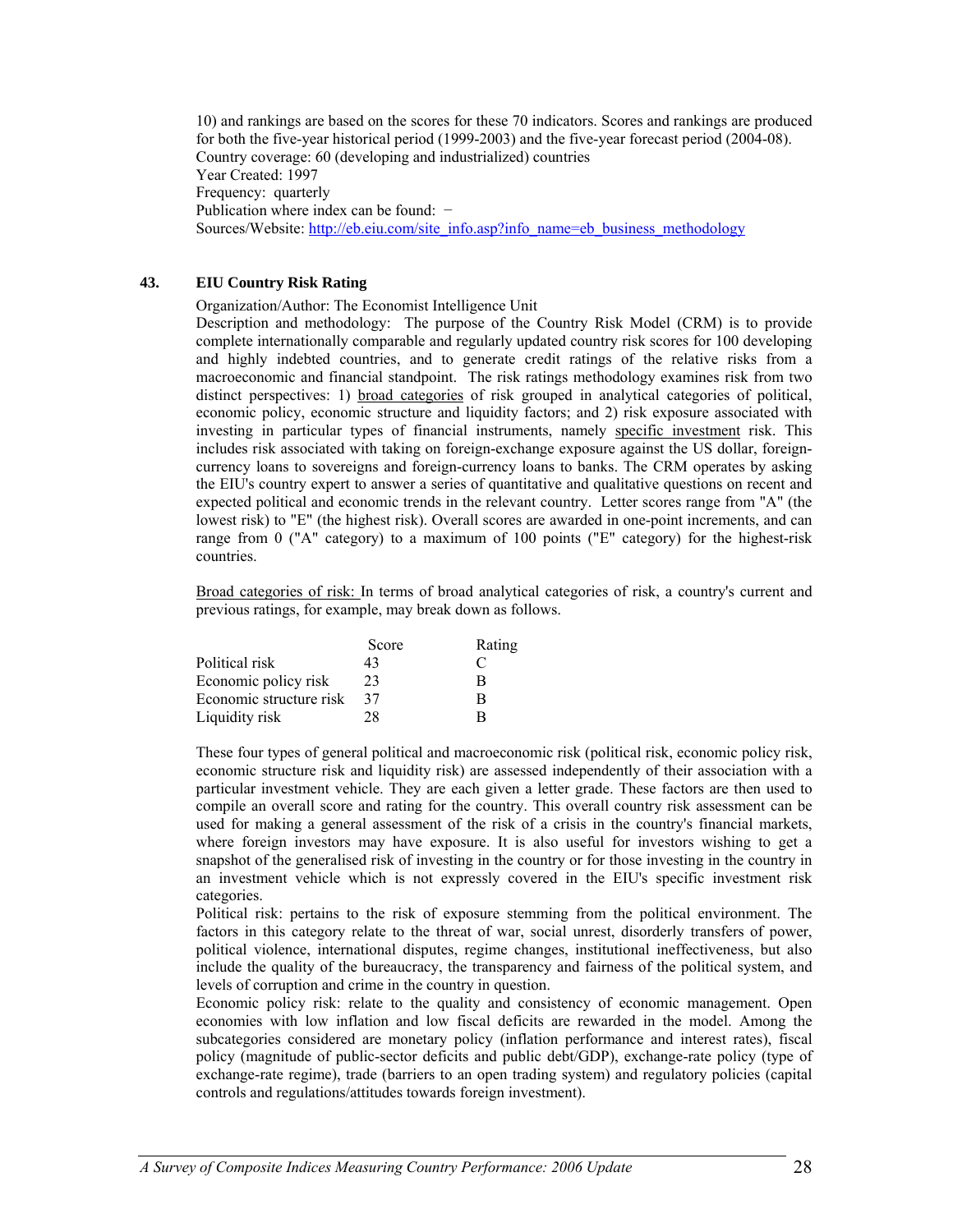Economic structure risk: examines economic variables central to solvency. Among the subcategories of risk are growth and savings (growth performance, including volatility), the current account (deficit/GDP, magnitude and degree of sustainability) and debt structure (debt/exports, interest due/exports).

Liquidity risk: examines the risk of potential imbalances between resources and obligations which could result in disruption of the financial markets. Among the factors considered are the direction of reserves, import cover, M2/reserves, the degree of a country's dependence on portfolio inflows and the size of its direct investment inflows.

Specific categories of risk: In terms of specific investment risk, a country's current and previous ratings, for example, may break down as follows.

|                     | Score | Rating |
|---------------------|-------|--------|
| Currency risk       | 27    |        |
| Sovereign risk      | 33    |        |
| Banking sector risk | 30    |        |

Currency risk: A score and ratings are derived to assess the risk of a devaluation against the US dollar of 20% or more in real terms over the forecast period. Political, economic policy, economic structure and liquidity risk factors are taken into account in assessing the risk associated with this specific investment. Each is given a letter grade to evaluate its contribution to the overall score and rating as it pertains to foreign-currency exchange-rate risk.

Sovereign debt risk: A score and ratings are derived to assess the risk of a build-up in arrears of principal and/or interest on foreign-currency debt which are the direct obligation of the sovereign or guaranteed by the sovereign. Political, economic policy, economic structure and liquidity risk factors are taken into account in assessing the risk associated with this specific investment. Each is given a letter grade to evaluate its contribution to the overall score and rating as it pertains to sovereign debt risk.

Banking sector risk: A score and ratings are derived to assess the risk of a build-up in arrears of principal and/or interest on foreign-currency debt which are the obligation of the country's private banking institutions. In the case of banking sector risk, the model assesses whether there are likely to be payment problems within the banking sector, but not whether one particular bank is likely to experience payment problems. Political, economic policy, economic structure and liquidity risk factors are taken into account in assessing the risk associated with exposure to this sector. Each is given a letter grade to evaluate its contribution to the overall score and rating as it pertains to banking sector risk.

Ratings bands: The ratings bands of "A" to "E" as they pertain to political risk, economic policy risk, economic structure risk and liquidity risk are a convenient summary for translating the score obtained in the model into a letter category. For example, an "A" rating signifies the country is very strong in a particular category, and conversely an "E" underscores a severe weakness.

Country coverage: 100 developing and highly indebted countries

Year created: 1997 (new methodology)

Frequency: updated monthly

 Publication where index can be found: Risk Ratings Review Sources/Website: http://www.eiuresources.com/ras/help\_about.asp

#### **44. EIU World Wide Cost of Living Index**

Organization/Author: Economist Intelligence Unit (EIU)

Description and methodology: Compares cost of living among cities. The survey gathers detailed information on the cost of more than 160 items--from food, toiletries and clothing to domestic help, transport and utility bills--in every city. More than 50,000 individual prices are collected in each survey round. A cost-of-living index is calculated from the price data to express the difference in the cost of living between any two cities. Country coverage: 130 cities in 90 countries

Year created: 1980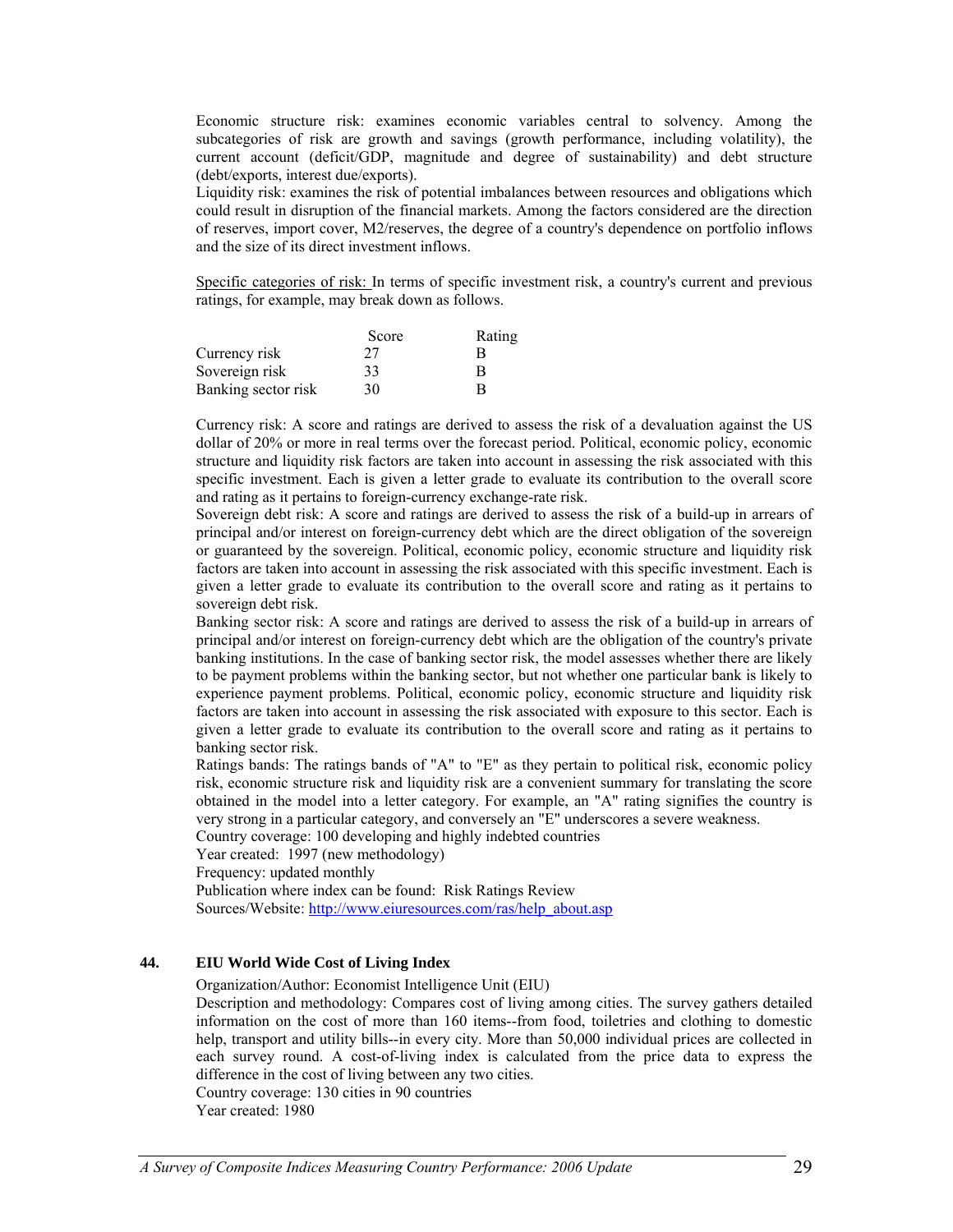Frequency: updated in June and December of each year Publication where index can be found: - Source: http://eiu.enumerate.com/asp/wcol\_HelpIndexCalc.asp Website: http://eiu.enumerate.com/asp/wcol\_WCOLHome.asp

#### **45. Emerging Markets Bond Indices**

Organization/Author: JPMorgan

Description and methodology: The JP Morgan bond indices (EMBI, EMBI+, EMBI Global and EMBI Global Constrained) track total returns for traded external debt instruments in the emerging markets. Included in the EMBI Global, for example, are US dollar denominated Brady bonds, Eurobonds, traded loans and local market debt instrument issued by sovereigns classified as low or middle income by the World Bank and those countries that have restructured debt over the past 10 years. Moreover, instruments have to have face values of over U\$500 million with at least 2.5 years to maturity. Country sub-indices are used to evaluate country risk through their yield spreads (difference between country EMBI and US treasury yield). Country coverage: 27 emerging economies (EMBI Global) Year created: EMBI+ 1995, EMBI Global 1999 Frequency: updated daily Publication where index can be found: − Sources: JP Morgan public site: http://www2.jpmorgan.com/MarketDataInd/EMBI/embi.html John Cavanagh and Richard Long. 1999. "Introducing the J.P. Morgan Emerging Markets Bond

Index Global (EMBI Global)" J.P. Morgan Securities Inc. Methodology brief

[http://faculty.darden.virginia.edu/liw/emf/embi.pdf]

Cunningham, Alastair. 1999. "Emerging Economy Spread Indices and Financial Stability", *Financial Stability Review,* (November): 115-127 [http://www.bankofengland.co.uk/fsr/fsr07art3.pdf]

#### **46. Environmental Degradation Index (EDI)**

Organization/Author: Raghbendra Jha (Australian National University) and K.V. Bhanu Murthy (University of Delhi)

Description and methodology: The authors use the method of Principal Components Analysis (PCA) to construct an Environmental Degradation Index (EDI) for each country and global environmental degradation (GED) as the sum of the EDI's. They rank the countries according to the EDI. They use the EDI to relate consumption to environmental degradation. They identify outliers and influential observations among both the environmental and consumption related variables. Canonical Discriminant analysis is then used to classify development classes along environmental lines. Then they estimate a simultaneous equation model to analyze the pattern of causation between per capita income, consumption and environmental degradation. They estimate a Global Environmental Kuznets curve (GEKC) as a relation between EDI ranks and ranks of the consumption-based EDI. Six variables from the Human Development report are chosen for the EDI and then2 of these are dropped: 1 PCFWW – Annual per capita fresh water withdrawals. 2. CENTFWW - Annual fresh water withdrawals as a percentage of water resources. 3. PAPCPM - Printing and writing paper consumed per capita. 4. PCCO2 - Per capita CO2 emission. 5. CO2SH - Share of world total CO2. 6. DEFOR – Rate of deforestation. Two variables were discarded, viz., the second (CENTFWW) and the sixth (DEFOR) and define the EDI for the ith country as:

 $EDI_i = \sum_{j=1}^{5} w_j x_{ji}$ <br>where;

 $w_i = j$  th component score,

 $x_{ji}$  = value of the j th variable for the i th country; and j = 1,3,4 and 5.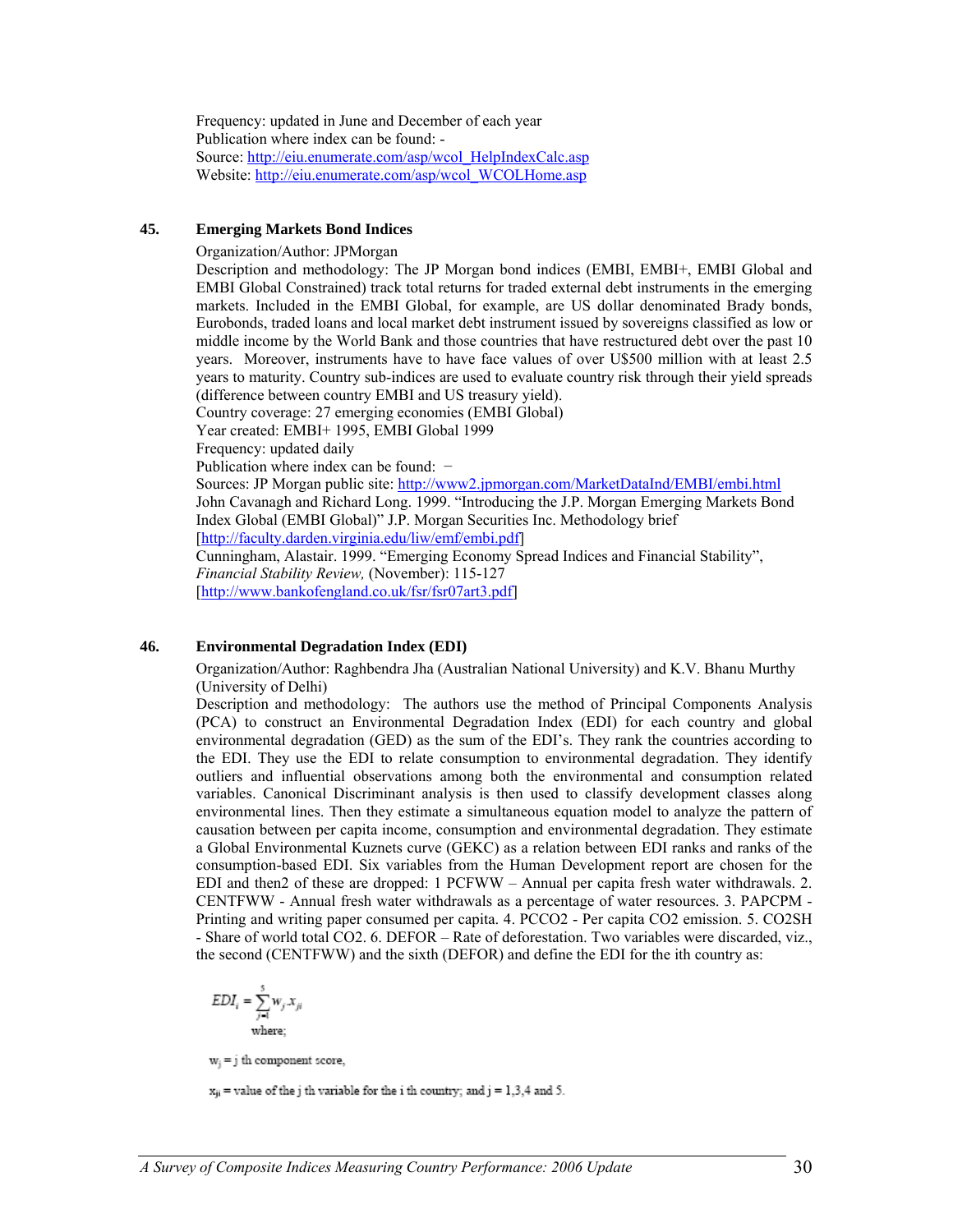And the Global Environmental Degradation (GED) is given by:

$$
GED=\sum_{i=1}^{174}EDI_i
$$

 Country coverage: 174 countries Year created: 2003 Frequency: - Publication where index can be found: Jha, Raghbendra and K.V. Bhanu Murthy. 2006. *Environmental Sustainability: A Consumption Approach*. New York: Routledge. Relevant Website: http://rspas.anu.edu.au/economics/publish/papers/wp2004/wp-econ-2004- 03.pdf

#### **47. Environmental Performance Index (EPI)**

Organization/Author: Center for International Earth Science Information Network (Columbia University) and Yale Center for Environmental Law and Policy (Yale University) Description and methodology: The index is designed to measure and compare environmental performance across countries. The EPI derives from a collection of data sets aggregated into four core indicators covering 1. Air quality 2. Water quality 3. Greenhouse gas emissions and 4. Land protection. This performance measure helps to uncover how well governments are achieving certain policy objectives. The ranking is constructed from highest to lowest score of performance. Country coverage: 23 countries

Year created: 2002

Frequency: A pilot index was released in 2002, which will be transformed into the Environmental Quality Index (EQI) in 2005

Publication where index can be found: WEF. 2002. "Pilot Environmental Performance Index: An Initiative of the Global Leaders of Tomorrow Environment Task Force", World Economic Forum Annual Meeting 2002. http://www.ciesin.columbia.edu/indicators/ESI/EPI2002\_11FEB02.pdf Source: WEF (2002)

 Relevant Website: http://www.ciesin.columbia.edu/indicators/ESI/ And http://www.yale.edu/envirocenter/epm.htm

#### **48. Environmental Sustainability Index (ESI)**

Organization/Author: Center for International Earth Science Information Network (Columbia University) and Yale Center for Environmental Law and Policy (Yale University)

Description and methodology: The ESI benchmarks the ability of nations to protect the environment over the next several decades. The ESI tracks relative success for each country in five core components: 1. Environmental Systems 2. Reducing Stresses 3. Reducing Human Vulnerability 4. Social and Institutional Capacity and 5. Global Stewardship. In turn, these 5 components form a total of 21 indicators, with each indicator combining two to eight variables, for a total of 76 underlying data sets. The countries are ranked by their ESI scores – from highest (best) to lowest (worst).

Country coverage: 146 countries

Year created: 2000 – formally released in 2005

Frequency: a pilot was launched in 2000; a report followed in 2001 and 2002 (with the methodology changing that year). The Environmental Sustainability Index was formally released in Davos, Switzerland, at the annual meeting of the World Economic Forum on Friday, 28 January 2005

Publication where index can be found: Yale Center for Environmental Law and Policy and Center for International Earth Science Information Network. 2005. "2005 Environmental Sustainability Index: Benchmarking National Environmental Stewardship" [http://www.yale.edu/esi/ESI2005.pdf]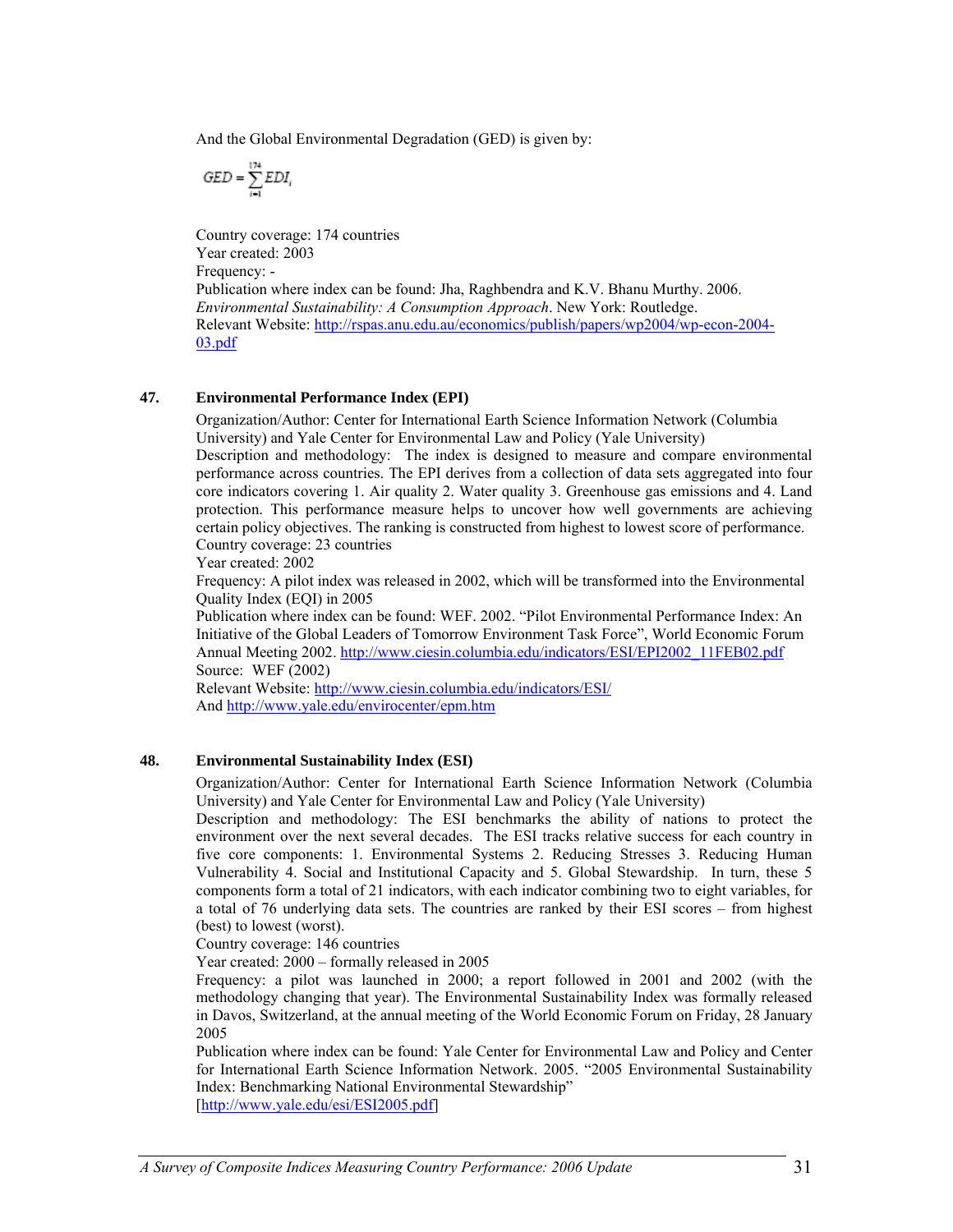Source: Publication above Relevant Website: http://www.yale.edu/esi/

#### **49. Environmental Vulnerability Index (EVI) (In process)**

Organization/Author: South Pacific Applied Geoscience Commission (SOPAC)

Description and methodology: The EVI will quantify the vulnerability of the natural environment to damage from natural and anthropogenic hazards at national scales. The EVI project aims to promote environmental vulnerability considerations into national development planning and management thereby encouraging sustainable development. The EVI concentrates on measuring ecological vulnerability and seeks to support other vulnerability indices initiatives, including the economic vulnerability index and a soon-to-be developed social vulnerability index, as part of the global move towards determining how development could be achieved sustainably.

Country coverage: - Year created: 2004

Frequency: Assessments every 5 years

Publication where index can be found: Several papers

Source: Alder, Jackie, Arthur Dahl, Ursula Kaly, Jonathan Mitchell, Ned Norton, Craig Pratt, Dr Michael Witter. 2004. "Report on the Environmental Vulnerability Index (EVI) Think Tank II". http://www.sopac.org/tiki/tiki-index.php?page=Environmental+Vulnerability+Index+Library Relevant Website:

http://www.sopac.org/tiki/tiki-index.php?page=Environmental+Vulnerability+Index+EVI+Project

#### **50. E-Participation Index**

Organization/Author: United Nations - UNPAN

Description and methodology: The E-Participation Index assesses the quality, usefulness and relevancy of the information and services and the willingness of countries to engage citizens in public policy making through the use of the e-government programs. The goal of e-participation initiatives is to improve the citizen's access to information and public services and participation in public decision-making. It is divided into e-information, e-consultation and e-decision-making across six general, economic and social sectors. Each country was assessed on a scale of 0-4. The index was constructed by standardizing the scores.

Country coverage: 191 Members states of the UN

Year created: 2003

Frequency: updated annually

Publication where index can be found: United Nations. 2004. *Global E-Government Readiness Report 2004: Towards Access for Opportunity*. New York: United Nations Source: United Nations (2004)

Relevant Website: http://www.unpan.org/egovernment4.asp

#### **51. E-Readiness Rankings**

Organization/Author: Economist Intelligence Unit and Pyramid Research

Description and methodology: E-readiness measures the extent to which a country's business environment is conducive to Internet-based commercial opportunities. It is based on collection of factors that indicate how amenable a market is to Internet-based opportunities. The index uses nearly 100 quantitative and qualitative criteria (data based on EIU and Pyramid Research), grouped into 6 categories: 1. Connectivity and technology infrastructure (25% weight) 2. Business Environment (20%) (EIU's "Business Environment raking") 3. Consumer and business adoption (20% weight) 4. Legal and policy environment (15% weight) 5. Social and cultural environment (15% weight) and 6. Support e-service (5% weight). The index ranges from 1.0 (worst score to 10 (best score) and countries are ranked from best to worst. Country coverage: 60 largest economies

Year created: 2000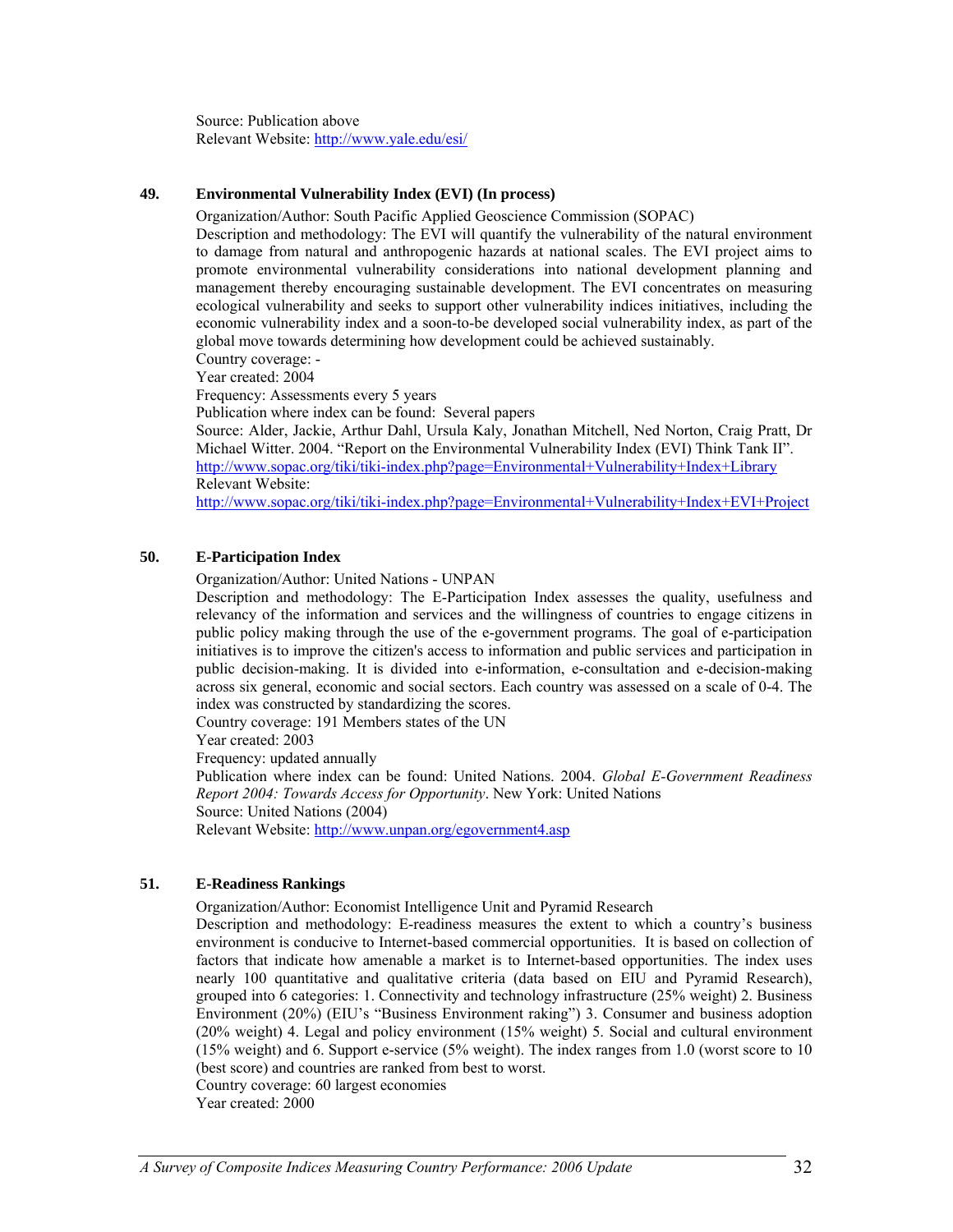Frequency: updated annually

Publication where index can be found: Economist Intelligence Unit and IBM Institute of Business Value. 2004. "The 2004 e-readiness ranking - A white paper from the Economist Intelligence Unit" http://graphics.eiu.com/files/ad\_pdfs/ERR2004.pdf

Sources/Website: http://www.ebusinessforum.com/index.asp?layout=rich\_story&doc\_id=367

#### **52. ERG Country Classification**

Organization/Author: ERG (Export Credit Agency of Switzerland) Description and methodology: - Country coverage: 182 countries Year created: 1998/99 Frequency: - Publication where index can be found: - Source/Website: http://www.swiss-erg.com/politik/laenderliste/liste/e/index.htm

#### **53. Ethics Indices**

Organization/Author: Daniel Kaufmann – World Bank Institute

Description and methodology: A number of indices constructed to reflect ethics in the public sphere and the corporate sector. The theoretical range of each index is 0-100, reflecting the average percentage of firms in each country reporting an satisfactory situation on the particular ethics-related Executive Opinion Survey question.

*CICC (Corporate Illegal Corruption Component)*: Percentage of firms in the country that give satisfactory ratings to the questions on corporate ethics, illegal political funding, state capture cost, average of frequency of bribery in procurement and active capture, corruption in banking (average of formal money laundering and bribery for loans), and percentage firms reporting 0 percent procurement and administrative bribe shares.

*CLCC (Corporate Legal Corruption Component):* Percentage of firms in the country that give satisfactory ratings to the questions on influencing legal political funding and undue political influence.

*CEI (Corporate Ethics Index):* Percentage of firms in the country that give satisfactory rating to the questions on index calculated as the average of the percentage of firms' Corporate Illegal Corruption Component and the Corporate Legal Corruption Component

*PSEI (Public Sector Ethics Index):* Percentage of firms in the country that give satisfactory ratings to the questions on honesty of politicians, government favoritism in procurement, diversion of public funds, trust in postal office and the average of bribe frequencies for permits, utilities and taxes.

*JLEI (Judicial/Legal Effectiveness Index):* Percentage of firms in the country that give satisfactory ratings to the questions on judicial independence, judicial bribery, quality of legal framework, property protection, parliament effectiveness and police effectiveness.

*CGI (Corporate Governance Index):* Percentage of firms in the country that give satisfactory ratings to the questions on protection of minority shareholders, quality of training, willingness to delegate authority, nepotism and corporate governance.

For all indices, a higher value implies a higher ethical standard rating given by the country's enterprise sector. The percentage value reflects the share of the country's enterprises providing a satisfactory rating. Given the margin of error in this type of index, it is not warranted to perform seemingly precise comparisons across individual countries having ratings that do not differ vastly from each other; thus, it is also not appropriate to utilize these indices for precise country ratings. Country coverage: 104 countries – not ranked

Year created: 2004

Frequency: -

Publication where index can be found: Kaufmann, Daniel. 2004. "Corruption, Governance and Security: Challenges for the Rich Countries and the World". In Michael E. Porter, Klaus Schwab, Xavier Sala-I-Martin, Augusto Lopez-Claros. 2004. *The Global Competitiveness Report 2004- 2005*. Basingstoke: Palgrave Macmillan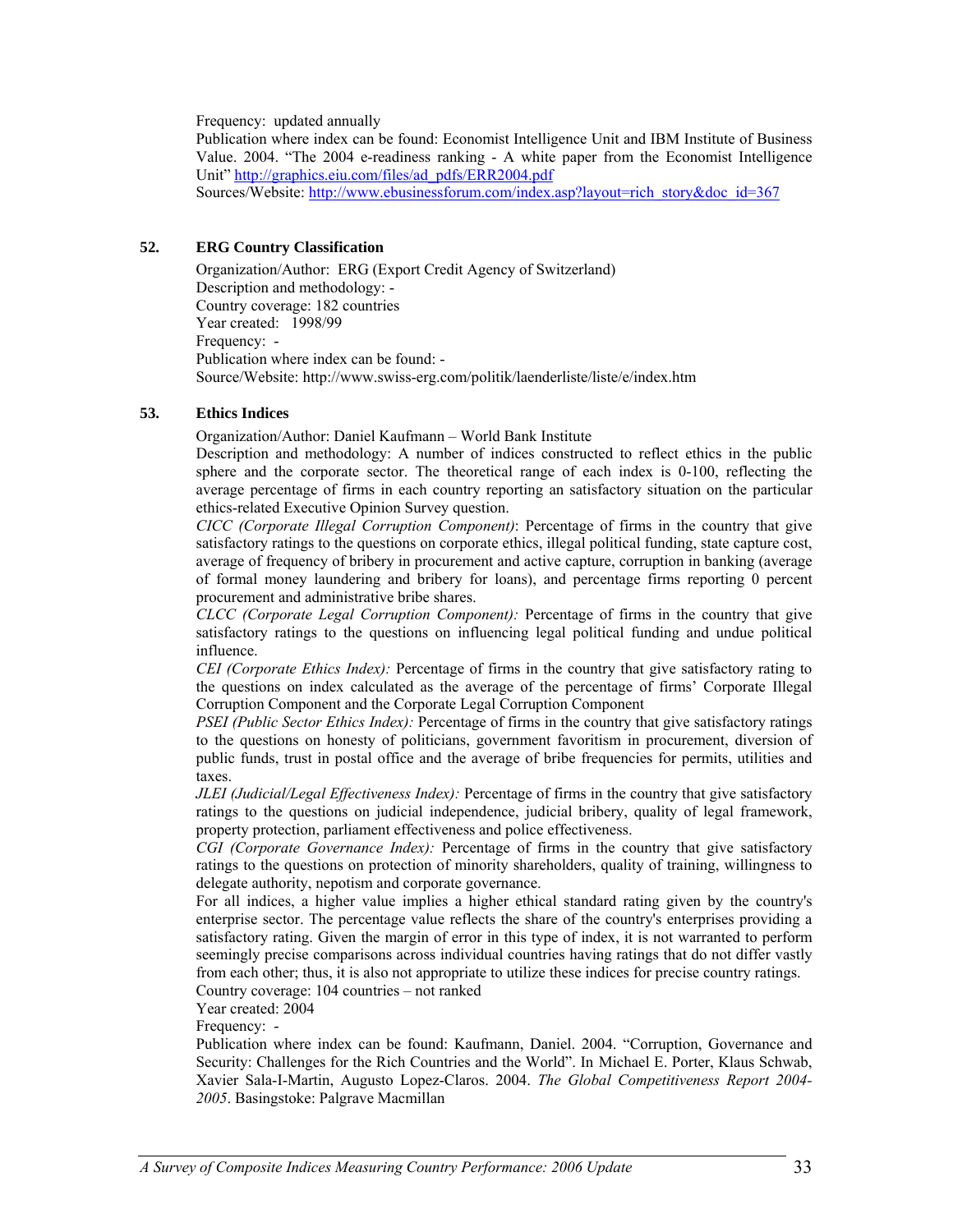#### **54. Ethno-linguistic and Religious Fractionalization Index and Political Instability Index**

#### Organization/Author: Annett, Anthony

Description and methodology: the *index of fractionalization*, measured along ethnolinguistic and religious scales, is a proxy for the number of competing groups in society. The index of fractionalization is defined as one half times the value of ethnolinguistic fractionalization plus one half times the value of religious fractionalization: this index is the principle proxy for conflict between competing groups.

The index of ethnolinguistic fractionalization and the index of religious fractionalization are defined as follows. For a given number of groups in society, the index measures the probability that two randomly selected individuals from the country in question will not belong to the same group. Formally, it can be calculated from the following formula:

$$
Fractionalization = 1 - \sum_{i=1}^{M} \left(\frac{n_i}{N}\right)^2, i = 1, ..., M.
$$

N is the total population and ni is the number of people belonging to the i-th group. Specifically, two such indices will be defined, ethnolinguistic fractionalization and religious fractionalization. The former divides the country into ethnolinguistic groups while the latter concentrates on different religious groupings.

*Political instability* is captured by the following indicators: (1) genocidal incidents involving communal victims or mixed communal and political victims (2) the occurrence of a civil war (3) the number of assassinations per thousand population; (4) the number of extraconstitutional or forced changes in the top government elite and/or its effective control of the nation's power structure ; (5) the number of illegal or forced changes in the top government elite, any attempt at such change, or any successful or unsuccessful armed rebellion whose aim is independence from the central government; (6) violent demonstrations or clashes involving more than a hundred citizens involving the use of physical force ; (7) the number of major government crises, where a crisis is defined as any rapidly developing situation threatening to bring the downfall of the present regime, excluding instances of revolt aimed at overthrow ; (8) the number of times in a year that a new premier is named and/or 50 percent of the cabinet posts are occupied by new ministers; and (9) the number of basic alterations in a state's constitutional structure, the extreme case being the adoption of a new constitution that significantly alters the prerogatives of the various branches of government combined index.

Country coverage: more than 100 countries

Year created: 2001

Frequency: −

Publication where index can be found: Annett, Anthony. 2001. "Social Fractionalization, Political Instability, and the Size of Government" International Monetary Fund Staff papers, (48)3: 561- 592

Sources/Website: http://www.imf.org/External/Pubs/FT/staffp/2001/03/annett.htm.

#### **55. Eurochambres Economic Survey (EES) Indicators**

#### Organization/Author: Eurochambres

Description and methodology: The Economic Survey is an annual, qualitative regional survey of business expectations in Europe. It is based on a harmonised questionnaire sent to entrepreneurs from 23 EU Member States as well as Bulgaria, Croatia, Romania and Turkey during the autumn 2004. Over 76,000 companies responded. Data have been aggregated at regional level, with 119 European regions included. A set of 12 questions were posed to companies on their past, current and short term business expectations (4 indicators: 1. total turnover, domestic sales and export sales 2. employment 3. investment and 4. business confidence). Entrepreneurs were asked to give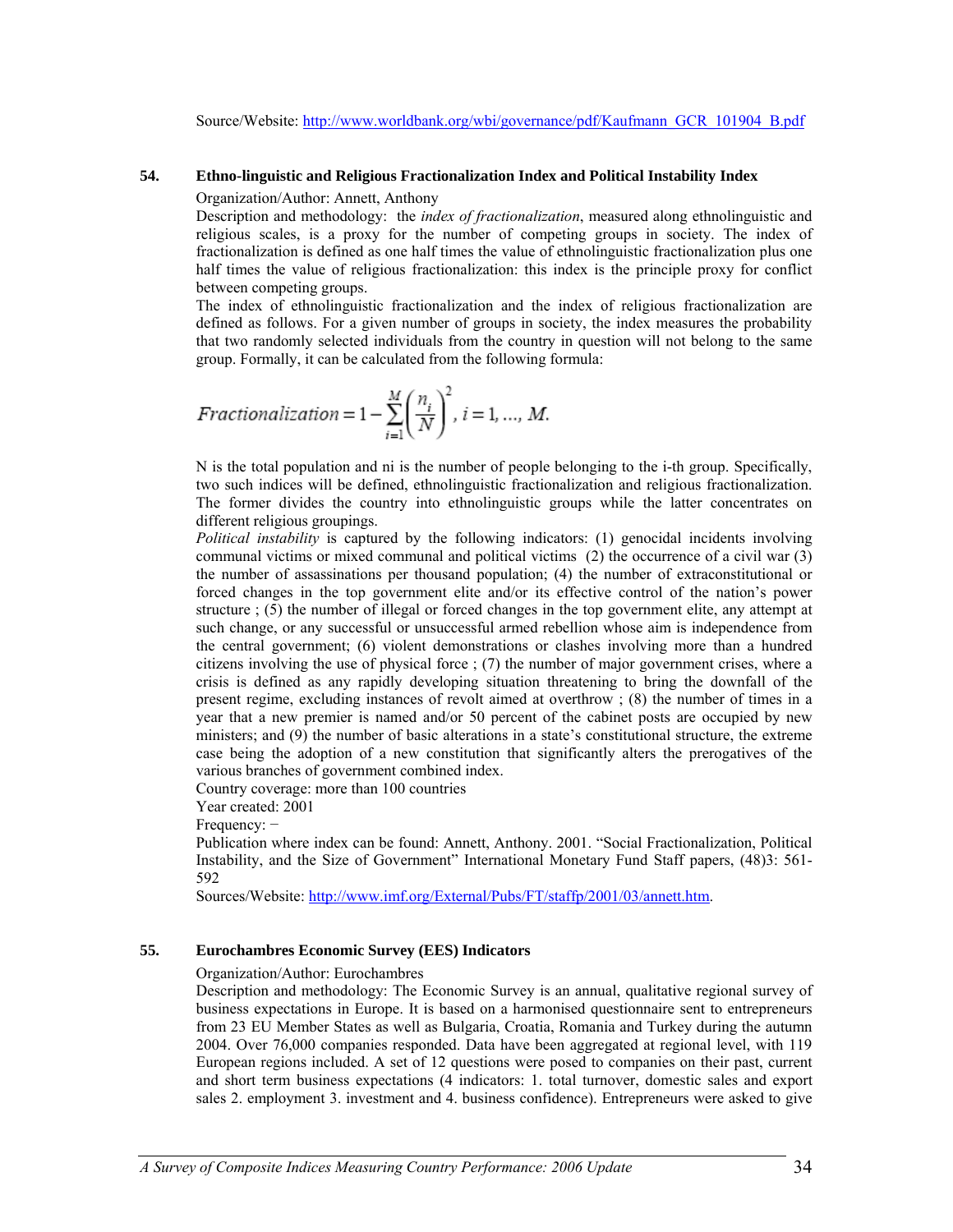a qualitative response, i.e. "better than the previous year", "the same as the previous year" or "worse than the previous year". Responses from entrepreneurs were collected and aggregated using random and representative sampling techniques thereby guaranteeing representativity by size, sector and region. In most countries all regions participated in the survey. In some, often smaller states, the country as a whole was regarded as "a region". The regional results have then been centralised in each country, a national weighted aggregate was calculated and extensive comments on the results have also been prepared. Subsequently EUROCHAMBRES brought the national reports and regional data together, and prepared a European report on the main trends resulting from the survey. National and European results presented in the European Analysis were weighted according to national GDPs. Also when calculating averages or other aggregates (Euro Zone countries, survey average etc.), GDP was used for weighting.

Country coverage: 27 countries

Year created: 1993

Frequency: annual (2005 is the 12th edition)

Publication where index can be found: Eurochambres. 2005. "Eurochambres Economic Survey 2005: The Business Climate in Europe's' Regions in 2005". Brussels: Eurochambres Sources/Website: http://www.eurochambres.be/PDF/pdf\_ees2005/EES2005%20part%20one.pdf

#### **56. European Innovation Scoreboard (EIS) and Summary Innovation Index (SII)**

Organization/Author: European Commission

Description and methodology: The EIS is the instrument developed by the European Commission, under the Lisbon Strategy, to evaluate and compare the innovation performance of the Member States. The EIS 2004 includes innovation indicators and trend analyses for all 25 EU Member States, as well as for Bulgaria, Romania, Turkey, Iceland, Norway, Switzerland, the US and Japan. The EIS is part of a package together with the European competitiveness report and the enterprise scoreboard. Innovation is defined as "the renewal and enlargement of the range of products and services and the associated markets; the establishment of new methods of production, supply and distribution; the introduction of changes in management, work organization, and the working conditions and skills of the workforce."

The EIS is based on 20 indicators. They are combined into a composite indicator, the *Summary Innovation Index (SII)*, which provides an overview of the relative national innovation performances. The SII is calculated for all countries, based on a number of available indicators, which can vary from 12 to 20 depending on the country. The 20 indicators (see below) are used in calculating the composite Innovation Index:

- 
- 1.2 Working Population with tertiary education 3.2 SMEs innovation co- operation
- 
- 1.4 Employment med/hi-tech manufacturing 3.4 SMEs using non-tech change
- (% of total workforce)
- 1.5 Employment high-tech services

# **(4 indicators) (7 indicators)**

- 
- 2.2 Business R&D expenditures (% GDP) 4.2 Share of early stage venture capital in
- 2.3.1 EPO high-tech patents (per million pop) 4.3.1 New-to-market products (% turnover)
- 2.3.2 USPTO high-tech patents (per million pop) 4.3.2 New-to-firm products (% turnover)
- 
- 2.4.2 USPTO patents (per million pop) 4.5 ICT expenditures (% of GDP)

### **1. Human Resources for Innovation 3. Transmission and application of**

- **(5 Indicators) knowledge (4 indicators)** (% of all SMEs)
- 1.1 S&E graduates 3.1 SMEs innovating in-house
	-
- 1.3 Lifelong learning (% work pop) 3.3 Innovation expenditures (% turnover)
	-

# **2. Creation of new knowledge 4. Innovation finance, output and markets**

2.1 Public R&D expenditures (% GDP) 4.1 Share of High-tech venture capital inv. GDP

- 
- 

2.4.1 EPO patents (per million pop) 4.4 Internet access (composite indicator)

4.6 Share of manufacturing value added in hi-tech sectors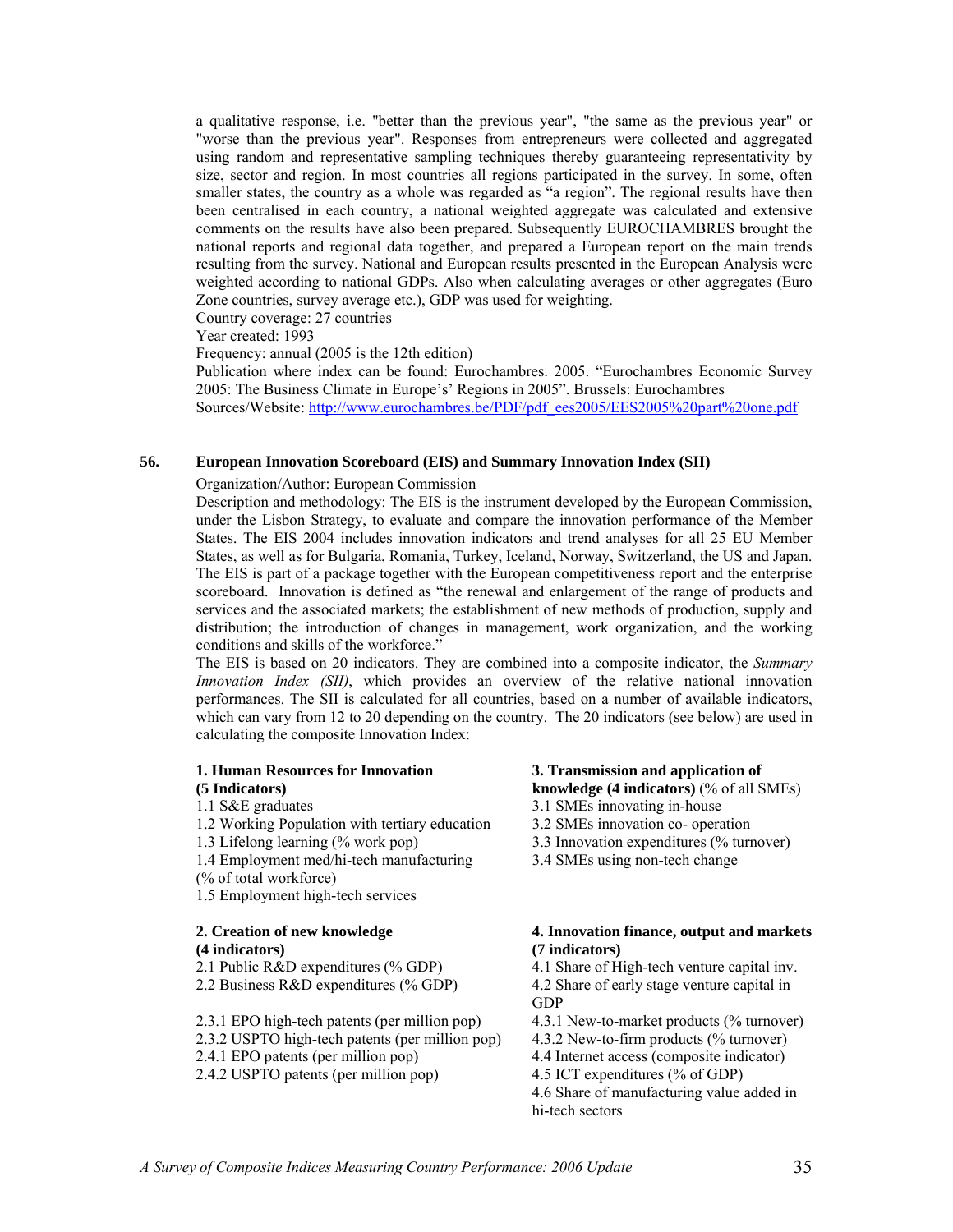Country coverage: 33 countries  $(25 EU + 8)$ Year created: 2000 Frequency: annual Publication where index can be found: Commission of the European Communities. 2004. "European Innovation Scoreboard 2004: Comparative Analysis of Innovation Performance". Commission Staff Working Paper. Brussels. [http://trendchart.cordis.lu/scoreboards/scoreboard2004/scoreboard\_papers.cfm] Sources: Commission of the European Communities (2004). For more on the Methodology of the SII please refer to "2004 European Innovation Scoreboard: Methodology Report" Available at http://trendchart.cordis.lu/scoreboards/scoreboard2004/pdf/eis\_2004\_methodology\_report.pdf Relevant Website: http://trendchart.cordis.lu/tc\_innovation\_scoreboard.cfm

# **57. Failed States Index**

Organization/Author: Foreign Policy and Fund for Peace

Description and methodology: The index is compiled using the Fund for Peace's internationally recognized methodology, the Conflict Assessment System Tool (CAST). It assesses violent internal conflicts and measures the impact of mitigating strategies. In addition to rating indicators of state failure that drive conflict, it offers techniques for assessing the capacities of core state institutions and analyzing trends in state instability. Using 12 social, economic, political, and military indicators, we ranked states in order of their vulnerability to violent internal conflict. The resulting index provides a profile of the new world disorder of the 21st century and demonstrates that the problem of weak and failing states is far more serious than generally thought.

Country coverage: 148 countries

Year created: 2005

Frequency: annual

 Publication where index can be found: Foreign Policy Source/Website: http://www.foreignpolicy.com/story/cms.php?story\_id=3098 http://www.fundforpeace.org/programs/fsi/fsindex.php

# **58. Financial Times Credit Ratings**

Organization/Author: FT Interactive Data Description and methodology:  $−$ Country coverage: 80 emerging markets Frequency: − Publication where index can be found: "FT Credit Ratings in Emerging Markets" Sources/Website: http://www.ftid.com/products/data\_type/descriptive/ratings.shtml

#### **59. Food Insecurity**

Organization/Author: Food and Agriculture Organization of the United Nations (FAO)

Description and methodology: FAO reports on global and national efforts to reach the goal set by the 1996 World Food Summit: to reduce by half the number of undernourished people in the world by the year 2015. It monitors progress in hunger reduction based on accurate, reliable and timely methods that measure the prevalence of hunger, food insecurity and vulnerability and that also illustrate changes over time. FAO presents the latest estimates of the number of undernourished people and the proportion by country. It also presents the countries with food emergencies and their causes ("hunger hotspots").

Country coverage: world Year created: − Frequency: yearly Publication where index can be found: FAO. Various years. *The State of Food Insecurity in the World*. Rome: FAO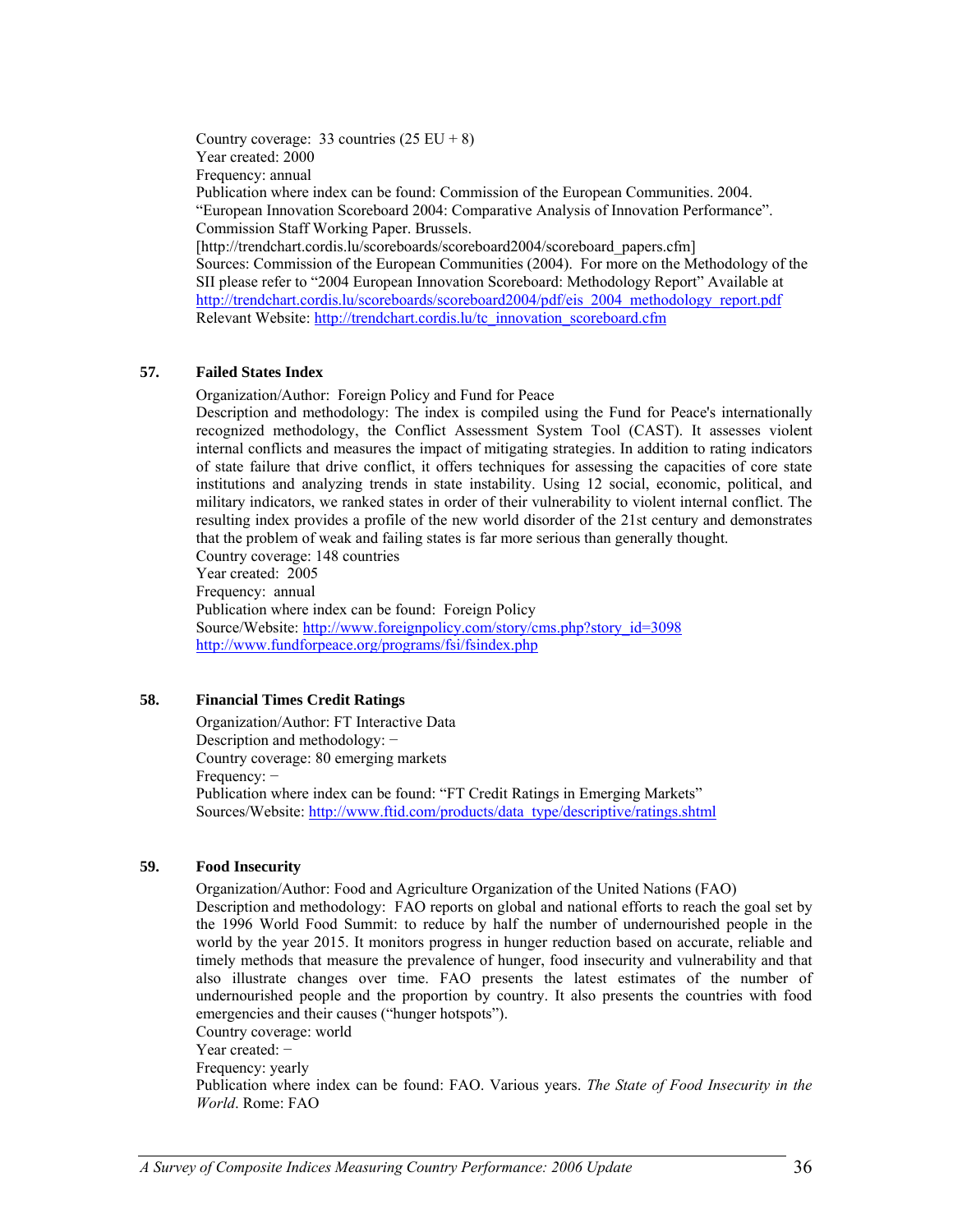Source: FAO. 2004. *The State of Food Insecurity in the World 2004: Monitoring progress towards the World Food Summit and Millennium Development Goals*. Rome: FAO Relevant Website: http://www.fao.org/sof/sofi/index\_en.htm

# **60. Forbes Capital Hospitality Index (FCHI)**

Organization/Author: Forbes

Description and methodology: Forbes began with a list of principles employed by the U.S. Chamber of Commerce when considering international investments. Seeking out several of the world's top institutions of sociological and economic theory, they gathered the results of surveys, statistical studies and socio-economic data on each of the 135 countries in the index, assigning relative percent-rankings for each of the chamber's largely qualitative principles. Then they aggregated scores across ten separate categories to develop the first Forbes Capital Hospitality Index. The FCHI measures macroeconomic indicators like GDP growth and international trade, along with societal factors affecting investment, including poverty, bureaucracy, technological advancement and corruption. Scores represent a 'percent rank' whereby a score of 80 is better than 80% of countries in each of ten categories for which data is available. Total score takes an average across those categories (no less than 7 out of 10) for each country. Country coverage: 135 countries

 Year created: 2006 Frequency: - Publication where index can be found: Forbes magazine Source/Website: http://www.forbes.com/2006/02/03/capital-hospitality-introcz\_jg\_0206caphosp.html

# **61. Foreign Direct Investment Confidence Index**

Organization/Author: AT Kearney - Global Business Policy Council

Description and methodology: The index serves to gauge the likelihood of investment in specific markets in order to gain insight into likely trends in future global FDI flows. It relies on a survey to executives of 42 different countries that express their views of other 64 countries, receiving 90% of FDI flows. The index is computed as a weighted average of a number of high, medium, low and "no interest" responses to a question about the likelihood of direct investment in a market over the next one to three year period. Index values are based on non-source country responses about various markets. For example, the index ranking the US reflects all non- US company responses about the US market. All index values have been calculated on a scale of 0 to 3, with 3 representing "highly attractive" and 0 "non-attractive".

Country coverage: 42 countries

Year created: 1998

Frequency: annually

Publication where index can be found: AT. Kearney. Various years. *FDI Confidence Index*. Source (methodology): AT. Kearney Global Business Policy Council. 2004. *FDI Confidence Index 2004.* Alexandria, VA: AT Kearney

http://www.atkearney.com/shared\_res/pdf/FDICIOct\_2004\_S.pdf Relevant Website: http://www.atkearney.com/main.taf?p=5,3,1,89

# **62. FORELEND – Lender's risk rating**

Organization/Author: Business Environment Risk Intelligence (BERI)

Description and methodology: It provides executives in banks and corporations with perspective on the capacity and willingness of 50 countries to meet obligations in convertible currency during a five-year period. The lender's risk rating is a weighted score comprised of a computerized quantitative rating (ability of a country to raise the needed foreign exchange to meet debt obligations), a qualitative rating (competence, corruption, loan profile, etc.), and a political/economic rating (stability of the nation's power structure and direction of the economy).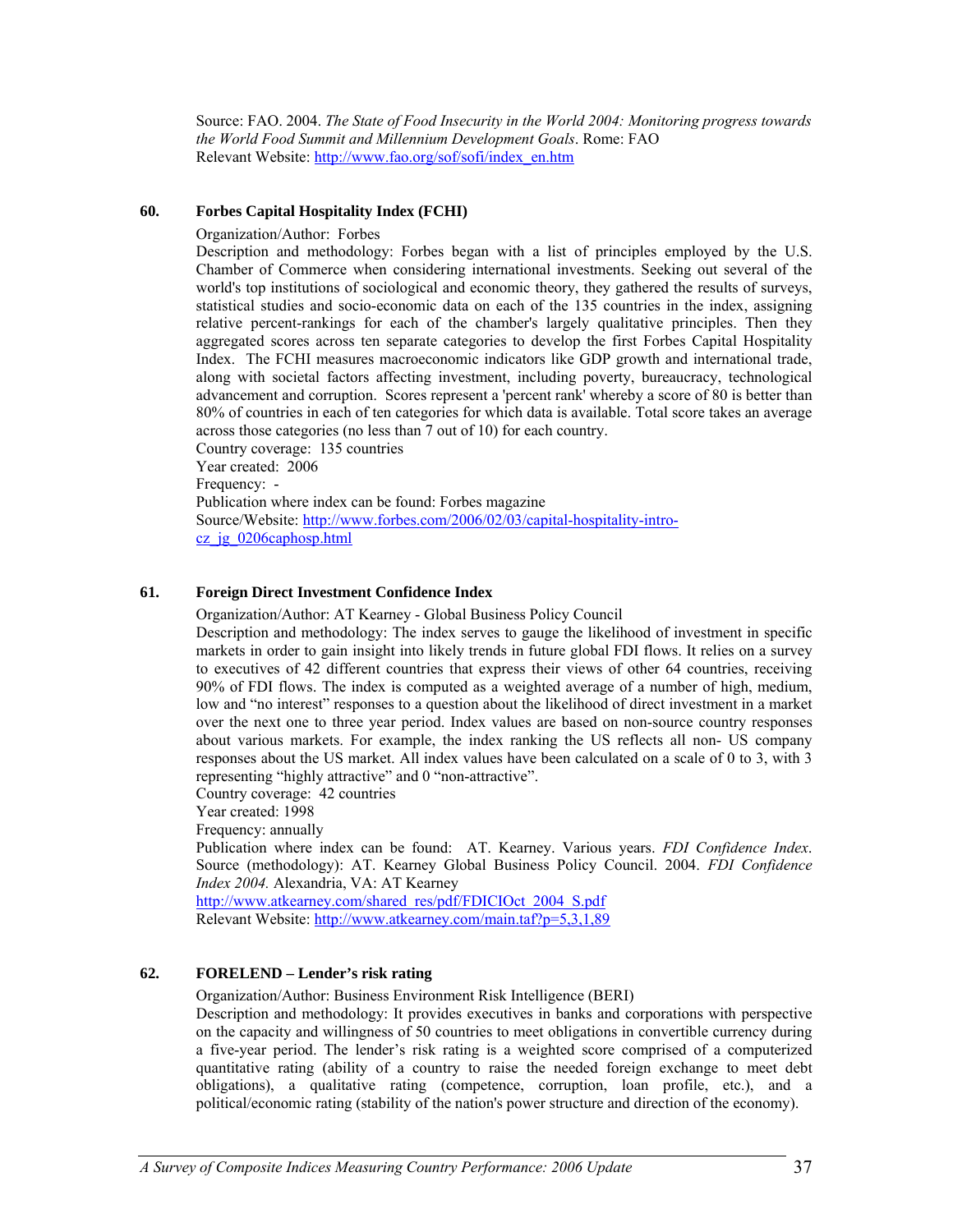Country coverage: 50 (developing and industrial) countries Year created: 1978 Frequency: three times a year Publication where index can be found: FORELAND Sources/Website: http://www.beri.com/forelend.asp

# **63. Gender Empowerment Measure (GEM)**

### Organization/Author: UNDP

Description and methodology: The GEM examines whether women and men are able to actively participate in economic and political life and take part in decision-making. It captures gender inequality in three key areas: 1) Political participation and decision-making power, as measured by women's and men's percentage shares of parliamentary seats 2) Economic participation and decision-making power, as measured by two indicators— women's and men's percentage shares of positions as legislators, senior officials and managers and women's and men's percentage shares of professional and technical positions 3) Power over economic resources, as measured by women's and men's estimated earned income (PPP US\$).

Country coverage: 177 countries Year created: 1995

Frequency: updated annually

Publication where index can be found: UNDP. Various years. *Human Development Report*. New York: Oxford University Press

Sources/Website: http://hdr.undp.org/docs/statistics/indices/technote\_1.pdf

# **64. Gender Equity Index (GEI)**

#### Organization/Author: Social Watch

Description and methodology: It ranks countries according to their performance in the dimensions relating to gender equity, using the same method that Social Watch uses in other areas. That is, the values shown relate to the average of each country's performance in the different dimensions of analysis, which in this case are: education, economic activity and empowerment. The final ranking was calculated by taking a non-weighted average of each country's rating in each area. The countries were classified into four categories in line with their distribution within each indicator. The average for each area was calculated according to the average values in the classification. With this first breakdown distances were eliminated and the distribution was homogenized; therefore the result of the GEI is a basic criterion for ranking by relative position and not according to the conceptual levels of the indicators. Where two or more countries appear in the same relative position, they are ranked alphabetically.

Country coverage: 134 countries Year created: 2004 Frequency: yearly Publication where index can be found: Social Watch Report 2004 and 2005 Sources/Website: Methodology of gender equity: http://www.socialwatch.org/en/informeImpreso/pdfs/methodology2005\_eng.pdf Ranking: http://www.socialwatch.org/en/informeImpreso/pdfs/gei2005\_eng.pdf

# **65. Gender Gaps**

Organization/Author: Augusto Lopez-Claros and Saadia Zahidi for the World Economic Forum (WEF)

Description and methodology: The Gender Gap measures the extent to which women have achieved full equality with men in five critical areas: 1. economic participation 2. economic opportunity 3. political empowerment 4. educational attainment and 5. health and well-being. To create the rankings, the data used in this study come from publicly available sources, including the World Development Indicators of the World Bank, and the Human Development Report of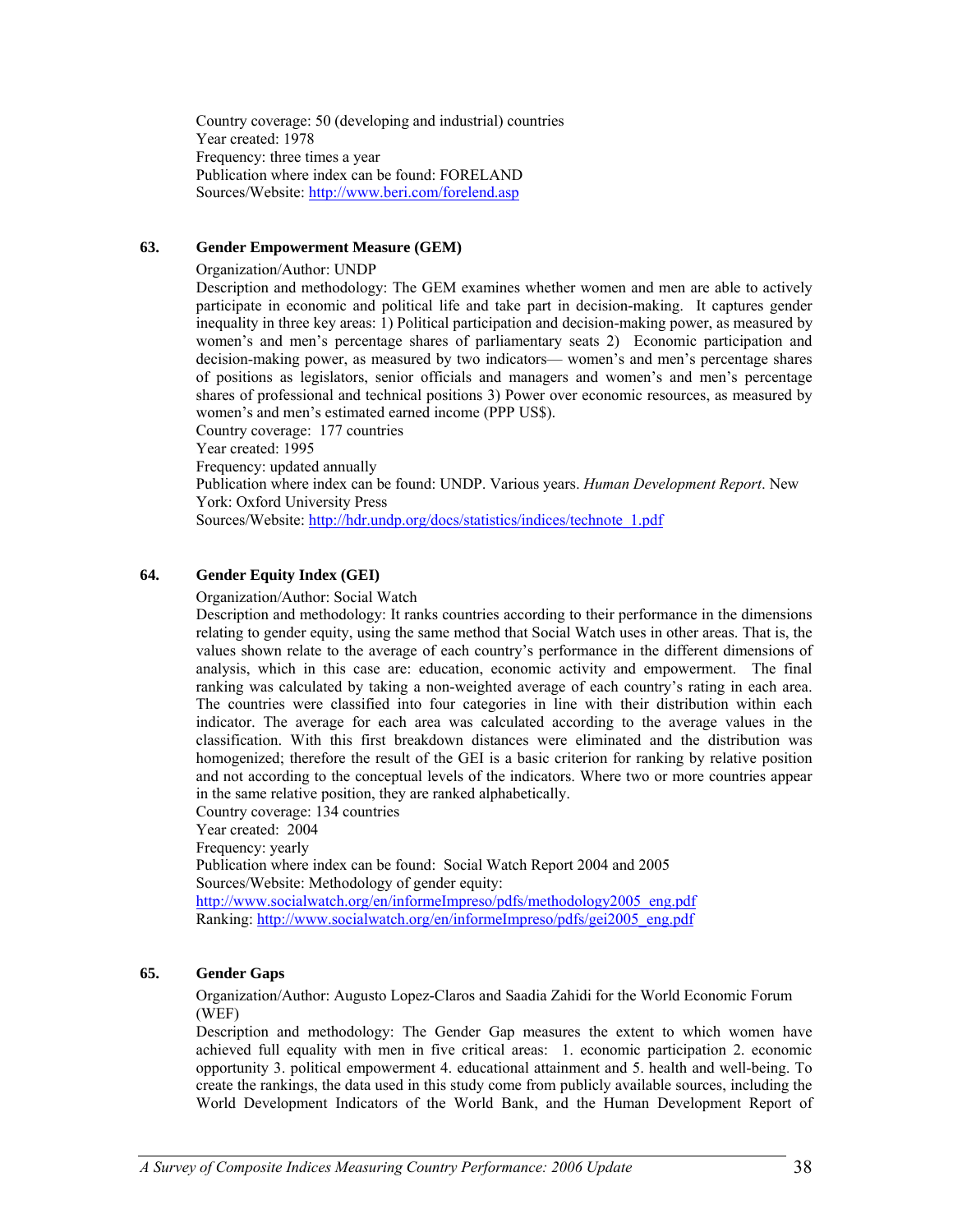UNDP, as well as the annual Executive Opinion Survey of the World Economic Forum. The questions from the Executive Opinion Survey included in this study use a 1 to 7 scale. The mean response of all respondents in a particular country is the final score reported for that country on the relevant variable. The "hard" data taken from other international organizations is reported on different scales or units. To make all data comparable, hard data was normalized to a 1 to 7 scale, with the best value in each category being allotted a 7, and the worst value a 1. Once both survey and hard data are on the same scale, the scores for each country are calculated by taking the unweighted mean of all the variables within a particular category. Finally, the overall scores for each country are calculated as an unweighted average of the scores obtained in each of the five categories. Scores are reported on a scale of 1 to  $\overline{7}$ , with 7 representing the maximum gender equality.

Country coverage: 58 countries

Year created: 2005

Frequency: −

Publication where index can be found: Lopez-Claros, Augusto and Saadia Zahidi. 2005. *Women's Empowerment: Measuring the Global Gender Gap*. Geneva/Cologny: World Economic Forum. http://www.weforum.org/pdf/Global\_Competitiveness\_Reports/Reports/gender\_gap.pdf Source/ Relevant Website:

http://www.weforum.org/site/homepublic.nsf/Content/Global+Competitiveness+Programme%5C Women's+Empowerment:+Measuring+the+Global+Gender+Gap

# **66. Gender Gaps Scores in Education**

Organization/Author: Population Action International (PAI)

Description and methodology: Gender Gap Score reflects the average difference between primary and secondary level gross enrollment rates for boys and girls. These rates, which may exceed 100 percent because they include out-of-age group enrollment, are capped at 105 in calculating this score to minimize biases created by high overage enrollment. Countries are ranked by their 1995 Gender Gap Scores into the following categories: Large Gap, Moderate Gap, No Gap, and Reverse Gap (favoring girls).

Country coverage: 126 countries

Year created: 1998

Frequency: −

Publication where index can be found: Conly, Shanti R. and Nada Chaya. 1998. *Educating Girls: Gender Gaps and Gains.* Washington D.C.: PAI

http://www.populationaction.org/resources/publications/educating\_girls/index.htm Source: Conly and Chaya (1998)

Relevant Website: http://www.populationaction.org/issues/gender/index.htm

# **67. Gender-related Development Index (GDI)**

# Organization/Author: UNDP

Description and methodology: The GDI measures achievement in the same basic capabilities as the Human Development Index (HDI), but takes note of inequalities in achievement between women and men. It adjusts the average achievement to reflect the inequalities between men and women in the following dimensions: 1) A long and healthy life, as measured by life expectancy at birth 2) Knowledge, as measured by the adult literacy rate and the combined primary, secondary and tertiary gross enrolment ratio 3) A decent standard of living, as measured by estimated earned income (PPP US\$).

Country coverage: 177 countries Year created: 1995 Frequency: updated annually Publication where index can be found: UNDP. Various years. *Human Development Report*. New York: Oxford University Press Sources/Website: http://hdr.undp.org/docs/statistics/indices/technote\_1.pdf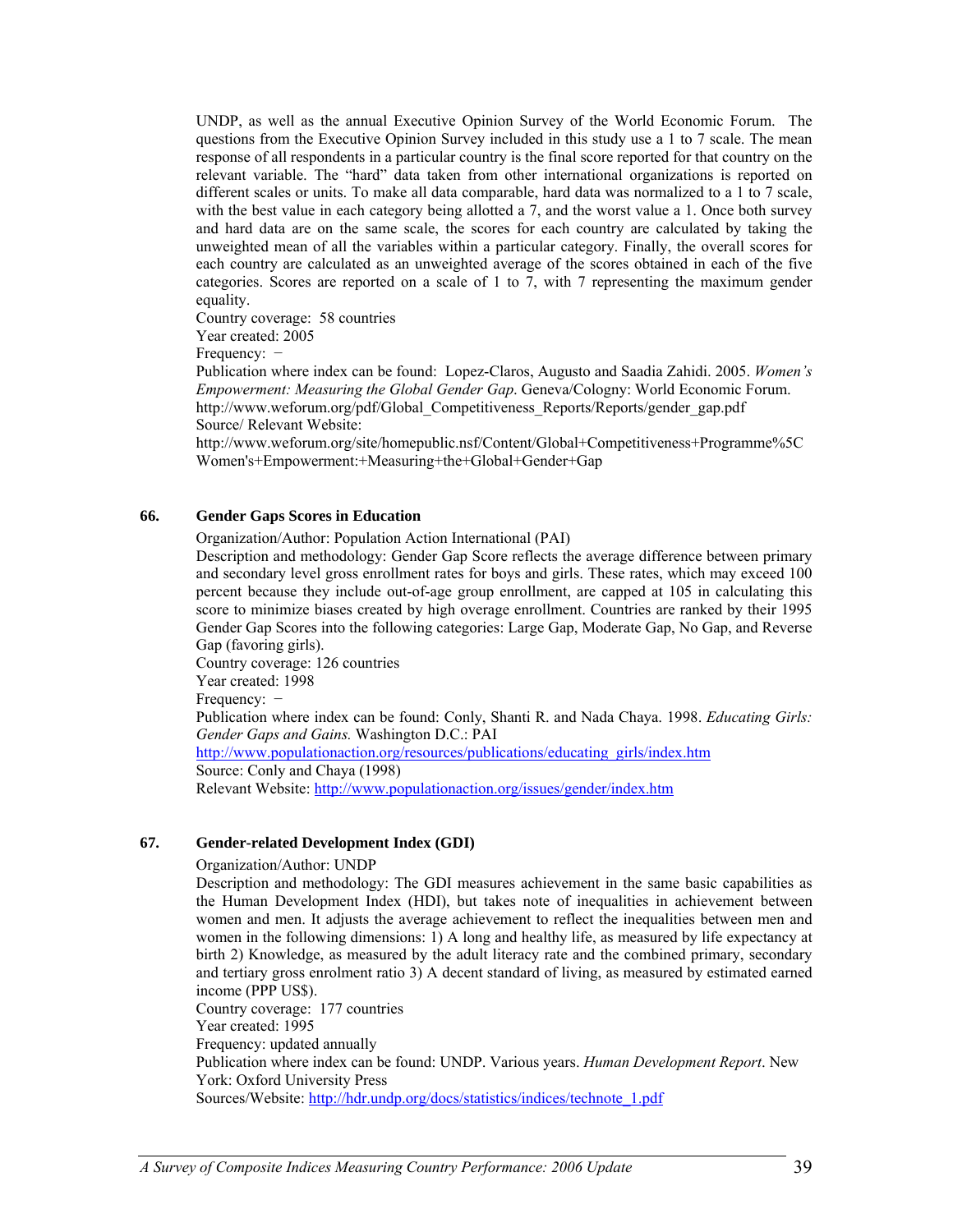#### **68. G-Index (Globalization Index)**

Organization/Author: Foreign Policy and AT Kearney

Description and methodology: The index attempts to measure the extent of globalization in 62 countries by bringing together indicators in 4 key areas: 1. Political engagement (number of memberships in international organizations, UN Security Council Mission in which the country participates and foreign embassies the country hosts), 2. Technology (number of internet users, Internet hosts and secure servers), 3. Personal contact (international travel and tourism, international telephone traffic and cross-border transfers) and 4. Economic integration (trade, FDI and portfolio capital flows, and income payment and receipts). For most variables, each year's inward and outward flows are added, and the sum is divided by the country's nominal economic output or, where appropriate, its population. Political engagement figures are treated differently, with participation in U.N. Security Council missions divided by the total number of missions active in each year and embassies and international organizations remaining as absolute numbers. This process produces panels of data that enable comparisons between countries of all sizes. The resulting data panels for a given variable are then compared and "normalized" through a process that values the single lowest data point at zero and the highest at one, while assigning relative values between zero and one to the remaining data points in the panel. For example, if the variable is trade, the maximum value of inward and outward trade flows is 341 percent of GDP (recorded for Singapore in 1995) while the minimum is 15.3 percent of GDP (for Brazil in 1996). These data points are valued at one and zero, respectively, with all others falling in between. Country scores are summed across the panels, with double weighting on FDI and portfolio capital flows due to their particular importance in the ebb and flow of globalization. Internet indicators and political indicators are collapsed into a single variable each. The Internet variable is then double weighted in the final calculation, as are the international telephone traffic scores, reflecting their status as important means by which ideas and information are spread across national borders. Globalization Index scores for every country and year are derived by adding the scores across panels. Country coverage: 62 countries Year created: 2001

Frequency: annual

Publication where index can be found: "Foreign Policy" Magazine (March/April issue) Sources/Website: http://www.foreignpolicy.com/wwwboard/g-index.php; http://www.atkearney.com/main.taf?p=5,4,1,93

# **69. G-Index (Globalization Index)**

Organization/Author: World Markets Research Centre (WMRC) Description and methodology: It measures economic connectivity between the national economy and the rest of the world – a measure of economic interdependence rather than size or level of development of a country's economy. The G-Index is the outcome of 6 major groupings: 1. International Trade (with a weight of 50%) 2. Foreign Direct Investment (with a weight of 10%) 3. Private capital flows (weight of 10%) 4. Service exports (weight of 20%) 5. Internet Hosts (weight of 5%) and 6. International Telephone traffic (weight of 5%). The maximum score for the index is 100 or 100%. Countries are ranked from top to bottom in degree of globalization.

Country coverage: 185 countries Year created: 2001 Frequency: annual Publication where index can be found: WMRC. 2001. "G-Index – Globalisation measured" http://www.worldmarketsanalysis.com/pdf/g\_indexreport.pdf Source (methodology): WMRC (2001) Relevant Website: http://www.wmrc.com/wma\_ef.html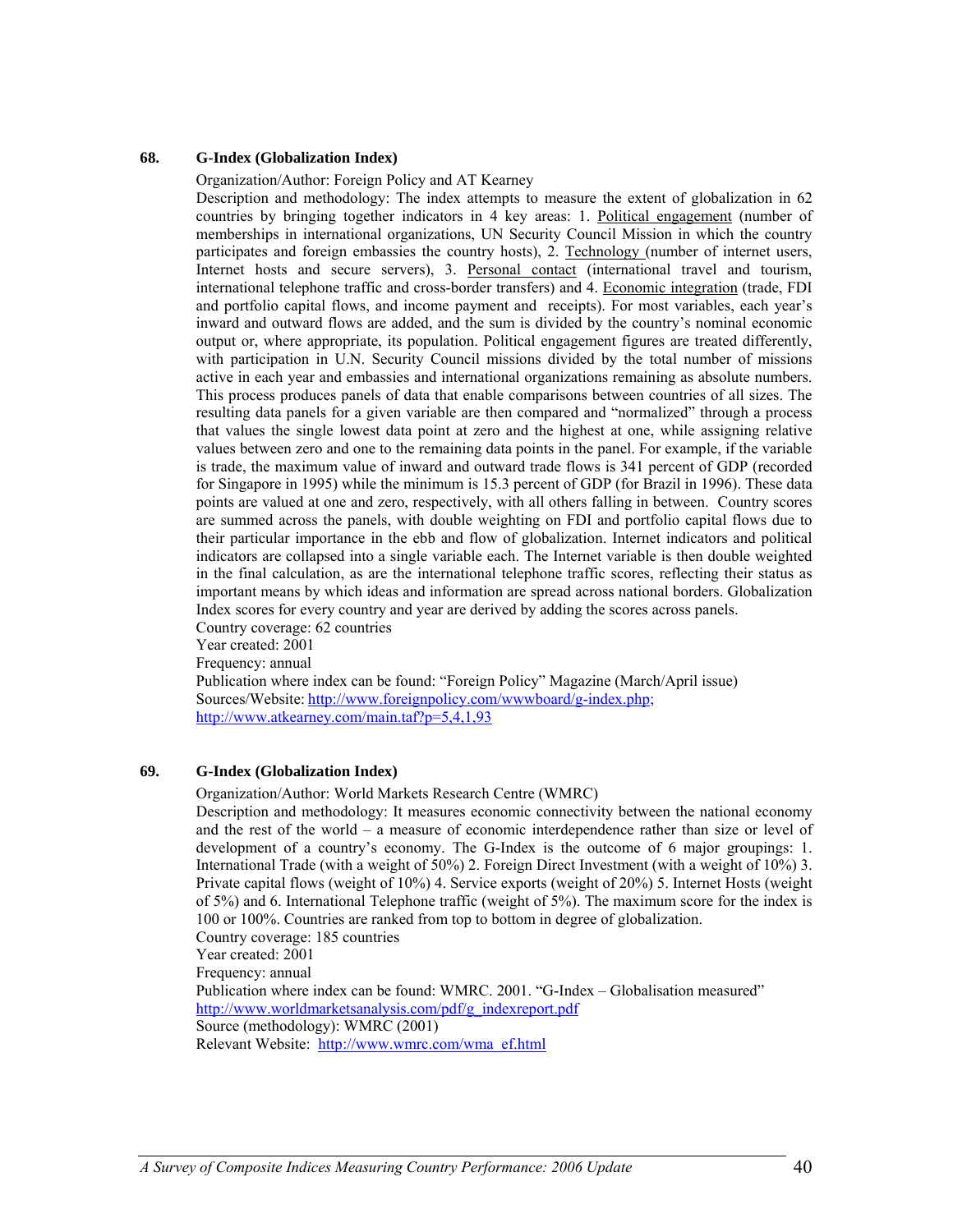# **70. Global Civil Society Index (GCSI) -pilot**

Organization/Author: Helmut Anheier and Sally Stares – The Centre for the Study of Global Governance – London School of Economics

Description and methodology: The Global Civil Society Index is a first approximation to allow a comparative ranking of countries and regions in terms of their participation and inclusion in global civil society. The index is a composite measure of separate component indicators, each measuring a distinct aspect, covering two units of analysis: organizations and individuals. Organizations makes up the infrastructure of global civil society wile individuals gives it meaning and agency (individual action).

1. Organizations:

The *organizational infrastructure* of global civil society is measured by the density of international NGOs and associations over a given population. Specifically, infrastructure would refer to the density of international NGOs and associations in a particular country.

2. Individuals: In the individuals unit of analysis, indicators of civility and participation are chosen.

The *civility of individuals,* as a measure of cosmopolitan values such as 'tolerance', and possibly also 'democratic values', or 'hospitality'. Civility would be a combined measure of cosmopolitan values such as tolerance.

The *participation of individuals*, as measured by membership in, and volunteering for, global civil society organizations; and the participation of individuals in political action.

The GCSI index is calculated with two approaches: An HDI approach, using the formula below for each indicator and then the GCSI score is a combination of the scores of the 3 subcomponents: infrastructure, participation and civility

 $I_i =$  (Observed score – minimum score) / (Maximum score – minimum score).

The second approach is using confirmatory factor analysis.

Country coverage: 176 countries considered but only 33 have complete information (on the organisational database of the Union of International Associations, the individual-level data from the World Values Survey, and equivalent data from the European Values Survey.) Year Created: 2002

Frequency: −

Publication where index can be found: Anheier, Helmut and Sally Stares. 2002. "Introducing the Global Civil Society Index". In Marlies Glasius, Mary Kaldor and Helmut Anheier, eds. *Global Civil Society 2002*. New York: Oxford University Press.

Source/Website:

http://www.lse.ac.uk/Depts/global/Yearbook/PDF/PDF2002/GCS2002%20pages%20[data1]%20. pdf

# **71. Global Climate Risk Index**

Organization/Author: Germanwatch

Description and methodology: The Global Climate Risk Index 2006 analyses how much countries and country groups have been affected by the impacts of weather-related loss events (storms, floods, droughts etc.). The figures for 2004, the latest available data, as well as those for the past 20 years show that less developed countries are the most affected. Thus, it is very likely that global climate change, which is expected to cause changes in extreme weather events, increasingly threatens many of these countries. The analyses are based on the data of the NatCatSERVICE of Munich Re. The following indicators of affectedness were observed:

- Death toll
- Deaths per 100,000 inhabitants
- Amount of Overall losses in US Dollars
- Overall losses in relation to the Gross Domestic Product (GDP)

The indicators are also analyzed with regard to their long-term trends by identifying the countries most affected according to the average of annual figures in the past 20 years. The CRI is calculated by aggregating the figures for 2004 which are the most current basis of information, and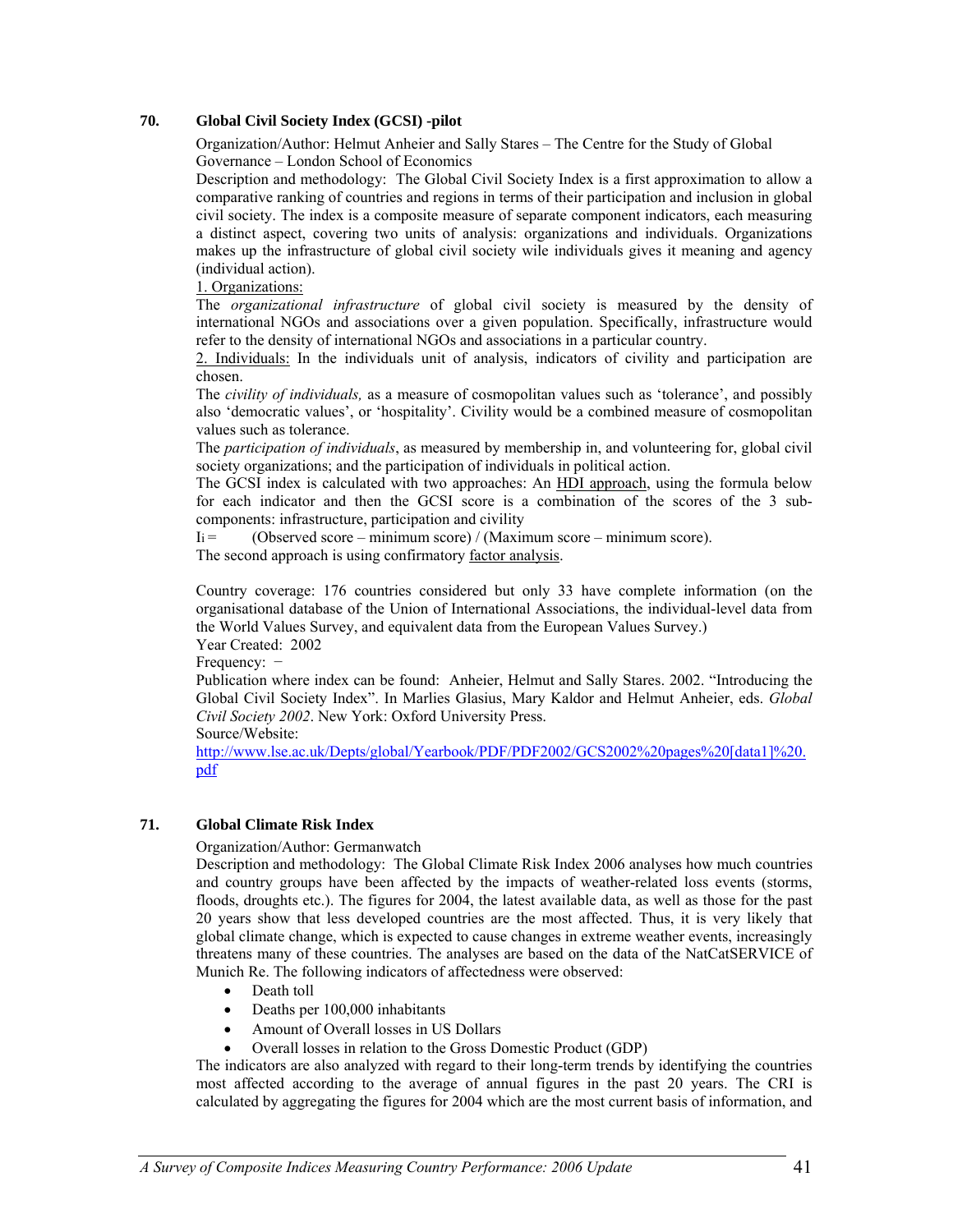the last decade 1995-2004. A general finding of the CRI is that less developed countries are proportionally much more affected by weather-related damage events.

Country Coverage: 173 countries

Year created: 2006

Frequency: Annually

Publication where index can be found: Anemuller Sven, Stephan Monreal, and Christoph Bals. 2006. "Global Climate Risk Index 2006: Weather-Related Loss Events and Their Impacts on Countries in 2004 and in a Long-Term Comparison." Germanwatch: Bonn. Source: http://www.germanwatch.org/klak/cri06.pdf

# **72. Global Competitiveness Index**

Organization/Author: World Economic Forum (WEF)

Description and methodology: The Global Competitiveness Index was launched in the 2004/2005 Global Competitiveness Report. The WEF has historically presented two indices in their annual Global Competitiveness Report: 1) the "Growth Competitiveness Index" (GCI) and 2) the "Business Competitiveness Index" (BCI). However, these two indices have been consolidated into a new and a more comprehensive index - the "Global Competitiveness Index", which eventually will replace them in future editions.

Competitiveness is defined as the set of institutions, polices and factors that determine the level of productivity in a country. The new *Global Competitiveness Index* is a unified approach, capturing both the macroeconomic and microeconomic foundations of competitiveness as well as the static and dynamic consequences. The Global Competitiveness Index is a weighted average of three subindices: basic requirements, efficiency enhancers and innovation factors which comprise 12 pillars of competitiveness. Countries are ranked in decreasing order of competitiveness.

Basic requirements: 1. Institutions 2. Infrastructures 3. Macroeconomic Stability 4. Security 5. Basic Human Capital

Efficiency enhancers: 5. Advance Human Capital 6. Goods Market Efficiency 7. Labor Market Efficiency 8. Financial Markets Efficiency 9. Technological Readiness 10. Openness and Market size

Innovation: 11. Business Sophistication 12. Innovation

Apart from the Global Competitiveness Index, the traditional indices presented in the Global Competitiveness Report are the GCI and BCI. Both the GCI and BCI rank countries from top to bottom in their competitiveness. The *Growth Competitiveness Index (GCI)* is composed of three "pillars," critical to economic growth: 1) the quality of the macroeconomic environment 2) the state of a country's public institutions and 3) a country's technological readiness. The GCI combines publicly available hard data and the Forum's Executive Opinion Survey. These three pillars are brought together as three indices of the GCI: the macroeconomic environment index, the public institutions index, and the technology index.

The *Business Competitiveness Index (BCI)* complements the GCI and evaluates the underlying microeconomic conditions defining the current sustainable level of productivity in each of the countries covered. While macroeconomic and institutional factors are critical for national competitiveness, these are necessary but not sufficient factors for creating wealth. Wealth is actually created at the microeconomic level by the companies operating in each economy. The BCI evaluates two specific areas: 1) the sophistication of the operating practices and strategies of companies, and 2) the quality of the microeconomic business environment in which a nation's companies compete.

Country coverage: 104 countries

Year created: the new Global Competitiveness Index in 2004; the Growth Competitiveness Index in 2001 and the Business Competitiveness Index in 1999.

Frequency: annual

Publication where index can be found: "Global Competitiveness Report", various years Sources/Website: http://www.weforum.org/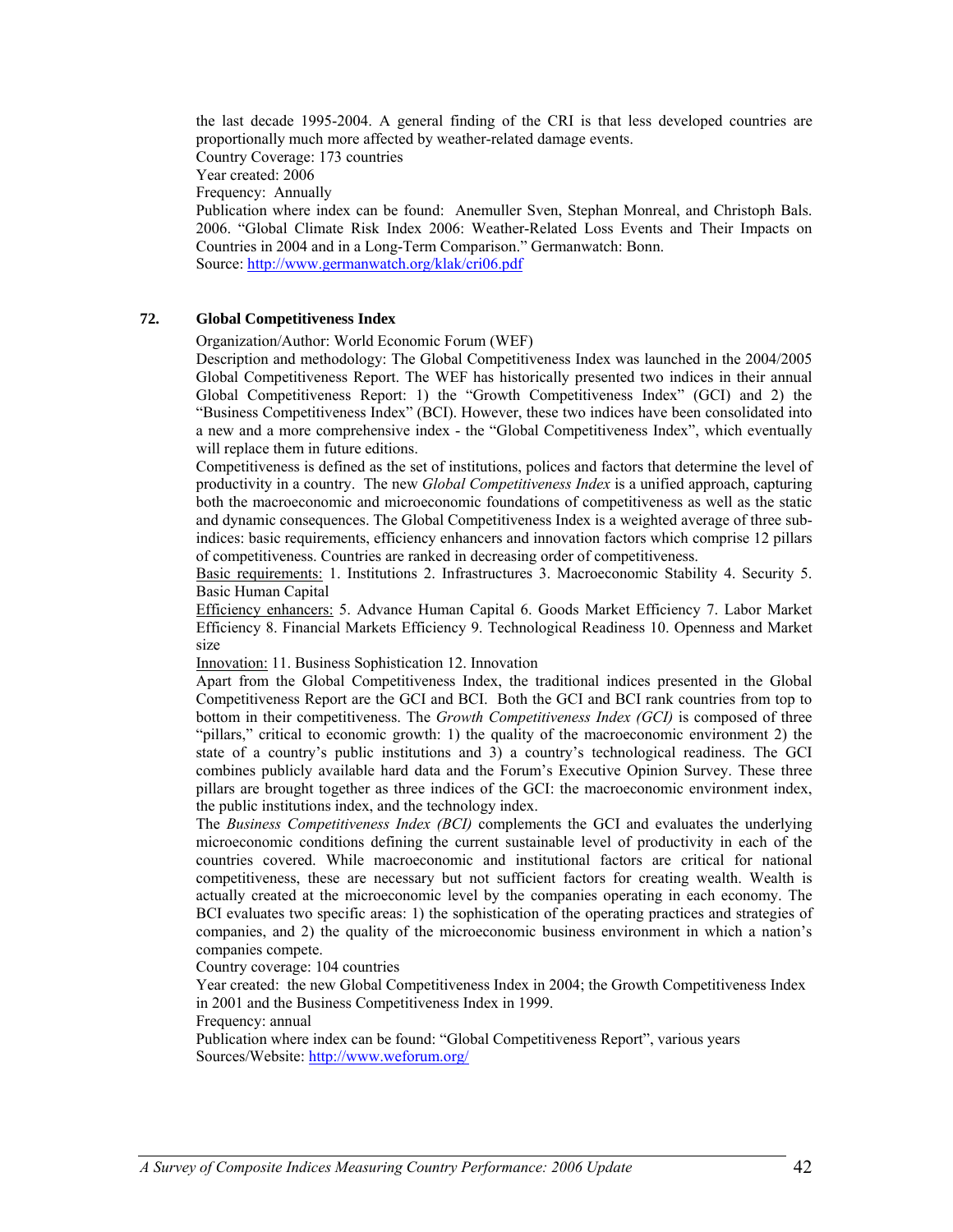# **73. Global Entrepreneurship Monitor**

Organization/Author: Babson College and London Business School

Description and methodology: is an annual assessment of the national level of entrepreneurial activity. Initiated in 1999 with 10 countries, expanded to 21 in the year 2000, with 29 countries in 2001 and 37 countries in 2002. GEM 2006 will conduct research in 39 countries. The research program, based on a harmonized assessment of the level of national entrepreneurial activity for all participating countries, involves exploration of the role of entrepreneurship in national economic growth.

 Country coverage: 37 countries in 2002; 39 in 2006 Year created: 1999 Frequency: every 2 years Publication where index can be found: Global Entrepreneurship Monitor Report Source/Website: http://www.gemconsortium.org/about.asp

# **74. Global Hunger Index (GHI)**

Organization/Author: International Food Policy Research Institute (IFPRI)

Description and methodology: The GHI measures hunger and malnutrition in developing and transitioning countries. The index was designed to help mobilize political will and promote good policies by ranking countries and illustrating trends. Countries are ranked according to three dimensions of hunger: child malnutrition, child mortality, and estimates of the proportion of people that are calorie deficient. The GHI has been calculated for the following four years: 1981, 1992, 1997, and 2003. Since the index ranks countries for four different years it also gauges process over time. The index ranks countries on a 100-point scale, with 0 being the best score (no hunger) and 100 being the worst, though neither of these extremes is achieved in practice. In general values greater than 10 indicate a serious problem, values greater than 20 are alarming, and values exceeding 30 are extremely alarming.

Country Coverage: 94 developing countries and 22 countries in transition

Year created: 2006

Frequency: -

Publication where index can be found: Weisman, Doris. 2006. "2006 Global Hunger Index: A Basis for Cross Country Comparisons." Washington D.C., IFPRI.

Source: http://www.ifpri.org/media/20061013GHI.asp

Relevant Website http://www.ifpri.org/pubs/ib/ib47.pdf

# **75. Global Integrity Index**

Organization/Author: Center for Public Integrity

Description and methodology: The Global Integrity Index assesses the existence, effectiveness, and citizen access to key national-level anti-corruption mechanisms used to hold governments accountable. The Index does not measure corruption. Rather than examine the "cancer" of corruption, the Index investigates the "medicine" being used against it — in the form of government accountability, transparency, and citizen oversight. The Global Integrity Index is generated by aggregating more than 300 Integrity Indicators systematically gathered for each country covered. Those indicators comprise more than 15,000 peer-reviewed questions and answers scored by in-country experts. Several rounds of review are conducted at the international level to ensure that cross-country comparisons are valid. In addition, all assessments are reviewed by a country-specific, double-blind peer review panel comprising additional local and international subject matter experts. Each country assessment contained in the Global Integrity Report comprises two core elements: a qualitative Reporter's Notebook and a quantitative Integrity Indicators scorecard, the data from which is aggregated and used to generate the cross-country Global Integrity Index. The Integrity Indicators are organized into six main governance categories and 23 sub-categories. They are: 1- Civil Society, Public Information and Media 2 - Elections 3- 3 Government Accountability 4 - Administration and Civil Service 5- Oversight and Regulation and 6-Anti-Corruption and Rule of Law. Each Integrity Indicator is scored directly by the lead social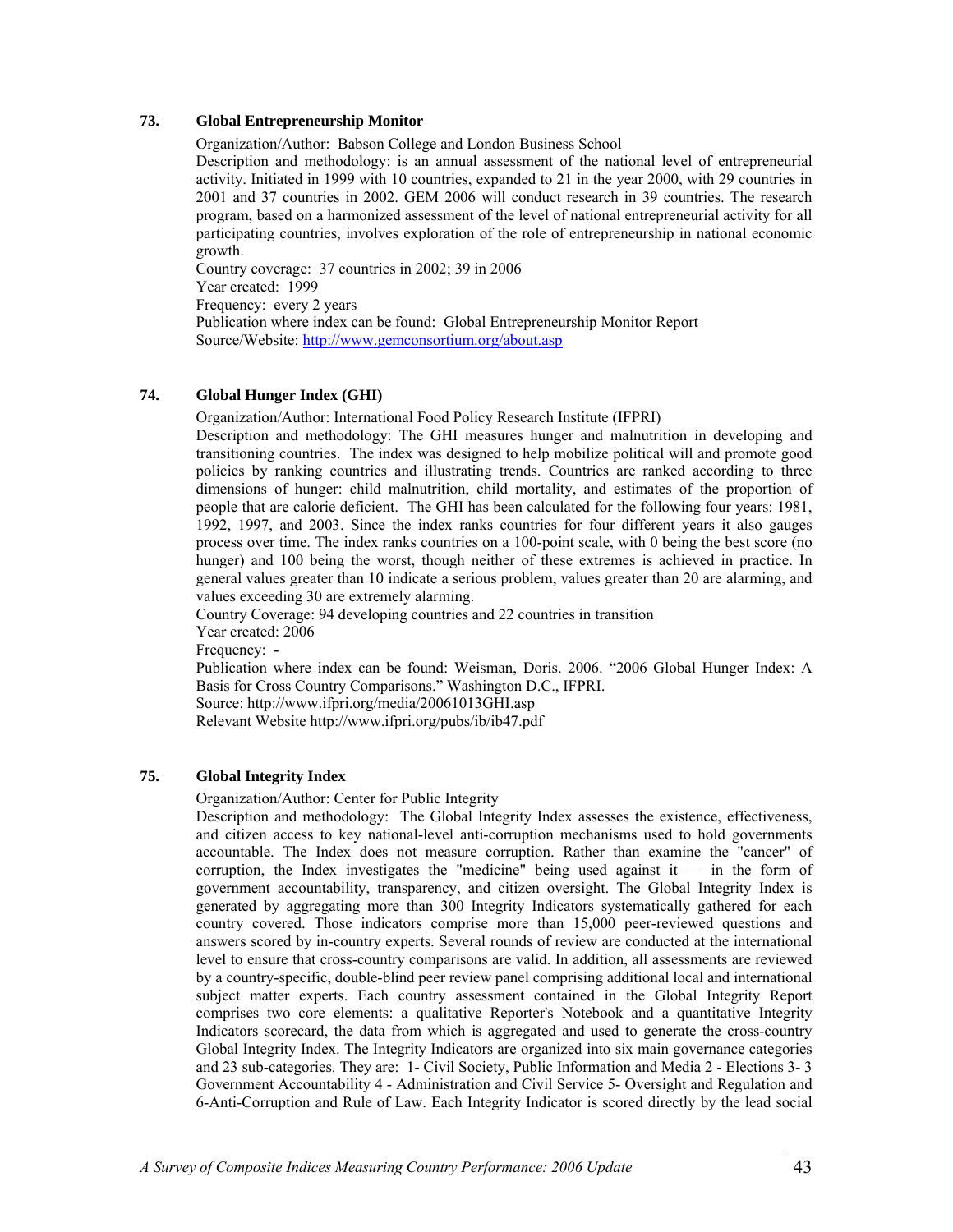scientist and substantiated as far as possible with relevant references and additional comments. There are two general types of indicators: "in law" and "in practice." All indicators, regardless of type, are scored on the same ordinal scale of 0 to 100 with zero being the worst possible score and 100 perfect. "In law" indicators provide an objective assessment of whether certain legal codes, fundamental rights, government institutions, and regulations exist. These "de jure" indicators are scored with a simple "yes" or "no" with "yes" receiving a 100 score and "no" receiving a zero. "In practice" indicators address "de facto" issues such as implementation, effectiveness enforcement, and citizen access. As these usually require a more nuanced assessment, these "in practice" indicators are scored along an ordinal scale of zero to 100 with possible scores at 0, 25, 50, 75 and 100. Lead researchers are required to provide a reference to substantiate each of their scores. This may be an interview conducted with a knowledgeable individual, a website link to a relevant report, or the name of a specific law or institution, depending on the particular indicator. Lead researchers are also offered the opportunity to include additional comments to support their score and reference for a particular indicator. These are particularly useful in capturing the nuances of a particular situation, namely the "Yes, but…" phenomenon which is often the reality in undertaking this type of research. The Global Integrity Index groups countries into five performance "tiers" according to a country's overall aggregated score: 1- Very strong  $(90+)$  2- Strong  $(80+)$  3-Moderate (70+) 4- Weak (60+) and 5- Very Weak ( $\leq 60$ ) Country coverage: 41 countries Year created: 2004 Frequency: Annually Publication where index can be found: "Global Integrity Report" Relevant Website: http://report.globalintegrity.org/globalIndex.cfm

#### **76. Global Investment Prospects Assessment (GIPA)**

#### Organization/Author: UNCTAD

Description and methodology: The Global Investment Prospects Assessment (GIPA) is designed to assess short- and medium-term prospects for FDI. It analyses predicted future patterns of FDI flows at the global, regional, national, and industry levels from the perspectives of global investors, host countries and international FDI experts. It is made up of three surveys: 1) a worldwide survey of the largest TNCs with headquarters in developed and developing countries and in Central and Eastern Europe 2) A worldwide survey of international FDI experts who typically assist TNCs in their overseas location decisions. 3) A worldwide survey of national investment promotion agencies (IPAs) regarding their perception of TNCs' investment strategies and of FDI prospects for their respective countries and regions. Countries are ranked by their attractiveness as FDI destinations.

Country coverage: Global

Year created: 2004

Frequency: −

Publication where index can be found: "Prospects for Foreign Direct Investment and the Strategies of Transnational Corporations, 2004-2007" and "GIPA Research Notes" Sources/Website: http://www.unctad.org/Templates/Page.asp?intItemID=3341&lang=1

# **77. Global Natural Disasters Risk Hotspots**

Organization/Author: Center for Hazards and Risk Research (Columbia University) and Hazard Management Unit (World Bank)

Description and methodology: Natural disaster risk hotspots are countries or regions whose populations or economic activities are at extreme risk from multiple natural hazards. The hotspots project team compiled event data for six natural hazards—earthquakes, volcanoes, landslides, floods, drought, and cyclones—to identify regions of significant hazard activity throughout the world. The hotspots maps show the specific regions of the world at highest risk from natural disasters. Using population data and Gross Domestic Product (GDP) at the sub-national level, the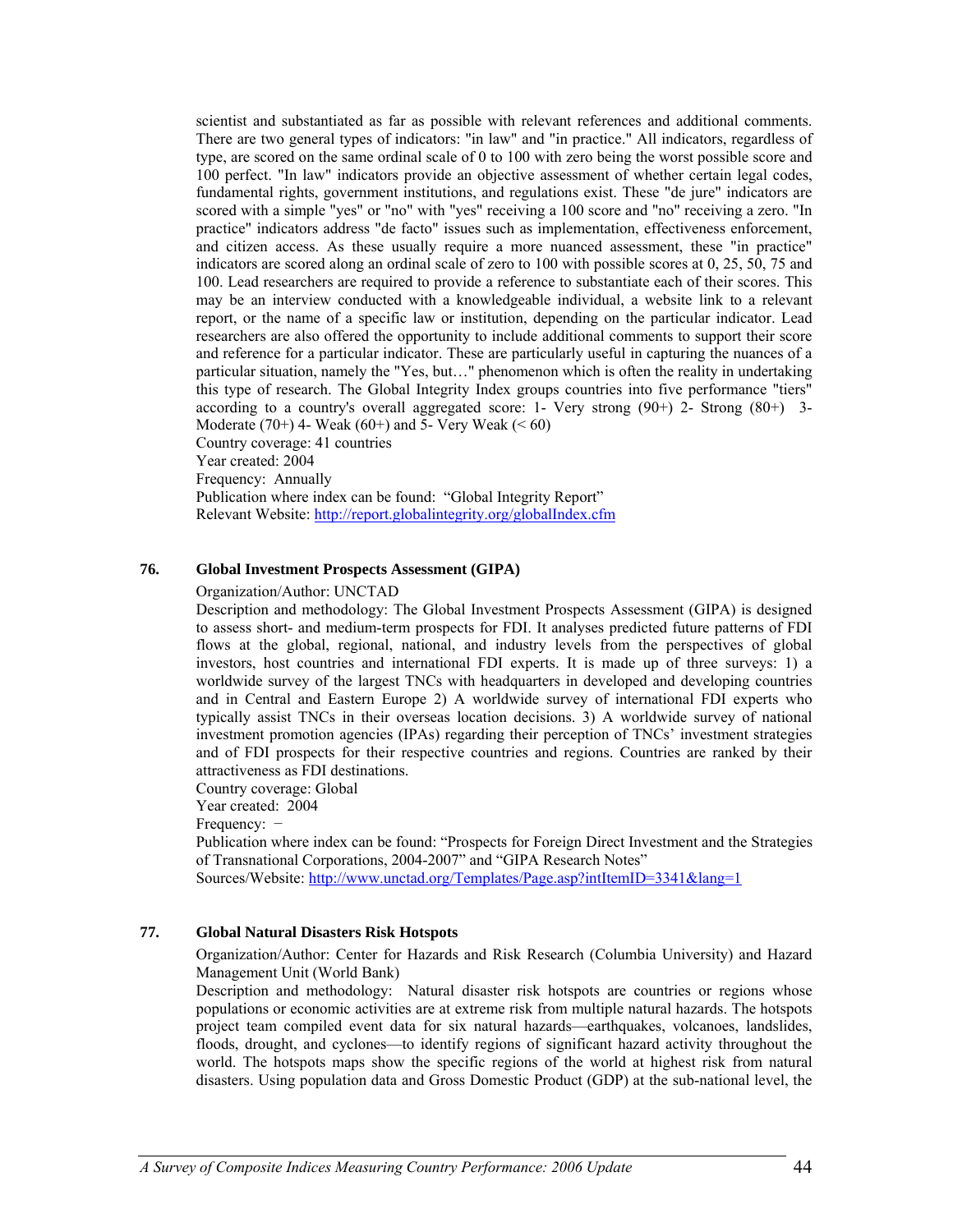team and their international partners then assessed the risks of mortality and economic loss for combined hazards. Country coverage: Global Year created: 2004 Frequency: − Publication where index can be found: Dilley, Maxx, Robert S. Chen, Uwe Deichmann, Arthur L. Lerner-Lam and Margaret Arnold. 2005. *Natural Disaster Hotspots: A Global Risk Analysis*. Washington D.C.: World Bank (Forthcoming in April 2005) Dilley Maxx and others. 2005. "Natural Disaster Hotspots: A Global Risk Analysis Synthesis Report" [ftp://ftp.ciesin.columbia.edu/pub/hotspots/synthesisreport.pdf] Source: http://www.earth.columbia.edu/news/2004/story10-29-04.html Relevant Websites: http://www.ldeo.columbia.edu/res/pi/CHRR/Hotspot/hotspotmain.html

# http://directory.ei.columbia.edu/displayproject.php?projectid=74

# **78. Global Peace Index (GPI)**

Organization/Author: EIU

Description and methodology: It ranks nations according to their relative peacefulness. It is composed of 24 indicators, ranging from a nation's level of military expenditure to its relations with neighbouring countries and the level of respect for human rights. The index has been tested against a range of potential "drivers" or determinants of peace—including levels of democracy and transparency, education and material wellbeing. The 24 indicators of the existence or absence of peace are divided into three key thematic categories. Many of the indicators have been "banded" on a scale of 1-5 and any gaps in the quantitative data have been filled by estimates from the Economist Intelligence Unit's Country Analysis team. Some indicators have been scored on a qualitative basis exclusively by our extensive team of country analysts and network of in-field researchers. Indicators of quantitative data such as military expenditure or jailed population have been normalised on the basis of:

 $x = (x - \text{Min}(x)) / (\text{Max}(x) - \text{Min}(x))$ 

Where Min  $(x)$  and Max  $(x)$  are respectively the lowest and highest values in the 121 countries for any given indicator. The normalised value is then transformed from a 0-1 value to a 1-5 score to make it comparable with the other indicators.

Country coverage: 121 countries

Year created: 2007

Frequency: -

Relevant Website: http://www.visionofhumanity.com/introduction/index.php

# **79. Global Production Scoreboard**

Organization/Author: Global-production.com

Description and methodology: The Global Production Scoreboard benchmarks emerging economies as locations for global production activities. The Scoreboard uses a set of indicators, measuring potential and performance-related dimensions of individual countries. The indicators included in the Scoreboard have been selected to permit intercountry comparisons, regarding not only the potential, but also the performance of emerging economies as locations for global production activities. The Indicators used are the following:

Labour cost: Hourly wage cost, comparison index (South Korea = 100)

Skill base: Availability of skilled manpower in the labour force

R&D capacity: Potential for technological development activity

Infrastructure: Availability of 'basic' and 'modern' infrastructure

Government: Contribution of government to an environment conducive to international business activity

Export growth: Average annual rate of growth (%) in the export of manufactured goods

High-tech exports: Share  $(\%)$  of 'high tech' products in total exports of manufactured goods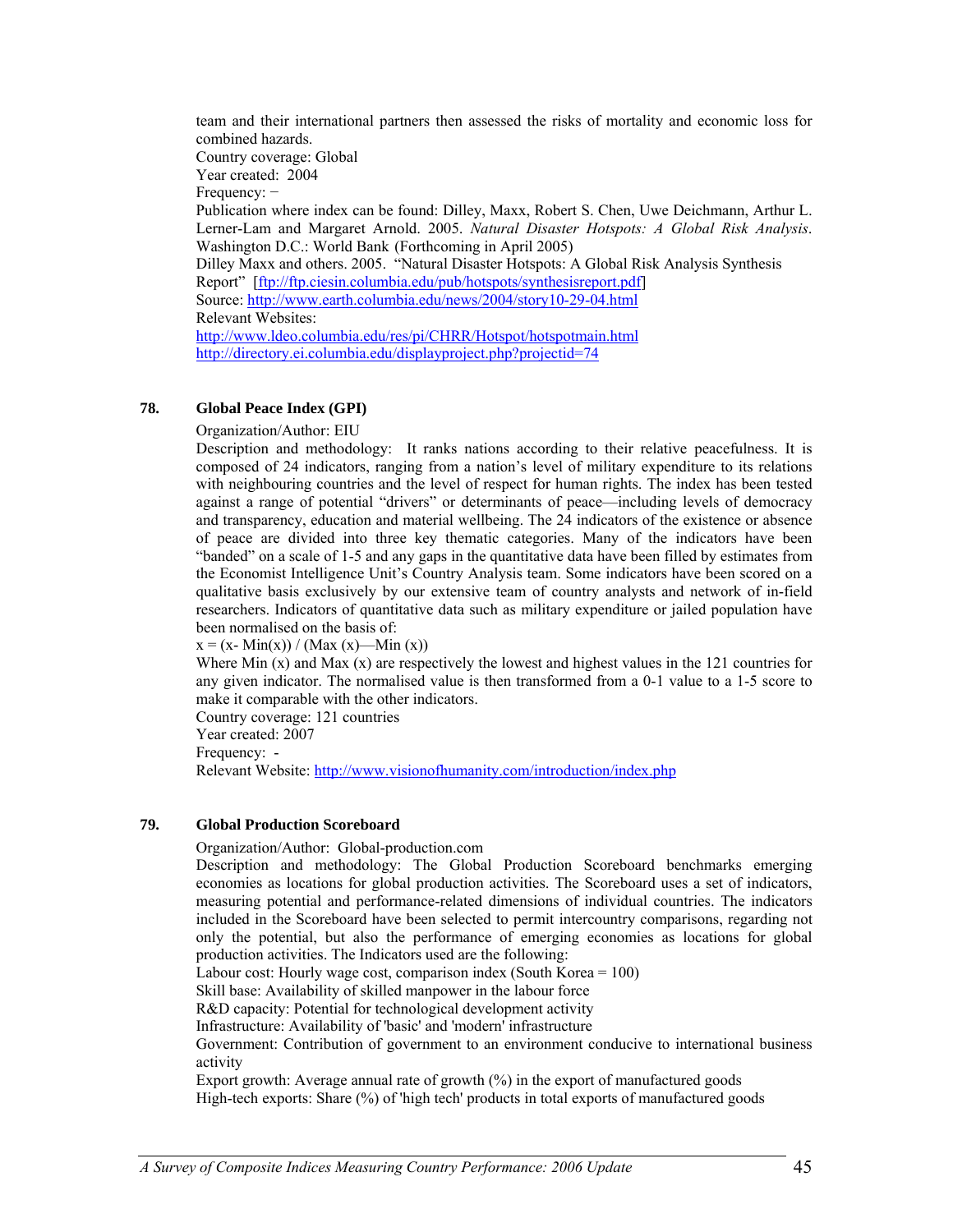Specialisation: Strength of a country's specialisation in the export of Sector X products Definition of commodity groups (in: SITC, Revision 3) Country coverage: 25 emerging economies Year created: 2003 Frequency: annual Publication where index can be found: As of 2006, Global Production Scoreboard annual report Source/Website: http://www.global-production.com/scoreboard/index.htm

# **80. Global Quality of Living**

Organization/Author: Mercer Human Resource Consulting Description and methodology: The report provides a City-to-City Index Comparison that summarises the difference in the quality-of-living between any two cities. The total index is based on the following categories: Consumer goods, Economic environment, Housing, Medical and health considerations, Natural environment, Political and social environment, Public services and transport, Recreation, Schools and education, Socio-cultural environment. Country coverage: 250 cities worldwide Year created: − Frequency: annual Publication where index can be found: "Global Quality of Living Report" Sources/Website: http://www.mercerhr.com/summary.jhtml/dynamic/idContent/1173370

# **81. Global Retail Development Index (GRDI)**

#### Organization/Author: AT Kearney

Description and methodology: This index measures the attractiveness of countries for retail business and ranks them from highest to lowest attractiveness based on their GRDI score. The index value has a 0 (lowest) to 100 (highest) point scale. Moreover, countries are also grouped into "countries to consider" and "countries to avoid". The index is constructed for 30 countries which have been pre-selected from a list of 185 based on: country risk of more than 70 in the Euromoney country-risk score, with a population of more than 2 million and GDP per capita of more than \$2,000. The GRDI is composed of 4 sub-indices (each with a 0 to 100 scale and with key variables making up that sub-index): 1) country risk (25% weight), 2) Market attractiveness  $(25\%)$ , 3) market saturation  $(30\%)$  and 4) time pressure  $(20\%)$ . The indices are composed using hard data from different sources.

Country coverage: 30 top emerging markets (selected from 185countries)

Year created: 2002

Frequency: annual

Publication where index can be found: AT Kearney. 2004. "The 2004 Global Retail Development Index – Emerging Market Priorities for Global Retailers"

http://www.atkearney.com/shared\_res/pdf/GRDI2004Monograph\_S.pdf Sources/Website: http://www.atkearney.com/main.taf?p=5,3,1,79

# **82. Global Risk Service**

Organization/Author: Global Insight - WMRC

Description and methodology: measures investment risk on a global scale though a comprehensive and reliable measurement of business, economic, financial, and political risks. The assessments are done based on quantitative and qualitative review of the 51 risk factors for each country. These factors range from immediate risks, such as tax policies and currency depreciation, to secondary risks, including government instability and trade conflicts. After assigning each risk factor a 1-to-100 rating, an overall risk rating for each country is established. This overall country risk rating is determined within the context of its geographic region and the larger global economic outlook. The Global Risk Service develops assessments of country risk over one- and five-year time horizons (updated quarterly) and provides in-depth reports on individual countries.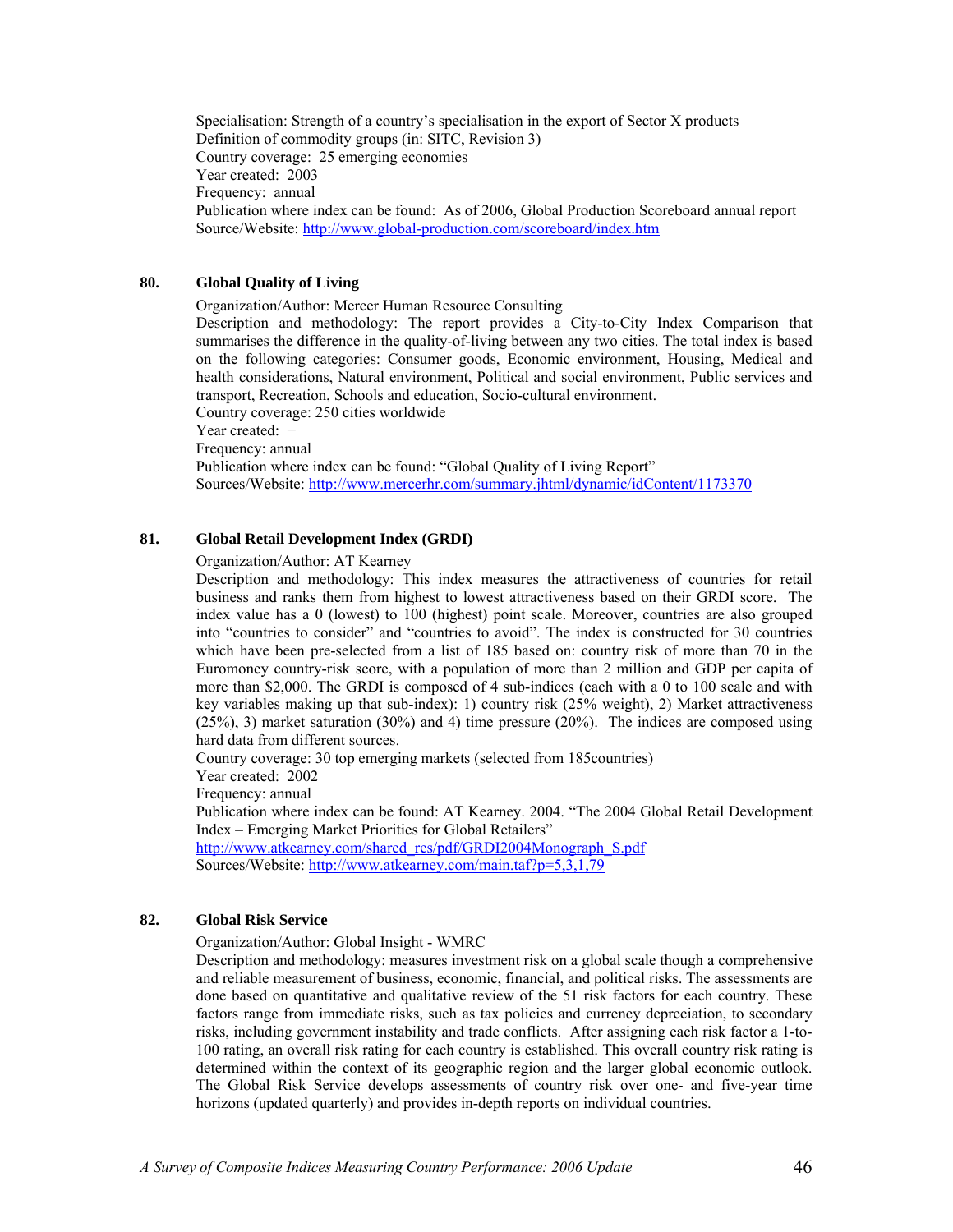Country Coverage: 120 countries Year created: − Frequency: No longer being updated/maintained Publication where index can be found: − Sources/Website: http://www.globalinsight.com/Highlight/HighlightDetail1452.htm

# **83. Global Terrorism Index**

Organization/Author: World Markets Research Centre (WMRC)

Description and methodology: is designed to assess the risk of terrorism in 186 countries, and against these countries' interests abroad, over the next 12 months. The ratings methodology is based on five components: Motivation, Presence, Scale, Efficacy and Prevention. The individual rating scores for the five separate factors range from 1 to 10 (1=lowest risk, 10=highest risk), with each variable having a separate weighting depending on its significance.

Country coverage: 186 countries

Year created: 2003 Frequency: −

Publication where index can be found: WMRC. 2004. "WMRC Global Terrorism Index 2003/4" Sources/Website: http://www.worldmarketsanalysis.com/application/t-index\_2003.html

# **84. Governance Indicators**

Organization/Author: World Bank Institute

Description and methodology: governance is defined as the set traditions and formal and informal institutions that determine how authority is exercised in a particular country for the common good, thus encompassing: (1) the process of selecting, monitoring, and replacing governments; (2) the capacity to formulate and implement sound policies and deliver public services; and (3) the respect of citizens and the state for the institutions that govern economic and social interactions among them. For measurement and analysis, the three dimensions in this definition are unbundled to comprise two measurable concepts per each of the dimensions above, for a total of six governance components: 1. voice and external accountability that is, the government's preparedness to be externally accountable through their own country's citizen feedback and democratic institutions, and a competitive press, thus including elements of restraint on the sovereign 2. political stability and lack of violence, crime, and terrorism 3. government effectiveness which includes the quality of policymaking, bureaucracy, and public service delivery 4. lack of regulatory burden 5. rule of law which includes the protection of property rights, judiciary independence and 6. control of corruption. To construct these 6 aggregate indices (Control of Corruption Index, Government Effectiveness Index, Political Stability, Regulatory Quality Index, Rule of Law Index and Voice and Accountability Index) data is drawn from 25 separate sources constructed by 18 different organizations covering 250 individual variables which measure perceptions of governance. The authors present the point estimates of the dimensions of governance as well as the margins of error for each country for the four periods. They use an Unobserved Component Model (UCM) to aggregate the various responses in the broad 6 clusters. This model treats the "true" level of governance in each country as unobserved, and assumes that each of the available sources for a country provide noisy "signals" of the level of governance. The UCM then constructs a weighted average of the sources for each country as the best estimate of governance for that country. The weights are proportional to the reliability of each source. The resulting estimates of governance have an expected value (across countries) of zero, and a standard deviation (across countries) of one. This implies that virtually all scores lie between -2.5 and 2.5, with higher scores corresponding to better outcomes. These 6 clusters are used to capture countries' relative position with each other.

Country coverage: 199 countries (for Voice and Accountability Index), 186 countries for Political Stability and 195 countries for all other dimensions.

Year created: 1996

Frequency: Updated every 2 years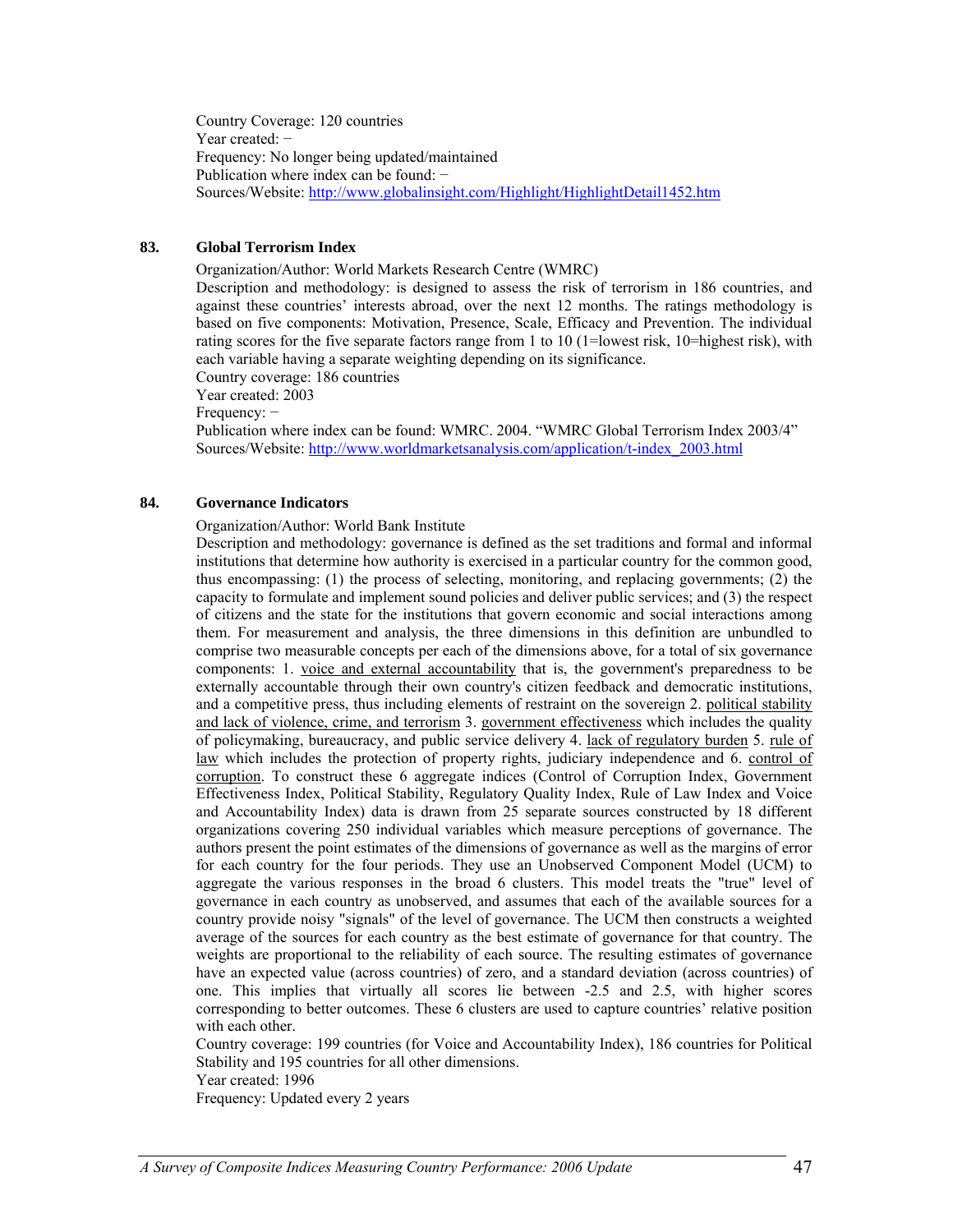Publication where index can be found: Kaufmann, Daniel, Aart Kraay, and Massimo Mastruzzi. 2005. "Governance Matters IV: Governance Indicators for 1996-2004. World Bank Institute Working paper. [http://www.worldbank.org/wbi/governance/pdf/GovMatters%20IV%20main.pdf] Sources/Website: http://www.worldbank.org/wbi/governance/govdata2002/ http://info.worldbank.org/governance/kkz2002/q&a.htm

# **85. Grey Area Dynamics (GAD)**

Organization/Author: The Merchant International Group Limited (MIG)

Description and methodology: MIG's Global Risk department keeps a constant check on events as they occur across the globe. They identify key emerging sources of risks to assets, personnel, and business markets. These criteria include extremism, organized crime and legal safeguards along with seven other risk factors that contribute to the overall macro-level country risk. GAAD assessments of over 150 countries worldwide are quantified on a quarterly basis to produce Grey Area Dynamics<sup>™</sup> (GAD) ratings. These provide a medium to long-term quantitative assessment of non-conventional risks on a country-specific and risk category-specific basis. Their ratings are used by international clients in the public and private sectors to provide comparative analysis of non-conventional risks, and can be integrated into a proprietary risk-management system. The company's analysis also considers country risks on a short-term basis. For instance, their GAD Instability Indicators rate over 75 countries on a weekly basis for short-term destabilising factors such as terrorist activity, civil unrest and political instability.

Country coverage: over 150 countries

Year created: 1994

 Frequency: GAD assessments are quantified on a quarterly basis. Publication where index can be found: -

Source: http://merchantinternational.com/downloads/GADintro.pdf Relevant Website http://merchantinternational.com/globalrisk.html

# **86. Happiness Index**

Organization/Author: Ruut Veenhoven

Description and methodology: Provides rankings of Average Happiness, Happy Life Years, Equality of Happiness and Inequality Adjusted Happiness. Life-satisfaction is assessed by means of surveys in general population samples. Most scores are based on responses to the following question: "All things considered, how satisfied or dissatisfied are you with your life-as-a-whole now? Scale ranges from 1 "dissatisfied" to 10 "satisfied".

*The Average Happiness Rank*: measures how much people enjoy their life-as-a-whole on scale of 0 to 10.

*Happy Life Years* is an estimate of how long and happy the average citizen will live in that nation in this era. Computation: 0-1 enjoyment of life multiplied by expected length of life.

*Equality of happiness* measures how much citizens differ in enjoyment of their life-as-a-whole. Inequality in happiness can be measured by the dispersion of responses to survey-questions. The degree of dispersion can be expressed statistically in the standard deviation.

*Inequality-Adjusted Happiness* measures how well nations combine level and differences in happiness. Inequality-Adjusted-Happiness is measured as a linear combination of the mean and the standard deviation of the distribution of happiness in a nation. This index is expressed in the following formula:  $IAH = 9.60(m - 0.414s) + 4$ , where m is the mean response to a question on happiness in a nation and s is the sample standard deviation of the responses, happiness being measured with a 0 to 10 scale ranging from most unhappy (0) to most happy (10). On this index a score of 100 means that everybody is completely happy; e.g. that all respondents in the sample rated their happiness 10 on a 0 to10 scale. A score of 0 would represent the worst possible society with respect to both level and equality of happiness. Intermediate scores may either mean that the average is high in spite of sizable inequality or that happiness is low on average but equally so in the country.

Country coverage: 90 countries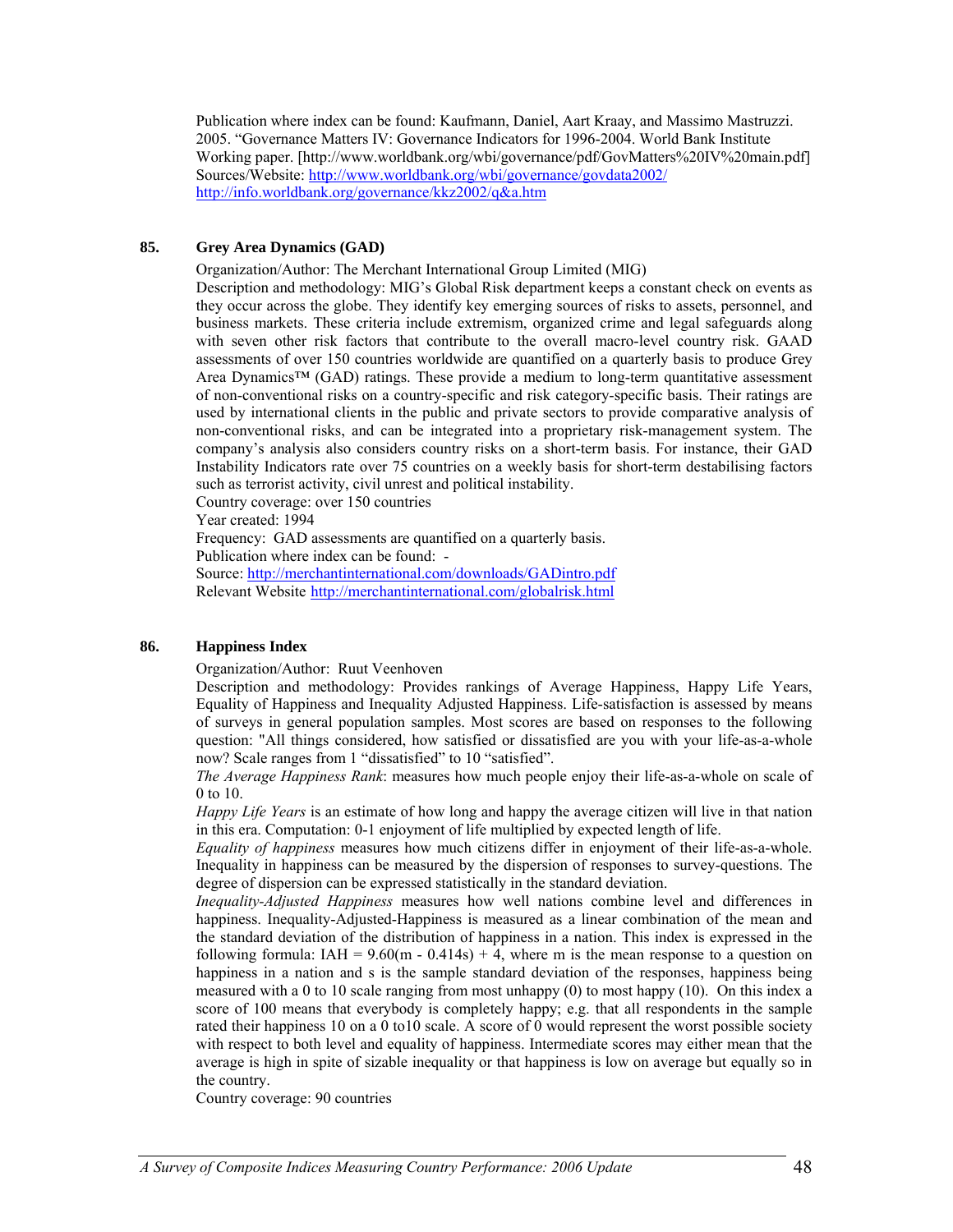Year created: 1984 Frequency: - Publication where index can be found: Veenhoven, Ruut, "Average happiness in 90 nations 1990- 2000", World Database of Happiness, Rank Report 2004 Sources/Website: www2.eur.nl/fsw/research/happiness http://www2.eur.nl/fsw/research/happiness/hap\_nat/nat\_fp.htm

# **87. Happy Planet Index (HPI)**

Organization/Author: Friends of the Earth - New Economics Foundation Description and methodology: Is a measure that shows the ecological efficiency with which human well-being is delivered around the world. It is the first ever index to combine environmental impact with well-being to measure the environmental efficiency with which country by country, people live long and happy lives. The HPI reflects the average years of happy life produced by a given society, nation or group of nations, per unit of planetary resources consumed. Put another way, it represents the efficiency with which countries convert the earth's finite resources into well-being experienced by their citizens. The Global HPI incorporates three separate indicators: ecological footprint, life-satisfaction and life expectancy.

 $HPI =$  Life satisfaction x Life expectancy x  $\beta$ -----------------------------------------

Ecological Footprint +  $\alpha$ 

On a scale of 0 to 100 for the HPI, a reasonable target for nations to aspire was set at of 83.5. This is based on attainable levels of life expectancy and well-being and a reasonably sized ecological footprint. At this point in time, the highest HPI is only 68.2, scored by the Pacific archipelago of Vanuatu. The lowest, and perhaps less surprising than some other results, is Zimbabwe's at 16.6. No country achieves an overall high score and no country does well on all three indicators. The three component variables are coded according to a three-color traffic light system (with a fourth added for extreme footprints). To provide finer-grained discrimination, a six color traffic light is used to code the HPI scores, both in the data tables and on the world map. This combines the colors for the three main indicators. This categorization offers and alternative representation of the findings to the absolute HPI score. Rather than combining all three indicators such that exceptional performance on one can make up for bad performance on another, this categorization spots more individual components and makes it clear which countries are struggling in one or more areas.

 Country coverage: 178 countries Year created: 2006 Frequency: - Publication where index can be found: "The Happy Planet Index: An Index of human Well-being and environmental impact". Relevant Website: http://www.happyplanetindex.org

# **88. High Tech Indicators (HTI) - Technological Standing**

Organization/Author: Technology Policy and Assessment Center - Georgia Institute of Technology

Description and methodology: High Tech Indicators –compares the technological competitiveness of 33 nations. Each indicator is comprised of both *statistical data* ('S") and data from a *survey of experts* ("E"). Raw data are transformed to "*S-scores*." Each indicator component is scaled from 0 to 100 and then averaged to generate comparable indicators with a 0 to 100 range. For survey items, 100 represents the highest response category for a question; for statistical data, 100 typically represents the value attained by the country with the largest value among the 33-country set. "0" reflects the lowest possible value – the minimum value for survey items. In the event a country has a negative statistical value (e.g., Foreign Direct Investment), values are adjusted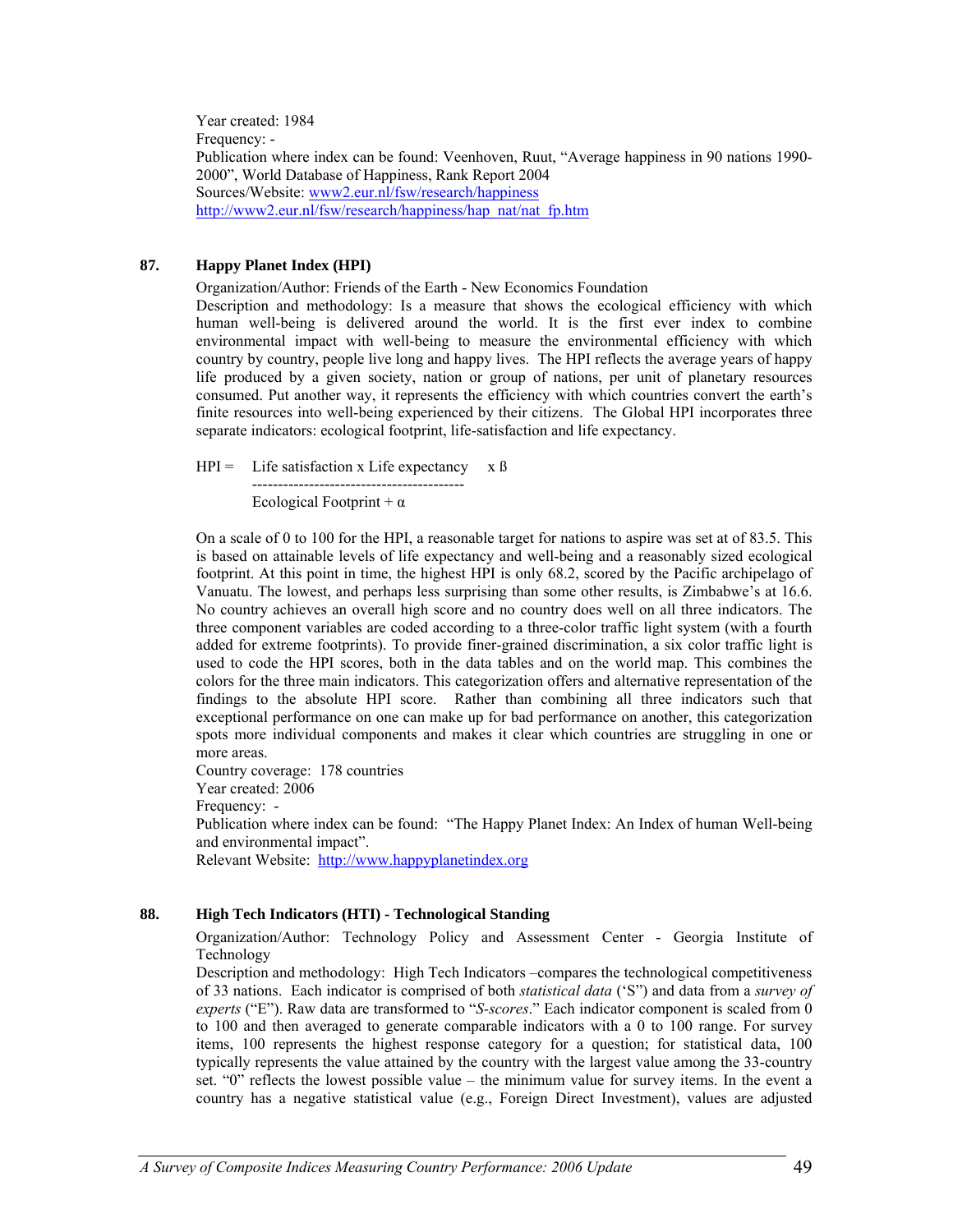upward to have the lowest negative value set as an S-score of 0. Thus, this is a relative scaling so that a country's apparent "decline" over time or low score is only relative to the other countries in the set of 33.

Technological Standing (TS): An indicator of a country's recent overall success in exporting high technology products.

S: value of high tech exports; value of electronics exports

E: question addressing current high technology production capability.

The emphasis on electronics reflects our assumption that this has been a vital contributor to much high technology development in recent years.

National Orientation (NO): Evidence that a nation is undertaking directed action to achieve technological competitiveness. Such action can be manifested at the business, government, or cultural levels, or any combination of the three.

S: investment risk index (constructed from the Political Risk Services data series)

E: questions addressing national strategy, implementation, entrepreneurship, and attitudes toward technology.

Socioeconomic Infrastructure (SE): The social and economic institutions that support and maintain the physical, human, organizational, and economic resources essential to the functioning of a modern, technology-based industrial nation.

S: Harbison-Myers Human Skills Index (from UNESCO data on % in higher education and % in secondary school)

E: questions addressing national policies toward multinational investment, mobility of capital.

Technological Infrastructure (TI). Institutions and resources that contribute directly to a nation's capacity to develop, produce, and market new technology. Central to the concept are the ideas of economic investment and social support for technology absorption and utilization. These could take the forms of monetary payments, laws and regulations, and social institutions. Also included is the physical and human capital in place to develop, produce, and market new technology.

S: number of scientists in R&D; electronic data processing purchases

E: questions addressing technical training and education, contributions to knowledge, R&D with industrial relevance, technological mastery.

Productive Capacity (PC): The physical and human resources devoted to manufacturing products, and the efficiency with which those resources are used.

S: electronics production

E: questions addressing supply of skilled labor, indigenous component supply, indigenous management capability.

Country coverage: 33 countries

Year created: 1987

Frequency: every 3 years

Publication where index can be found: Alan L. Porter, Nils C. Newman, Xiao-Yin Jin, David M. Johnson and J. David Roessner. 2008. "High Tech Indicators Technology-based Competitiveness of 33 Nations: 2007 Report" Report to the Science Indicators Unit, Division of Science Resources Statistics, National Science Foundation, Technology Policy and Assessment Center, Georgia Institute of Technology

Relevant Website: http://www.tpac.gatech.edu/hti.php

# **89. Human Development Index (HDI)**

#### Organization/Author: UNDP

Description and methodology: The HDI is a measure of human development and based on 3 main components: 1. A long healthy life measured by life expectancy at birth 2. Knowledge measured by the adult literacy rate (weight of 2/3) and combined primary, secondary and tertiary gross enrollment ratio (weight of 1/3) and 3. A decent standard of living measured by the GDP per capita. For each of these 3 components a sub-index is constructed: the GDP index, the education index and the life expectancy index. These sub-indices for the HDI are calculated following this formula, expressed as a value of 0 to 1:

Sub-index= (actual value-minimum value of indicator) / (maximum value-minimum value of indicator).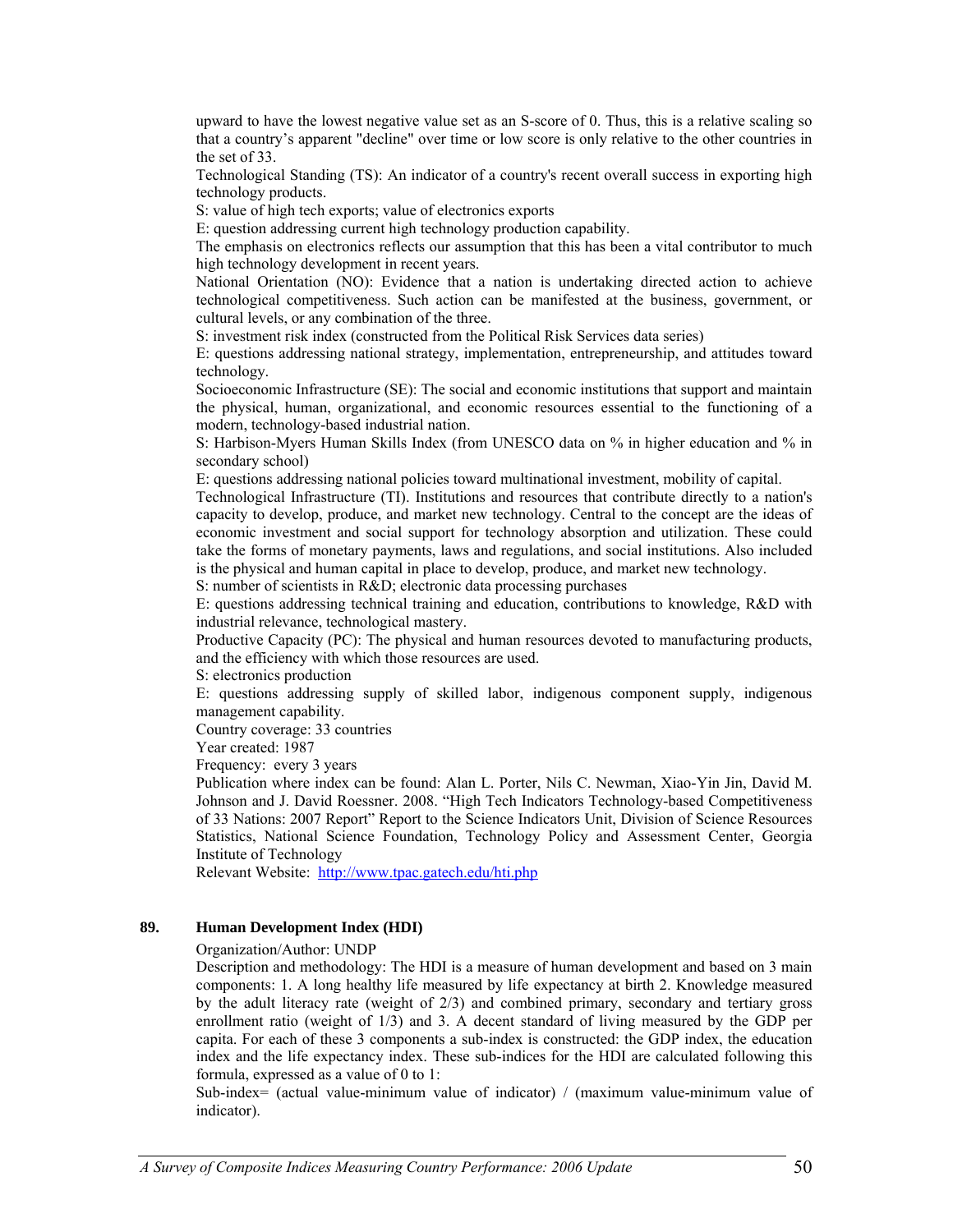The HDI then is an average of theses 3 sub-indices:  $1/3$  of the life expectancy index  $+1/3$  of the education index  $+1/3$  of the GDP index. Countries are ranked from highest score of HDI (better human development) to lowest score (lower human development). All countries included in the HDI are classified into three clusters by achievement in human development: high human development (with an HDI of 0.800 or above), medium human development (0.500–0.799) and low human development (less than 0.500). Country coverage: 177 countries Year created: 1990 Frequency: updated annually

Publication where index can be found: UNDP. Various years. *Human Development Report*. New York: Oxford University Press

Sources/Website: http://hdr.undp.org/docs/statistics/indices/technote\_1.pdf

# **90. Human Poverty Index (HPI)**

Organization/Author: UNDP

Description and methodology: The *Human Poverty Index (HPI*) is divided into 2 groups of countries. HPI-1 for developing countries and HPI-2 for select OECD countries. HPI-1 measures deprivations in the three dimensions of human development. This includes three subcomponents (all expressed in % so no sub-index needs to be created): 1) deprivation from a long and healthy life = probability at birth of not surviving to age 40 times 100 2) deprivation from knowledge = adult illiteracy rate and 3) deprivation from a decent standard of living = unweighted average of population without sustainable access to an improved water source and children under weight for age. A formula is applied using these 3 deprivations to come up with the HPI-1 score.

For HPI-2, there are 4 dimensions of deprivation: 1) A long and healthy life—vulnerability to death at a relatively early age, as measured by the probability at birth of not surviving to age 60. 2) Knowledge—exclusion from the world of reading and communications, as measured by the percentage of adults (aged 16–65) lacking functional literacy skills.3) A decent standard of living—as measured by the percentage of people living below the income poverty line (50% of the median adjusted household disposable income). 4) Social exclusion—as measured by the rate of long-term unemployment (12 months or more). A formula is applied using these 4 deprivations to come up with the HPI-2 score.

Country coverage: 177 countries Year created: 1997 Frequency: updated annually Publication where index can be found: UNDP. Various years. *Human Development Report*. New York: Oxford University Press Sources/Website: http://hdr.undp.org/docs/statistics/indices/technote\_1.pdf

# **91. Human Rights Commitment Index**

Organization/Author: Hans-Otto Sano & Lone Lindholt − The Danish Institute for Human Rights Description and methodology: The Human Rights Commitment Indicators include indicators of conduct. They focus attention on government formal and actual behaviour in relation to human rights. The focus is on four dimensions of Human Rights Commitment. Four sets of indicators were chosen:

*Formal Commitment* measures acceptance of human rights instruments including regional human rights conventions and incorporation of human rights in national constitutions. The formal commitment indicator has four components: Ratification of fundamental international and regional human rights instruments, ratification of other UN human rights conventions, reservations to international or regional conventions, and national Bills of Rights.

*Commitment to civil and political rights* measures whether governments violate eight human rights standards, which can all, be found in the key international and regional conventions. These are: 1. Extra-judicial killings /disappearances, 2. Torture and ill-treatment, 3. Detention without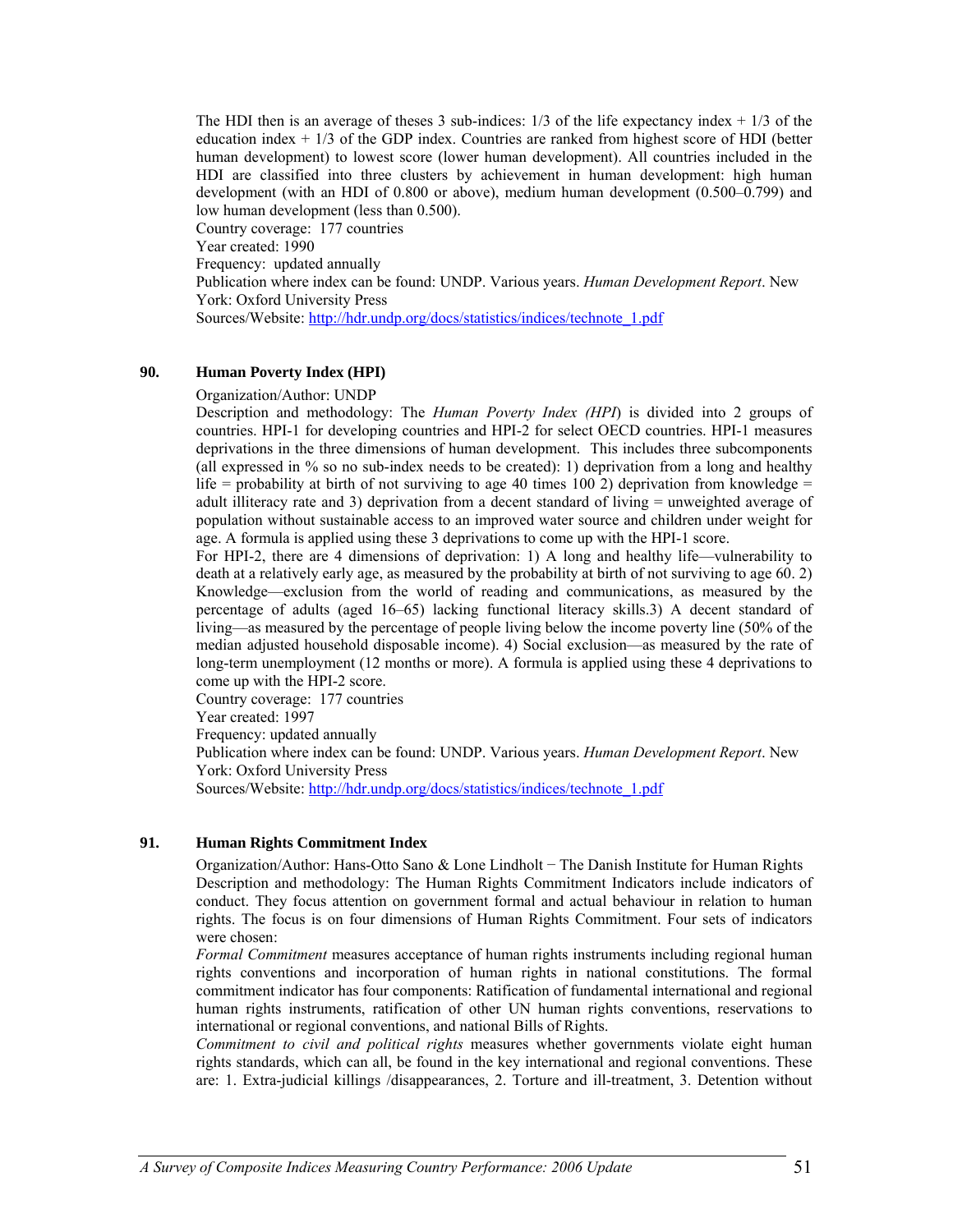trial, 4. Unfair trial, 5. Participation in the political process, 6. Freedom of association, 7. Freedom of expression, and 8. Discrimination except gender discrimination which is measured separately. *Commitment to Economic, Social and Cultural Rights* measures the degree to which governments fulfill their obligations on economic, social rights and cultural rights. Two components have been included as regards this indicator, i.e., the proportion of government expenditure spent on health and education as a percentage of the gross domestic production, and the gross national income in combination with achievements of progress in the human development indicators health and education.

*Commitment to eradication of gender discrimination* measures degrees of gender discrimination and not whether it occurs or not. It should be noted that gender discrimination prevails in any country examined. The two components included in this index intend to flag the issue rather than define it precisely. This indicator measures government employment of women at all levels together with achievements of progress in the UNDP defined Gender Development Indicators. Country coverage: 42 countries with regional scores

Year created: 2000

Frequency:  $−$ 

Publication where index can be found: Sano, Hans-Otto and Lone Lindholt. 2000. "Human Rights Indicators: Country data and methodology 2000" The Danish Institute for Human Rights. [http://www.humanrights.dk/upload/application/bd50e713/indicator-full.pdf] Sources/Website: http://www.humanrights.dk/departments/international/PA/Concept/Indicato/

# **92. Humanitarian Response Index**

#### Organization/Author: DARA International

Description and methodology: The main goal of the Humanitarian Response Index (HRI) is to improve the effectiveness of the aid provided to the crisis-affected populations. The HRI is based on rankings in 5 separate 'pillars', each in their turn driven by a large number of indicators. The questionnaire used to collect information in the field is divided into three sections which reflect the structure of the Principles of Good Humanitarian Donorship: 1) Humanitarian Action Objectives 2) General Principles 3) Good practices for donor funding, management and accountability. Every question in each one of the three sections has the same structure, asking the participants to evaluate the donors' performance on a scale of 1 to 7 (in which 1 is the lowest score and 7 the highest), with respect to each one of the principles. When creating the Index, five categories were established for the different Principles of Good Humanitarian Donorship. These categories were created using 32 qualitative and 25 quantitative indicators (taken from the questionnaire and information from reference sources). Subsequently, the weight allocated to each of the indicators and categories in the Index was determined. The established categories and their respective weights in the Index are as follows: 1. Responding to humanitarian needs (30%) 2. Integrating relief and development (20%) 3. Working with humanitarian partners (20%) 4. Implementing international guiding principles (15%) 5. Promoting learning and accountability (15%). Countries are ranked by HRI scores with highest scores representing better humanitarian response. HRI rankings reflect both relative scores on the Survey and the hard data indicators and that these, in turn, do not depend on a single data source.

Country coverage: OECD DAC members – 22 countries + European Commission

Year created: 2007

Frequency: -

Publication where index can be found: Augusto Lopez-Claros and Silvia Hidalgo. 2007. Humanitarian Response Index 2007: Measuring Commitment to Best Practice. Basingstoke: Palgrave MacMillan.

Relevant Website: http://www.daraint.org/web\_en/hri.html?lang=en http://www.daraint.org/docs/Humanitarian\_Response\_Index\_2007\_Final.pdf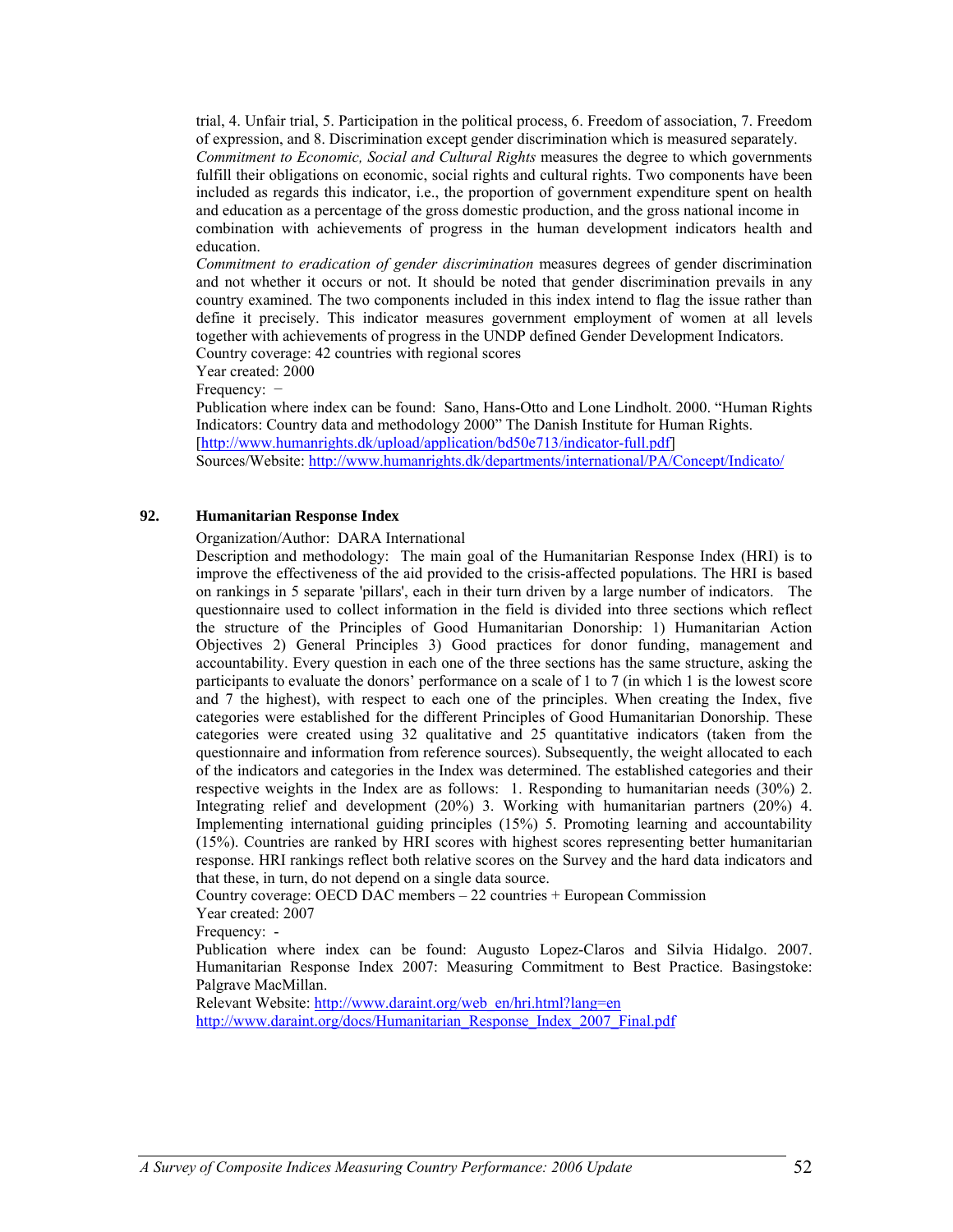# **93. Ibrahim Index of African Governance**

#### Organization/Author: Mo Ibrahim Foundation

Description and methodology: The Ibrahim Index explicitly ranks sub-Saharan African countries according to governance quality. It provides both a new definition of governance, as well as a comprehensive set of governance measures. Based on five categories of essential political goods, each country is assessed against 58 individual measures (SSC), capturing clear, objective outcomes. 1- Safety and Security 2- Rule of Law, Transparency and Corruption 3- Participation and Human Rights 4- Sustainable Economic Development 5- Human Development. In calculating this composite score, raw data is normalized, putting it on a common scale so that the many different measures included in the Index could be compared and combined to calculate a single overall score. The raw data are re-scaled such that the minimum value across all years of the Index (2000, 2002, and 2005) receives a score of "0" and the maximum value across all years of the Index a score of "100." For each SSC in each country in each year, the score is calculated as follows:

$$
SSC_c^t = 100 \times \left(\frac{x_c^t - MIN(X)}{MAX(X) - MIN(X)}\right)
$$

where  $x^{t}$  *c* is the raw value for that SSC for country *c* in year *t* and *X* describes all raw values across all countries for that SSC across all years 2000, 2002, and 2005. For the final overall rankings each category was weighted equally in developing a country score. Countries are ranked from highest score (better governance) to lowest score.

 Country coverage: 48 countries in Sub-Saharan Africa Year created: 2007 Frequency: -Relevant Website: http://www.moibrahimfoundation.org/index/index.asp

# **94. ICT Opportunity Index (replaces the Digital Access Index)**

Organization/Author: International Telecommunications Union (ITU)

Description and methodology: It is a tool to track the digital divide by measuring the relative difference in ICT Opportunity levels among economies and over time. It is the result of the merger of the ITU's Digital Access Index (DAI) and Orbicom's Monitoring the Digital Divide/Infostate conceptual framework. The index is composed of 4 sub-indices and ten indicators that help measure ICT networks, education and skills, uptake and intensity of the use of ICT. The four subindices are composed of the following indicators: 1- Network index: fixed telephone lines per 100 inhabitants, mobile cellular subscribers per 100 inhabitants, and international internet bandwidth (kbps per inhabitant). 2- Skills index: adult literacy rate, and gross school enrolment rates. 3- Uptake index: computers per 100 inhabitants, Internet users per 100 inhabitants and proportion of households with a TV. 4- Intensity index: total broadband internet subscribers per 100 inhabitants, international outgoing telephone traffic (minutes) per capita. For analytical purposes, economies are grouped into four categories, ranging from high to low ICT Opportunities divided into 4 categories: high, upper, medium and low ICT-OI values.

 Country coverage: 183 countries Year created: 2007 Frequency: -

Publication where index can be found: "Measuring the Information Society 2007" Relevant Website: http://www.itu.int/ITU-D/ict/publications/ict-oi/2007/index.html

# **95. Index Measuring the Strictness of Employment Protection Legislation (EPL)**

Organization/Author: OECD

Description and methodology: The index is broken down into three components: 1. Regulations governing the terms and conditions of permanent contracts in case of individual dismissals 2.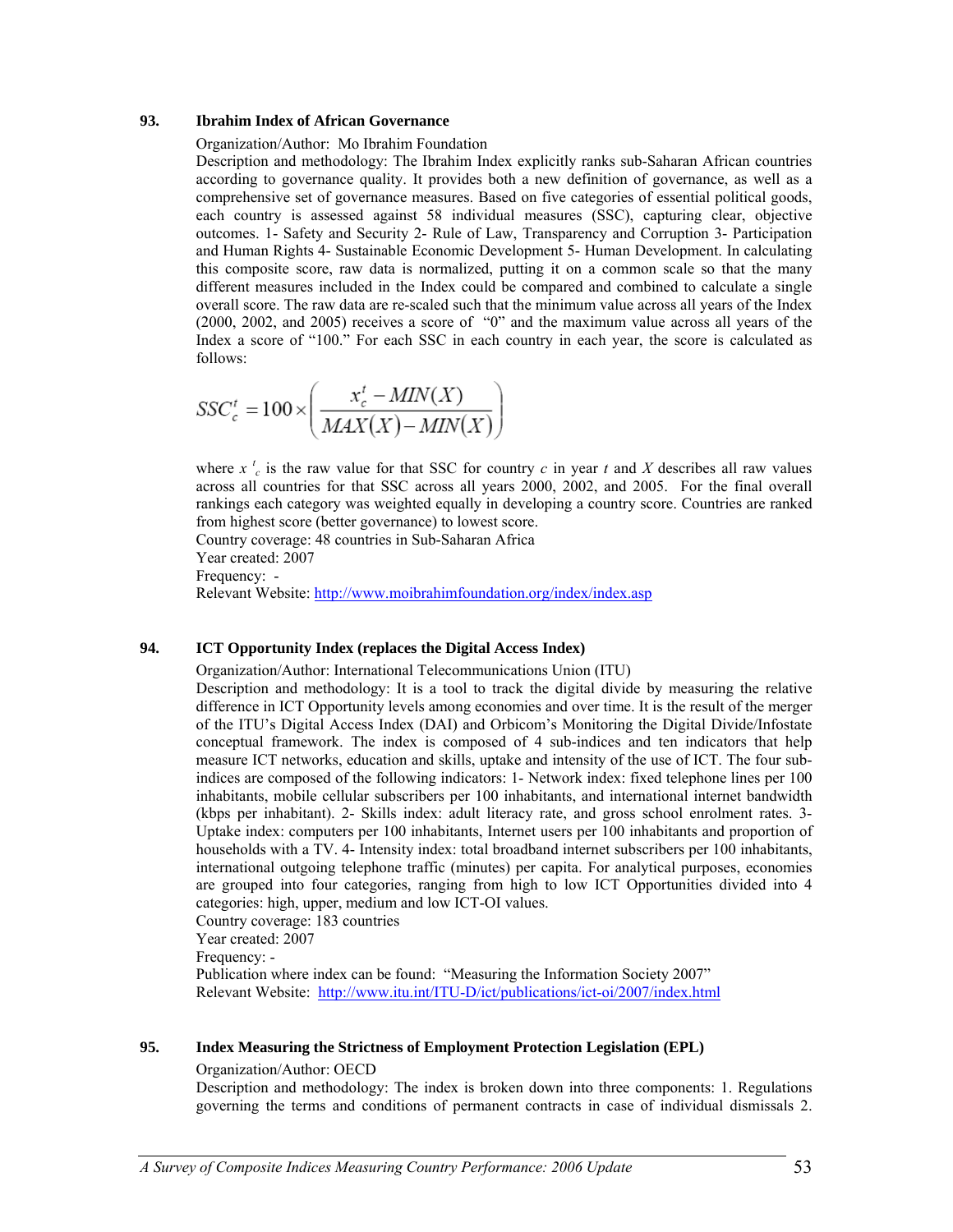Additional provisions in the face of mass layoffs and 3. Regulations governing the possibility of hiring on temporary contracts. These three components correspond to 18 basis measures. The index is constructed in several steps. These 18 items are scored in comparable units and are normalized to range from 0 to 6, with higher scores representing stricter regulation. Then successive weighted averages are formed, thus constructing three sets of summary indicators that correspond to successively more aggregated measures of EPL strictness. The last step is to compute for each country, an overall summary indicator based on the three subcomponents: strictness of regulation for regular contracts (weight of 5/12), temporary contracts (weight of 5/12) and collective dismissals (2/12).

Country coverage: 28 OECD countries

Year created: 1999

Frequency: late 1990s and 2003

Publication where index can be found: OECD. 2004. *OECD Employment Outlook 2004*. Paris: OECD

http://www.oecd.org/document/62/0,2340,en\_2649\_201185\_31935102\_1\_1\_1\_1,00.html Sources/website: http://www.oecd.org/dataoecd/6/32/33736760.pdf

# **96. Index of Economic Freedom**

Organization/Author: Heritage Foundation and Wall Street Journal

Description and methodology: Economic freedom is defined as the absence of government coercion or constraint on the production, distribution, or consumption of goods and services beyond the extent necessary for citizens to protect and maintain liberty itself. To measure economic freedom and rate each country, the authors of the Index study 50 independent economic variables falling into 10 broad categories, or factors, of economic freedom: 1. Trade policy 2. Fiscal burden of government 3. Government intervention in the economy 4. Monetary policy 5. Capital flows and foreign investment 6. Banking and finance 7. Wages and prices 8. Property rights 9. Regulation 10. Informal market activity. All 10 factors are equally important to the level of economic freedom in any country − the factors are weighted equally. Each country receives its overall economic freedom score based on the simple average of the 10 individual factor scores. Each factor is graded according to a unique scale. The scales run from 1 to 5. A score of 1 signifies an economic environment or set of policies that are most conducive to economic freedom, while a score of 5 signifies a set of policies that are least conducive to economic freedom. In addition, following each factor score is a description—"better," "worse," or "stable"— to indicate, respectively, whether that factor of economic freedom has improved, worsened, or stayed the same compared with the country's score last year. Finally, the 10 factors are added and averaged, and an overall score is assigned to the country. The four broad categories of economic freedom in the Index are: a) Free—countries with an average overall score of 1.99 or less; b) Mostly Free—countries with an average overall score of 2.00 to 2.99; c) Mostly Unfree countries with an average overall score of 3.00 to 3.99; and d) Repressed—countries with an average overall score of 4.00 or higher.

Country coverage: 161 countries Year created: 1995 Frequency: updated annually Publication where index can be found: Miles, Marc A., Edwin J. Feulner, and Mary Anastasia O'Grady. Various years. *Index of Economic Freedom*. Washington D.C. and New York: The Heritage Foundation and Dow Jones & Company, Inc. Source: Miles, Feulner and O'Grady (2005)

Relevant Website: http://www.heritage.org/research/features/index/

# **97. Index of Human Insecurity**

Organization/Author: Global Environmental Change and Human Security (GECHS) Project Description and methodology: a classification system that distinguishes countries based on how vulnerable or insecure they are, and groups together those countries that possess similar levels of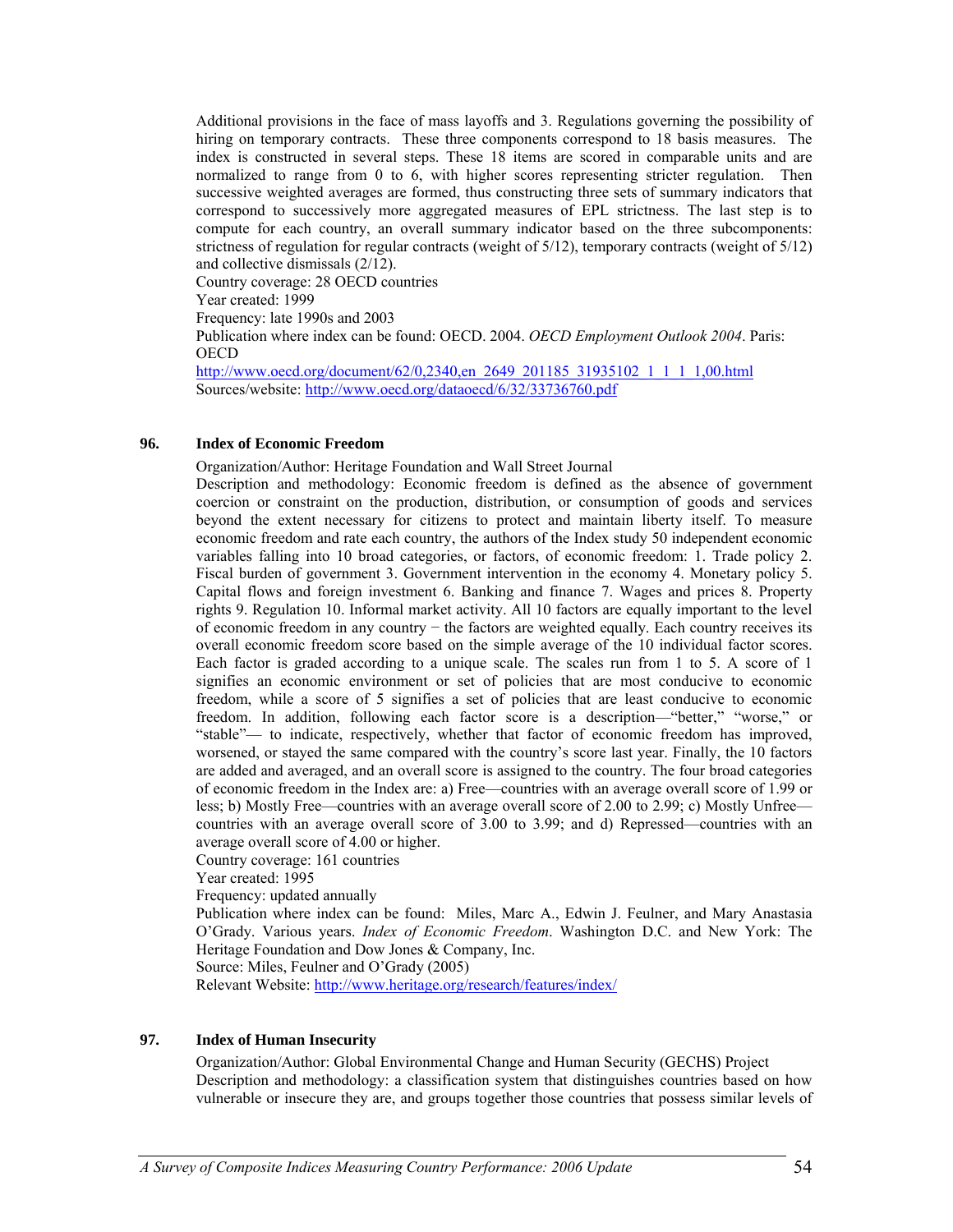insecurity. Human security is a function of a four components: social, political, environmental, and institutional. Four indicators were selected for each of the four categories, thus yielding a standard set of 16 indicators. These are as follows: 1. Environment: net energy import, soil degradation, safe water and arable land 2. Economy: real GDP per capita, GNP per capita growth, Adult illiteracy rate and value of imports and export of goods and services 3. Society: urban population growth, young male population, maternal mortality rate and life expectancy 4. Institutions: public expenditures on defense versus education, primary and secondary, gross domestic fixed investment, degree of democratization and human freedom index. Countries were assigned a number between one and ten for each indicator in which they had a known or estimated value. The corresponding IHI value was then calculated for each country in each year as the average category value for all indicators.

Country coverage: global

Year created: 2000

Frequency: −

Publication where index can be found: "The Index of Human Insecurity", AVISO Issue No. 6, January 2000.

Sources/Website: http://www.gechs.org/aviso/avisoenglish/six\_lg.shtml

# **98. Index of Human Progress**

Organization/Author: Fraser Institute (Canada)

Description and methodology: The Index of Human Progress is a variant of the United Nations' Human Development Index by using unadjusted GDP per capita (1995 US dollars) and by including six additional indicators that measure desirable outcomes. The Index is formed with 4 sub-indices with equal weight: 1. Health (each sub-component with equal weight): life expectancy, infant mortality (per 1,000 live births), mortality of children under five years of age (per 1,000 live births) and adult mortality rate (number of adults per 1,000 adults, not expected to survive to age 60 2. Education: literacy rate and combined enrollment ratio (equal weighs) 3. Technology: number of televisions (per 1,000 persons), number of radios (per 1,000 persons) and telephone service (per 1,000 persons) (equal weights) and 4. GDP: unadjusted GDP per capita in 1995 US dollars. The Index of Human Progress uses the same general formula as the Human Development Index to arrive at the indicator values:

Indicator value= (country value – min. value) / (max. value – min. value)

Where "country value" is the value observed for the country of interest. Instead of assumed minimum and maximum values, the Index of Human Progress uses the observed minimum and maximum values across all countries for each indicator in the base year, 1975. Values are calculated for the indicators for 1975, 1980, 1985, 1990, 1995, and 1999, where data are available. For sub-indices that contain more than one indicator, the values of the indicators are averaged to arrive at the score for the sub-index. The overall score for the Index of Human Progress is an average of the scores from each of the four sub-indices, Health, Education, Technology, and GDP. Country coverage: 128 countries (for the full index)

#### Year created: 2001

Frequency: -

Publication where index can be found: Emes, Joel and Tony Hahn. 2001. "Measuring Development - An Index of Human Progress". Fraser Institute Occasional Paper Number 36, Vancouver, Canada

Sources/Website: http://www.fraserinstitute.org/shared/readmore.asp?snav=pb&id=332 http://www.fraserinstitute.ca/admin/books/files/MeasuringDevelopmentIHP.pdf

# **99. Index of Knowledge Societies (IKS)**

Organization/Author: United Nations, Department of Economic and Social Affairs Description and methodology: The IKS is a synthetic measure that aims at capturing a Member State's achievement as far as the conditions fundamental for the development of a Knowledge Society are concerned. Such conditions are grouped into three main dimensions: Assets,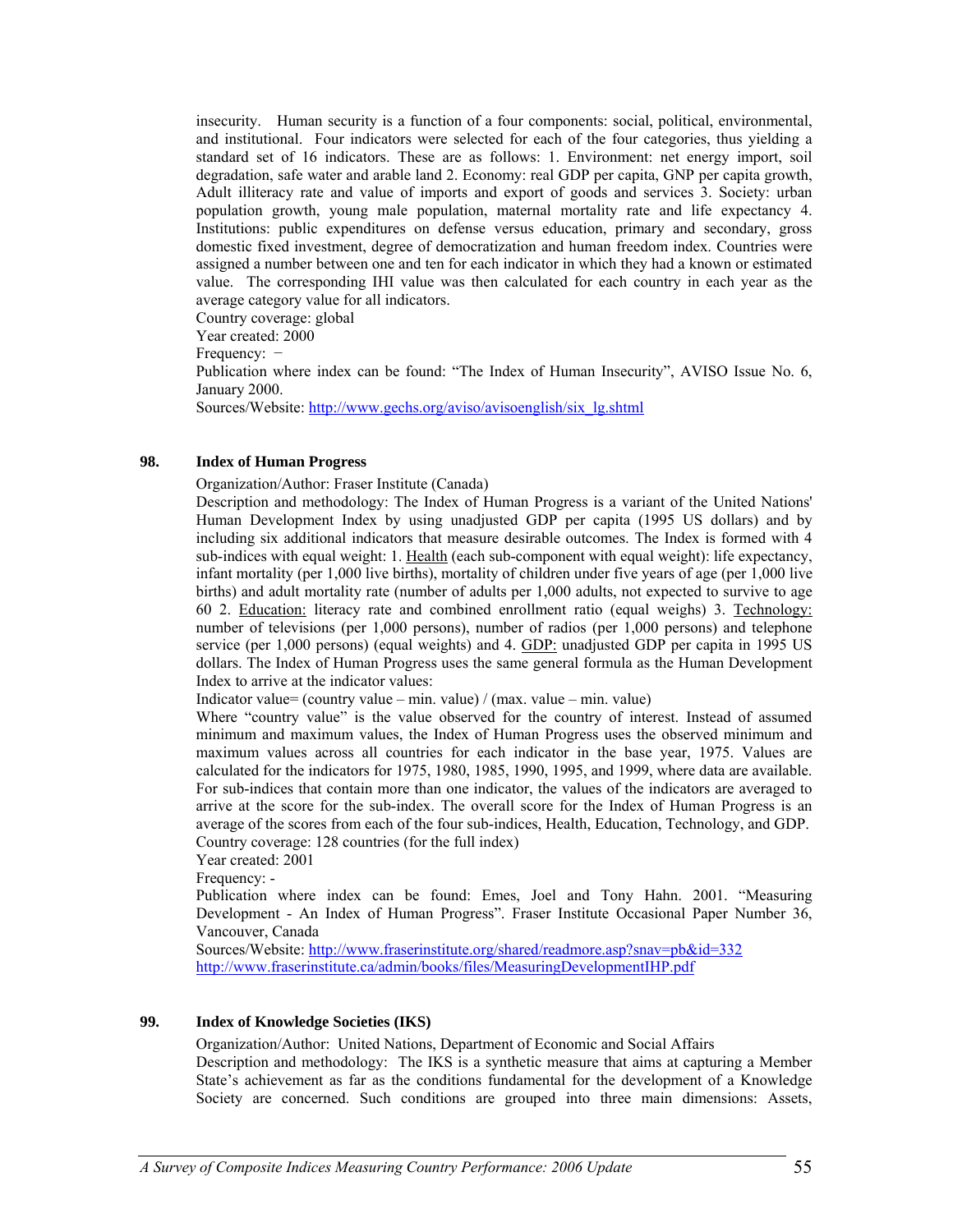Advancement and Foresightedness, each of which is measured by a number of underlying indicators. "Assets" are represented by: a large pool of young and educated people (as measured by expected schooling and proportion of people below age 15); and the development of the means through which information can flow (as measured by the diffusion of newspapers, the Internet, main phone lines and cellular phones). "Advancement" is the degree to which a Member State nurtures and advances its human and informational resources, as measured by: public health expenditure, research and development expenditure, (low) military expenditure, pupil/teacher ratios in primary education, and a proxy of the "freedom from corruption" indicator. "Foresightedness" is the degree to which a Member State grows and develops along its path to a Knowledge Society, while minimizing the impact of negative externalities on people and the natural environment, as measured by: low child mortality rates, equality in income distribution (GINI Index), protected areas as percentage of a country's surface, and CO2 emissions per capita. The underlying indicators are expressed in different units and may have different interpretations (positive/negative impact on a Knowledge Society). Therefore the first step for the calculation of IKS has been to express each underlying indicator in a homogeneous and comparable way. Performance in each indicator is expressed as a value between 0 and 1 by applying the following general formula:

# Index Value = Actual Value - Minimum Value<br>Maximum Value - Minimum Value

According to this formula, the country with the lower performance will get an Index value of zero; the country with the best performance will be assigned a value of one; while all other countries will have values reflecting their relative distance from the best and worse performer. As mentioned above, some indicators have different interpretations with respect to the IKS. In some cases a high value represents a positive outcome, as for example, expected years of schooling, or research and development expenses, while in other cases a high value is, according to the logic of IKS, detrimental, as emissions of CO2 or military expenditure. In these latter cases we have reversed the Index value to make the interpretation of the value the same as that of all other indicators. The formula used to express these indicators as a value between 0 and 1 is, therefore, the following:

# Index Value = 1 - Actual Value - Minimum Value<br>Maximum Value - Minimum Value

With this approach all indicators bear the same meaning: the higher the value, the better; and the same interpretation is given to IKS: the higher the value achieved by a country the better its performance as a Knowledge Society. Once the single indicators have been standardized according to the formulas described above, we have calculated an Index corresponding to each dimension (Assets Index, Advancement Index and Foresightedness Index) by averaging the values of the underlying indicators. IKS is calculated by averaging the values of all the three dimensions' indices.

 Country coverage: 45 countries Year created: 2005 Frequency: - Publication where index can be found: UN. 2005. "Understanding Knowledge Societies In twenty questions and answers with the Index of Knowledge Societies". New York. Source/Website: http://unpan1.un.org/intradoc/groups/public/documents/UN/UNPAN020643.pdf

# **100. Index of Social Vulnerability to Climate Change (SVI)**

Organization/Author: Katharine Vincent, Tyndall Centre for Climate Change Research Description and methodology: The SVI is an index that empirically assesses relative levels of social vulnerability to climate change-induced variations in water availability which allows crosscountry comparison in Africa. A theory-driven aggregate index of social vulnerability was formed through the weighted average of five composite sub-indices: economic well-being and stability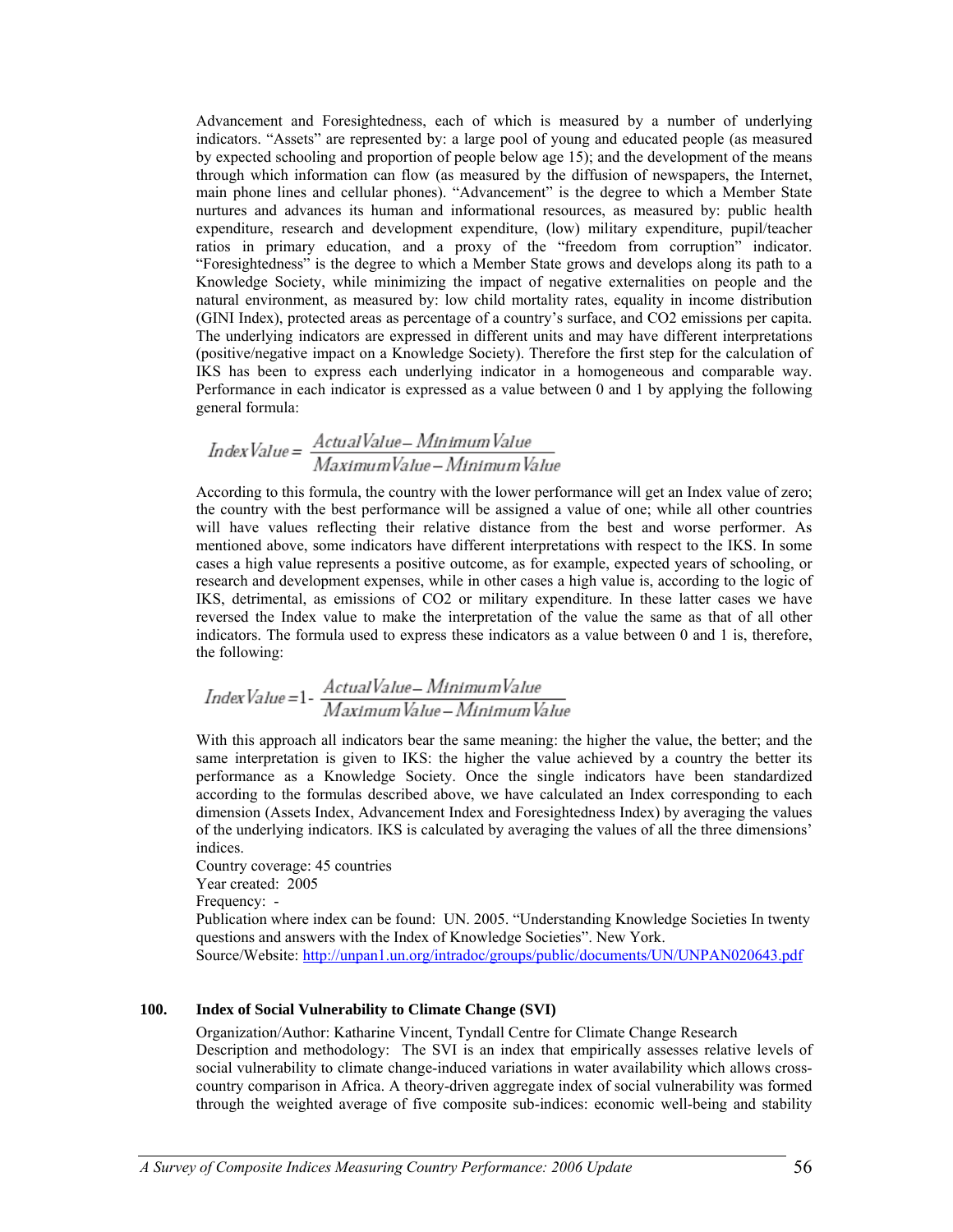(20%), demographic structure (20%), institutional stability and strength of public infrastructure  $(40%)$ , global interconnectivity  $(10%)$  and dependence on natural resources  $(10%)$ . Countries are ranked from highest to lowest social vulnerability, depending of the score of the Social Vulnerability Index (SVI) with 1 being highest vulnerability and 0 lowest in a comparative basis. Country coverage: 22 African countries

Year created: 2004

Frequency: −

Publication where index can be found: Vincent, Katharine. 2004. "Creating an index of social vulnerability to climate change for Africa" Tyndall Centre for Climate Change Research Working Paper 56

Sources/Website: http://www.tyndall.ac.uk/publications/working\_papers/wp56.pdf

#### **101. Index of State Weakness in the Developing World**

#### Organization/Author: Brookings Institution

Description and methodology: ranks 141 developing countries according to their relative performance in four critical spheres: economic, political, security, and social welfare. Weak states are defined as countries that lack the essential capacity and/or will to fulfill four sets of critical government responsibilities: fostering an environment conducive to sustainable and equitable economic growth; establishing and maintaining legitimate, transparent, and accountable political institutions; securing their populations from violent conflict and controlling their territory; and meeting the basic human needs of their population. State weakness is measured according to each state's effectiveness in delivering on these four critical dimensions. Contrary to some conventional usage, "strong" states are not equated with authoritarian or semiauthoritarian regimes that impose their will within or beyond their borders, a criterion that would make North Korea, for example, a strong state (rather than a weak one, as we regard it). Instead, a state's strength or weakness is a function of its effectiveness, responsiveness, and legitimacy across a range of government activities. The Index relies on four "baskets," each of which contains five indicators. Each of the four baskets consists of indicators that are proxies for one core aspect of state function: 1. Indicators in the **economic** basket assess a state's ability to provide its citizens with a stable economic environment that facilitates sustainable and equitable growth. They take into account recent economic growth, the quality of existing economic policies, whether the environment is conducive to private sector development, and the degree to which income is equitably distributed. 2. **Political** indicators assess the quality of a state's political institutions and the extent to which its citizens accept as legitimate their system of governance. They seek to measure government accountability to citizens, the rule of law, the extent of corruption, the extent of democratization, freedom of expression and association, and the ability of the state bureaucracy and institutions to function effectively, independently, and responsively. 3. **Security** indicators evaluate whether a state is able to provide physical security for its citizens. They measure the occurrence and intensity of violent conflict or its residual effects (e.g., population displacement), illegal seizure of political power, widespread perceptions of political instability, territory affected by conflict, and statesponsored political violence and gross human rights abuses. 4. Indicators in the **social welfare**  basket measure how well a state meets the basic human needs of its citizens, including nutrition, health, education, and access to clean water and sanitation. Taken together, the 20 indicators yield a balanced picture of how developing countries perform or fail to perform along multiple dimensions. Within each basket, the indicator scores are standardized and aggregated, creating individual indicator and basket scores ranging from 0.0 (worst) to 10.0 (best). The 4 basket scores are then averaged to obtain an overall score for state weakness, ranging from just above 0 to just short of a perfect 10, to produce a ranking of states on the basis of their relative weakness. Though the most widely available and accurate data are used to establish the precise rank of countries, absent accurate indicators, the Index must necessarily be viewed as an approximation of each country's weakness relative to other developing countries. The 20 indicators and 4 basket scores provide multifaceted yet user friendly measures of each state's performance profile. The 20 individual indicator scores also allow useful comparisons between states on each dimension of state performance. We term countries in the bottom quintile "**critically weak states**" and deem the 3 weakest states in the world "**failed states**." Failed states perform markedly worse than all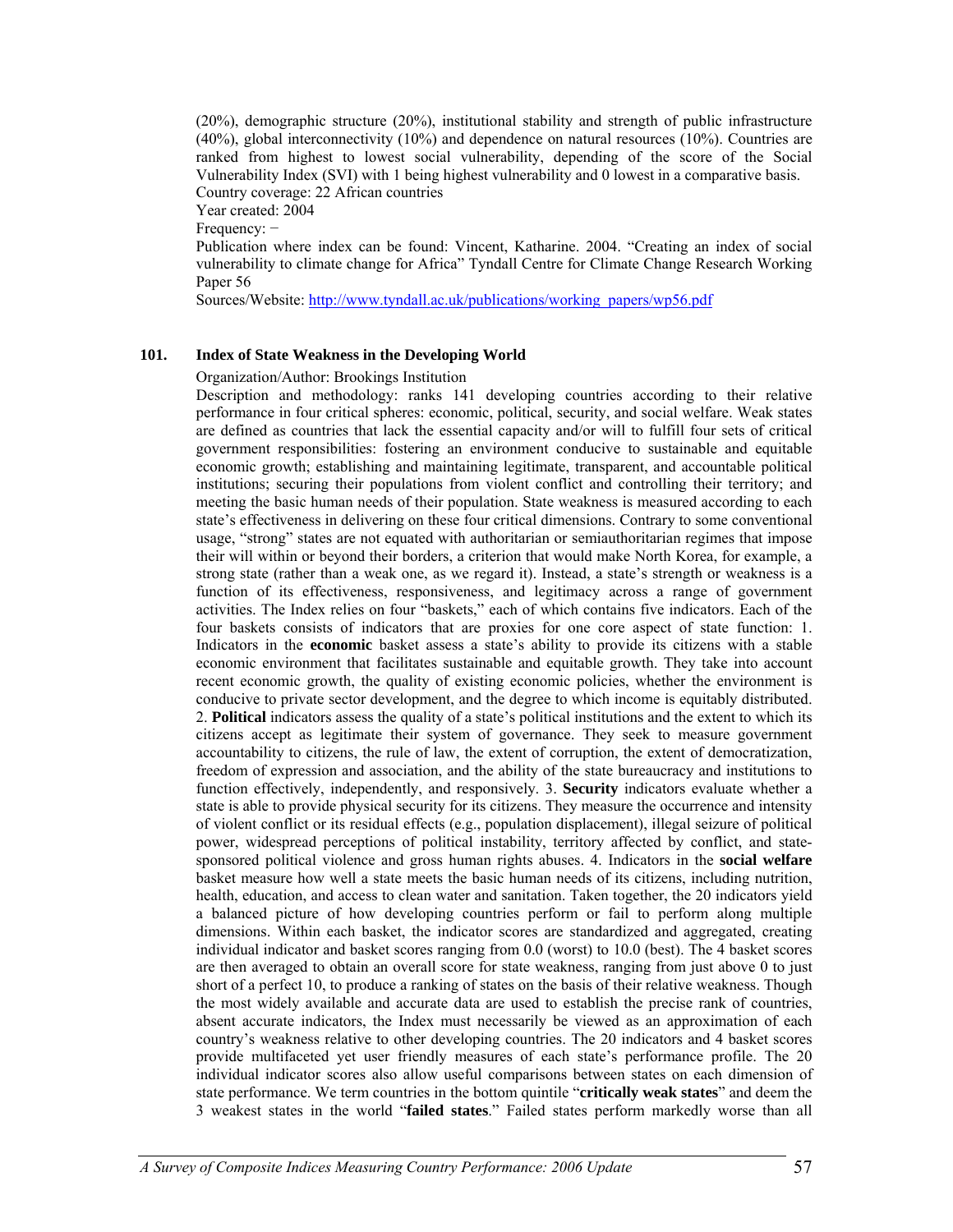others—even those in their critically weak cohort. Failed and critically weak states are those least capable of fulfilling most, if not all, of the four critical functions of government. We term the second quintile "**weak states**." These 28 countries suffer fewer severe capacity gaps than the bottom quintile but tend to perform poorly in some areas and score variably across the four dimensions of state function. In addition, we note that a number of countries that perform better overall than those in the bottom two quintiles are nonetheless "**states to watch**," because they score notably poorly in at least one of the four core areas of state function.

Country coverage: 141 developing countries

Year created: 2008

Frequency: updated regularly

Publication where index can be found: Rice, Susan E. and Stewart Patrick. 2008. "Index of State Weakness in the Developing World". Brookings Institution, Washington, D.C. [http://www.brookings.edu/reports/2008/~/media/Files/rc/reports/2008/02\_weak\_states\_index/02 weak states index.pdf]

Relevant Website: http://www.brookings.edu/reports/2008/02 weak states index.aspx

# **102. Innovation Capacity Index**

Organization/Author: Michael E. Porter and Scott Stern - World Economic Forum

Description and methodology: It measures country's innovation capacity and ranks countries in terms in descending order of innovative capacity. The Innovation capacity index is a composite of four other sub-indices: 1) Proportion of Scientists and Engineers Sub-index, 2) Innovation Policy Sub-index, 3) Cluster Innovation Environment Sub-index and 4) Linkages Sub-index. The overall index results in a simple average of these 4 sub-indices.

Year created: 2001

Country coverage: 75 countries

Frequency: −

Publication where index can be found: "The Global Competitiveness Report 2001-2002" Sources/Website: http://www.isc.hbs.edu/Innov\_9211.pdf

# **103. Institutional Investor Country Credit ratings**

Organization/Author: Institutional Investor Magazine Description and methodology: The ratings are based on surveys to sovereign credit analysts at banks and investment institutions which rate the creditworthiness of countries around the world. Country coverage: 173 countries Year created: 1979 Frequency: Twice a year (March and September) Publication where index can be found: "Institutional Investor" Sources/Website: http://www.institutionalinvestor.com/ http://www.prnewswire.co.uk/cgi/news/release?id=130089

# **104. Internal Market Scoreboard and Internal Market Index**

Organization/Author: European Commission

Description and methodology: The *Internal Market Scoreboard* examines the records of memberstates in ensuring that the internal Market works in practice. It does so by first examining how quickly and how well each of the Member States transposes Internal Market directives into national law. The Scoreboard also highlights the number of infringement proceedings taken against each Member State. Given the vital role European standards play in reducing the cost and administrative burdens in doing business in the European Union, it is important that they are transposed by national standards organisations. The Scoreboard reports on the transposition records of the national standards organisations. Lastly, the Scoreboard also focuses on how well the Internal Market is functioning in practice in two ways. Firstly, the Internal Market Index aims to track progress in the Internal Market towards becoming a fully functioning single market.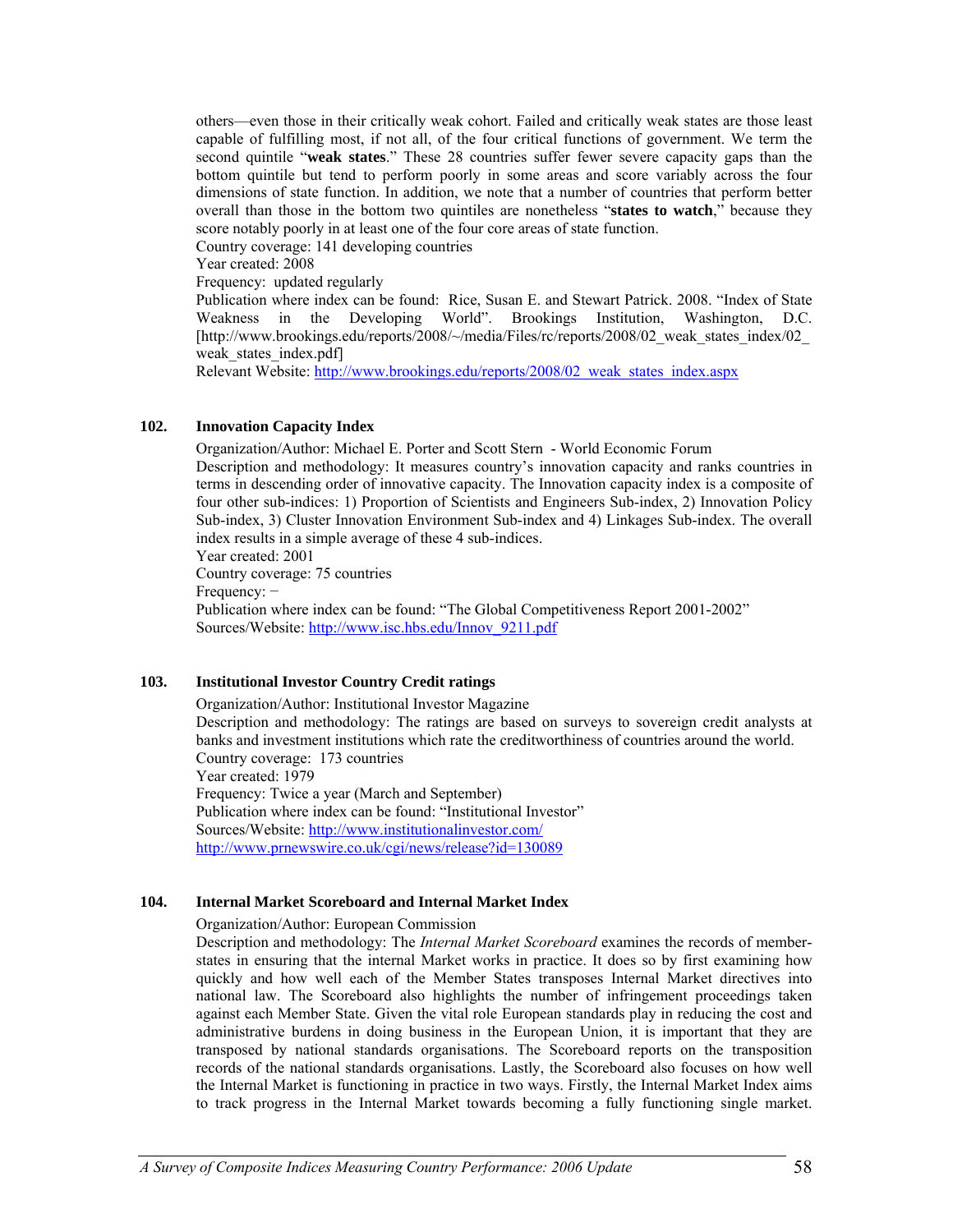Secondly, the Commission has carried out a study on price convergence which is another indicator of how well the Internal Market is functioning.

*The Internal Market Index* tracks over time the effects of Internal Market policy. Internal Market policy aims to achieve the free circulation of goods, services, capital and workers within the European Union. The Index is computed as a weighted sum of 12 base indicators: 1. Sectoral and ad hoc state aid 2. Values of pension fund 3. Telecommunication costs 4. Electricity prices 5. Gas prices 6. Relative price level 7. Retail lending interest rate over savings rate 8. Intra-EU Foreign Direct Investment 9. Intra EU trade 10. Workers from other Members States 11. Value of published public procurement and 12. Postal tariffs. The weights have been provided though the budget allocation method\* by involving a panel of national experts on the internal market (the Internal Market Advisory Committee). The Index is calculated by aggregating the data from each of the Member States. Although all the data is not available for all Member States, it is possible to measure the extent to which the index has increased in each Member State. This does not allow ranking Member States' relative Internal Market performance. A rapid increase in the index may simply indicate that a Member State started from a low level and a slow increase could be a sign that a Member State started from a level where there was little room for further improvement. But it is possible to see how much the index has increased in each Member State since 1994 – and to identify the variables within the index responsible for the change. The weights have been provided though the budget allocation method (Jesinghaus 1997) by involving a panel of national experts on the internal market (the Internal Market Advisory Committee).

Country coverage: EU countries

Year created: Scoreboard in 1997, the Index in 2002 and in 2004

Frequency: yearly

Publications where index can be found: Tarantola, Stefano, Michaela Saisana, and Andrea Saltelli. 2002. "Internal Market Index 2002: Technical details of the methodology". European Commission Joint Research Centre, Ispra, Italy.

http://europa.eu.int/comm/internal\_market/score/docs/score11/im-index-2002\_en.pdf

European Commission. Various years. "Internal Market Scoreboard". Brussels.

and Tarantola, Stefano, R. Liska, A. Saltelli, N. Leapman, C. Grant. 2004. "The Internal Market Index 2004". European Commission Joint Research Centre, Ispra, Italy.

http://europa.eu.int/comm/internal\_market/score/docs/relateddocs/2004-im-index\_en.pdf Sources: the above

Relevant websites: http://europa.eu.int/comm/internal\_market/score/index\_en.htm

\* see Jesinghaus in Moldan, Bedrich, and Suzanne Billharz, eds. 1997. *Sustainability Indicators: Report of the Project on Indicators of Sustainable Development.* SCOPE 58. Chichester and New York: John Wiley & Sons. http://www.icsu-scope.org/downloadpubs/scope58/contents.html

#### **105. International Country Risk Guide (ICRG) Ratings - Composite Risk Rating**

Organization/Author: Political Risk Services (PRS Group)

Description and methodology: the ICRG evaluates economic, political and financial risk and warn of major changes. Its rating comprises 22 variables in three subcategories of risk: political, financial, and economic. A separate index is created for each of the subcategories. The Political Risk index composed of Government Stability, Socioeconomic Conditions, Investment Profile, Internal Conflict, External Conflict, Corruption, Military in Politics, Religious Tensions, Law and Order, Ethnic Tensions, Democratic Accountability, Bureaucracy Quality is based on 100 points. The Financial Risk index composed of Foreign Debt as a Percentage of GDP, Foreign Debt Service as a Percentage of XGS, Current Account as a Percentage of XGS, Net Liquidity as Months of Import Cover; Exchange Rate Stability is based on 50 points. Lastly, the Economic Risk index is composed of GDP per Head of Population, Real Annual GDP Growth, Annual Inflation Rate, Budget Balance as a Percentage of GDP, Current Account Balance as a Percentage of GDP is based on 50 points. The following formula is used to calculate the aggregate political, financial and economic risk:

CPFER (country  $X$ ) = 0.5 (PR + FR + ER)

CPFER = Composite political, financial and economic risk ratings

PR = Total political risk indicators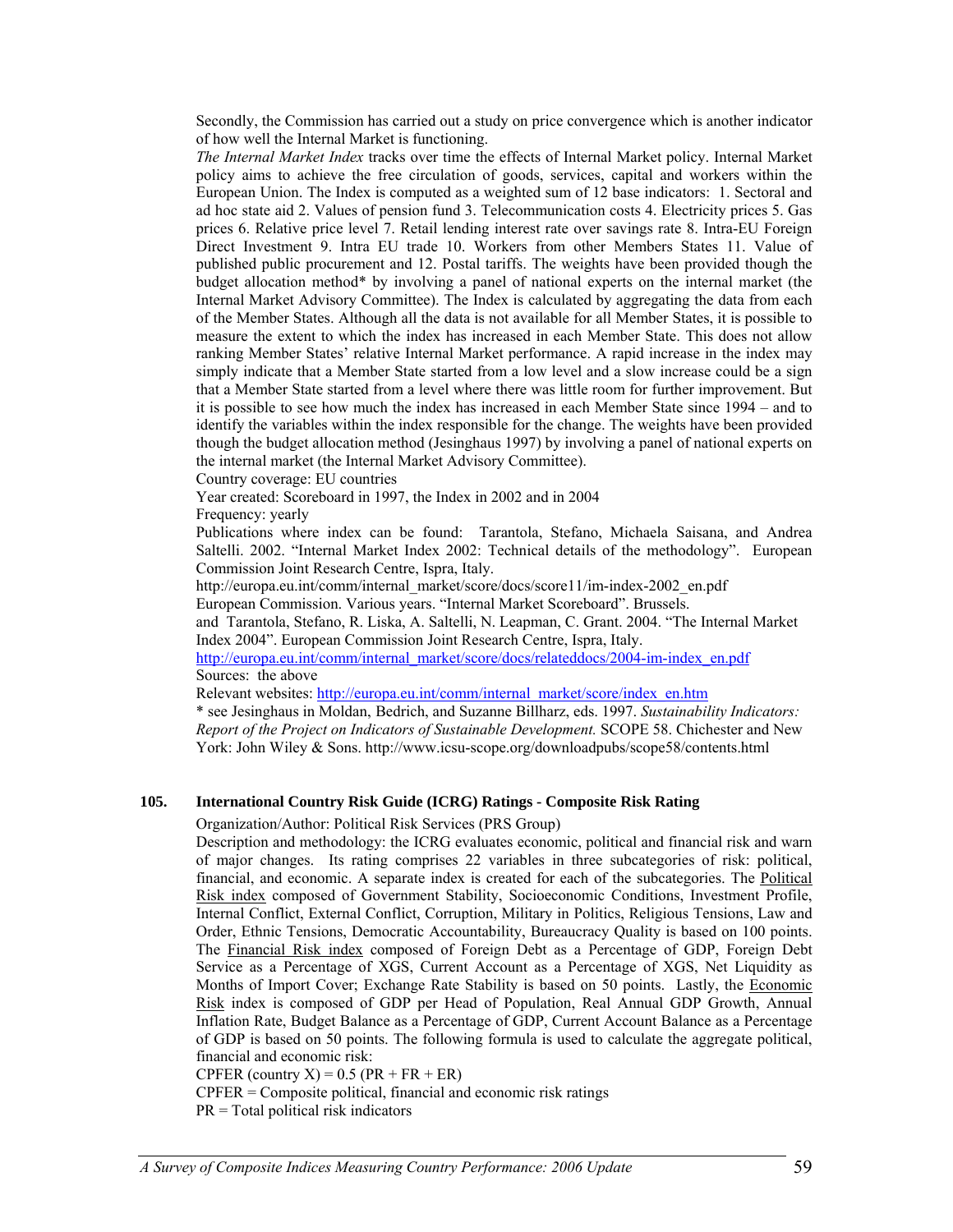$FR = Total financial risk indicators$ 

 $ER = Total economic risk indicators$ 

The risk points awarded to each risk component or calculated for each Risk Category or the Composite Risk show the degree of risk. In each case, the higher the number, the lower the risk.

The composite scores, ranging from zero to 100, are then broken into categories: Very High Risk 00.0 to 49.9 percent High Risk 50.0 to 59.9 percent Moderate Risk 60.0 to 69.9 percent Low Risk 70.0 to 79.9 percent Very Low Risk 80.0 to 100 percent Country coverage: 140 countries Year created: 1980 Frequency: monthly Publication where index can be found: "International Country Risk Guide" Sources/Websites: http://www.icrgonline.com http://www.prsgroup.com/icrg/icrg.html http://www.icrgonline.com/page.aspx?page=icrgmethods

# **106. International Index of Social Progress (ISP)**

Organization/Author: Richard Estes − University of Pennsylvania Description and methodology: the ISP consists of 45 social indicators divided among 10 sectors of development: Education, Health Status, Women Status, Defense Effort, Economic, Demographic, Geo-graphic, Political Chaos, Cultural Diversity, and Welfare Effort. Statistically weighted versions of the index (WISP) are used periodically to assess the changing capacity of the world-asa-whole and major world regions to provide for the basic social and material needs of their populations.

Country coverage: 163 countries Year created: 2003 Frequency: − Publication where index can be found: − Sources/Website: http://caster.ssw.upenn.edu/~restes/world.html http://caster.ssw.upenn.edu/~restes/Estes%20Papers/Global%20Change%20Indicators\_2003.pdf

# **107. Investment and Performance in the Knowledge Based Economy**

#### Organization/Author: European Commission

Description and methodology: The two composite indicators refer to the overall investment and performance in the transition to the knowledge-based economy. They focus on the 'knowledge dimension' of that transition and, therefore, do not take into account the other dimensions (e.g. employment, sustainable development, etc.) of the Lisbon Agenda.

The *composite indicator of investment in the knowledge-based economy* addresses the two crucial dimensions of investment: creation and dissemination of new knowledge. It includes key indicators relating to R&D effort, investment in highly-skilled human capital (researchers and PhDs), the capacity and quality of education systems (education spending and life-long learning), purchase of new capital equipment that may contain new technology, and the modernisation of public services (e-government). The second composite indicator regroups the four most important elements of the *performance in the transition to the knowledge-based economy*: productivity, scientific and technological performance, usage of the information infrastructure and effectiveness of the education system. The aggregation method is the weighted average of sub-indicators, based on a conceptual grouping of the indicators. These conceptual groups may contain one indicator or several. The different conceptual groups are given equal weightings, while within each group the components indicators are also accorded an equal weight.

Country coverage: 15 European countries, USA and Japan Year created: 2002 (with reference to 1995-1999 data)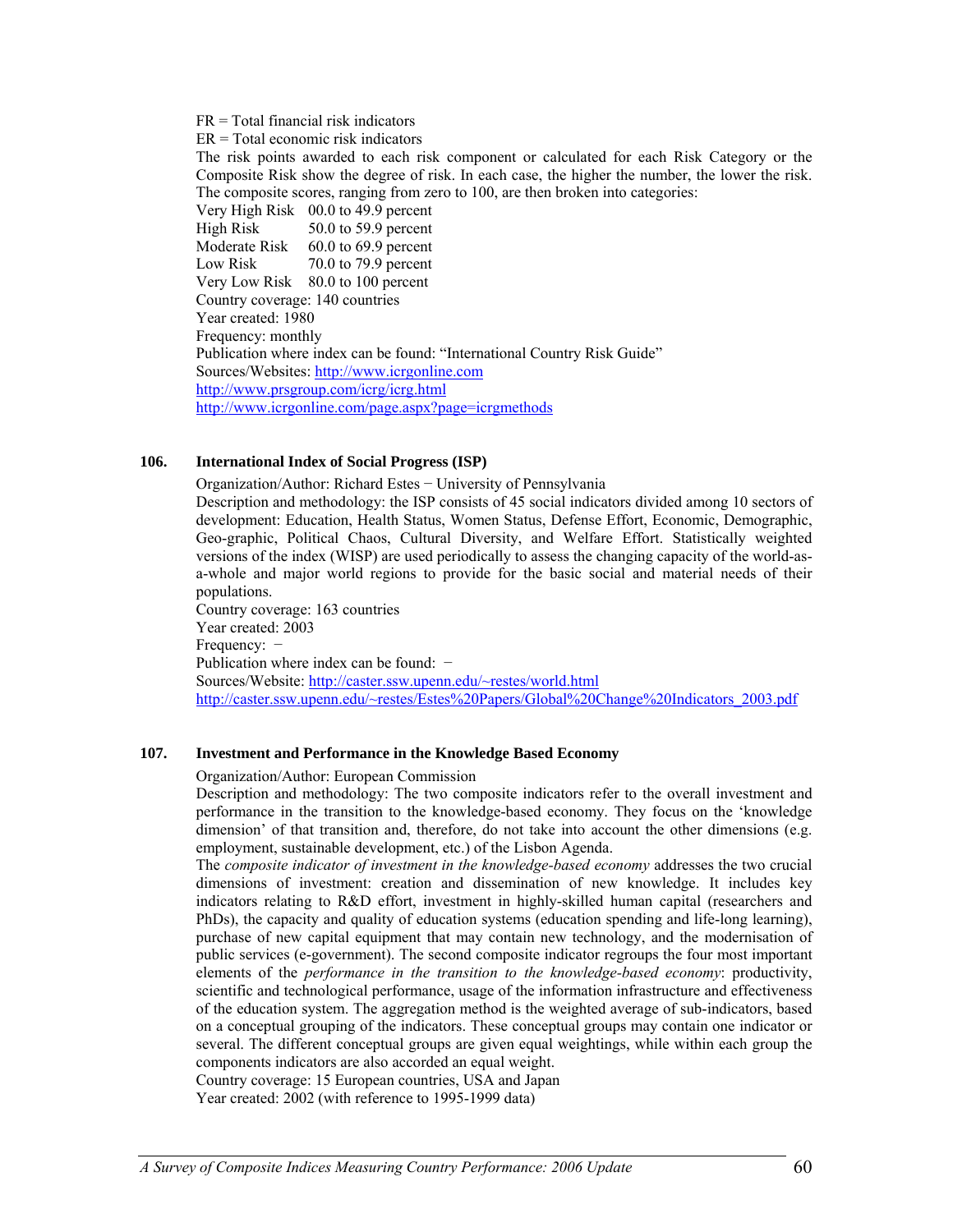Frequency: 2 years

Publication where Index can be found: European Commission. 2004. *Key Figures 2003-2004 Towards a European Research Area Science, Technology and Innovation.* Brussels [ftp://ftp.cordis.lu/pub/indicators/docs/ind\_kf0304.pdf] Sources/Website: http://www.cordis.lu/indicators/publications.htm

#### **108. Inward FDI Performance Index**

Organization/Author: UNCTAD

Description and methodology: The Inward FDI Performance Index ranks countries by the FDI they receive relative to their economic size. It is the ratio of a country's share in global FDI inflows to its share in global GDP. A value greater than one indicates that the country receives more FDI than its relative economic size, a value below one that it receives less (a negative value means that foreign investors disinvest in that period). The index thus captures the influence on FDI of factors other than market size, assuming that, other things being equal, size is the "base line" for attracting investment. These other factors can be diverse, ranging from the business climate, economic and political stability, the presence of natural resources, infrastructure, skills and technologies, to opportunities for participating in privatization or the effectiveness of FDI promotion.

Country coverage: 140 countries

Year created: 1988

Frequency: annual

Publication where index can be found: UNCTAD. Various years. *World Investment Report*. New York and Geneva: United Nations.

Source (methodology): http://www.unctad.org/Templates/WebFlyer.asp?intItemID=2469&lang=1 Relevant Website: http://www.unctad.org/Templates/Page.asp?intItemID=2468&lang=1

# **109. Inward FDI Potential Index**

Organization/Author: UNCTAD

Description and methodology: The Inward FDI Potential Index captures several factors (apart from market size) expected to affect an economy's attractiveness to foreign investors. It is an average of the values (normalized to yield a score between zero, for the lowest scoring country, to one, for the highest) of 12 variables (no weights are attached): 1. GDP per capita, an indicator of the sophistication and breadth of local demand (and of several other factors), with the expectation that higher income economies attract relatively more FDI geared to innovative and differentiated products and services 2. The rate of GDP growth over the previous 10 years, a proxy for expected economic growth. 3. The share of exports in GDP, to capture openness and competitiveness 4. As an indicator of modern information and communication infrastructure, the average number of telephone lines per 1,000 inhabitants and mobile telephones per 1,000 inhabitants 5. Commercial energy use per capita to measure the availability of traditional infrastructure 6. The share of R&D spending in GDP captures local technological capabilities 7. The share of tertiary students in the population, indicating the availability of high-level skills 8. Country risk, a composite indicator capturing some macroeconomic and other factors that affect the risk perception of investors. The variable is measured in such a way that high values indicate less risk 9. The world market share in exports of natural resources, to proxy for the availability of resources for extractive FDI 10. The world market share of imports of parts and components for automobiles and electronic products, to capture participation in the leading TNC integrated production systems (WIR02) 11. The world market share of exports of services, to seize the importance of FDI in the services sector that accounts for some two thirds of world FDI 12. The share of world FDI inward stock, a broad indicator of the attractiveness and absorptive capacity for FDI, and the investment climate. Country coverage: 140 countries Year created: 1988 Frequency: annual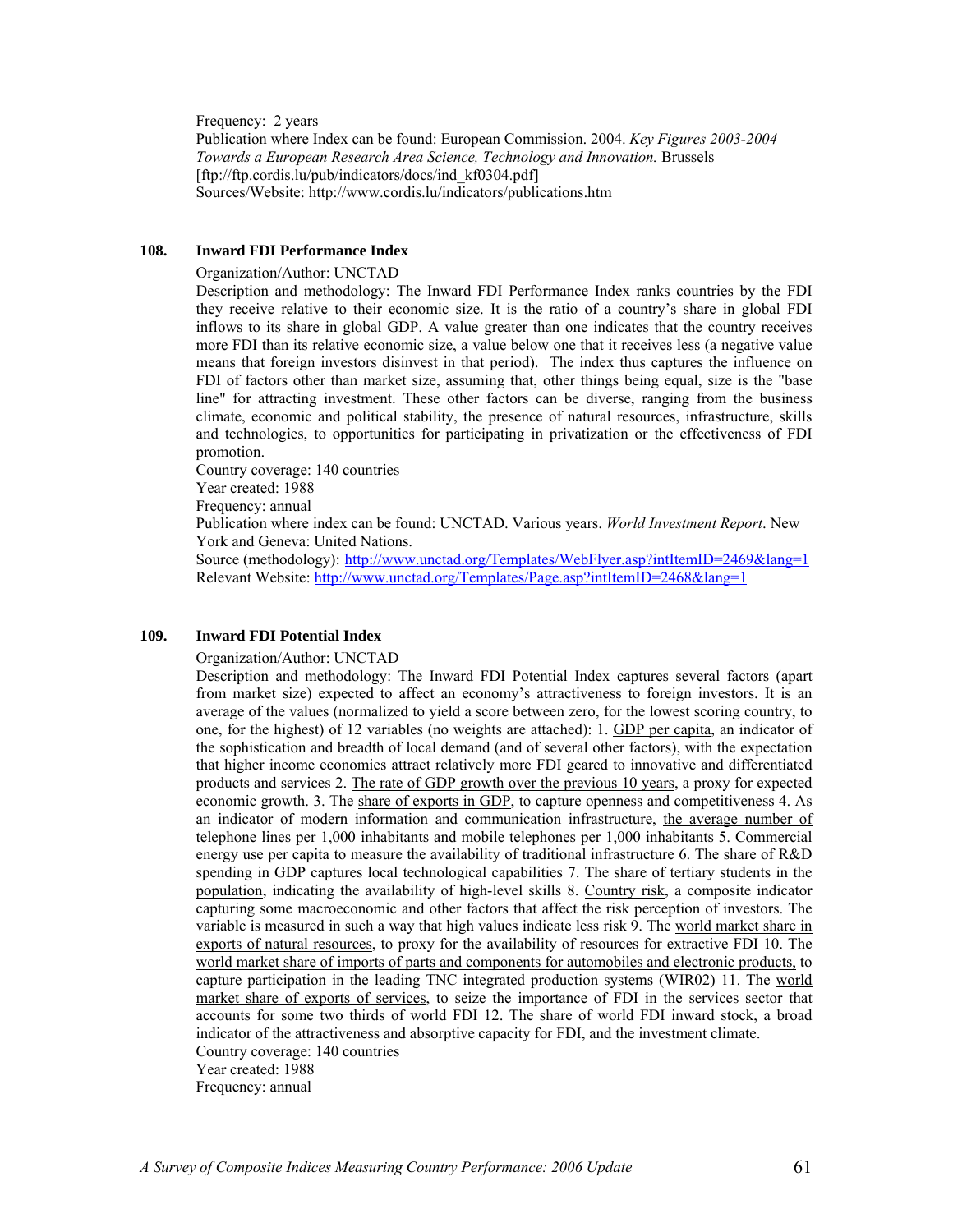Publication where index can be found: UNCTAD. Various years. *World Investment Report*. New York and Geneva: United Nations.

Source (methodology): http://www.unctad.org/Templates/WebFlyer.asp?intItemID=2470&lang=1 Relevant Website: http://www.unctad.org/Templates/Page.asp?intItemID=2468&lang=1

# **110. Latin American Index of Budget Transparency**

Organization/Author: DFID-Peru / The International Budget Project

Description and methodology: In general transparency implies that the reasons for all governmental and administrative decisions, as well as the costs and resources committed in the application of these decisions, are accessible, clear, and communicated to the general public. Transparency in public spending is particularly relevant given the central character of the budget of any government. The true objectives, commitments, and priorities of those in control of the government are tangibly expressed in the budget. Applied budget analysis therefore allows evaluation of who truly wins and loses with the distribution of public resources. In addition, this type of analysis reveals the degree of efficiency and effectiveness of public spending, by revealing potential cases of corruption.

The index is based on a questionnaire containing 70 questions measuring budget transparency. The questionnaire is distributed to the following budget experts: 1. Legislators (Representatives and/or Senators) participating in the budget commission 2. Communications media: Journalists who write about the budget in newspapers and magazines with national coverage were chosen. 3. Academics or researchers that are experts on the subject 4. Civil society organizations (CSOs) working on issues related to the budget, accountability, transparency, corruption, and public resource monitoring were chosen. The questionnaire contained 70 questions grouped into three categories: 1. Scores of budget transparency at different levels: an assessment of budget transparency conditions in general and assessments of the specific processes or topics of budget formulation, approval, execution, oversight, citizen participation, and access to information. 2. Assessments of the importance of each of the budget stages or related topics (formulation, approval, execution, oversight, citizen participation, and access to information 3. Specific questions on the level of transparency in the budget. These questions are built as Likert scales in a range of 1 to 5, to simultaneously measure agreement and its degree.

The results are reported with two units or scales. The score of general transparency conditions and scores by stage or process are the averages obtained in the experts survey using a scale of 1 to 100. The Budget Transparency General Index is given by a score of this type. On the other hand, the percentage is reported of positive or "agreement" responses for specific variables and questions. This percentage is the sum of the "agree" and "totally agree" responses (values 4 and 5) among the total of valid responses, in the following scale: 1 Do not agree 2 3 Neither agree 4 5 Totally at all nor disagree agree.

A total of 14 variables were built from 49 specific questions. The variables and the number of questions integrating each of them are detailed as follows:

| <b>Variable</b>                                              | <b>Total questions</b> |
|--------------------------------------------------------------|------------------------|
| Citizen participation in the budget                          | 5                      |
| Authority and participation of the legislature in the budget | 3                      |
| Information on macroeconomic criteria of the budget          |                        |
| Changes in the budget                                        |                        |
| <b>Budget allocation</b>                                     |                        |
| Budget oversight                                             | 5                      |
| Evaluation of the internal comptroller                       |                        |
| Capacities of the institutions of external oversight         |                        |
| Accountability                                               |                        |
| Control over federal officials                               |                        |
| Responsibilities among governmental levels                   |                        |
| Information on federal debt                                  |                        |
| Quality of information and statistics in general             |                        |
| Timeliness of budget information                             | 4                      |
| <b>TOTAL</b>                                                 | 49                     |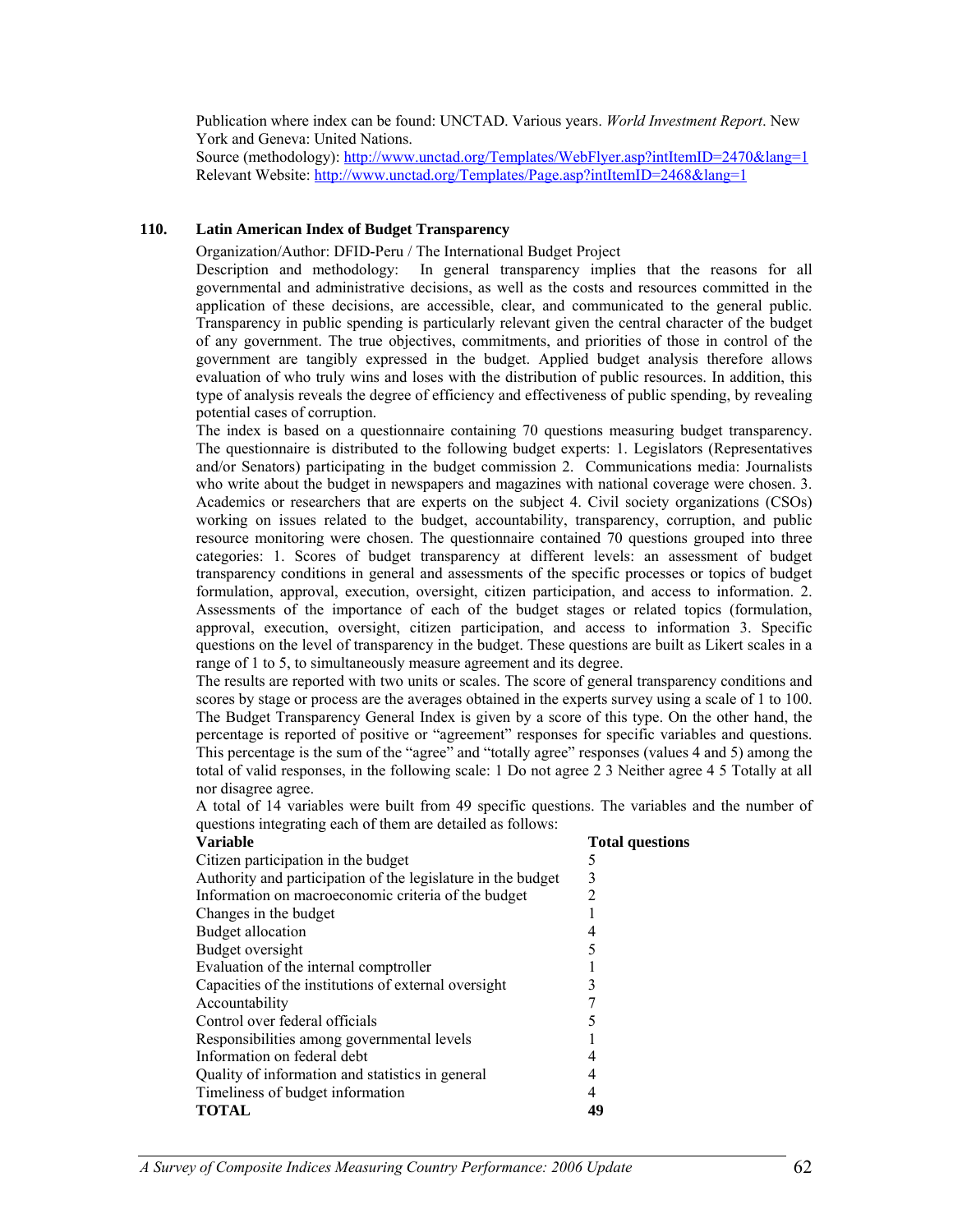Country coverage: 10 Latin American countries Year created: Released in 2001 for 5 countries Frequency: updated in 2003 for 10 countries Publication where index can be found: DFID - The International Budget Project. 2003. *Latin American Index of Budget Transparency 2003: A Comparison of 10 countries*. Peru: DFID http://www.internationalbudget.org/themes/BudTrans/English.pdf Source: DFIF (2003) Relevant Website: http://www.internationalbudget.org/themes/BudTrans/LA03.htm

# **111. KOF Index of Globalization**

Organization/Author: KOF-Swiss Federal Institute of Technology Zurich

Description and methodology: The index measures the three main dimensions of globalization: economic, social, and political. In addition to three indices measuring these dimensions, an overall index of globalization and sub-indices referring to actual economic flows, economic restrictions, data on personal contact, data on information flows, and data on cultural proximity are calculated. In constructing the indices of globalization, each original variable has been transformed to an index on a zero to ten scale, where ten is the maximum value for a specific variable over the period 1970-2003, and zero is the minimum value.1 Higher values denote more globalization. When higher values of the original variable indicate higher globalization, the formula ((Vi-Vmin)/(Vmax-Vmin)\*10) has been used for transformation. Conversely, when higher values indicate less globalization, the formula is ((Vmax-Vi)/(Vmax-Vmin)\*10). The weights for calculating the sub-indices are determined using principal components analysis. The analysis partitions the variance of the variables used in each sub-group. The weights are then determined in a way that maximizes the variation of the resulting principal component, so that the indices capture the variation as fully as possible. The same procedure is applied to the sub-indices in order to derive the overall index of globalization.

 Country coverage: 123 countries Year created: 2002 Frequency: annual Publication where index can be found: Dreher, Axel . 2006. "Does Globalization Affect Growth? Evidence from a new Index of Globalization" *Applied Economics* 38 (10): 1091-1110. Source/Website: http://www.kof.ch/globalization

# **112. ITU Digital Access Index (DAI)**

Organization/Author: International Telecommunications Union (ITU)

Description and methodology: The DAI measures the overall ability of individuals in a country to access and use new ICTs. The DAI is built around four fundamental factors that impact a country's ability to access ICTs: infrastructure, affordability, knowledge and quality. A fifth factor, actual usage of ICTs, is important for matching the theory of the index with the reality in a country. The inclusion of usage also captures other aspects not explicitly accounted for in the other four factors. Eight indicators are used to represent the five factors. Each indicator is divided by a "goalpost" the maximum value established for that indicator (Table 5.1). Each indicator is then summed to obtain an overall index score. The DAI has been calculated for 178 economies and are classified according to high, upper, medium and low ICT access. The DAI allows countries to see how they compare to peers and their relative strengths and weaknesses. It also provides a transparent and globally measurable way of tracking progress towards improving access to ICTs. Country coverage: 178 countries

Year created: 2002

Frequency: −

Publication where index can be found: International Telecommunications Union (ITU). 2003. *World Telecommunication Development Report 2003: Access Indicators for the Information Society.* Geneva: ITU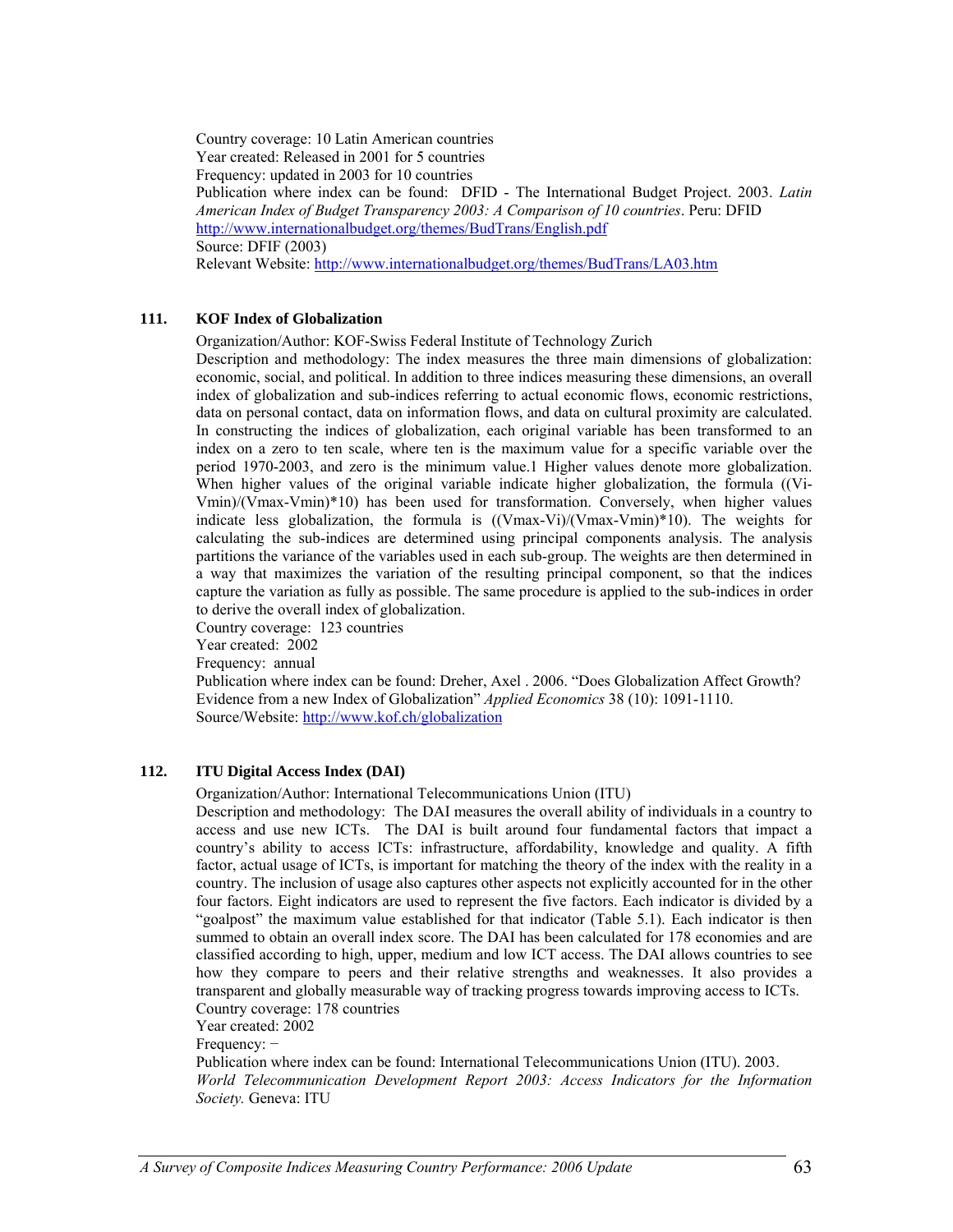[http://www.itu.int/ITU-D/ict/publications/wtdr\_03] Source: ITU (2003) Relevant Website: http://www.itu.int/ITU-D/ict/dai

### **113. Least Secure Countries**

Organization/Author: Human Security Centre

Description and methodology: The new Human Security Centre dataset distinguishes itself as it includes two categories of political violence, non state violence and one-sided violence, not considered by other conflict datasets. No international organization collects data on regional or global political violence trends, which complicates the task of mapping threats to human security. There is a dearth of reliable information, methodologies are complex and often contested, and findings are sometimes contradictory, or at the very least, appear to be so. In the absence of official statistics, the *Human Security Report* draws on a range of different data sources including a new dataset on political violence created especially for the Report. It also relies on commissioned background papers by key experts, and other reports and studies. By providing a comprehensive annual assessment of the incidence, severity, and consequences of political violence around the world, the *Human Security Report* provides the trend data and analysis that is essential to evidence-based security policy. Although the report does not provide a composite index of human security, as the existing datasets used to measure human insecurity are not comprehensive enough amongst other reasons—nevertheless, the report provides three parallel measures of the world's least secure countries: 1) The Uppsala/Human Security Centre dataset. The figures are the 'best estimates' of death rates from political violence in 2003. They include both battle-related deaths and deaths from one-sided violence. 2) The Political Terror Scale from the University of North Carolina, Asheville, which measures core human rights abuse. Countries are scored on a scale from 5 (worst) to 1 (best), based on human rights violations in 2003. 3) The World Bank's composite Political Instability and Absence of Violence Index, a measure that gauges the probability that a government 'will be destabilized or overthrown by possibly unconstitutional and/or violent means, including domestic violence and terrorism. Countries are ranked on a scale from 0 (worst) to 100 (best). Country coverage: over 150 countries Year created: 2005

 Frequency: Annually Publication where index can be found: - Source: http://www.humansecurityreport.info/ Relevant Website:

# **114. Lisbon Scorecard**

Organization/Author: Centre for European Reform

Description and methodology: provides a comprehensive assessment of EU's progress on the Lisbon Agenda. The Scorecard picks out countries doing big progress and those falling behind ("heroes" versus "villains"). In 2005 the scorecard includes a ranking of all the EU membersstates on their economic reform performance.

Country coverage: EU countries

Year created: 2000

Frequency: yearly

Publication where index can be found: Murray, Alasdair and Aurore Wanlin. 2005. *The Lisbon Scorecard V: Can Europe Compete?* London: Centre for European Reform Sources/Website: http://www.cer.org.uk/publications/602.html

# **115. Living Planet Index (LPI)**

Organization/Author: World Wide Fund (WWF)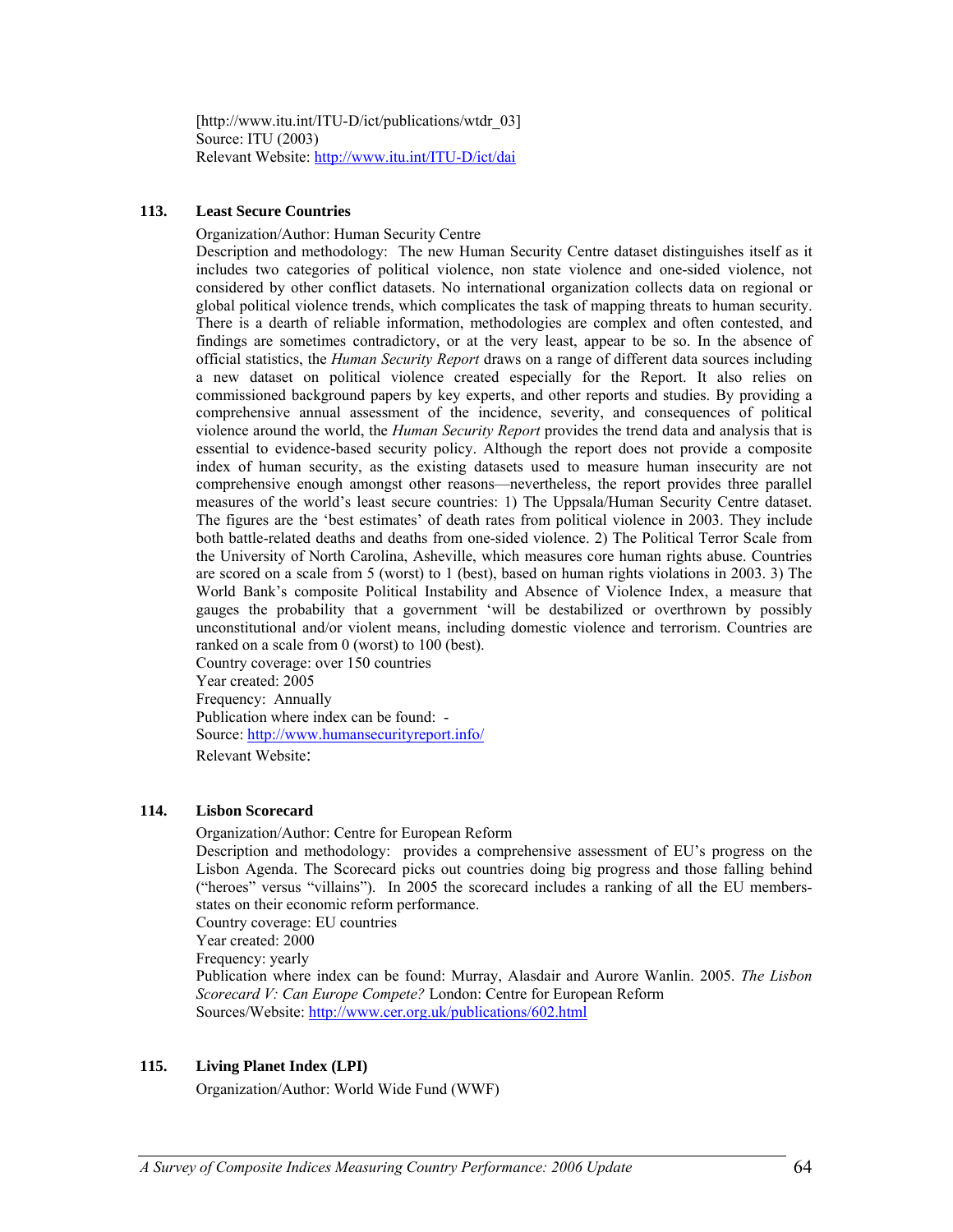Description and methodology: The Living Planet Index (LPI) is an indicator of the state of the world's biodiversity: it measures trends in populations of vertebrate species living in terrestrial, freshwater, and marine ecosystems around the world. The LPI is the average of three separate indices measuring changes in abundance of 555 terrestrial species, 323 freshwater species, and 267 marine species around the world. Country coverage: global Year created: 1998 Frequency: annual Publication where index can be found: Living Planet Report Publication where index can be found: World Wildlife Fund. Various years. *The Living Planet Report.* Gland, Switzerland: WWF Source: http://www.panda.org/news\_facts/publications/general/livingplanet/about\_lpr.cfm#LPI Relevant Website: http://www.panda.org/news\_facts/publications/general/livingplanet/index.cfm

# **116. McKinsey Global Confidence Index**

Organization/Author: McKinsey & Co.

Description and methodology: The Confidence Index is a barometer of the attitudes of business executives about the economy's near-term prospects. It expresses, in a single figure, responses to a standard set of four questions about current economic conditions and expectations. An index above 50 means that positive responses outnumber negative ones. The surveys of global executives garnered responses from 5,500 chief executives and other senior corporate leaders around the world: 11 percent from the developed countries of the Asia-Pacific region, 31 percent from Europe, 41 percent from North America, and 18 percent from developing markets. The index scores are presented for regions as well as key countries.

Country coverage: global

Year created: 2004 Frequency: annual Publication where index can be found: "McKinsey Global Survey of Business Executives" Source: http://www.mckinseyquarterly.com/article\_abstract.aspx?ar=1461&L2=21&L3=34 (Login required) Relevant Website: http://www.mckinseyquarterly.com/

# **117. Major Military Spenders**

Organization/Author: Stockholm International Peace Research Institute (SIPRI) Description and methodology: Ranks countries in terms of their level of military expenditure in US \$bn, at constant (2000) prices and exchange rates Country coverage: Global Year created: 1969 Frequency: annual Publication where index can be found: SIPRI. Various Years. *SIPRI Yearbook*. Oxford: Oxford University Press. Source/ Website: http://web.sipri.org/contents/milap/milex/mex\_major\_spenders.pdf http://www.sipri.org/contents/milap/milex/mex\_sources.html

# **118. Media Sustainability Index (MSI)**

Organization/Author: International Research and Exchanges Board (IREX) Description and methodology: The Media Sustainability Index provides in-depth analysis of the conditions for independent media in 20 countries across Europe and Eurasia. The MSI is designed to assist policymakers and implementers in these and other fields by analyzing the various elements of a media system and pointing to areas where assistance can be most effective in developing a sustainable and professional media system. The MSI assesses five objectives in shaping a successful media system: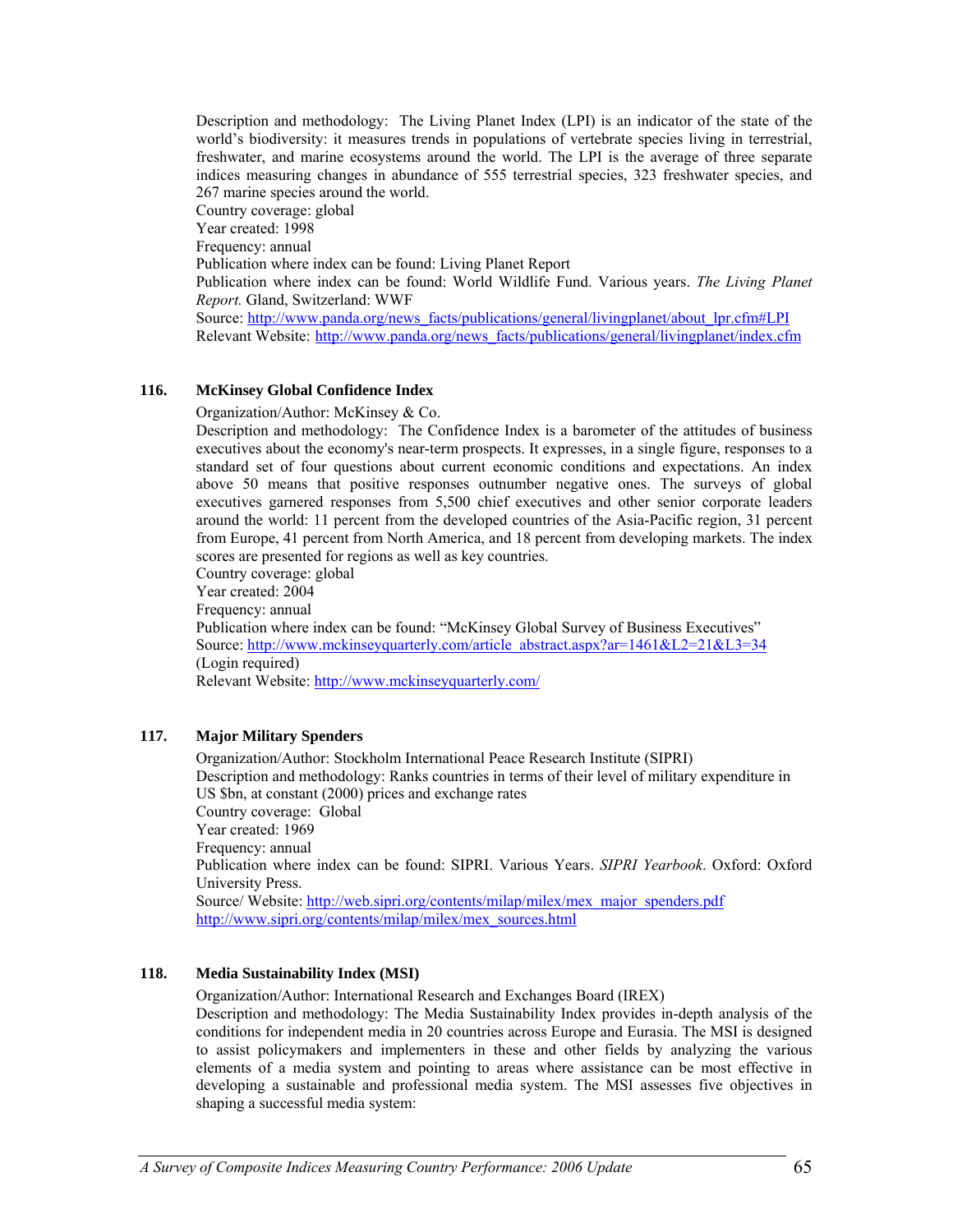- 1. Legal and social norms protect and promote free speech and access to public information.
- 2. Journalism meets professional standards of quality.
- 3. Multiple news sources provide citizens with reliable and objective news.
- 4. Independent media are well-managed businesses, allowing editorial independence.
- 5. Supporting institutions function in the professional interest of independent media.

The scoring is done in two parts. First, a panel of experts is assembled in each country, drawn from representatives of local media, NGOs, professional associations, international donors, and media-development implementers. While each country's panel has a slightly different composition; for the most part, the same panelists are invited to return in order to maintain an element of consistency. The panelists meet to discuss the objectives and indicators and to devise combined scores and analyses. In the second stage of the scoring process the panelists' scores are reviewed by IREX in country staff and Washington DC, media staff, which then score the countries independently of the MSI panel. Using the combination of scores, the final scores are determined. This method allowed the MSI scores to reflect both local media insiders' views and the views of international media- development professionals. A score was attained for each objective by rating seven to nine indicators, which determine how well a country meets that objective. Each indicator is scored on a 0-4 scale with 4 being the best. The averages of all the indicators are then averaged to obtain a single, overall score for each objective. Then, objective scores are averaged to provide an overall score for each country. IREX interprets the final scores as follows:

Unsustainable, Anti-Free Press (0-1): Country does not meet or only minimally meets objectives. Government and laws actively hinder free media development, professionalism is low, and mediaindustry activity is minimal.

Unsustainable Mixed System (1-2): Country minimally meets objectives, with segments of the legal system and government opposed to a free media system. Evident progress in free-press advocacy, increased professionalism, and new media businesses may be too recent to judge sustainability.

Near Sustainability (2-3): Country has progressed in meeting multiple objectives, with legal norms, professionalism, and the business environment supportive of independent media. Advances have survived changes in government and have been codified in law and practice. However, more time may be needed to ensure that change is enduring and that increased professionalism and the media business environment are sustainable.

Sustainable (3-4): Country has media that are considered generally professional, free, and sustainable, or to be approaching these objectives. Systems supporting independent media have survived multiple governments, economic fluctuations, and changes in public opinion or social conventions.

Country coverage: 20 countries across Europe and Eurasia Year created: 2000 Frequency: Annually Publication where index can be found: - Source: http://www.irex.org/msi/index.asp Relevant Website http://www.irex.org/msi/2005/MSI05-summary.pdf

# **119. Millennium Challenge Account country rankings**

Organization/Author: US Government Millennium Challenge Corporation (MCC)

Description and methodology: The rankings of the MCC are used to select countries for MCA assistance. "Candidate countries" are those countries that are eligible for assistance from the International Development Association, have a per capita income equal to or less than \$1415, and are not ineligible to receive United States economic assistance. Countries are selected in terms of three broad dimensions: ruling justly, investing in their people, and encouraging economic freedom. The MCC uses 16 objective indicators to measure country performance on these three criteria. To qualify, candidate countries are expected to score above the median on half of the indicators in each of the three criteria areas and above the median on the corruption indicator specifically. The 16 variables are as follows: Ruling Justly includes: 1. Civil Liberties 2. Political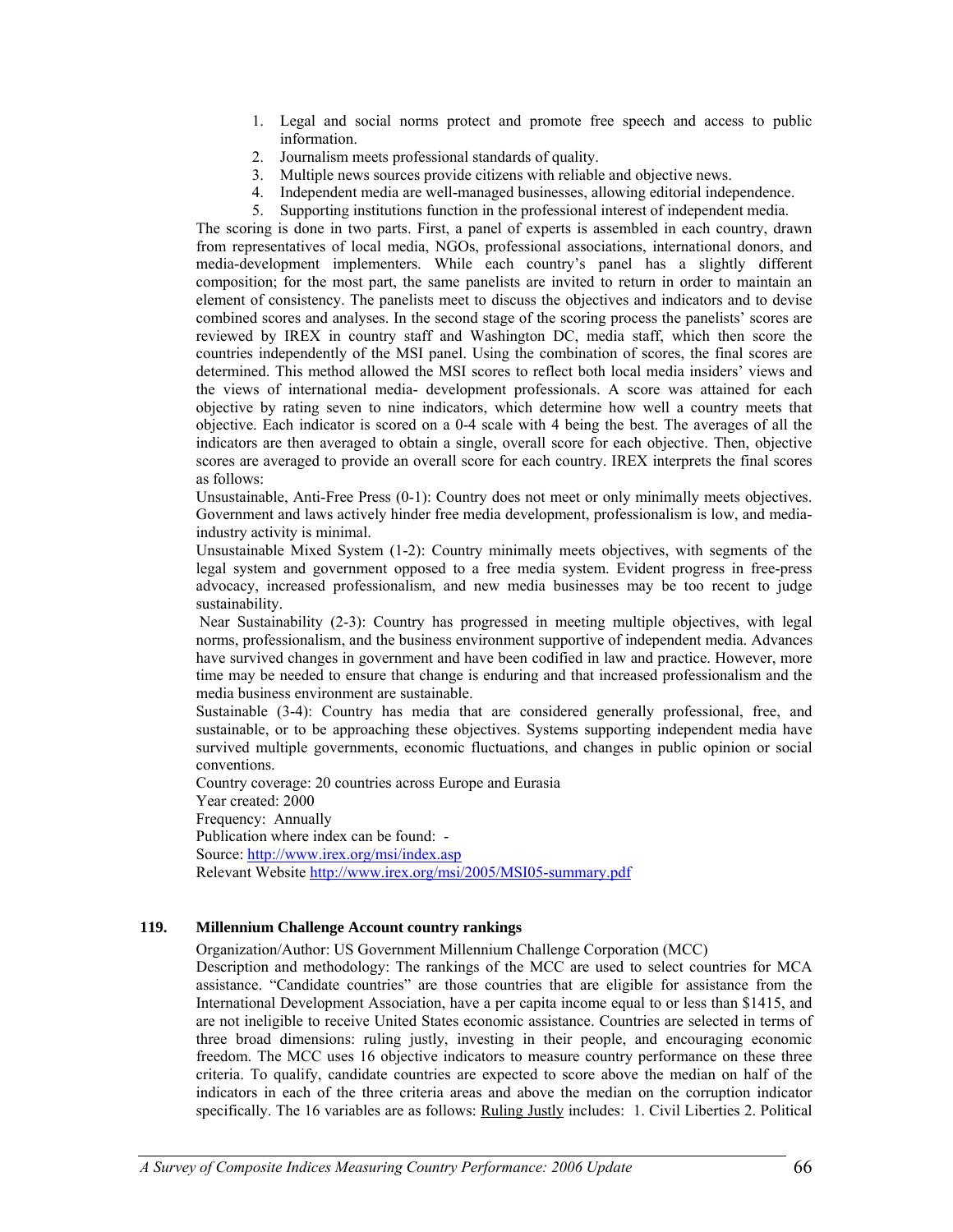Rights 3. Voice and Accountability 4. Government Effectiveness 5. Rule of Law 6. Control of Corruption Encouraging Economic Freedom includes: 1. Country Credit Rating 2. 1-year Consumer Price Inflation 3. Fiscal Policy 4. Trade Policy 5. Regulatory Quality 6. Days to Start a Business Investing in People includes: 1. Public Expenditures on Health as Percent of GDP 2. Immunization Rates: DPT3 and Measles 3. Public Primary Education Spending as Percent of GDP 4. Primary Education Completion Rate Country coverage: 70 countries Year created: 2003 Frequency: annual Publication where index can be found: − Source: http://www.mca.gov/countries/selection/methodology\_report.pdf Relevant Website: http://www.mca.gov/countries/rankings/index.shtml

# **120. Mineral Extraction Risk Assessment (MERA)**

Organization/Author: Business Environment Risk Intelligence (BERI)

Description and methodology: The Mineral Extraction Risk Assessment (MERA) is a forecast and risk ratings for those countries which are expected to show a rapid growth in oil, gas, and mineral extraction capacity. The risk assessment is composed of two sub-indices: 1. the Exploration and Development Sub-index and the 2. Financial Sub-index.

Three risks are the bases for the *Exploration and Development Sub-index (E&D)*: (1) Contract, (2) Physical, and (3) Operations. E&D comprise 75% of the overall country assessment. The *Financial Sub-index*, 25% of the overall assessment, rates the possibility of losing the invested capital. Nationalization implies compensation; confiscation indicates seizure with no compensation. This sub-index allows for disputed and inadequate payment by the host country.

#### *Weighting*

| 1. Exploration and Development Sub-index |                               | <b>75%</b> |
|------------------------------------------|-------------------------------|------------|
| Contract Risk:                           | Continuity of Terms           | 25%        |
| Physical Risk:                           | Personnel Injuries/Fatalities | 10%        |
|                                          | Damage to Facilities          | 15%        |
| <b>Operation Risk:</b>                   | <b>BRS</b> Composite Score    | 25%        |
| 2. Financial Sub-index                   |                               | 25%        |
| Financial Risk:                          | Nationalization               | 10%        |
|                                          | Confiscation                  | 15%        |

#### **Ratings Scale:**

0-34 Prohibitive Risk: Exploration activity is not recommended. Jeopardy to investment and personnel is excessive regardless of oil potential.

35-49 High Risk: Exploration activity is recommended only when oil potential is very high and contract risk is moderate.

50-69 Moderate Risk: Exploration activity is generally recommended. The probability of interference with commercial development is minimal.

70-100 Low Risk: Exploration activity is recommended. Full commercial development is probable.

Country coverage: 145 countries Year created: 1982 Frequency: annual Publication where index can be found: "The Mineral Extraction Risk Assessment" Sources/Website: http://www.beri.com/mera.asp

# **121. Mother's Index**

Organization/Author: Save the Children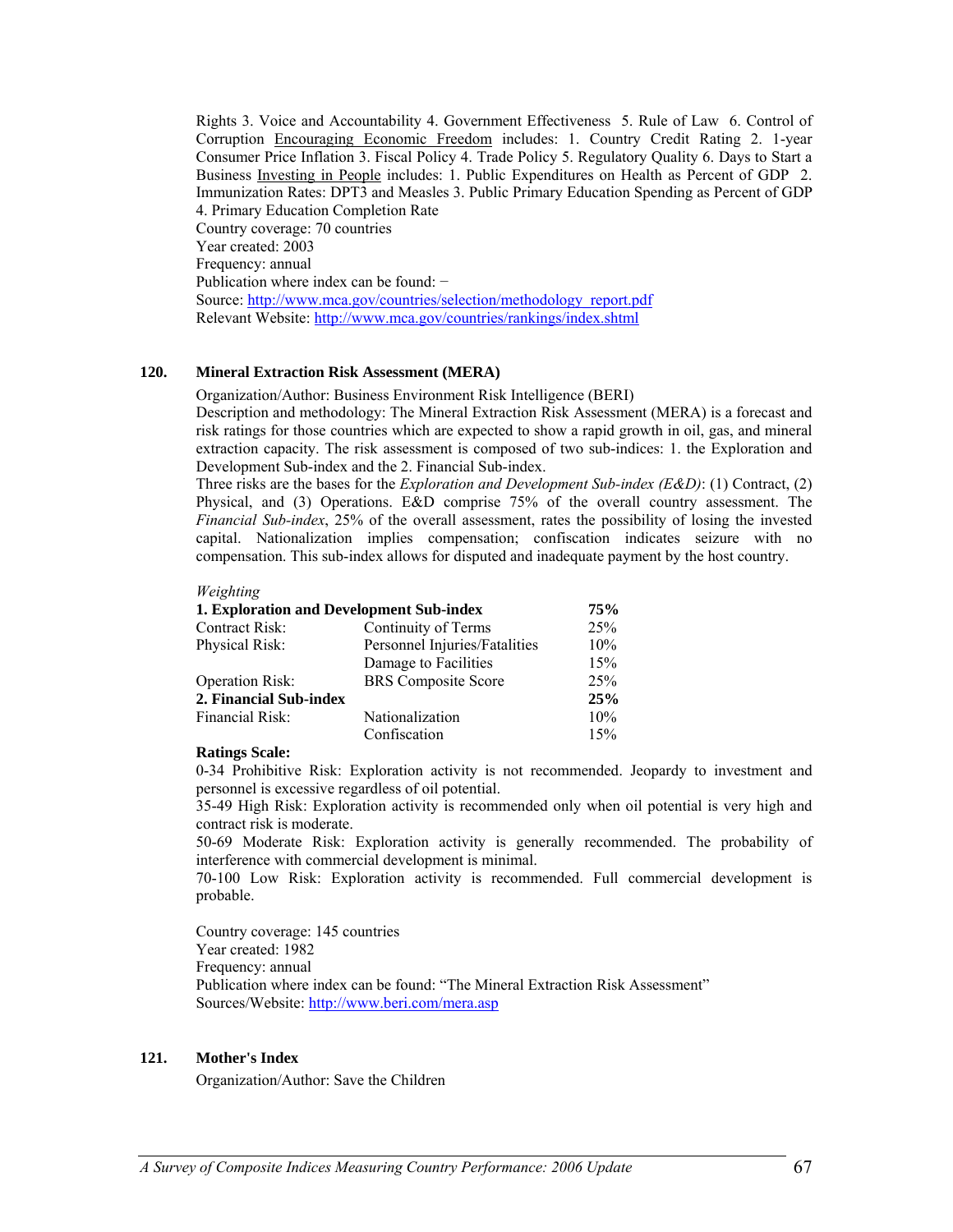Description and methodology: The *Mothers' Index* aims to assess where it is best and worst to be a mother. It is based on a composite of separate indices for women's and children's well-being. The Index relies on information published by governments, research institutions and international agencies. The six indicators of <u>women's well-being are:</u> 1. Lifetime risk of maternal mortality 2. Percent of women using modern contraception 3. Percent of births attended by trained personnel 4. Percent of pregnant women with anemia 5. Adult female literacy rate 6. Participation of women in national government. The four indicators of children's well-being are: 1. Infant mortality rate 2. Gross primary enrollment ratio 3. Percent of population with access to safe water 4. Percent of children under age 5 suffering from moderate or severe nutritional wasting. Country coverage: 119 countries

Year created: 2000

Frequency: updated annually Publication where index can be found: "State of the World's Mothers" report

Source (methodology):

http://www.savethechildren.org/mothers/report\_2004/images/pdf/Index\_Rank\_pp28\_36.pdf Relevant Website: http://www.savethechildren.org/mothers/report\_2004/index.asp

# **122. National Biodiversity Index (NBI)**

Organization/Author: UNEP - Convention on Biological Diversity (CBD)

Description and methodology: The NBI index is based on estimates of country richness and endemism in four terrestrial vertebrate classes and vascular plants. Vertebrates and plants are ranked equally with index values ranging between 1.000 (maximum) and 0.000 (minimum). The NBI includes some adjustment allowing for country size. Countries with land area less than 5,000 sq km are excluded. Countries re not ranked; just the NBI score is presented.

Country coverage: 195 countries

Year created: 2001 Frequency: − Publication where index can be found: UNEP / CBD. 2001. *Global Biodiversity Outlook.*  Montreal: CBD Sources/Website: http://www.biodiv.org/gbo/gbo-pdf.asp

# **123. Networked Readiness Index (NRI)**

Organization/Author: World Economic Forum (WEF)

Description and methodology: The NRI measures the degree of preparation of a nation or community to participate in and benefit from ICT developments. The NRI is a composite of three other dimensions: 1) the environment for ICT offered by a given country 2) the readiness of the country's key stakeholders (individuals, business and governments) to use ICT and 3) the usage of ICT amongst key stakeholders. In turn, these 3 dimensions are sub-indices themselves with equal weights in the overall NRI, formed by the following: 1) Environment component index: market environment, political and regulatory environment and infrastructure environment 2) Readiness Component Index: Individual readiness, business readiness and government readiness and 3) Usage Components Index: Individual usage, business usage and government usage. This represents 48 variables. Countries are ranked from highest to lowest readiness. Country coverage: 104 countries Year created: 2001

Frequency: annual update

Publication where index can be found: WEF. Various years. *Global Information Technology Report*

Sources: http://www.weforum.org/pdf/Gcr/GITR\_2003\_2004/Framework\_Chapter.pdf Relevant website:

http://www.weforum.org/site/homepublic.nsf/Content/Global+Competitiveness+Programme%5C Global+Information+Technology+Report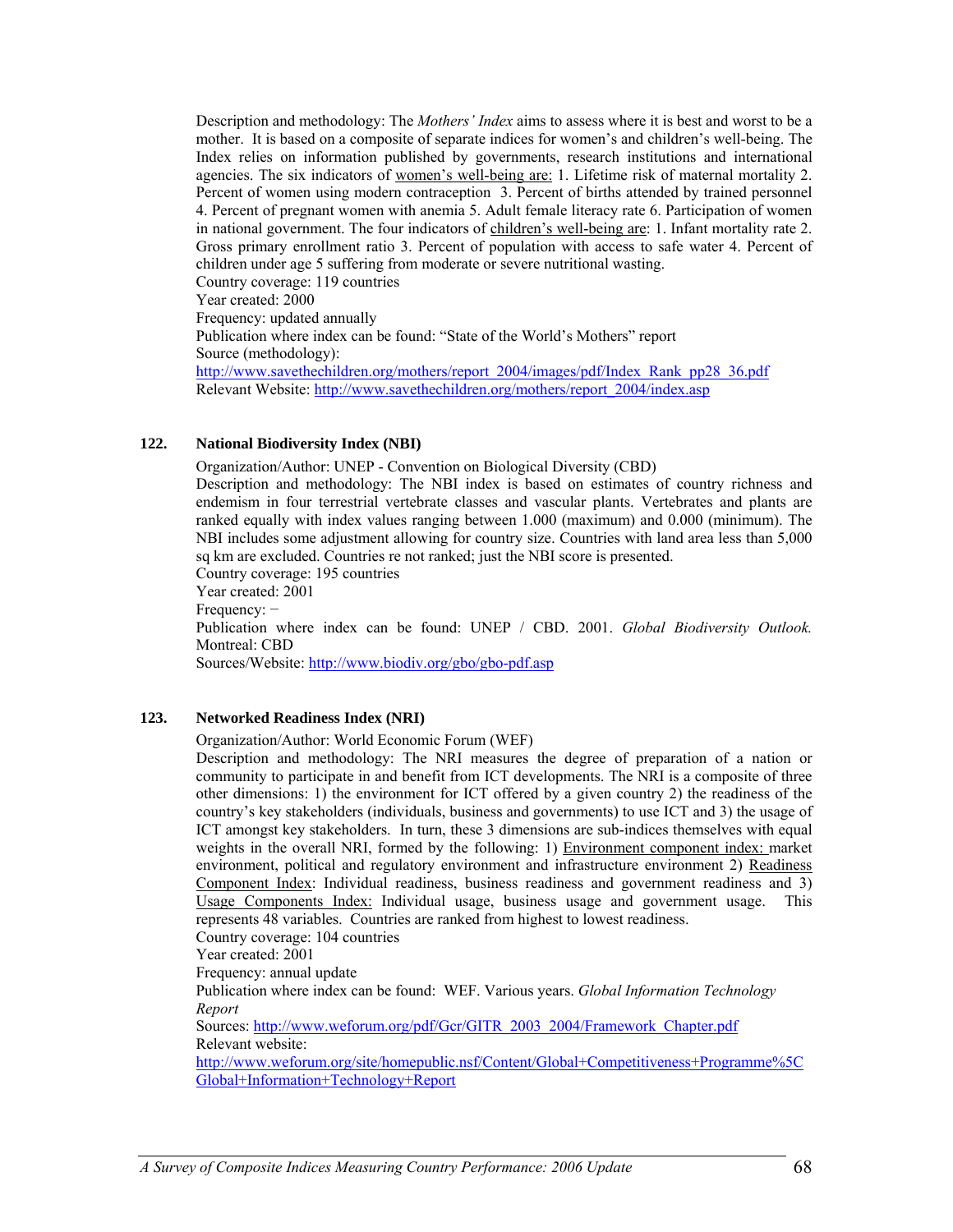# **124. Official Development Assistance (ODA) Rankings**

Organization/Author: OECD – Development Co-Operation Directorate (DAC) Description and methodology: Ranks donors in terms of Net ODA as a % of GNI and Net ODA amounts. It is used to assess if donors meet the 0.7% GNI target. Country coverage: 23 DAC members Year created: 1960 Frequency: annual Publication where index can be found: OECD/DAC. Various years. *Development Cooperation Report.* Paris: OECD. Sources/Website: http://www.oecd.org/department/0,2688,en\_2649\_33721\_1\_1\_1\_1\_1,00.html www.oecd.org/dac/stats/idsonline

# **125. Offshore Location Attractiveness Index**

#### Organization/Author: AT Kearney

Description and methodology: the index measures the viability of countries as offshore destinations based on three dimensions: their financial structure, people skills and availability and business environment. It aims to assist companies understand and compare the factors that make countries attractive as potential locations for offshore services. The index is based on data gathered from corporate surveys, IT and BPO activities, availability of skilled labor and national initiatives to promote offshoring. A total of 39 measurements were gathered with the following structure: 1) financial structure (40% weight in index) includes variables such as average wages, relative tax burden, cost of corruption and fluctuating exchange rates, telecommunication systems amongst others 2) people skills and availability (30% weight in the index) includes variables such as total workforce, university educated workforce, existing IT and business process outsourcing (BPO) market size, scores of standardized education and language tests amongst others 3) Business environment (weight of 30%) includes variables such as investor and analyst ratings of overall business and political environment, AT Kearney's Foreign Direct Investment Confidence Index, extent of bureaucracy and software piracy rates amongst others. Thus, financial structure is rated on a scale from 1 to 4 while the other 2 components on a scale from 1 to 3 for an overall score. Countries are ranked from highest score (more attractive as offshore destination) to lowest (less attractive as offshore destination).

 Country coverage: 25 countries - both developing and industrial Year created: 2003 Frequency: annual Publication where index can be found: AT Kearney. 2004. "Making Offshore Decisions: A.T. Kearney's 2004 Offshore Location Attractiveness Index" http://www.atkearney.com/shared\_res/pdf/Making\_Offshore\_S.pdf Source: AT Kearney (2004) Relevant Website: http://www.atkearney.com/main.taf?p=5,3,1,75

# **126. Opacity Index (O-Factor)**

Organization/Author: Kurtzman Group / PriceWaterhouseCoopers (PWC) Description and methodology: The index aims to measure "opacity", defined as the lack of clear, accurate, formal, easily discernible, and widely accepted practices in the world's capital markets. A composite "O-Factor" score for each country is based on opacity data in five different areas that affect capital markets: a) corruption, b) legal system, c) government macroeconomic and fiscal policies, d) accounting standards and practices (including corporate governance and information release), and e) regulatory regime. The index draws upon 65 objective variables from 41 sources. The countries are ranked from lowest score (more transparent conditions) to higher score (more opaque conditions).

 Country coverage: 48 countries - developing and industrial Year created: launched by PWC in 2001 Frequency: Updated in 2004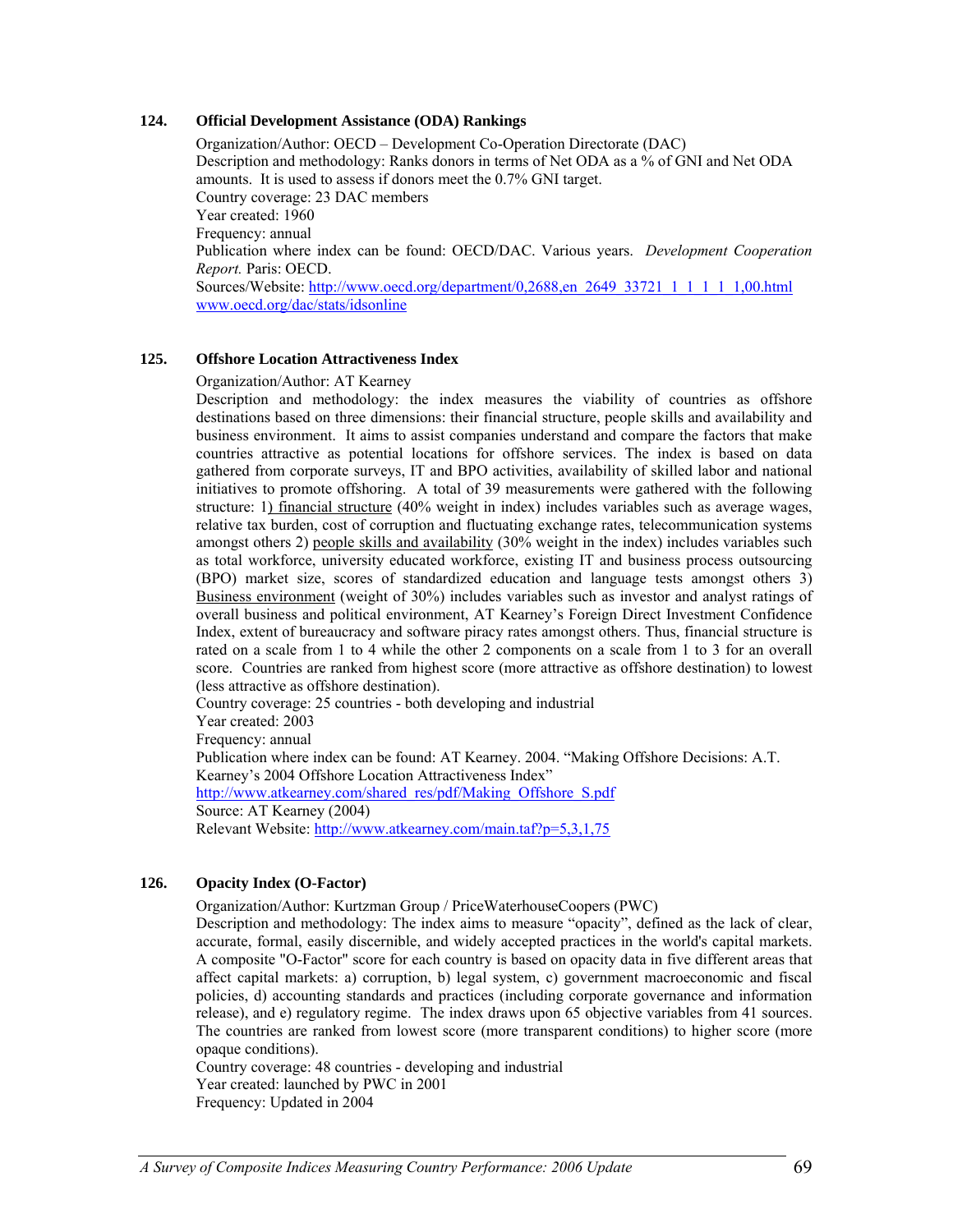Publication where index can be found: Kurtzman, Joel, Glenn Yago and Triphon Phumiwasana. 2004. "The Global Costs of Opacity Measuring business and investment risk worldwide: The Opacity Index: Research Overview" The Kurtzman Group. http://www.kurtzmangroup.com/opacity.pdf

Relevant Website: http://www.kurtzmangroup.com/opacity\_index.htm

#### **127. Open Budget Index**

Organization/Author: Center on Budget and Policy Priorities

Description and methodology: It rates countries on how open their budget books are to their citizens. It is intended to provide citizens, legislators, and civil society advocates with the comprehensive and practical information needed to gauge a government's commitment to budget transparency and accountability. It is based on the Open Budget Questionnaire, intended to collect comparative data on the public availability of budget information. The Open Budget Questionnaire consists of 122 multiple-choice questions, and four tables covering the manner in which budget documents are disseminated. The questionnaire groups questions into three sections. The first section is composed of tables to elicit information on the dissemination of budget information. The second section covers the executive's annual budget proposal to the legislature (Questions 1-55), and the availability of other information that would contribute to analysis of budget policies and practices (Questions 56-66). The third section covers each of the four phases of the budget process (Questions 67-122). The questions evaluate publicly available information issued by the central government, and do not cover the availability of information at the sub-national level. The majority of the questions ask about what occurs in practice, rather than about the requirements that may be in law. The Open Budget Index consists of the average of the responses to 91 questions related to public availability of information on the Open Budget Questionnaire. This score reflects the quantity of publicly available budget information in the seven key budget documents governments should issue. Most of the questions in the Open Budget Questionnaire require the researcher to choose among five responses. The response that corresponds to the letter "a" or "b" is considered as describing a situation or condition that represents good practice regarding the subject matter of the question. The responses "c" or "d" correspond to practices that are considered poor. An "a" response indicates that a standard is fully met, while a "d" response indicates a standard is not met at all. The fifth response is "e," or not applicable. Researchers were also asked to provide a citation as well as enrich their questionnaire responses with comments, as appropriate. For the purposes of aggregating the responses, the numeric score of 100 percent was awarded for an "a" response, 67 percent for a "b" response, 33 percent for a "c" response, and 0 for a "d" response. The response of "e" caused the question not to be counted as part of the aggregated category. Some questions have three possible responses: "a," "b," or "c" (not applicable). For these questions, a score of 100 percent was awarded for the "a" response, and 0 for the "b" response. The "c" response caused the question not to be included in the aggregated category. For purposes of describing the performance of a country on the index, a country with a score of 81 to 100 percent indicates that the government "provides extensive information to citizens," country scores of 61 to 80 percent indicate that the government "provides significant information to citizens," country scores of 41 to 60 percent indicate that the government "provides some information to citizens," and country scores of 21 to 40 percent indicate that the government "provides minimal information to citizens." Finally, country scores below 20 percent indicate that the government "provides scant, or no information to citizens." Country coverage: 59 countries

Year created: 2006

Frequency: Every 2 years

Publication where index can be found: "Open Budget Initiative 2006; More Public Information Needed to Hold Governments To Account".

Relevant Website: http://www.openbudgetindex.org/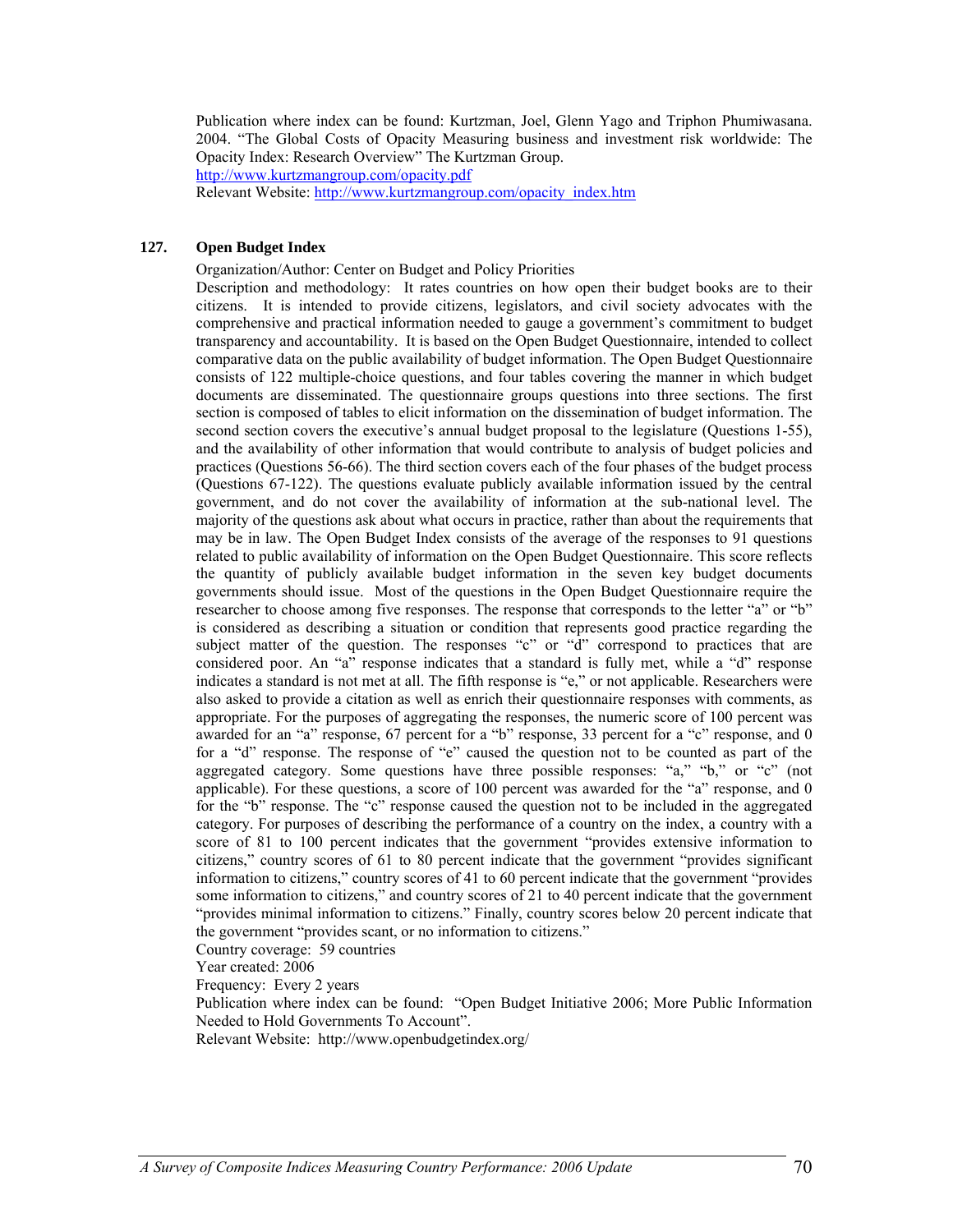# **128. Outward FDI Performance Index**

### Organization/Author: UNCTAD

Description and methodology: The *Outward FDI Performance Index* is calculated as the share of a country's outward FDI in world FDI as a ratio of its share in world GDP. The Index reflects two sets of factors that determine outward FDI by transnational corporations (TNCs) headquartered in a given country: 1. "Ownership advantages", or firm-specific competitive strengths of TNCs (such as innovation, brand names, managerial and organizational skills, access to information, financial or natural resources, and size and network advantages) that they are exploiting abroad or wish to augment through foreign expansion and 2. "Location factors", which reflect primarily economic factors conducive to the production of different goods and services in home and host economies, such as relative market size, production or transport costs, skills, supply chains, infrastructure and technology support. Driven by the competitive pressures of a globalizing world economy, both factors work together to lead firms to invest abroad by establishing foreign affiliates. These affiliates then become a source of the competitive strength of their respective corporate networks. Country coverage: 128 countries

Year created: 1988

Frequency: annual

Publication where index can be found: UNCTAD. Various years. *World Investment Report*. New York and Geneva: United Nations.

Source: http://www.unctad.org/Templates/WebFlyer.asp?intItemID=3242&lang=1 Relevant Website: http://www.unctad.org/Templates/Page.asp?intItemID=2468&lang=1

# **129. Overall Health System Achievement Index**

Organization/Author: World Health Organization (WHO)

Description and methodology: How well a health system does its job requires two inquires: 1) how to measure the outcomes of interest – that is, to determine what is achieved with respect to the three objectives of good health, responsiveness and fair financial contribution (attainment) And 2) how to compare those attainments with what the system should be able to accomplish – that is, the best that could be achieved with the same resources (performance). *Overall health system attainment* is a composite or summary measure. This composite measure of achievement in the level of health, the distribution of health, the level of responsiveness, the distribution of responsiveness and fairness of financial contribution has been constructed based on weights derived from the survey of over one thousand public health practitioners from over 100 countries.22 The composite is constructed on a scale from 0 to 100, the maximum value. The weights on the five components are 25% level of health, 25% distribution of health, 12.5% level of responsiveness, 12.5% distribution of responsiveness and 25% fairness of financial contribution. The mean value and uncertainty intervals have been estimated for overall health system achievement using the uncertainty intervals for each of the five components. Uncertainty intervals for the ranks as well as the value of overall health system achievement are also provided.

Country coverage: 191 countries

Frequency: −

Publication where index can be found: Murray, Christopher JL, Jeremy Lauer, Ajay Tandon, Julio Frenk. (no date). "Overall Health System Achievement for 191 Countries" Discussion Paper Series No. 28 EIP/GPE World Health Organization.

http://w3.whosea.org/healthreport/pdf/paper28.pdf

AND

World Health Organization. 2000. *World Health Report 2000 - Health Systems: Improving Performance.* Geneva: WHO. http://www.who.int/whr/2000/en Sources/Website: http://www.who.int/health-systems-performance/docs/efficattain\_docs.htm

# **130. Overall Health System Performance Index**

Organization/Author: World Health Organization (WHO)

Year created: 2000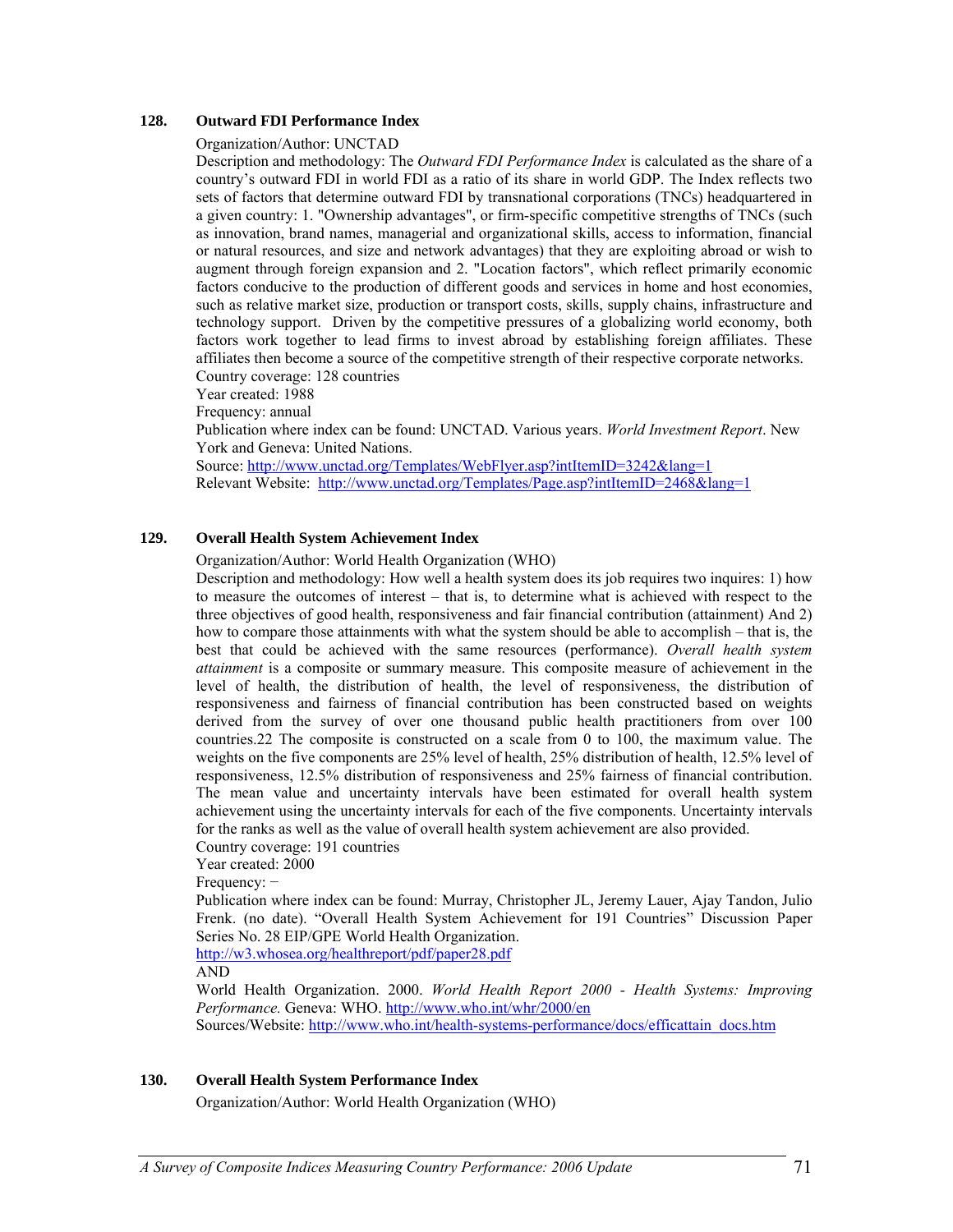Description and methodology: How well a health system does its job requires two inquires: 1) how to measure the outcomes of interest – that is, to determine what is achieved with respect to the three objectives of good health, responsiveness and fair financial contribution (attainment) And 2) how to compare those attainments with what the system should be able to accomplish – that is, the best that could be achieved with the same resources (performance). *Health performance* measures how that health outcome compares to what might have been achieved with the resources available in the country. The index of performance on the level of health reports how efficiently health systems translate expenditure into health as measured by disability-adjusted life expectancy (DALE). Performance on the level of health is defined as the ratio between achieved levels of health and the levels of health that could be achieved by the most efficient health system. More specifically, the numerator of the ratio is the difference between observed DALE in a country and the DALE that would be observed in the absence of a functioning modern health system given the other non-health system determinants that influence health, which are represented by education. The denominator of the ratio is the difference between the maximum possible DALE that could have been achieved for the observed levels of health expenditure per capita in each country and the DALE in the absence of a functioning health system. Econometric methods have been used to estimate the maximum DALE for a given level of health expenditure and other non-health system factors using frontier production analysis. The relationship between life expectancy and human capital at the turn of the century was used to estimate the minimum DALE that would have been expected in each country (at current levels of educational attainment) in the absence of an effective health system. Overall performance of health systems was measured using a similar process relating overall health system achievement to health system expenditure. Maximum attainable composite goal achievement was estimated using a frontier production model relating overall health system achievement to health expenditure and other non-health system determinants represented by educational attainment.

Country coverage: 191 countries

Year created: 2000

Frequency: −

Publication where index can be found: World Health Organization. 2000. *World Health Report 2000 - Health Systems: Improving Performance.* Geneva: WHO. http://www.who.int/whr/2000/en

Sources/Website: http://www.who.int/health-systems-performance/docs/efficattain\_docs.htm

# **131. Overall Market Potential Index**

Organization/Author: Michigan State University, Center for International Business Education and Research (MSU-CIBER)

Description and methodology: The index aims to assist companies in comparing the Emerging Markets in terms of market potential. The index is constructed based on 8 dimensions encompassing 19 variables. These eight dimensions form, in turn, 8 sub-indices: 1. Market Size (variables: urban population and electricity consumption) with a weight of 10/50 2. Market Growth Rate (variables: Average annual growth rate of commercial energy use between years 1996-2001 and Real GDP growth rate (%)) with a weight of 6/50 3. Market Intensity (variables include GNI per capita estimates using PPP (US Dollars) and Private consumption as a percentage of GDP (%)) with a weight of 7/50 4. Market Consumption Capacity (Percentage share of middleclass in consumption/income) with a weight of 5/50 5. Commercial Infrastructure (variables include Telephone mainlines (per 100 habitants), Cellular mobile subscribers (per 100 habitants), Number of PC's (per 100 habitants), Paved road density (km per million people), Internet hosts (per million people), Population per retail outlet, Television sets (per 1000 persons)) with weight of 7/50 6. Economic Freedom (variables include Economic Freedom Index by Heritage Foundation Political Freedom Index by Freedom House) with weight of 5/50 7. Market Receptivity (variables Per capita imports from US (US Dollars) and Trade as a percentage of GDP  $(%)$ ) with weight of  $6/20$  and 8. Country Risk (Country risk rating by Euromoney) with weight of 4/50. The index is based on a scale of 0-100 and countries are ranked from highest market potential (the maximum being 100) to lowest (the minimum being 0). Country coverage: 24 emerging markets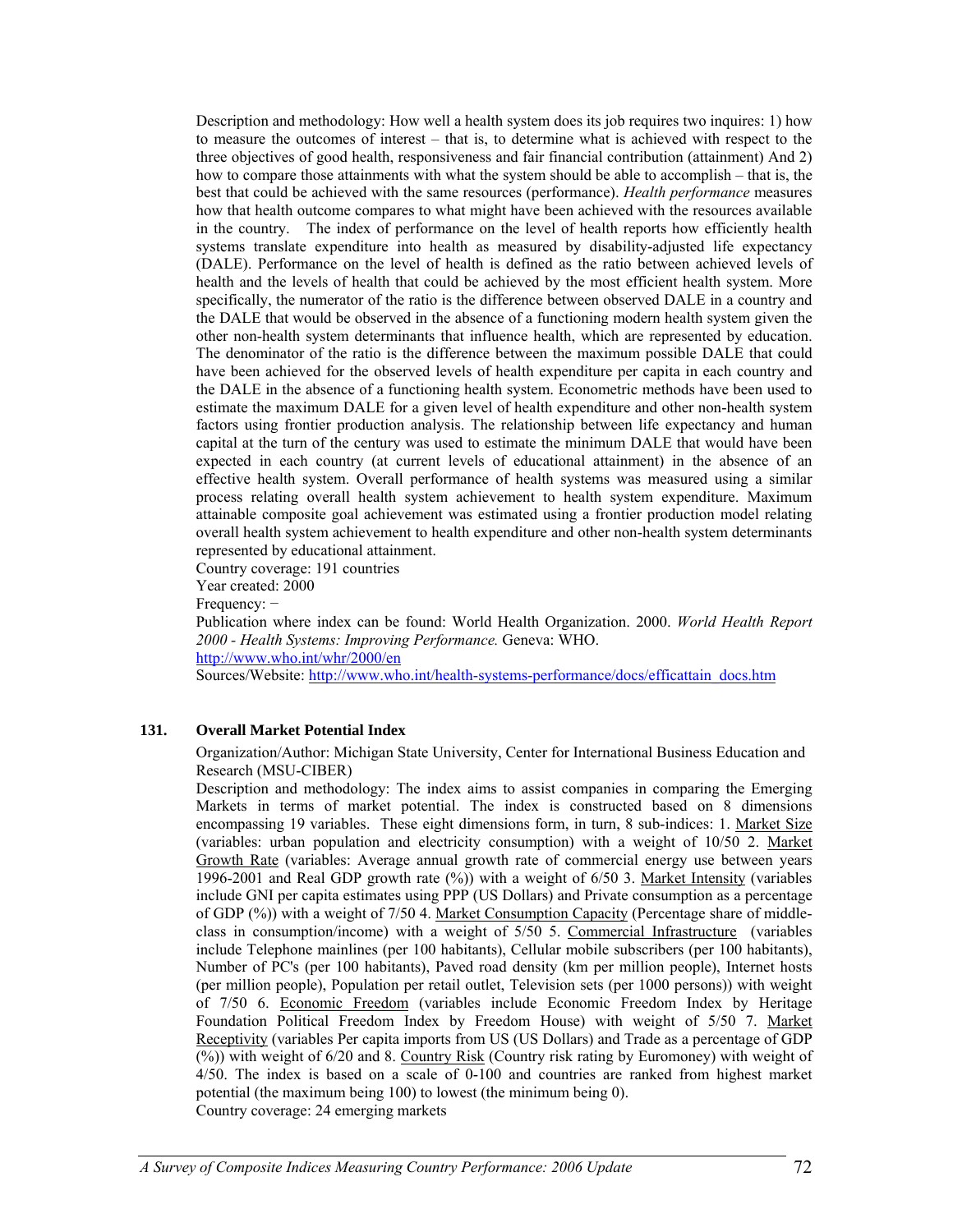Year created: 1995 Frequency: annual Publication where index can be found: − Sources/Website: Cavusgil, S. Tamer. 1997. "Measuring the Potential of Emerging Markets: An Indexing Approach", *Business Horizons* 40(1): 87-91. http://globaledge.msu.edu/ibrd/marketpot.asp and http://ciber.msu.edu/Research/MPI/default.asp

# **132. Oxfam Survey of Donor Practices**

Organization/Author: Oxfam International

Description and methodology: The survey was undertaken in June–July 2004, with staff in various ministries in 11 developing countries, distributed evenly across regions. They were asked to express their opinions on various dimensions of donor practice by rating and commenting on donors with whom they had worked over the previous two years. Approximately 80 data points were generated for each donor, and donors for which there were not considered to be sufficient data were excluded from the final results.

Country coverage: European Commission, Germany, Japan, UK, US and the World Bank were rated

Year created: 2004

Frequency: −

Publication: Oxfam International. 2005. *Paying the Price: Why Rich countries must invest now in a war on poverty*. Oxford: Oxfam

http://www.oxfam.org.uk/what\_we\_do/issues/debt\_aid/downloads/mdgs\_price.pdf Sources/Website: Oxfam International (2005)

# **133. Peace and Conflict Instability Ledger**

Organization/Author: Center for International Development and Conflict Management Description and methodology: It is a ranking of 160 countries in terms of their risk of future state instability. The risk estimate for each country was obtained using a statistical model based on several variables known to be strongly related to the onset of instability events (or armed civil conflict). These include the incoherence of the governing regime, high infant mortality rates, lack of integration with the global economy, the militarization of society, and the presence of armed conflict in neighboring states. For each country, the ledger presents a single score that captures the overall risk of future instability. In addition, the ledger gives information about the level of statistical confidence corresponding to the risk estimate. The analysis draws from four domains, identifying five factors that are closely related to the onset of political instability. 1- From the political domain, the ledger accounts for the impact of *institutional consistency*. Regimes lacking institutional consistency—possessing a mix of both democratic and autocratic features—are more likely to experience instability. 2- The ledger accounts for the impact of the economic domain by accounting for *economic openness*, which is the extent to which a country's economy is integrated with the global economy. Countries that are more tightly connected to global markets have been found to experience less instability. 3- For the social domain, the ledger examines the impact of *infant mortality rates*, an indicator that serves as a proxy for a country's overall economic development and the level of advancement in social welfare policy. 4- To account for the security domain, the ledger focuses on a country's *level of militarization* and *neighborhood security.*  Instability is most likely in countries with higher levels of militarization. Also, the likelihood of instability increases substantially when a neighboring state is currently experiencing armed conflict. For each country, the ledger presents an array of information about the risks of future instability. The score for each country's likelihood of future instability is presented as a *risk ratio*. The risk ratio gives the relative risk of instability in a country compared to the average estimated likelihood of instability for 28 member countries of the Organization for Economic Cooperation and Development (OECD). For example, Guatemala's score of 7.3 should be interpreted as meaning that the risk of instability in that country is more than seven times greater than the average country in the OECD. Countries with scores in the top 25th percentile are categorized as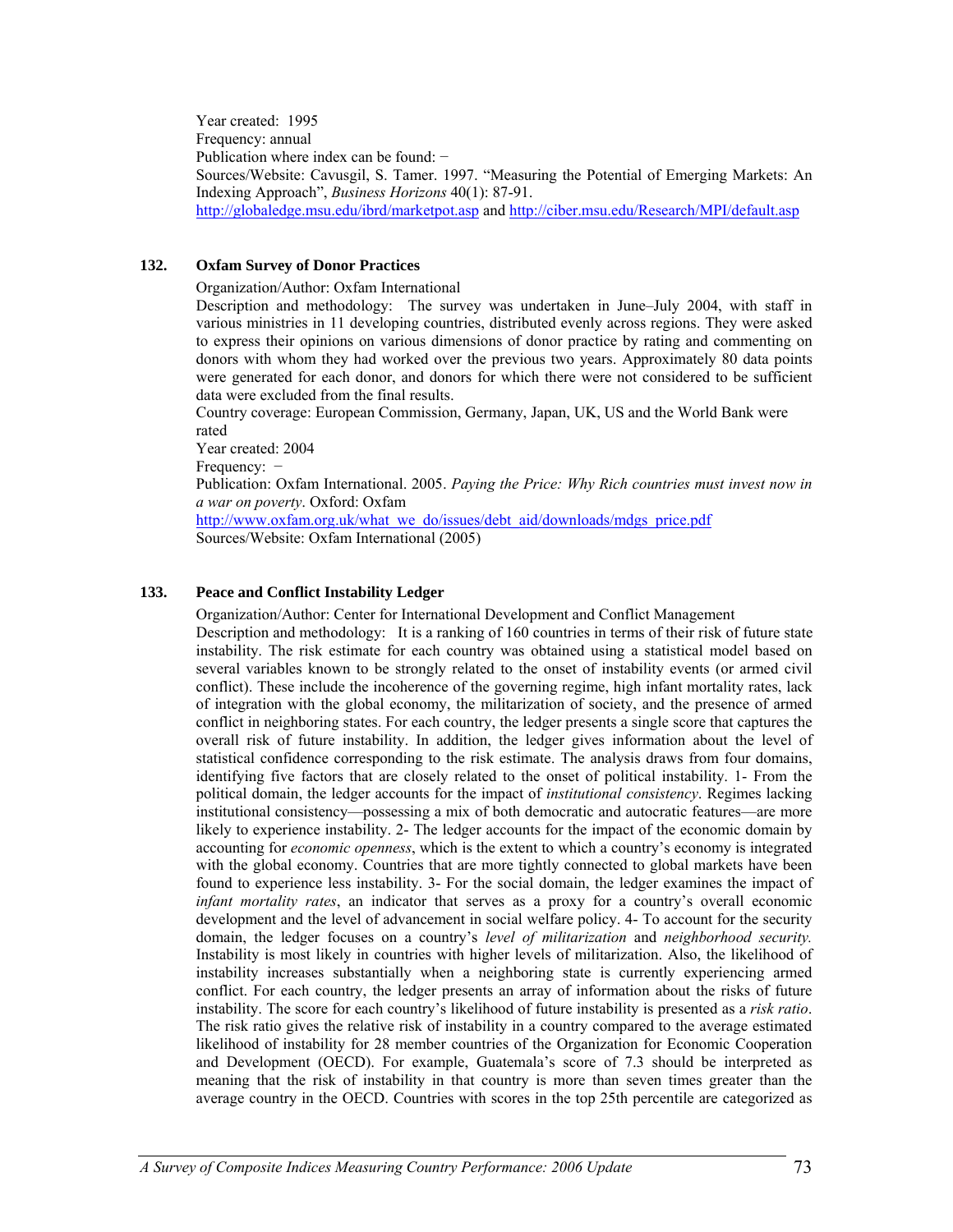high risk (denoted with a red circle in the ledger). Countries with scores falling below the global median are denoted as low risk (denoted with a green circle). The remaining countries are classified as moderate risk (denoted with a gold circle). Finally, the ledger reports a confidence range for every country's estimate. Statistically speaking, the "true" risk of instability lies within this range with a 95 percent probability. Country coverage: 160 countries Year created: 2008 Frequency: - Publication where index can be found: "Peace and Conflict 2008" Relevant Website: http://www.cidcm.umd.edu/pc/

### **134. Political and Economic Risk Map**

Organization/Author: AON and Oxford Analytica

Description and methodology: It rates the economic and political risks in more than 200 territories worldwide, and includes a table of key supply chain disruption events and threats, and a list of 2006's most significant global stress points. Political, economic and social environments can shift at a moment's notice, disrupting business operations for anyone involved in international commerce. Companies can be subjected to discriminatory action – or inaction – of foreign governments and third parties, potentially leading to forced shutdowns, relocations and other unforeseen expenses. It classifies countries into low risk, medium-low risk, medium risk, medium-high risk and high risk.

 Country coverage: 200 countries Year created: 2006 Frequency: - Publication where index can be found: - Source/Website: http://www.aon.com/about/publications/issues/political\_risk\_map.jsp

### **135. Political Rights and Civil Liberties Ratings**

Organization/Author: Freedom House

Description and methodology: Freedom House measures freedom according to two broad categories: political rights and civil liberties. Political rights enable people to participate freely in the political process, including through the right to vote, compete for public office, and elect representatives who have a decisive impact on public policies and are accountable to the electorate. Civil liberties allow for the freedoms of expression and belief, associational and organizational rights, rule of law, and personal autonomy without interference from the state. Each country and territory is assigned a numerical rating on a scale of 1 to 7. A rating of 1 indicates the highest degree of freedom and 7 the least amount of freedom. The ratings process is based on a checklist of 10 political rights questions (grouped into three subcategories) and 15 civil liberties questions (grouped into four subcategories) done by a group of experts and academics. Raw points are awarded to each of these questions on a scale of 0 to 4, where 0 points represents the smallest degree and 4 points the greatest degree of rights or liberties present. The highest number of points that can be awarded to the political rights checklist is 40 (or a total of up to 4 points for each of the 10 questions). The highest number of points that can be awarded to the civil liberties checklist is 60 (or a total of up to 4 points for each of the 15 questions). The total number of points awarded to the political rights and civil liberties checklists determines the political rights and civil liberties ratings. Each pair of political rights and civil liberties ratings is averaged to determine an overall status of "Free," "Partly Free," or "Not Free." Those whose ratings average 1.0-2.5 are considered Free; ratings of 3.0-5.0 are considered Partly Free and 5.5-7.0 are Not Free. Country coverage: 192 countries Year created: 1972 Frequency: annual Publication where index can be found: Freedom House. Various years. *"Freedom in the World:* 

*The Annual Survey of Political Rights and Civil Liberties.*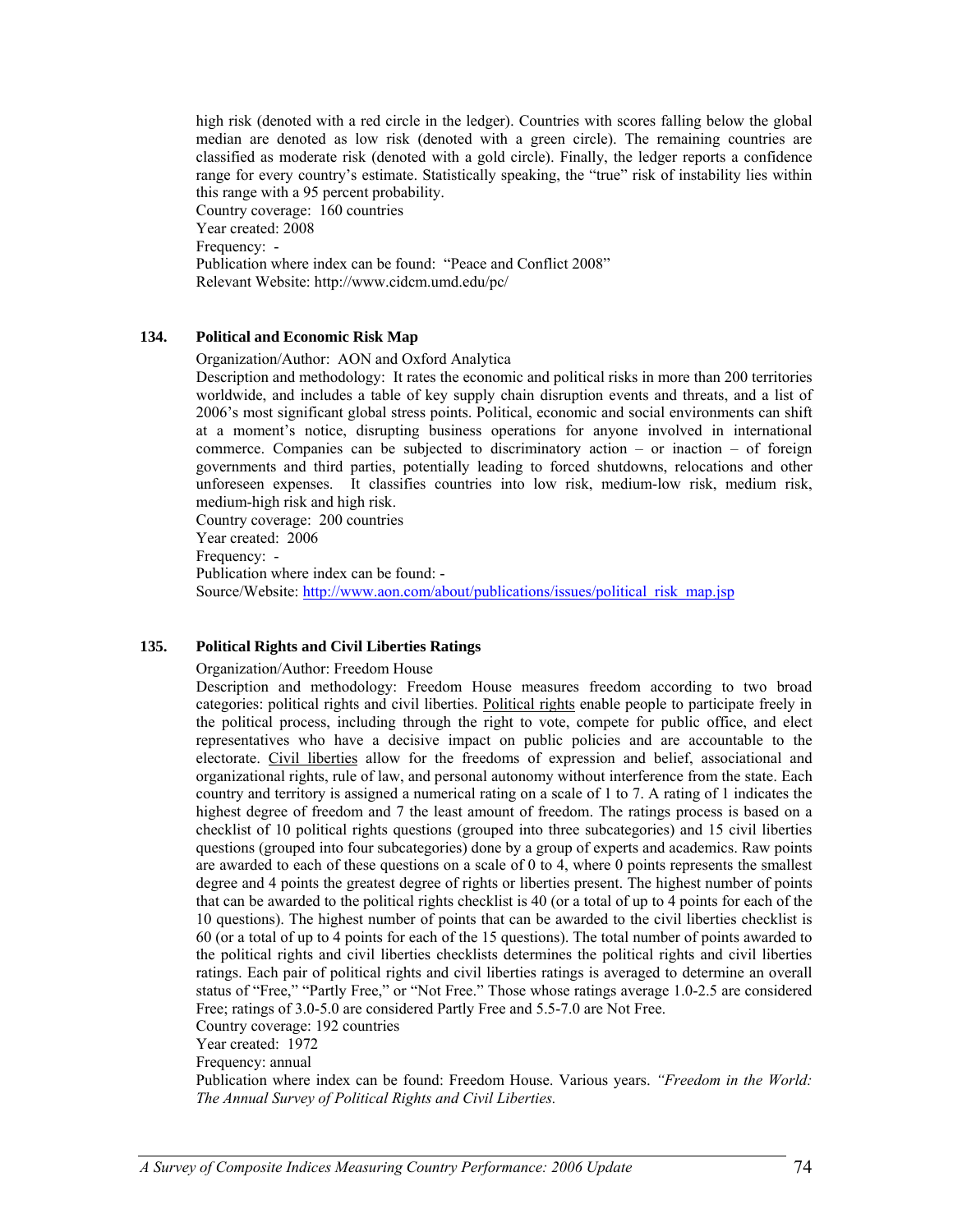Source: http://www.freedomhouse.org/research/freeworld/2004/methodology.htm Relevant Website: http://www.freedomhouse.org/research/index.htm

# **136. Political Terror Scale (PTS)**

Organization/Author: Mark Gibney and Matthew Dalton, Purdue University

Description and methodology: The Political Terror Scale is a widely used data set measuring the levels of political violence in various countries. Countries are ranked on a scale of 1-5 according to their level of terror the previous year. A country's level of terror is based on the descriptions of these countries provided in the Amnesty International and U.S. State Department Country Reports. The levels are as follow:

Level 1: Countries under a secure rule of law, people are not imprisoned for their views, and torture is rare or exceptional. Political murders are extraordinarily rare.

Level 2: There is a limited amount of imprisonment for nonviolent political activity. However, few are affected; torture and beatings are exceptional. Political murder is rare.

Level 3: There is extensive political imprisonment, or a recent history of such imprisonment. Execution or other political murders and brutality may be common. Unlimited detention, with or without trial, for political views is accepted.

Level 4: The practices of the Level 3 are expanded to larger numbers. Murders, disappearances, and torture are a common part of life. In spite of it generality, on this level violence affects primarily those who interest themselves in politics or ideas.

Level 5: The violence of Level 4 has been extended to the whole population. The leaders of these societies place no limits or means or thoroughness with which they pursue personal or ideological goals.

Two people are responsible for coding each country. In the case of a disagreement a third party steps in, therefore, employing a rule of majority vote. Coders are asked to provide a score and a few comments rationalizing their decision. Inter-coder reliability between the two original coders is in the range of 70-90 percent. Usually, however, a more informal means of dispute resolution is employed. Oftentimes where there is disagreement the original coders will be asked to re-read certain country reports. After this, it is not unusual for a fair amount of discussion to ensue concerning why certain countries where given the scores they had been given. In nearly every instance, then, there eventually is unanimity. Where the various parties simply cannot agree, the lower score is used.

 Country coverage: over 175 countries Year created: early 1980s Frequency: Annually Publication where index can be found: - Source: http://www.unca.edu/politicalscience/images/Colloquium/facultystaff/Gibney%20Doc/Gibney%20Political%20Terror%20Scale.pdf

Relevant Website:

http://www.unca.edu/politicalscience/DOCS/Gibney/Political%20Terror%20Scale%201980- 2005.pdf

## **137. Polity IV Country Scores**

Organization/Author: Center for International Development and Conflict Management, Monty G. Marshall and Keith Jaggers

Description and methodology: The Polity IV Country Reports are designed to provide greater transparency in Polity coding decisions. For each of the 161 countries covered in the study, the report provides a summary of Polity codes and a graphic illustration of changes in Polity scores from 1946 (or date of independence) through 2003. In addition, it includes indicators of major episodes of armed civil conflict. The summary information is followed by a narrative description of the quality of regime authority for 2004 on each of the three conceptual categories: executive recruitment, executive constraints, and political competition.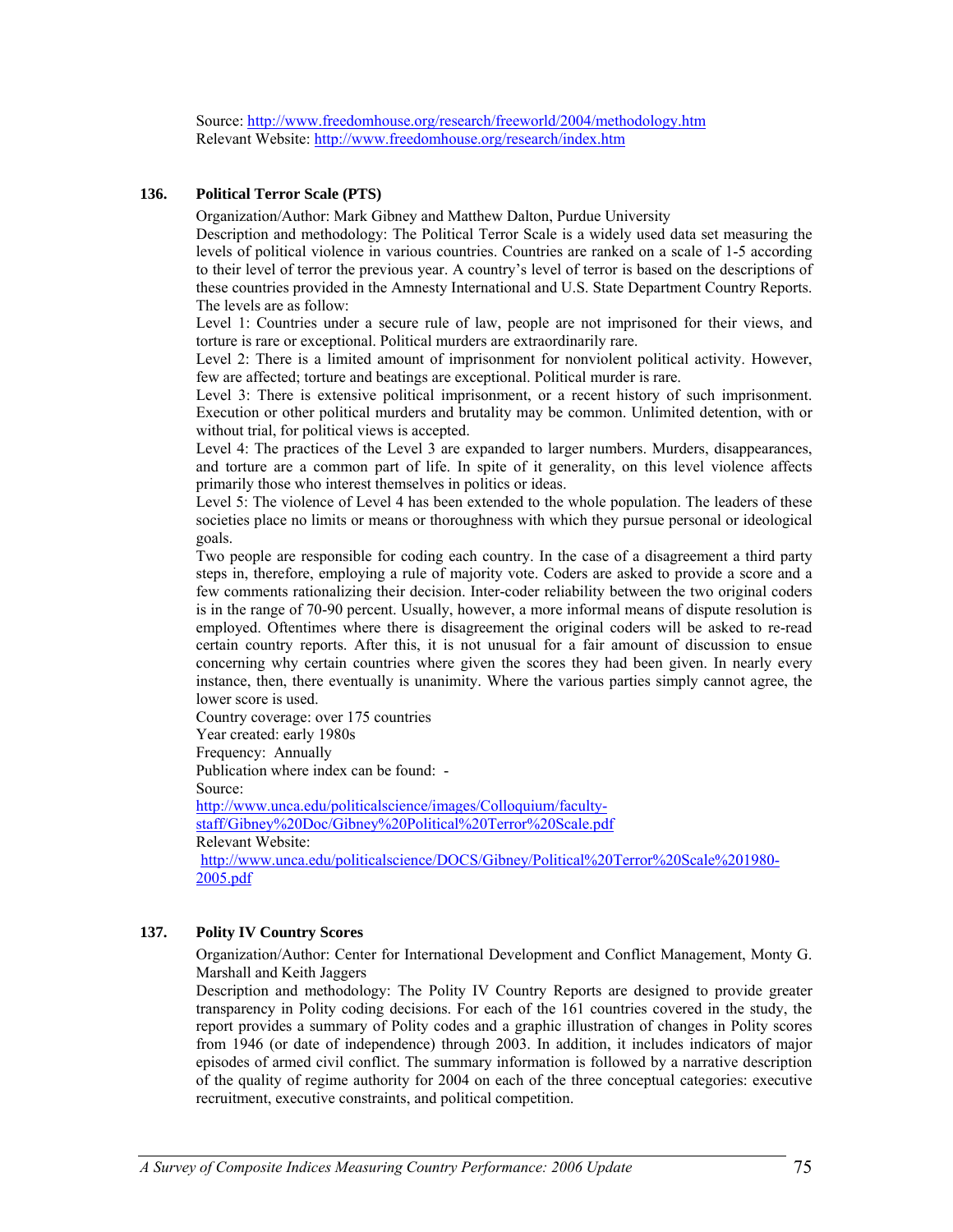Country Coverage: 161 countries Year created: 2003 Frequency: Annually Publication where index can be found: - Source: http://www.cidcm<u>.umd.edu/polity/country\_reports/report.htm</u>

## **138. Pollution-Sensitive Human Development Index (HDPI)**

Organization/Author: Lasso de la Vega and Urrutia

Description and methodology: the index's methodology is based on that used for human development index (HDI) but it incorporates into the HDI an environmental factor, measured in terms of CO2 emissions from industrial processes per capita. HDPI penalizes those countries, which have obtained growth in income at the expense of damaging the environment.

Country coverage: 165 countries

Year created: 2001

Frequency: −

Publication where index can be found: Lasso de la Vega, M.C. and A.M. Urrutia. 2001. "HDPI: A framework for pollution-sensitive human development indicators", Environment, Development and Sustainability 3: 199–215.

Sources/Website: http://www.environmental-expert.com/magazine/kluwer/envi/art2.pdf

## **139. Press Freedom Index**

Organization/Author: Leonard R Sussman and Karin Deutsch Karlekar - Freedom House

Description and methodology: It assesses the degree to which each country permits the free flow of information. The data is gathered from correspondents overseas, staff travel, international visitors, the findings of human rights and press freedom organizations, specialists in geographic and geopolitical areas, the reports of governments and multilateral bodies, and a variety of domestic and international news media. The index is formed based on three broad categories: the legal environment, the political environment, and the economic environment. Each country is rated in three categories, with the higher number being the least free. A country's total score is based on the total of the three categories: a score of 0-30 places the country in the free-press group, 31-60 in partly-free, and 61-100 in the not free-press group.

Country coverage: 192 countries and one territory

Year created: 1980

Frequency: updated annually

Publication where index can be found: Freedom House. Various years. *Freedom of the Press: A Global Survey of Media Independence* Source: http://www.freedomhouse.org/research/pressurvey/methodology2004.pdf

Relevant Website: http://www.freedomhouse.org/research/pressurvey.htm

# **140. Programme for International Student Assessment (PISA)**

## Organization/Author: OECD

Description and methodology: PISA is an internationally standardized assessment that was jointly developed by participating countries and administered to 15-year-olds in schools. Tests are typically administered to between 4,500 and 10,000 students in each country. PISA assesses how far students near the end of compulsory education have acquired some of the knowledge and skills that are essential for full participation in society. In all cycles, the domains of reading, mathematical and scientific literacy are covered not merely in terms of mastery of the school curriculum, but in terms of important knowledge and skills needed in adult life. In the PISA 2003 cycle, an additional domain of problem solving was introduced to continue the examination of cross-curriculum competencies. Countries are ranked in terms of scores in Mathematical Literacy, Problem Solving, Reading Literacy and Scientific Literacy.

Country coverage: 41 countries (OECD and developing countries) in the 2003 assessment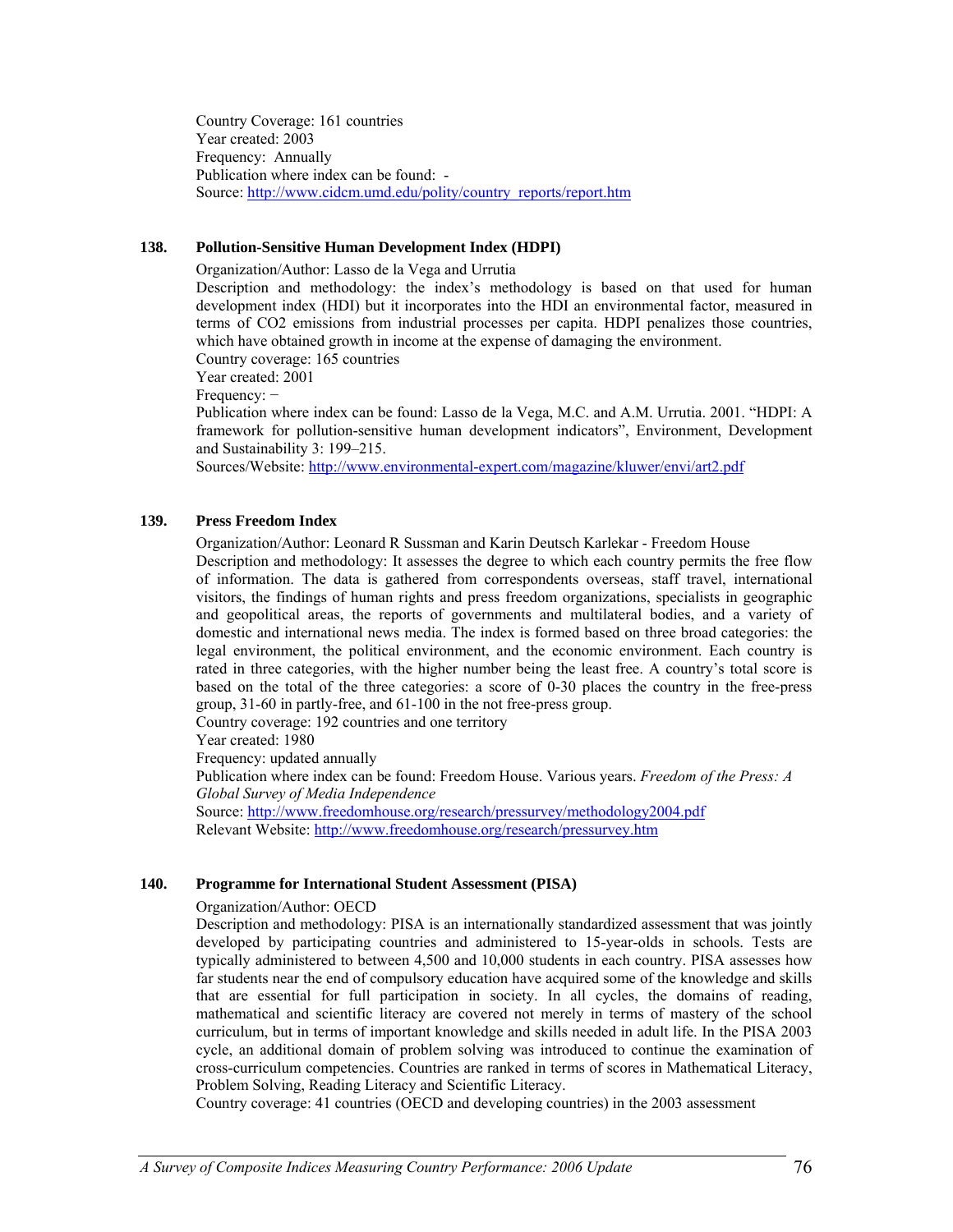Year created: 2000 Frequency: every 3 years Publication where index can be found: OECD. 2004. *Learning for Tomorrow's World – First Results from PISA 2003.* Paris: OECD Source/Relevant Website: http://www.pisa.oecd.org

## **141. Progress in International Reading Literacy Study (PIRLS)**

Organization/Author: TIMSS and PIRLS International Study Center (Boston College) and the International Association for the Evaluation of Educational Achievement (IEA) Description and methodology: PIRLS measure trends in fourth-graders' reading achievement every four years. PIRLS assessed a range of reading comprehension strategies for two major reading purposes – literary and informational. More than half of the questions were in the constructed-response format, requiring students to generate and write their answers. Country coverage: 35 countries (in 2001) Year created: 2001 Frequency: every 5 years (2006 is the next one) Publication where index can be found: Mullis, I.V.S., Martin, M.O., Gonzalez, E.J., & Kennedy, A.M. 2003. *PIRLS 2001 International Report: IEA's Study of Reading Literacy Achievement in Primary Schools.* Chestnut Hill, MA: Boston College [http://isc.bc.edu/pirls2001i/PIRLS2001\_Pubs\_IR.html] Sources/Website: http://www.timss.org/

## **142. Pro-Poor Policy (PPP) Index**

Organization/Author: Nanak Kakwani and Hyun H. Son -International Poverty Centre, UNDP Description and methodology: The Pro-Poor Policy (PPP) index, measures the pro-poorness of government programmes, as well as basic service delivery in education, health, and infrastructure. The PPP index is defined as the ratio of actual proportional poverty reduction from a government programme, to the proportional poverty reduction that would have been achieved in a counterfactual situation when every individual in society had received exactly the same benefits from the programme. The value of the PPP index, framed in the realm of perfect targeting, provides a means to assess the targeting efficiency of government programmes.

Country coverage: 18 countries (Thailand, Russian Federation and Vietnam + 15 African countries)

Year created: 2005

Frequency: −

Publication where index can be found: Kakwani, Nanak and Hyun H. Son. 2005. "On Assessing Pro-Poorness of Government Programmes: International Comparisons". International Poverty center Working Paper No. 6. UNDP, Brasilia.

Source/Relevant Website: http://www.undp-povertycentre.org/newsletters/WorkingPaper6.pdf

#### **143. Public Integrity Index**

Organization/Author: Center for Public Integrity

Description and methodology: the Public Integrity Index measures three things: 1) The existence of public integrity mechanisms, including laws and institutions, that promote public accountability and limit corruption 2) The effectiveness of these mechanisms 3) The access that citizens have to public information to hold their government accountable. More specifically, indicators of existence assess the laws, regulations, and agencies or equivalently functioning mechanisms that are in place in a particular country. Indicators of effectiveness assess such aspects of public integrity as protection from political interference; appointments that support the independence of an agency; professional, full-time staff and funding; regular reports to the legislature; independently initiated investigation; and imposition of penalties. Indicators of citizen access assess the ready availability of public reports to citizens within a reasonable time period and at a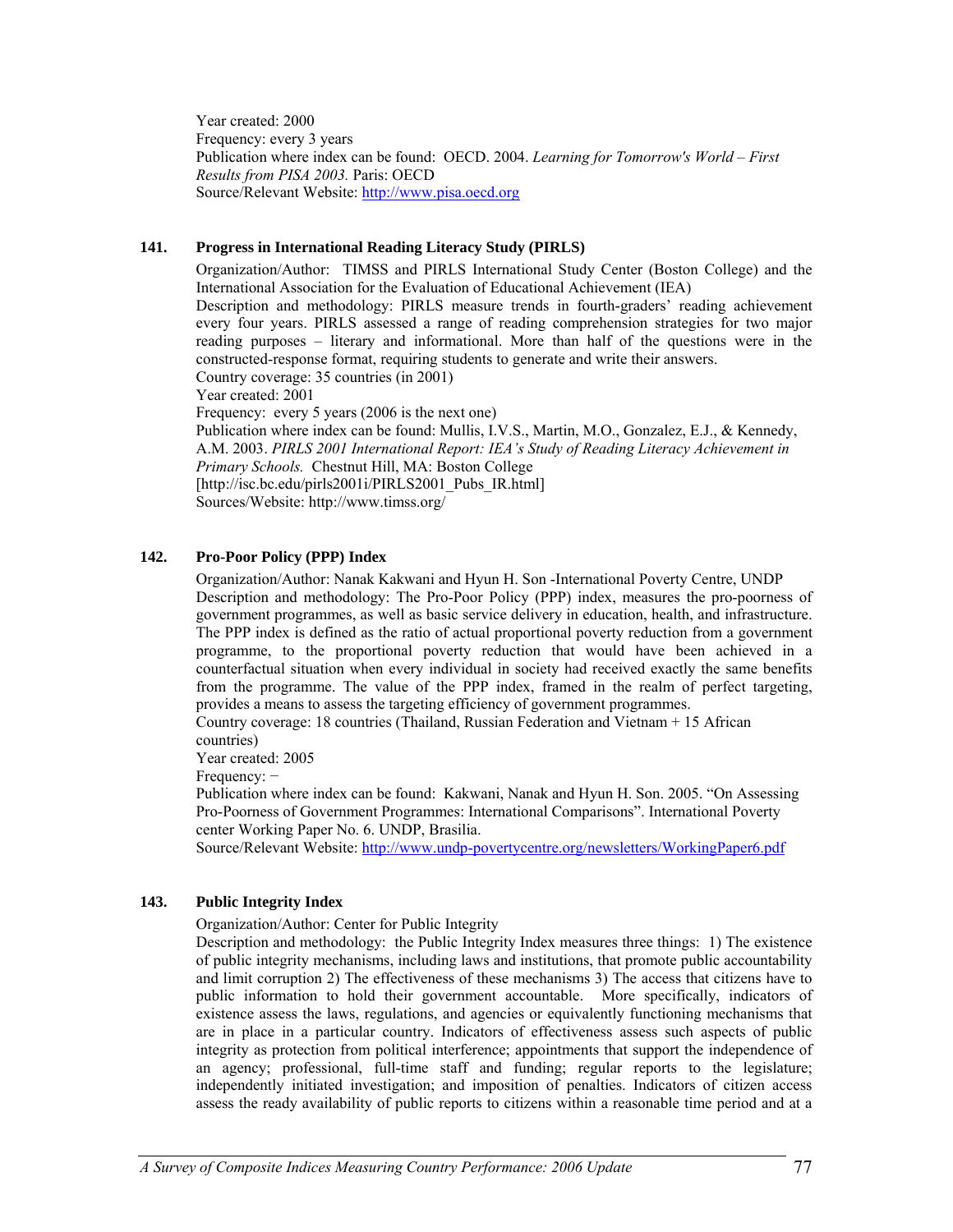reasonable cost. Other features assessed by the Integrity Indicators include participation; accountability, such as giving reasons for policy decisions; immunity from prosecution; conflictof-interest regulations; and safety—i.e., freedom from threats of injury, harm, or death. The Integrity Indicators that make up the Public Integrity Index are divided into six main governance categories and 21 sub-categories. The Global Integrity team consulted widely on the final set of indicators that went into the field with the aim of retaining the distinctiveness and avoiding conceptual conflation at the sub-category level.

*Public Integrity Index Categories* 

I Civil Society, Public Information and Media I-1 Civil Society Organizations I-2 Access to Information Law I-3 Freedom of the Media II Electoral and Political Processes II-1 National Elections II-2 Election Monitoring Agency II-3 Political Party Finances III Branches of Government III-1 Executive III-2 Legislature III-3 Judiciary IV Administration and Civil Service IV-1 Civil Service Regulations IV-2 Whistle-Blowing Measures IV-3 Procurement IV-4 Privatization V Oversight and Regulatory Mechanisms V-1 National Ombudsman V-2 Supreme Audit Institution V-3 Taxes and Customs V-4 Financial Sector Regulation VI Anti-Corruption Mechanisms and Rule of Law VI-1 Anti-Corruption Law VI-2 Anti-Corruption Agency VI-3 Rule of Law and Access to Justice VI-4 Law Enforcement The Public Integrity Index groups countries into five tiers based on their public integrity systems: Very strong (90-100) Strong (80-90) Moderate (70-80) Weak (60-70) Very Weak (Below 60) For the purpose of producing the Public Integrity Index, a fairly simple aggregation method is used. Definitive indicator and sub-indicator scores are determined by the social scientists and reviewers as discussed previously. Each indicator score is then averaged within its parent subcategory, which produces a sub-category score. The sub-category score is in turn averaged with the other subcategory scores in a parent category. Category scores are averaged to produce a country score. Country coverage: 25 countries Year created: 2004 Frequency: Publication where index can be found:

Source/Website: http://www.globalintegrity.org/default.aspx?act=10#4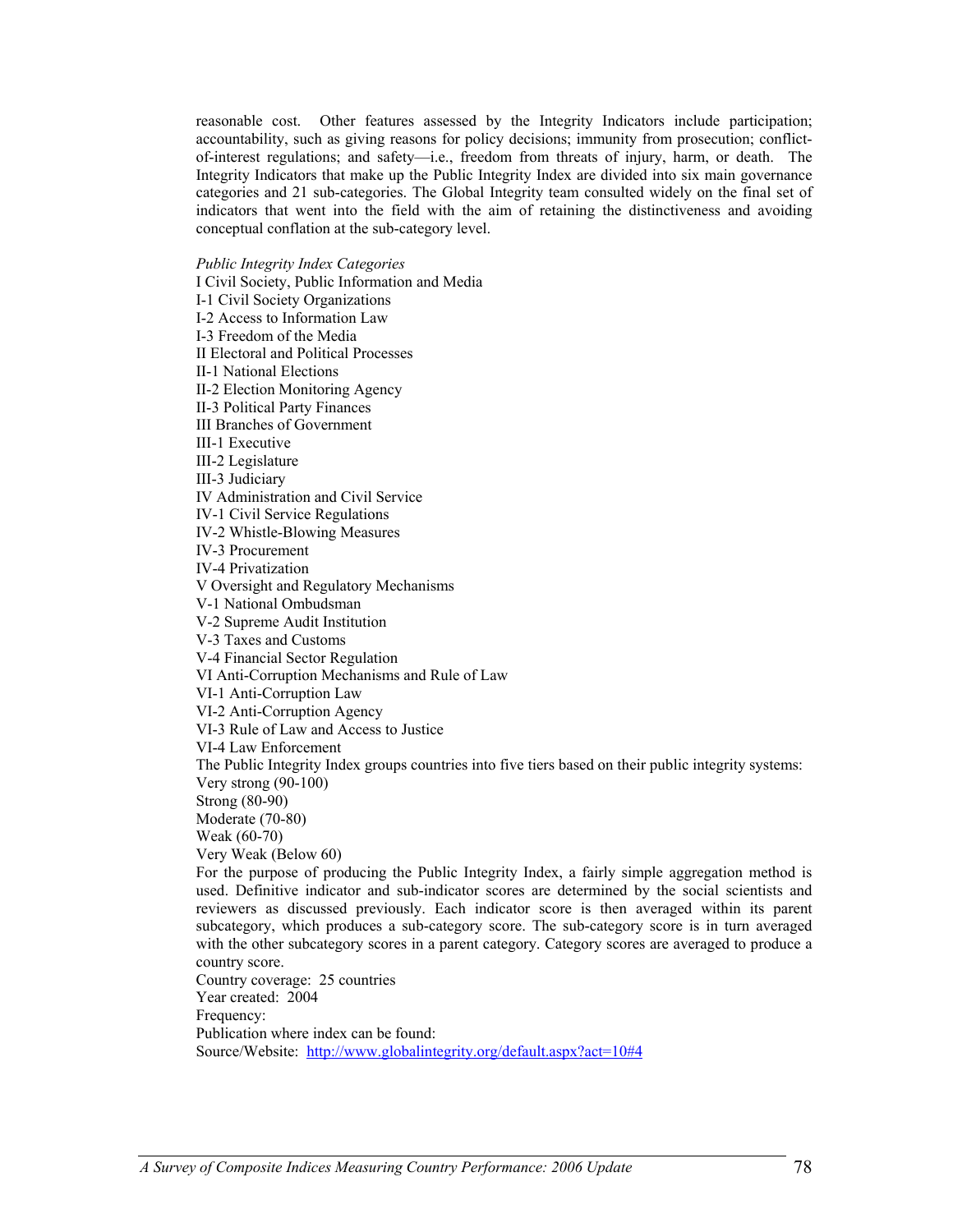# **144. Qualitative Risk Measure in Foreign Lending (QLM-FE) – Financial Ethics Index**

Organization/Author: Business Environment Risk Intelligence (BERI)

Description and methodology: measures factors that have a direct influence on meeting international obligations but that cannot be assessed through regularly published statistics. The 11 criteria listed below have a weighted total of 20. Each criterion is rated from 5 (best case) to zero (worst case). Therefore, a perfect country would receive a score of 100 (20 x 5).

# **145. Quality of Life Index**

Organization/Author: Economist Intelligence Unit (EIU)

Description and methodology: index based on a methodology that links the results of subjective life-satisfaction surveys to the objective determinants of quality of life across countries. The starting point is survey results to derive the weight of the different determinant of quality of life. Nine determinants were gathered: 1) Material wellbeing: GDP per person, at ppp in \$ 2) Health: Life expectancy at birth, years 3) Political stability and security: Political stability and security ratings EIU 4) Family life: Divorce rate (per 1,000 population), converted into index of 1 (lowest divorce rates) to 5 (highest) 5) Community life: Dummy variable taking value 1 if country has either high rate of church attendance or trade-union membership; zero otherwise. 6) Climate and geography: Latitude, to distinguish between warmer and colder climes. 7) Job security: Unemployment rate, %. 8) Political freedom (Freedom House): Average of indices of political and civil liberties. Scale of 1(completely free) to 7 (unfree) 9) Gender equality: Ratio of average male and female earnings, latest available data. Each dimension is weighted. Scores are based on a scale from 0 to 10, countries being ranked from highest quality of life (highest score) to lowest. Country coverage: 111 countries Year created: 2004 Frequency: −

Publication where index can be found: "The World in 2005" Source/Website: http://www.economist.com/media/pdf/QUALITY\_OF\_LIFE.pdf

# **146. Quality of Workforce Index (QWI)**

Organization/Author: Business Environment Risk Intelligence (BERI)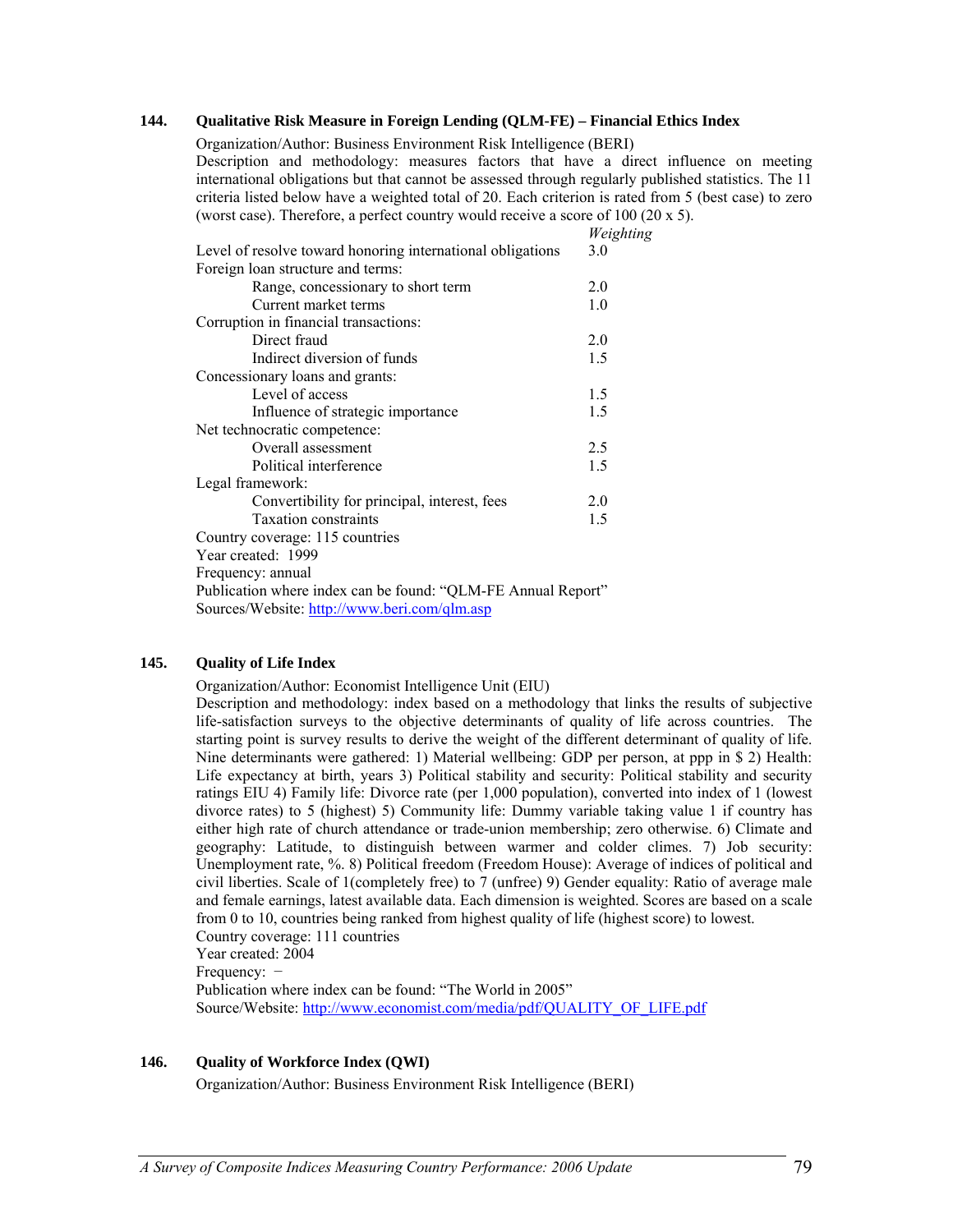Description and methodology: is a detailed assessment of labor conditions in 42 countries for 7 years of history, the present year, and forecast for next year. The objective of QWI is to measure the quality of the workforce and provide business with a means of  $(1)$  comparing countries and  $(2)$ making such decisions as the degree to which capital-intensive operations are feasible. The measure for both manufacturing and services is based on 15 criteria grouped under three subindices. The weights for the three sub-indices reflect their relative importance to the quality of a workforce. Workforce Performance receives a weighting of 40%. Workforce Characteristics receives a weight of 35% (this sub-index measures the attributes of the workforce that contribute to its ability to perform) Workforce Organization and Practices, with a weight of 25%, is about the environment within which personnel work; this sub-index measures the legal framework for labor and attitudes of workers and their unions affecting worker performance. The ratings given for each criterion are relative to all 42 countries. For example, if a country's management quality had improved in 2000 compared to 1990, its rating could decline if other countries improved even more during the same period.

 Country coverage: 42 (30 OECD and 12 non-OECD) countries Year created: 1980 Frequency: regular updated Publication where index can be found: QWI Report Sources/Website: http://www.beri.com/qwi.asp

### **147. Reproductive Risk Index**

Organization/Author: Population Action International

Description and methodology: The index is composed of 10 indicators of reproductive health. The ten indicators of reproductive health composing the Reproductive Risk Index are: adolescent fertility, contraceptive prevalence, antenatal care, skilled attendance at delivery, anemia among pregnant women, HIV/AIDS prevalence among adult females, HIV/AIDS prevalence among adult males, abortion policy, total fertility rate (TFR), and maternal mortality ratio (MMR). Reproductive Risk Index combines TFR and MMR into the indicator Lifetime Risk of Death from Pregnancy and Childbirth (LTR) to which a logarithmic function is applied. LTR indicates the risk associated with each pregnancy and the number of times a woman becomes pregnant. The observed range for seven of the resulting nine indicators is then transformed into a range of 0 to 100. For each of these seven indicators, each country is located in the new range, giving the country at the top of the range for each indicator a score of 100 and the country at the bottom of the range a score of zero. For the construction of the Reproductive Risk Index, LTR is given a weight of two to reflect the importance of the two indicators from which it is derived. The final composite index score is derived by dividing the sum of the eight-scaled values and the two assigned scores by 10. The maximum value of the index a country can have is 95 because the maximum scores assigned to prevalence of anemia and abortion policies are 70 and 80 respectively.

Country coverage: 133 countries

Year created: 2001

Frequency: −

Publication where index can be found: Population Action International. 2001. *The PAI Report Card 2001− A World of Difference: Sexual and Reproductive Health & Risks.* Washington D.C: PAI.

http://www.populationaction.org/resources/publications/worldofdifference/pdfs/englishbooklet.pdf Source (methodology):

http://www.populationaction.org/resources/publications/worldofdifference/rr2\_methodology.htm Relevant Website:

http://www.populationaction.org/resources/publications/worldofdifference/index.htm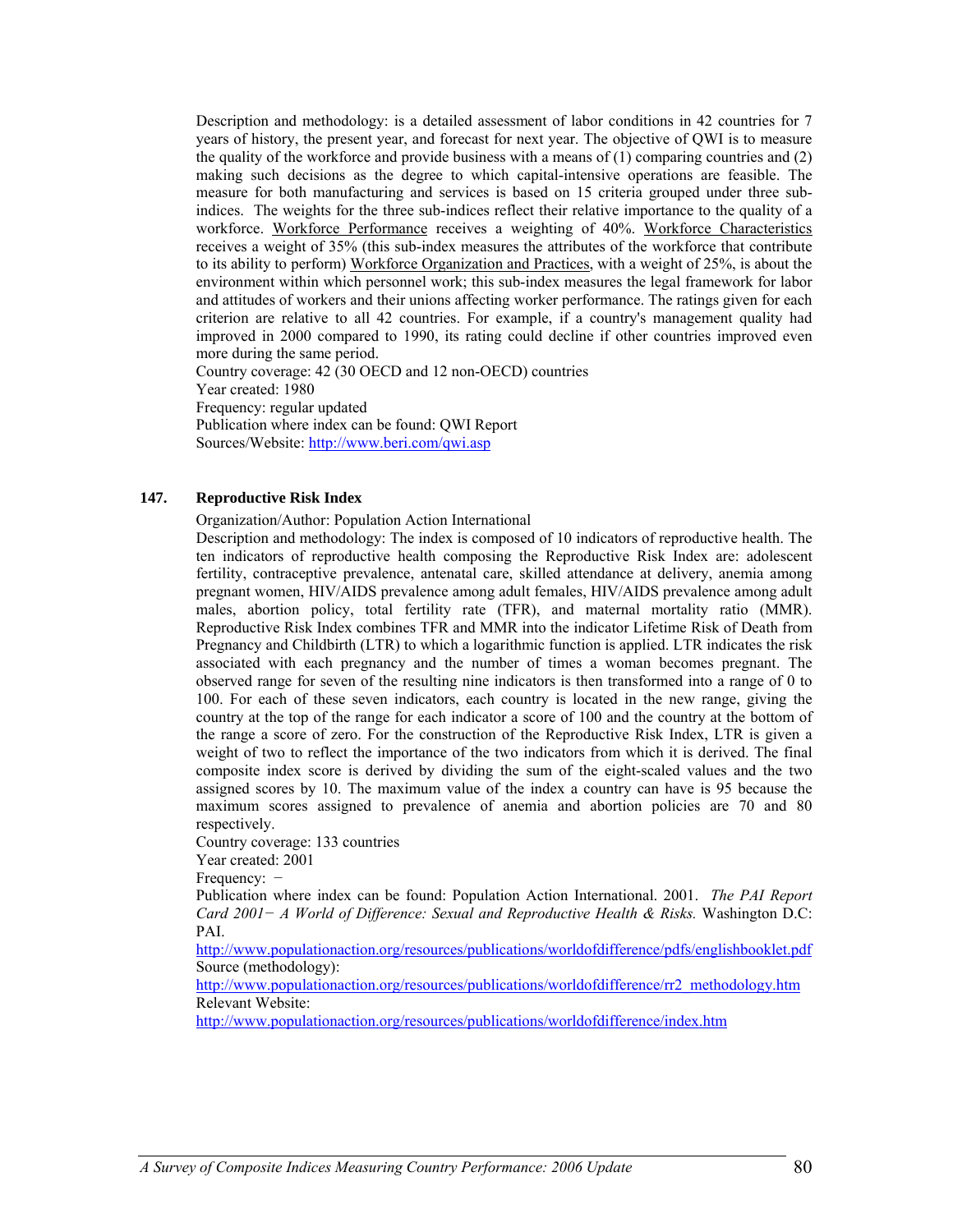## **148. Responsible Competitiveness Index**

Organization/Author: Alex MacGillivray, John Sabapathy and Simon Zadek from AccountAbility – Institute of social and ethical accountability

Description and methodology: The Responsible Competitiveness index explores the potential for corporate responsibility practices to contribute to national competitiveness. Two country level performance indices are presented: the *National Corporate Responsibility index*, describing the comparative performance of 51 countries in embracing corporate social responsibility and providing and enabling environment for more responsible business practices in the future and the *Responsible Competitiveness Index*, which explores the links between corporate social responsibility and the competitiveness of the same group of countries.

Country coverage: 51 countries

Year created: 2003

Frequency: −

Publication where index can be found: MacGillivray, Alex, John Sabapathy and Simon Zadek. 2003. *Responsible Competitiveness Index 2003: Aligning Corporate Responsibility and the competitiveness of Nations*. Accountability and the Copenhagen Centre.

 Source/Website: http://www.accountability.org.uk/uploadstore/cms/docs/Exec\_Summary.pdf http://www.accountability.org.uk/research/default.asp?pageid=29

## **149. Science and Technology Indicators**

Organization/Author: European Commission

Description and methodology: compares a set of indicators of science, knowledge and technology for EU countries as part of the Lisbon Strategy.

Country coverage: European countries

Year created: 2001

Frequency: annual

Publication where index can be found: European Commission. 2003. *Third European Report on Science & Technology Indicators 2003: Towards a Knowledge-based Economy.* Brussels: European Commission. http://www.cordis.lu/indicators/third\_report.htm Source: European Commission (2003)

Relevant Website: http://www.cordis.lu/indicators/publications.htm

# **150. Social Watch Scorecard – Thematic areas**

Organization/Author: Social Watch

Description and methodology: The Social Watch reports on the ten commitments of the World Summit for Social Development and the critical areas of concern of the Beijing Platform for Action. The scoreboard assesses governments and international institutions in their fulfillment of commitments. It evaluates countries' present situation and rate of change (if progress or regressed).

*The situation a country is in* according to each indicator is given by the last available value for that indicator. Each country is assigned a value from 1 to 4 (1 indicates worst situation and 4 indicates best situation) according to the distribution of values for each indicator and the value for all the indicators for that area is then given by the average of these values for each country. In this way a self-referential ranking is obtained, independent of the distance from the goals or from specific conceptually defined levels. This ranking was only applied to those countries with information for at least half the indicators that make up the overall thematic area. To avoid giving a false impression of accuracy, the average values were rescaled to create four country categories: Countries in better situation, Countries above average, Countries below average, Countries in worse situation, A fifth group is also presented showing information for those countries which lack sufficient data to be included in the ranking.

The *rate of change for each* country is obtained by considering the variation in the values of the indicator over the time period within which the measurements are made. The quotient between the variation in the indicator and the time period reflects the rate of change for the item in question.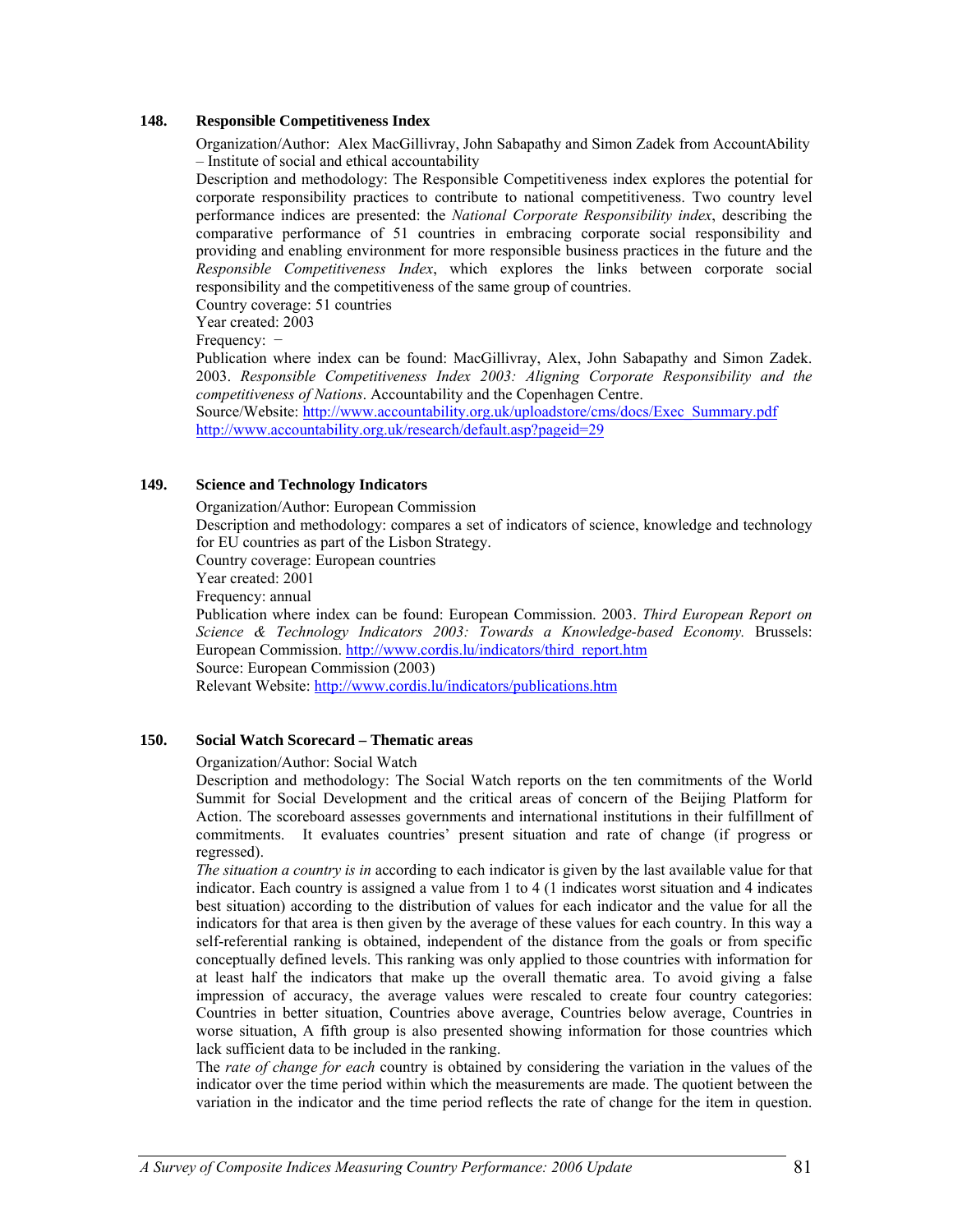The values for this rate of change have also been rescaled in sections (using a reference scale from 1 to 5). A series of symbols are used to illustrate the changes in order to make the information easier to read and to avoid the false impression of accuracy given by a numerical value. The categories defined in this rescaling are as follows: "Significant progress" applies to those countries, which are progressing at rates above the average for all countries making progress. "Slight progress" applies to those countries, which are progressing at rates below the average for all countries making progress. "Stagnant" refers to those countries where no changes (or quantitatively insignificant changes) have been recorded over the period in question. "Slight regression" applies to those countries, which are regressing at rates below the average for all countries regressing (i.e. they are regressing more slowly). "Significant regression" applies to those countries, which are regressing at rates above the average for all countries regressing (i.e. they are regressing more rapidly)

Country coverage: 174 countries

Year created: 1999

Frequency: annual

Publication where index can be found: Social Watch. 2004. *Social Watch Annual Report 2004: Fear and Want Obstacles to Human Security*. Montevideo: Social Watch Sources/Website: http://www.socwatch.org.uy/en/avancesyRetrocesos/index.htm

# **151. Sovereign Credit Rating**

Organization/Author: Capital Intelligence

Description and methodology: an assessment of a sovereign government's ability and willingness to fulfill its local and foreign currency obligations in a timely manner. Central to this assessment is an analysis of the main determinants of public debt dynamics (e.g. economic growth, fiscal stance), the country's capacity for generating foreign exchange from domestic factors of production, its ability to attract the means for debt servicing from external sources, and the soundness of fiscal, monetary and exchange rate management.

Country coverage: – Year created: 1985

Frequency: updated regularly Publication where index can be found: −

Source/Website: http://www.ciratings.com

# **152. Sovereign Credit Rating**

 $\overline{a}$ 

Organization/Author: FitchIBCA Duff & Phelps<sup>6</sup>

Description and methodology (the methodology can be accessed in the US Department of State website or the Fitch website − login required): ratings are based on a series of analysis of data. Questionnaires are sent to relevant officials seeking information about indebtedness and debt servicing capacity. A series of interviews are conducted where policy is assessed together with the tradable sector, the country's sensitivity to shocks and availability to absorb them, an assessment of political risk as well as a set of orthodox indicators (such as the ratio of debt to exports and the like). Subject areas covered are the following: i. Demographic, educational and structural factors ii Labor market analysis iii Structure of output and trade iv. Dynamism of the private sector v. Balance of supply and demand vi. Balance of payments vii. Analysis of medium-term growth constraints viii. Macroeconomic policy ix. Trade and foreign investment policy x. Banking and finance xi. External assets xii. External liabilities xiii. Politics and the state xiv. International position. Countries are assigned a short term and a medium/long term rating. One key factor in assigning the short term rating is the country's official foreign reserve holding compared to

<sup>&</sup>lt;sup>6</sup> Fitch merged in 1997 with IBCA Ltd., acquired Duff & Phepls and Thomson BankWatch in 2000. See History of the company at http://www.fitchratings.com/corporate/aboutFitch.cfm?detail=2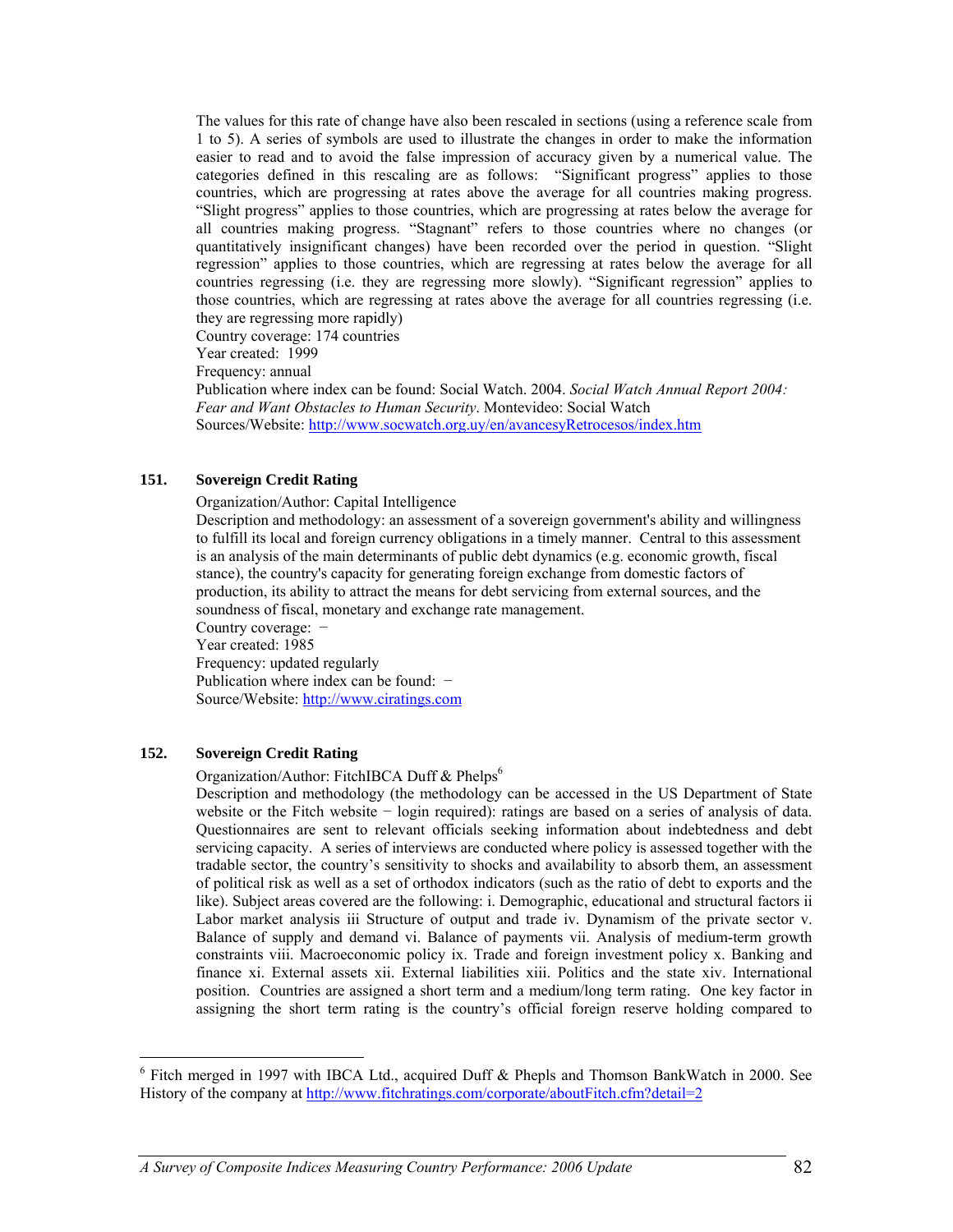imports. Other factors are taken into account as well, such as export earnings volatility or high level of overseas short term investments. The ratings assigned to countries are as follows:

### *Long-Term Credit Ratings*

#### Investment Grade

AAA Highest credit quality. 'AAA' ratings denote the lowest expectation of credit risk. They are assigned only in case of exceptionally strong capacity for timely payment of financial commitments. This capacity is highly unlikely to be adversely affected by foreseeable events.

AA Very high credit quality. 'AA' ratings denote a very low expectation of credit risk. They indicate very strong capacity for timely payment of financial commitments. This capacity is not significantly vulnerable to foreseeable events.

A High credit quality. 'A' ratings denote a low expectation of credit risk. The capacity for timely payment of financial commitments is considered strong. This capacity may, nevertheless, be more vulnerable to changes in circumstances or in economic conditions than is the case for higher ratings.

BBB Good credit quality. 'BBB' ratings indicate that there is currently a low expectation of credit risk. The capacity for timely payment of financial commitments is considered adequate, but adverse changes in circumstances and in economic conditions are more likely to impair this capacity. This is the lowest investment-grade category.

### Speculative Grade

BB Speculative. 'BB' ratings indicate that there is a possibility of credit risk developing, particularly as the result of adverse economic change over time; however, business or financial alternatives may be available to allow financial commitments to be met. Securities rated in this category are not investment grade.

B Highly Speculative. 'B' ratings indicate that significant credit risk is present, but a limited margin of safety remains. Financial commitments are currently being met; however, capacity for continued payment is contingent upon a sustained, favorable business and economic environment.

CCC, CC, C High default risk. Default is a real possibility. Capacity for meeting financial commitments is solely reliant upon sustained, favorable business or economic developments. A 'CC' rating indicates that default of some kind appears probable. 'C' ratings signal imminent default.

DDD, DD, and D Default. The ratings of obligations in this category are based on their prospects for achieving partial or full recovery in a reorganization or liquidation of the obligor. While expected recovery values are highly speculative and cannot be estimated with any precisions, the following serve as general guidelines. 'DDD' obligations have the highest potential for recovery, around 90%-100% of outstanding amounts and accrued interest. 'DD' indicates potential recoveries in the range of 50%-90% and 'D' the lowest recovery potential, i.e. below 50%.

#### *Short-Term Credit Ratings*

Fl Highest credit quality. Indicates the strongest capacity for timely payment of financial commitments; may have an added "+" to denote any exceptionally strong credit feature.

F2 Good credit quality. A satisfactory capacity for timely payment of financial commitments, but the margin of safety is not as great as in the case of the higher ratings.

F3 Fair credit quality. The capacity for timely payment of financial commitments is adequate; however, near-term adverse changes could result in a reduction to non-investment grade.

B Speculative. Minimal capacity for timely payment of financial commitments, plus vulnerability to near-term adverse changes in financial and economic conditions.

C High default risk. Default is a real possibility. Capacity for meeting financial commitments is solely reliant upon a sustained, favorable business and economic environment.

D Default. Denotes actual or imminent payment default.

Country coverage: more than 80 countries Year created: 1924 Frequency: updated regularly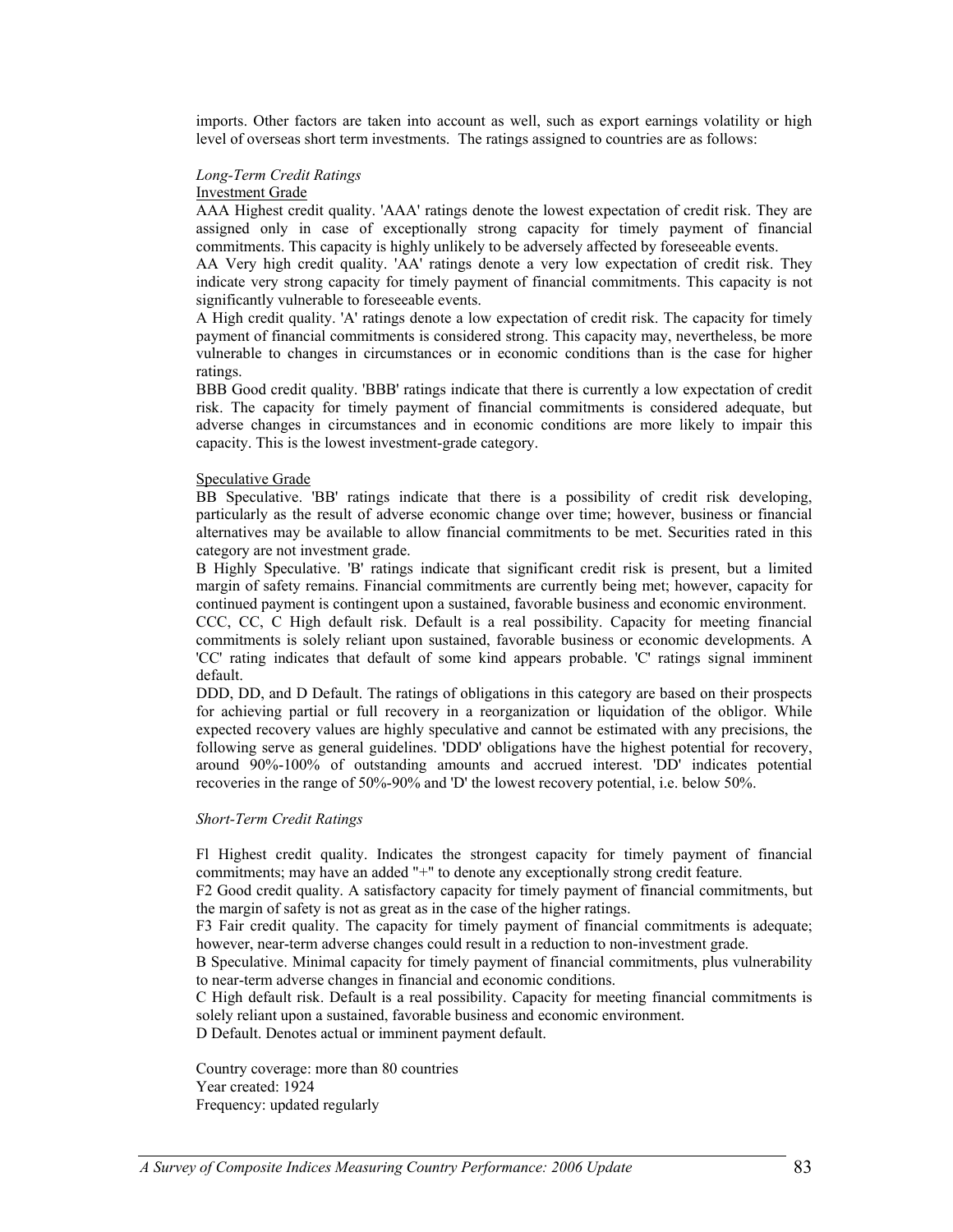Publication where index can be found: − Source (methodology): U.S. Department of State. 1998. "Fitch Sovereign Ratings" Bureau of African Affairs. Washington, D.C. http://www.state.gov/p/af/rls/rpt/12354.htm Fitch Sovereign Ratings: Rating Methodology 12 August 1998 http://www.fitchratings.com/corporate/reports/report\_frame.cfm?rpt\_id=116361 (LOGIN required but no payment necessary) Relevant company website: http://www.fitchratings.com/corporate/sectors/sector.cfm?marketsector=1&sector\_flag=5&body\_c ontent=about

# **153. Sovereign Credit Rating**

Organization/Author: Moody's Description and methodology:  $−$ Country coverage: 100 sovereign nations Frequency: updated regularly Year created: Started in 1914 with US bonds Publication where index can be found: − Source/Website: http://www.moodys.com/cust/default.asp

# **154. Sovereign Credit Rating**

Organization/Author: Standard and Poor's

Description and methodology: Sovereign credit ratings reflect S&P's opinions on the ability and willingness of sovereign governments to service their commercial financial obligations in full and on time. A rating is a forward-looking estimate of default probability. Standard  $\&$  Poor's appraisal is both quantitative and qualitative. Standard  $\&$  Poor's divides the analytical framework for sovereigns into 10 categories and each sovereign is ranked on a scale of one (the best) to six for each of the 10 analytical categories. There is no exact formula for combining the scores to determine ratings. The analytical variables are interrelated and the weights are not fixed, either across sovereigns or over time. Most categories incorporate both economic and political risk, the key determinants of credit risk. Economic risk addresses the government's ability to repay its obligations on time and is a function of both quantitative and qualitative factors. Political risk addresses the sovereign's willingness to repay debt. The 100 sovereigns Standard & Poor's monitors carry ratings between 'AAA' and 'SD' (Selective Default).

Year created: 1916

Country coverage: 100 countries

Frequency: updated regularly

Publication where index can be found: −

Source: David T Beers and Marie Cavanaugh. 2004. "Sovereign Credit Ratings: A Primer" http://www2.standardandpoors.com/servlet/Satellite?pagename=sp/Page/FixedIncomeBrowsePg&  $r=1$ &b=2&s=17&ig=&i=&l=EN&fi=&fig=&fs=&fr=&ft=&f=3

Older version:

David T Beers, Marie Cavanaugh and Takahira Ogawa.2002. "Sovereign Credit Ratings: A Primer" http://www.securitization.net/pdf/SovereignCreditRatings3402.pdf

# **155. Sovereign Risk Rating**

Organization/Author: World Markets Research Centre (WMRC)

Description and methodology: WMRC incorporates two proprietary risk models: one assessing the foreign direct investment (FDI) climate for corporations; the other assessing the sovereign credit rating for international financial institutions. Sovereign credit ratings are principally used by the financial sector and those with financial responsibilities. The WMRC sovereign credit riskrating model assesses: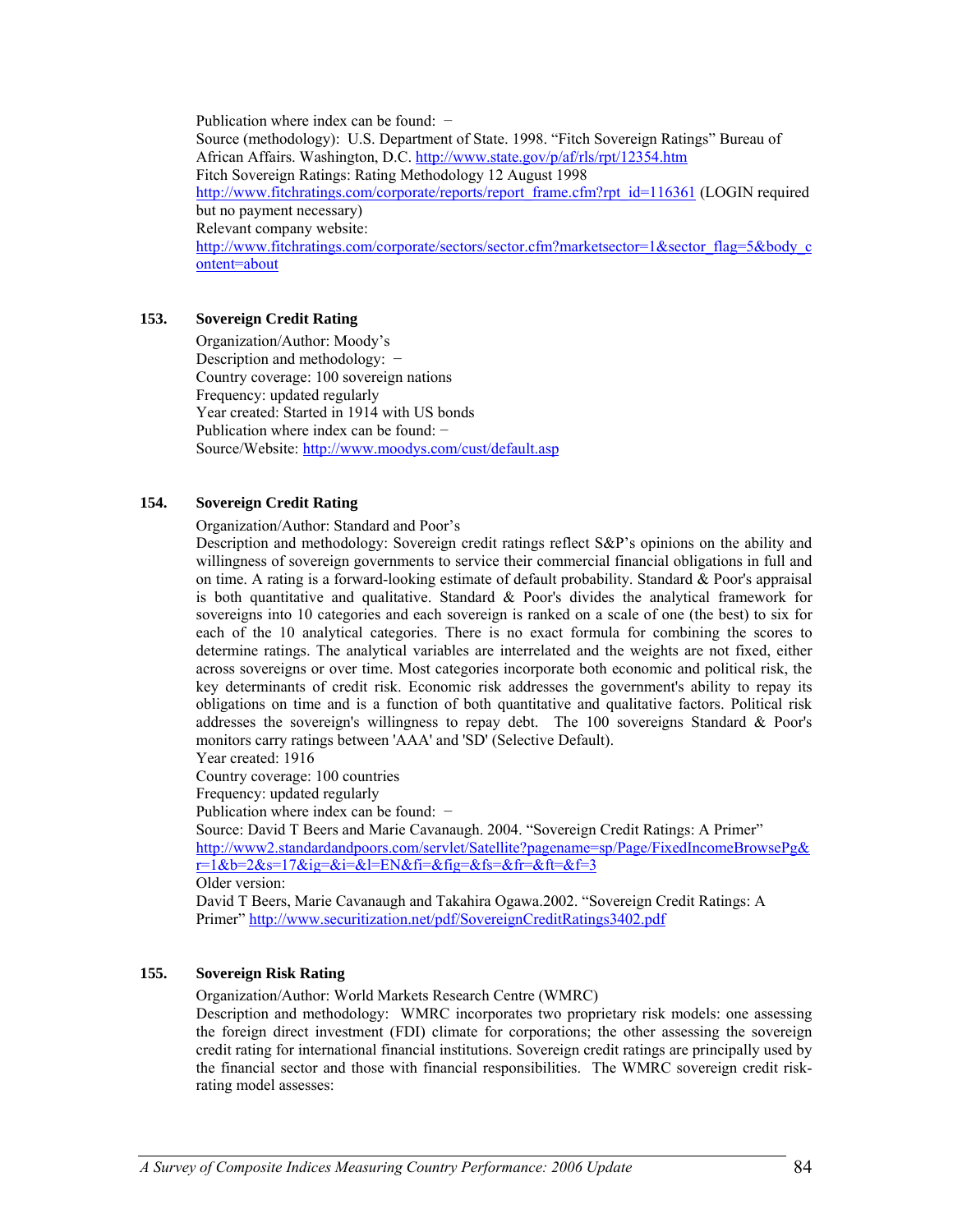1) the financial risks on individual governments and sub-sovereign borrowers; and 2) the prevailing credit conditions and areas of financial risk faced by both domestic and foreign businesses. WMRC sovereign ratings are systematically benchmarked against all comparable sovereign, long-term foreign exchange ratings from Moody's, Standard & Poor's and Fitch IBCA. An industry consensus sovereign rating is derived by WMRC through this benchmarking process by aligning ratings scales and models. This highlights common areas of agreement and divergence of ratings opinion on sovereign risk. Risk ratings are re-evaluated whenever an event occurs that impacts on the investment climate of a particular country. WMRC's risk-rating email alert instantly informs users whenever a country or sovereign risk-rating change is triggered. Country coverage: 202 countries

Year created: 1998

Frequency: updated whenever necessary

Publication where index can be found: −

Sources/Website: http://www.wmrc.com/wma\_caf.html http://www.wmrc.com/wma\_caf\_sample.html

### **156. Stability Index**

Organization/Author: Deutsche Bank and Eurasia Group

Description and methodology: It is a qualitative comparative political and economic index designed specifically to measure stability in emerging markets. The research provides an "early warning" system which helps anticipate critical trends and provides a measure for the country's capacity to withstand political, economic, security, and social shocks.

Country coverage: 24 emerging countries

Year created: −

Frequency: updated quarterly

Publication where index can be found: "Deutsche Bank Eurasia Group Stability Index" Sources/Website: http://www.eurasiagroup.net/si/index.html

## **157. State Fragility Index**

Organization/Author: Monty G. Marshall and Jack Goldstone, George Mason University Description and methodology: It is an assessment of the fragility of countries. The "State Fragility Matrix" rates each country according to its level of fragility in both "effectiveness" and "legitimacy" across four performance dimensions: security, governance, economic development, and social development. Each of the Matrix indicators is rated on a four-point fragility scale: 0 "no fragility," 1 "low fragility," 2 "medium fragility," and 3 "high fragility." Blank cells indicate "no fragility" and are scored as zero (0). The Fragility Index = Effectiveness Score + Legitimacy Score. The Effectiveness Score = Security Effectiveness + Political Effectiveness + Economic Effectiveness + Social Effectiveness. The Legitimacy Score = Security Legitimacy + Political Legitimacy + Economic Legitimacy + Social Legitimacy. *Security Indicators:* Security Effectiveness: Measure of General Security/Vulnerability to Political Violence (25 years), 1982- 2006; Security Legitimacy: Measure of State Repression, 1992-2005; Security Highlight: Armed Conflict Indicator. *Political Indicators:* Political Effectiveness: Regime/Governance Stability (15 years), 1992-2006; Political Legitimacy: Regime/Governance Inclusion (15 years), 1992-2006; Political Highlight: Regime Type. *Economic Indicators:* Economic Effectiveness: Gross Domestic Product per Capita (constant 2000 US\$), 1999-2005; Economic Legitimacy: Share of Export Trade in Manufactured Goods, 1992-2004; Economic Highlight: Net Oil Production or Consumption. *Social Indicators:* Social Effectiveness: Human Capital Development, 2005; Social Legitimacy: Human Capital Care, 2004; Social Highlight: Regional Effects Country coverage: 162 countries Year created: 2007 Frequency: -

Publication where index can be found: Monty G. Marshall and Jack Goldstone. 2007. "Global Report on Conflict, Governance and State Fragility 2007". Foreign Policy Bulletin 17: 3-21.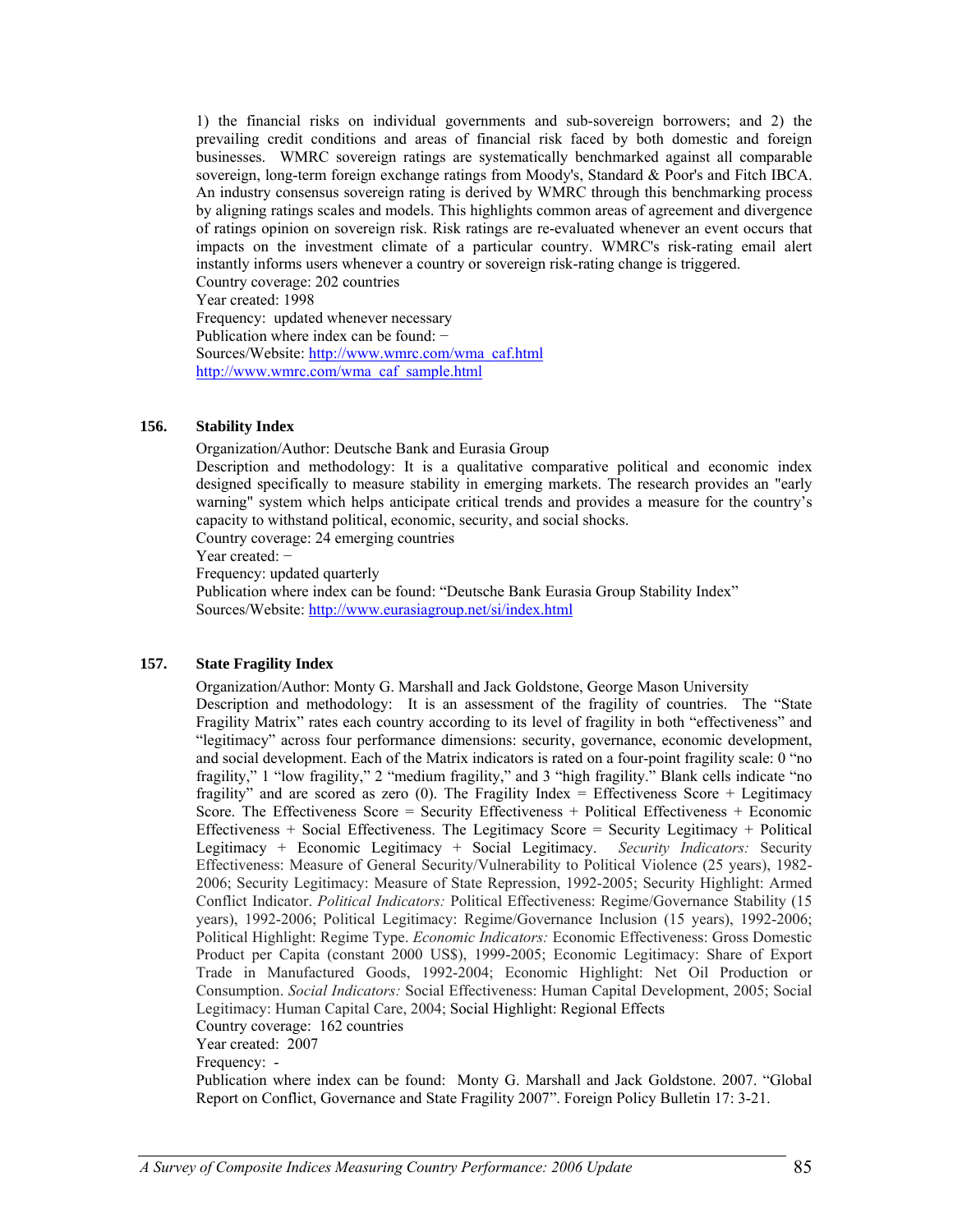Relevant Website: http://www.systemicpeace.org/Global%20Report%202007.pdf

### **158. Sustainability Index**

Organization/Author: Zurich Cantonal Bank (ZKB)

Description and methodology: The sustainability ratings intend to fill a gap left by traditional credit ratings, which include only minimal information on the environmental situation and on social factors. For many investors, a key factor when deciding to make a sustainable investment is the conviction that in the end sustainable business practices pay off, since risks can be recognized at an early stage and new opportunities can be exploited. Both natural resources and stable political and social conditions are key preconditions for a healthy economy. The evaluation of sustainability is based on 100 largely quantitative, but in part also qualitative, environmental and social aspects. Environmental and social aspects each receive a 50 % weighting in the rating. The sustainability rating is based on a scale of 1 to 10 points and is calculated using the arithmetic mean of the environmental and social ratings. The sub-areas include the following: 1) Environment: energy, water, resources, greenhouse effect, air quality, biodiversity, mobility and environmental policy 2) Social Area: security and stability, human rights, standard of living, health, education and culture, progress, equality, international commitments, In each area, the country with the poorest performance receives 1 point and that with the best performance 10 points.

Country coverage: 30 OECD countries

Year created: launched in 1999, with the first rating in 2002 having included the social area. Frequency: Updated every 2 years

Publication where index can be found: "Sustainability Rating for Countries" Source/ Website: http://www.zkb.ch/zkb/nachhaltigkeit-en/pdf/rating\_04.pdf

### **159. Sustainable Society Index (SSI)**

Organization/Author: Geurt van de Kerk and Arthur Manuel - Nederlandduurzaam Description and methodology: The SSI integrates sustainability and quality of life. The SSI shows at a glance the level of sustainability of a country, what is going well and where improvements are urgently required. It consists of five categories, each built up from several indicators. 1-Personal Development: Healthy Life / Sufficient Food / Sufficient to Drink / Safe Sanitation / Education Opportunities / Gender Equality 2- Clean Environment: Air Quality / Surface Water Quality / Land Quality 3 -Well-balanced Society: Good Governance / Unemployment / Population Growth / Income Distribution / Public Debt 4- Sustainable Use of Resources: Waste Recycling / Use of Renewable Water Resources / Consumption of Renewable Energy 5- Sustainable World : Forest Area / Preservation of Biodiversity / Emission of Greenhouse Gases / Ecological Footprint /International Cooperation. In order to calculate the value (the 'score') of an indicator for a certain subject one needs to know when for that indicator the situation is  $100\%$  sustainable, which is called the sustainability value for that subject. In case of 100% sustainability, the value of the indicator will be 10. On the other hand, if there is no sustainability at all, the value for the indicator will be 0. For some indicators this is clear enough: the number of undernourished people has to be 0, or the percentage of people with access to safe drinking water has to be 100. However, for some indicators this is less obvious. Mathematical formulas have been used for the calculation of each indicator, in line with the characteristics of the indicator. Country coverage: 150 countries

Year created: 2006

Frequency: Every 2 years

Publication where index can be found: - Relevant Website: http://www.sustainablesocietyindex.com/en-ids.htm

#### **160. Tax Misery and Reform Index**

Organization/Author: Forbes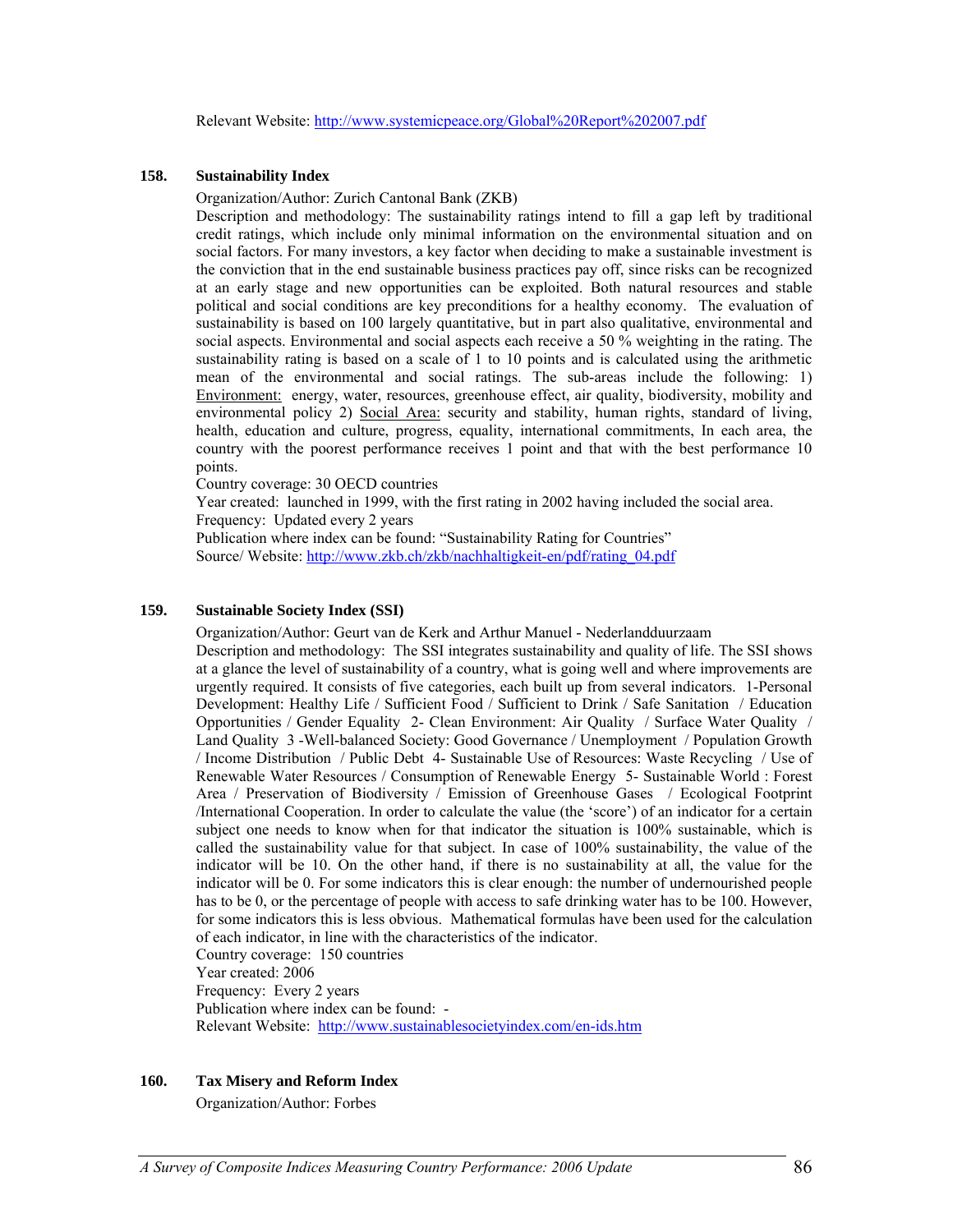Description and methodology: Tax Misery & Reform Index offers a global view of the top marginal rates of taxation--the ones that typically most affect a successful entrepreneur. The Misery scores is a sum of six tax rates: Corporate income, personal income, wealth tax, employer social security, employee social security and VAT/sales. Country coverage: 50 major business spots (countries). Year created: 2000 Frequency: annual Publication where index can be found: Forbes magazine Source/Website: http://www.forbes.com/global/2006/0522/032.html

### **161. Technology Achievement Index**

Organization/Author: UNDP

Description and methodology: The *TAI* was introduced in the 2001 Human Development Report and aims to capture how well a country is in creating and diffusing technology and building a human skill base—reflecting capacity to participate in the technological innovations of the network age. The TAI focuses on 4 dimensions of technology that are equally weighted in the index: 1) Creation of technology (Patents granted per capita and Receipts of royalty and license fees from abroad per capita) 2) Diffusion of recent innovations (Internet hosts per capita and Highand medium-technology exports as a share of all exports) 3) Diffusion of old innovations (Logarithm of telephones per capita - mainline and cellular combined - and Logarithm of electricity consumption per capita) and 4) Human skills (Mean years of schooling and Gross enrolment ratio at tertiary level in science, mathematics and engineering). The information used to construct the index was based on international data series and rankings were made for 72 countries − for which data was available. In turn, these countries are classified into Leaders (TAI > than 0.50), Potential Leaders (TAI 0.35-0.49); Dynamic Adopters (TAI 0.20-0.34) and marginalized (TAI  $< 0.20$ ).

Country coverage: 72 countries Year created: 2001 Frequency: − Publication where index can be found: UNDP. Various years. *Human Development Report*. New York: Oxford University Press Source/ Website: http://hdr.undp.org/reports/global/2001/en/pdf/techindex.pdf

#### **162. The Observer Human Rights Index**

#### Organization/Author: Guardian Unlimited

Description and methodology: There are two methodologies: The first - the simple ranking represents the incidence of 10 headline abuses given a score that relates to the intensity of the abuses in each country. However, this methodology does not take into account the relative development and wealth of individual countries pushing some of the world's most disadvantaged countries to the top. The second methodology doubles the score for the three most serious abuses extra-judicial executions, disappearances and torture/inhuman treatment. In this weighted table the individual countries' Human Development Index (HDI) has also been factored in. The use of the HDI has the effect of scoring wealthy abusers of human rights more harshly than countries with deep economic and social problems.

Country coverage: 100 countries Year created: 1999 Frequency: − Publication where index can be found: "The Observer Human Rights Index" Relevant Website: http://www.guardian.co.uk/rightsindex/0,2759,201749,00.html

#### **163. Total Wealth and Genuine Savings**

Organization/Author: World Bank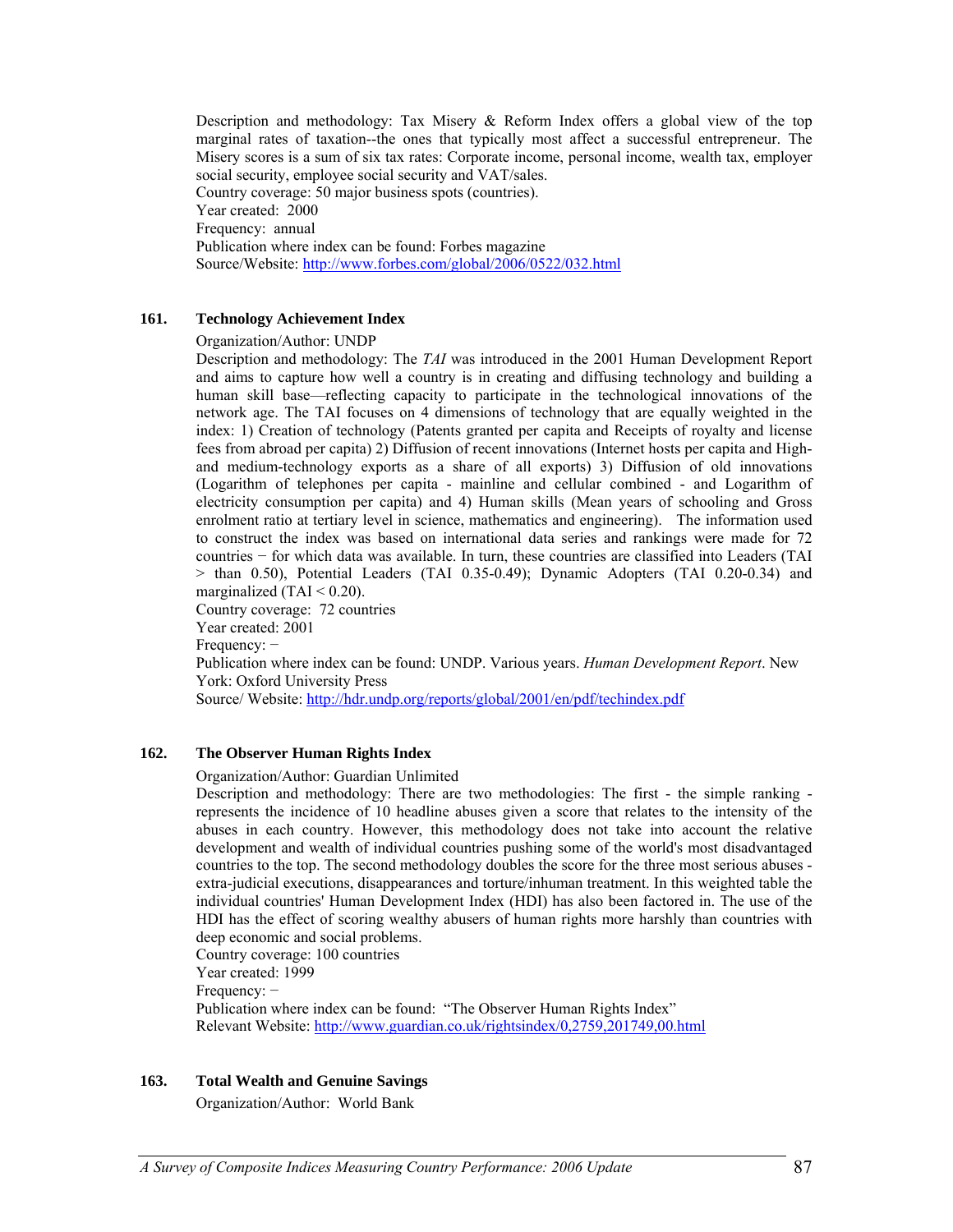Description and methodology: the World Bank offers new estimates of total wealth, including produced capital, natural resources, and the value of human skills and capabilities, which show that many of the poorest countries in the world are not on a sustainable path. It offers a ranking of countries according to total wealth, with tables highlighting the 10 wealthiest and the 10 poorest countries. The wealth estimates are composed of the following components:

- Total wealth
- Produced capital
	- Machinery and structures
	- Urban land
- Natural capital
	- Energy resources (oil, natural gas, hard coal, lignite)
	- Mineral resources (bauxite, copper, gold, iron, lead, nickel, phosphate, silver, tin, zinc)
	- Timber resources
	- Non timber forest resources
	- Cropland
	- Pastureland
	- Protected areas

Intangible capital is calculated as a residual, thus as the difference between total wealth and the sum of produced and natural capital.

Adjusted net savings measure the true rate of savings in an economy after taking into account investments in human capital, depletion of natural resources and damage caused by pollution. Adjusted net savings are derived from standard national accounting measures of gross national savings by making four types of adjustments. First, estimates of capital consumption of produced assets are deducted to obtain net national savings. Then current expenditures on education are added to net domestic savings as an appropriate value of investments in human capital (in standard national accounting these expenditures are treated as consumption). Next, estimates of the depletion of a variety of natural resources are deducted to reflect the decline in asset values associated with their extraction and harvest. Estimates of resource depletion are based on the calculation of resource rents. An economic rent represents the excess return to a given factor of production. Rents are derived by taking the difference between world prices and the average unit extraction or harvest costs (including a 'normal' return on capital). Finally, pollution damages are deducted. Many pollution damages are local in their effects, and therefore difficult to estimate without location-specific data. Here we estimate health damages due to urban air pollution. As for global pollution damages, the estimates include damages from carbon dioxide emissions. Negative adjusted net saving rates imply that total wealth is in decline.

Country coverage: 118 countries

Year created: 2005

Frequency: -

Publication where index can be found: World Bank. 2005. *Where is the Wealth of Nations? Measuring Capital for the XXI Century.* Washington, D.C.

http://siteresources.worldbank.org/INTEEI/Home/20666132/WealthofNationsconferenceFINAL.p df

Source/Website:

http://web.worldbank.org/WBSITE/EXTERNAL/TOPICS/ENVIRONMENT/EXTDATASTA/0,, contentMDK:21062106~menuPK:2935533~pagePK:64168445~piPK:64168309~theSitePK:2875 751,00.html

# **164. Tourism Competitiveness Monitor**

Organization/Author: World Travel and Tourist Council

Description and methodology: tracks a wide range of information which indicates to what extent a country offers a competitive environment for travel and tourism development. The Competitiveness Monitor is based on a set of social and economic data that are available and comparable across all countries. The data is compiled using a series of indicators, which form eight indices, which are recalibrated to allow across the board comparisons. These are: 1. Price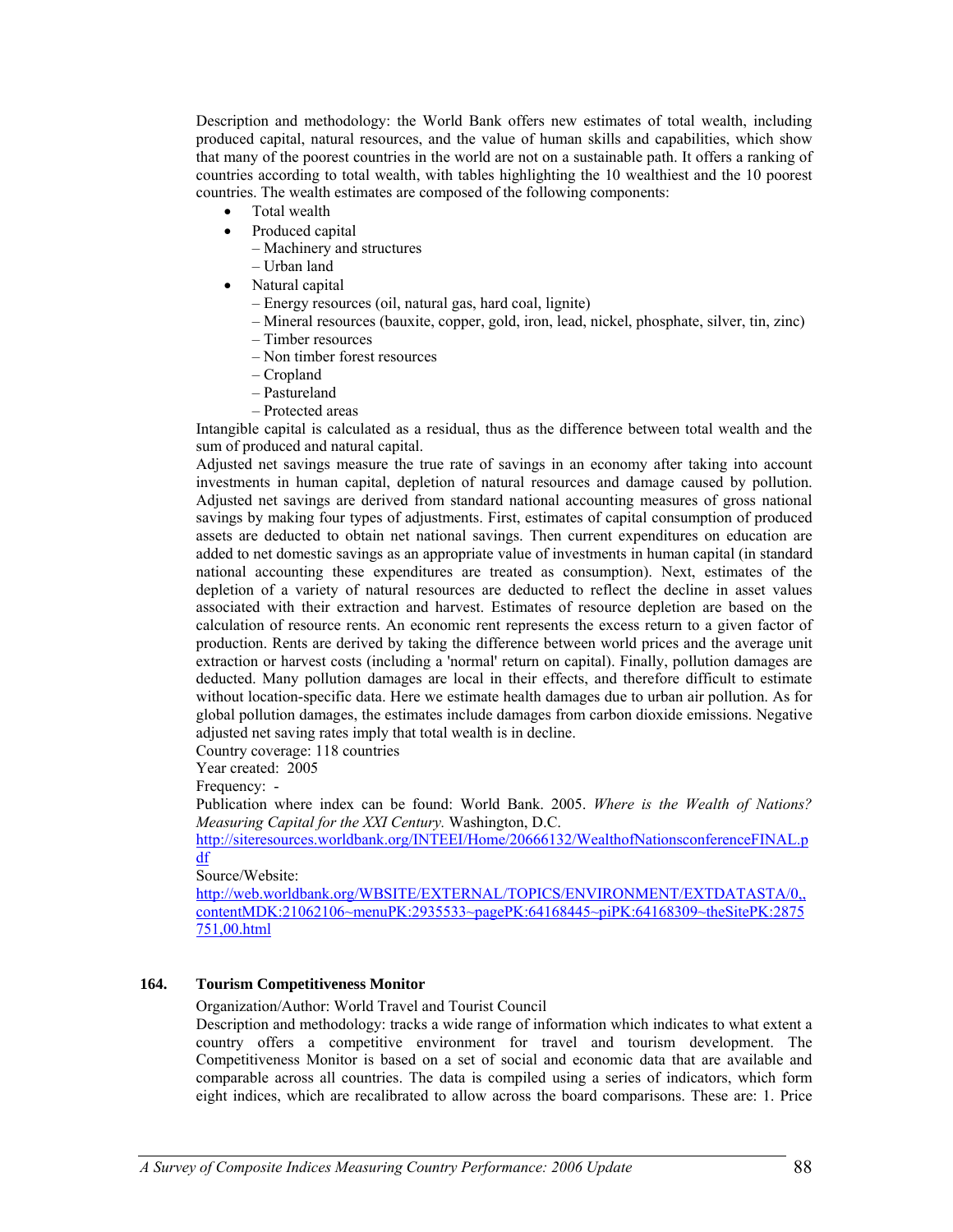Competitiveness 2. Human Tourism 3. Infrastructure 4. Environment 5. Technology 6. Human Resources 7. Openness and 8. Social. The Monitor uses a 'traffic light' system to indicate the relative positions, rather than the absolute performance of different countries. Green, amber and red lights indicate respectively, above average, average and below average performance. Country coverage: 200 Year created: 2002 Frequency: − Publication where index can be found: -Source/ Website: http://www.wttc.org/frameset3.htm

# **165. Trade and Development Index (TDI)**

#### Organization/Author: UNCTAD

Description and methodology: the Trade and Development index (TDI) uses indicators to assess the level of trade and development in 110 countries. It uses an innovative conceptual and quantitative framework looking systematically at the interactions among different factors that determine trade and human development outcomes. The usefulness of the TDI lies in its integration of three key functions: monitoring the trade and development performance of countries; diagnosing and identifying factors affecting their performance; and providing a policy tool for national and international action to keep trade focused on development and poverty reduction. The constituent elements of TDI are grouped under three broad sets of determinants which will be referred to as dimensions: structural and institutional (SI); trade policies and processes (TP); and level of development (LD). The relationships among these dimensions, which themselves are composed of a number of components, are complex, mutually interacting and multi-directional, so that each of the components is both a cause of change in others and an outcome of the influences of the latter. Finally, these components are composed of a set of indicators. The three broad dimensions of the TDI comprise 11 components, which in turn are composed of 29 indicators. In constructing the TDI, the indicators are aggregated to form the respective components. The weighted sum of the components is the TDI. The determinants of trade and human development are as follows:

1. Structural and institutional factors

- Human capital The level of health and education of the population: how healthy and skilled is the workforce?
- Physical infrastructure Physical infrastructure is essential to the productive capacity of an economy. Transport and information and communication technologies have considerable potential to promote trade.
- Financial environment Functioning financial markets strongly affect economic growth, in particular how businesses raise and manage funds. Credit can be used to finance working capital.
- Institutional quality The quality of public administration and government effectiveness: good institutions contribute to a favourable business environment and are key to solid economic performance.
- Economic structure The relationship between trade and development is likely to be strongly affected by the structure of the economy.
- Environmental sustainability Intensive productive activity can damage the environment. Environmental degradation can then lead to poor health, which hinders human development. Low levels of human development can hamper economic development.
- 2. Trade policies and processes
	- Openness to trade This is the degree to which foreign goods have penetrated the domestic market. In the long term, it is generally agreed, trade liberalization is good for development. However, there can be short- and medium-term adjustment costs.
	- Effective access to foreign markets Access to foreign markets is an important component of export performance.

3. Level of development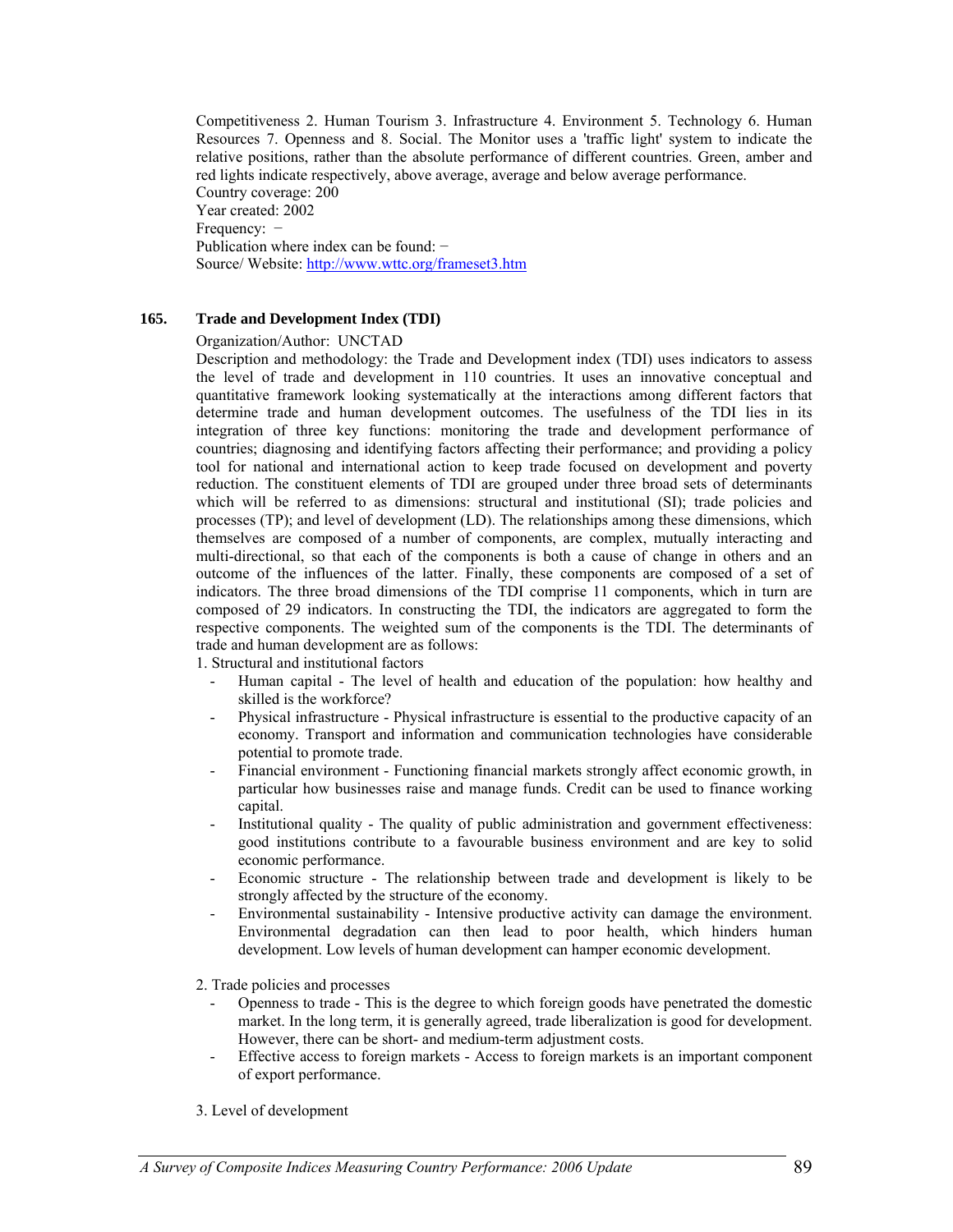- The level of development reflects the following measures of economic, social and gender development.
- Economic development GDP per capital in terms of purchasing power parity
- Social development Adult literacy, school enrolment ratios and life expectancy at birth
- Gender development The UNDP Gender Development Index is used as an indicator.

The TDI is conceptualized as having a positive relationship with trade and development performance. In other words, a higher value of the TDI reflects a higher trade and development performance, and vice versa. A companion of TDI value is TDI ranking, which gives an assessment of any country performance relative to the whole country sample. TDI values should then serve as a tool to track the progress of countries in respect of trade and development performance across countries and over time.

 Country coverage: 110 countries Year created: 2005 Frequency: - Publication where index can be found: UNCTAD. 2005. *Development Countries in International Trade 2005: Trade and Development Index.* New York and Geneva. http://www.unctad.org/en/docs/ditctab20051\_en.pdf Source/Website: http://www.unctad.org/Templates/webflyer.asp?docid=6443&intItemID=1397&lang=1

## **166. Transnationality Index of Host Economies**

#### Organization/Author: UNCTAD

Description and methodology: the index is calculated for each country as the average of the following four shares: 1. FDI inflows as a share of gross fixed capital formation 2. FDI inward stock as a percentage of GDP 3. Value added of foreign affiliates as a percentage of total national value added and 4. Employment of foreign affiliates as a percentage of total employment. The index is calculated only for those countries which have the available data for each of these 4 components. Countries are ranked from higher transnationality to lower by groups: developed countries, developing countries and CEE.

Country coverage: countries that have data for the 4 shares are selected

Year created: 2003

Frequency: yearly

Publication where index can be found: UNCTAD. Various years. *World Investment Report*. New York and Geneva: United Nations.

Source: UNCTAD. 2004. *World Investment Report 2004: The Shift Towards Services*. Geneva: UNCTAD

Relevant Website: http://www.unctad.org/Templates/Page.asp?intItemID=1485&lang=1

### **167. Trends in International Mathematics and Science Study (TIMSS)**

Organization/Author: TIMSS and PIRLS International Study Center (Boston College) and the International Association for the Evaluation of Educational Achievement (IEA)

Description and methodology: The Trends in International Mathematics and Science Study is designed to help countries all over the world improve student learning in mathematics and science. It collects educational achievement data at the fourth and eighth grades to provide information about trends in performance over time together with extensive background information to address concerns about the quantity, quality, and content of instruction.

Country coverage: 46 countries

Year created: 1995

Frequency: the 2003 study is the  $3<sup>rd</sup>$  comparison since 1995 (1995, 1999, 2003)

Publication where index can be found: Martin, Michael O. 2005. *TIMSS 2003 User Guide for the International Database* Chestnut Hill, MA: TIMSS & PIRLS International Study Center, Boston College. [http://isc.bc.edu/timss2003i/userguide.html]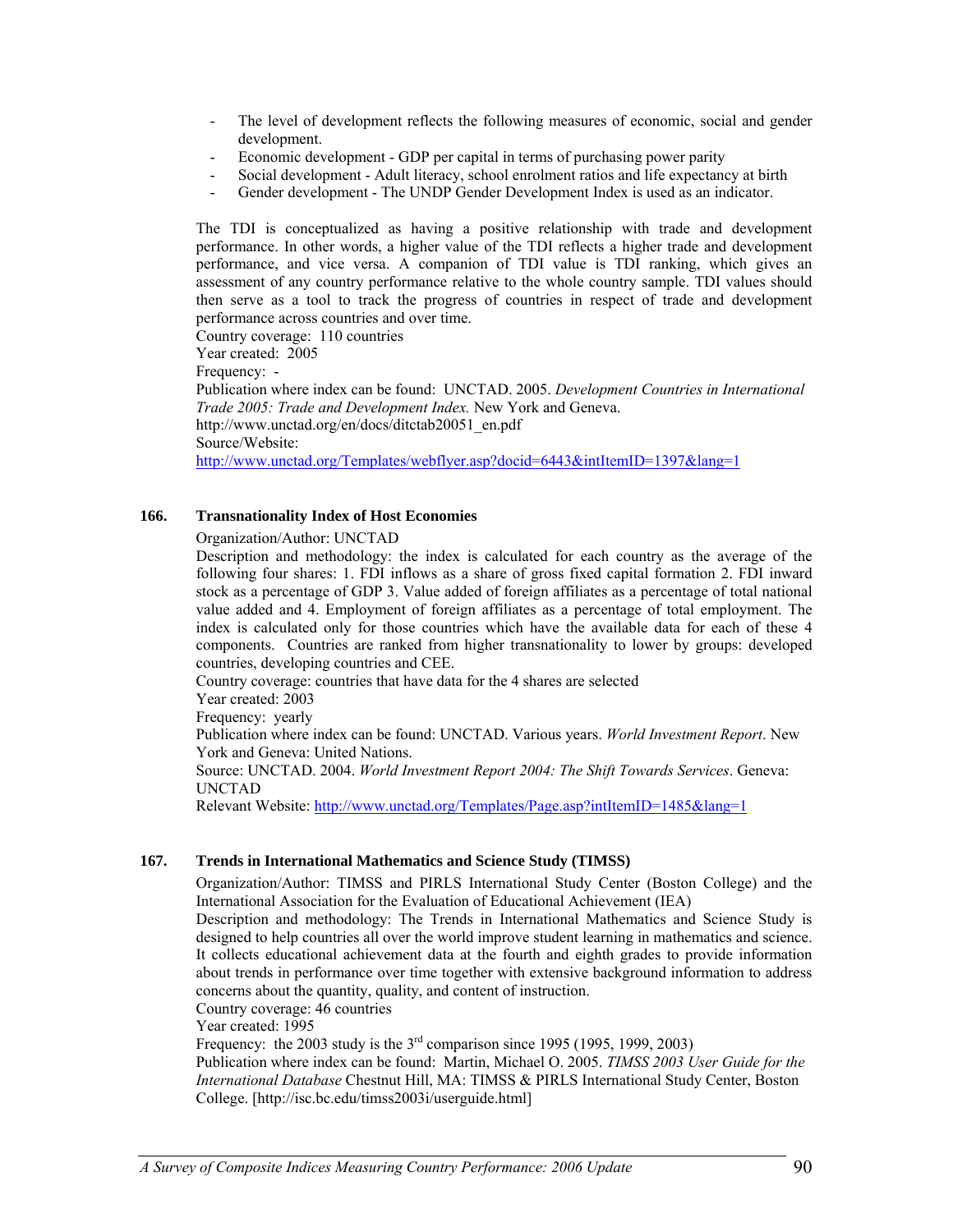Gonzales, Patrick, Juan Carlos Guzmán, Lisette Partelow, Erin Pahlke, Leslie Jocelyn, David Kastberg, and Trevor Williams. 2004. *Highlights From the Trends in International Mathematics and Science Study (TIMSS).* U.S. Department of Education, National Center for Education Statistics. Washington, DC: U.S. Government Printing Office. http://nces.ed.gov/pubs2005/2005005.pdf Source/Relevant website: http://www.timss.org

# **168. Under Five Mortality Rank – U5MR (Child Welfare)**

 Organization/Author: UNICEF Description and methodology: UNICEF ranks wellbeing of children in countries through the indicator "Under 5 mortality rate" (U5MR). Countries are ranked in descending order of the value of the indicator – from worst to best (i.e. countries with high U5MR are ranked at the top). Country coverage: 192 countries Year created: 1996 Frequency: annual Publication where index can be found: UNICEF. Various years. *State of the World's Children.*  New York: UNICEF Source: http://www.unicef.org/sowc05/english/index.html Relevant website: http://www.unicef.org/sowc

# **169. Water Poverty Index (WPI)**

Organization/Author: Peter Lawrence, Jeremy Meigh and Caroline Sullivan for the Centre for Ecology & Hydrology at Wallingford (UK)

Description and methodology: the WPI is a measure, which links household welfare with water availability and indicates the degree to which water scarcity impacts on human populations. Such an index makes it possible to rank countries (and communities within countries) taking into account both physical and socio-economic factors associated with water scarcity. The index is constructed with five major components, each with several sub-components. The five components are 1) Resources 2) Access 3) Capacity 4) Use and 5) Environment. The basic calculation is based on the following formula:  $(xi - xmin) / (xmax - xmin)$ 

where xi, xmax and xmin are the original values for country i, the highest value country, and the lowest value country respectively. The indices therefore show a country's relative position and for any one indicator this lies between 0 and 1. The maximum and minimum values are usually adjusted so as to avoid values of more than 1. Any remaining values above 1 or below zero are fixed at 1 and 0, respectively. Within each of the five components, sub-component indices are averaged to get the component index. Each of the five component indices is multiplied by 20 and then added together to get the final index score for the WPI, which is in the range 0 to 100.

Country coverage: 147 countries

Year created: 2002

Frequency: −

Publication where index can be found: Lawrence, Peter, Jeremy Meigh and Caroline Sullivan. 2002. "The Water Poverty Index: International Comparisons". Keele University, and Centre for Ecology & Hydrology.

Source/Website: Lawrence an other (2002) and http://www.nwl.ac.uk/research/WPI/

# **170. Wealth of Nations Triangle Index**

Organization/Author: Money Matters Institute

Description and methodology: The Wealth of Nations Triangle Index, recalculated twice a year since 1996, is built on the premise that sustainable growth is dependent on balance. Thus, Economic Environment, Social Environment, and Information Exchange variables make up equal legs of an equilateral triangle. Each leg contains 21 variables, chosen for both their relevancy and consistency over the years. Each variable is given equal weighting, based on a desire for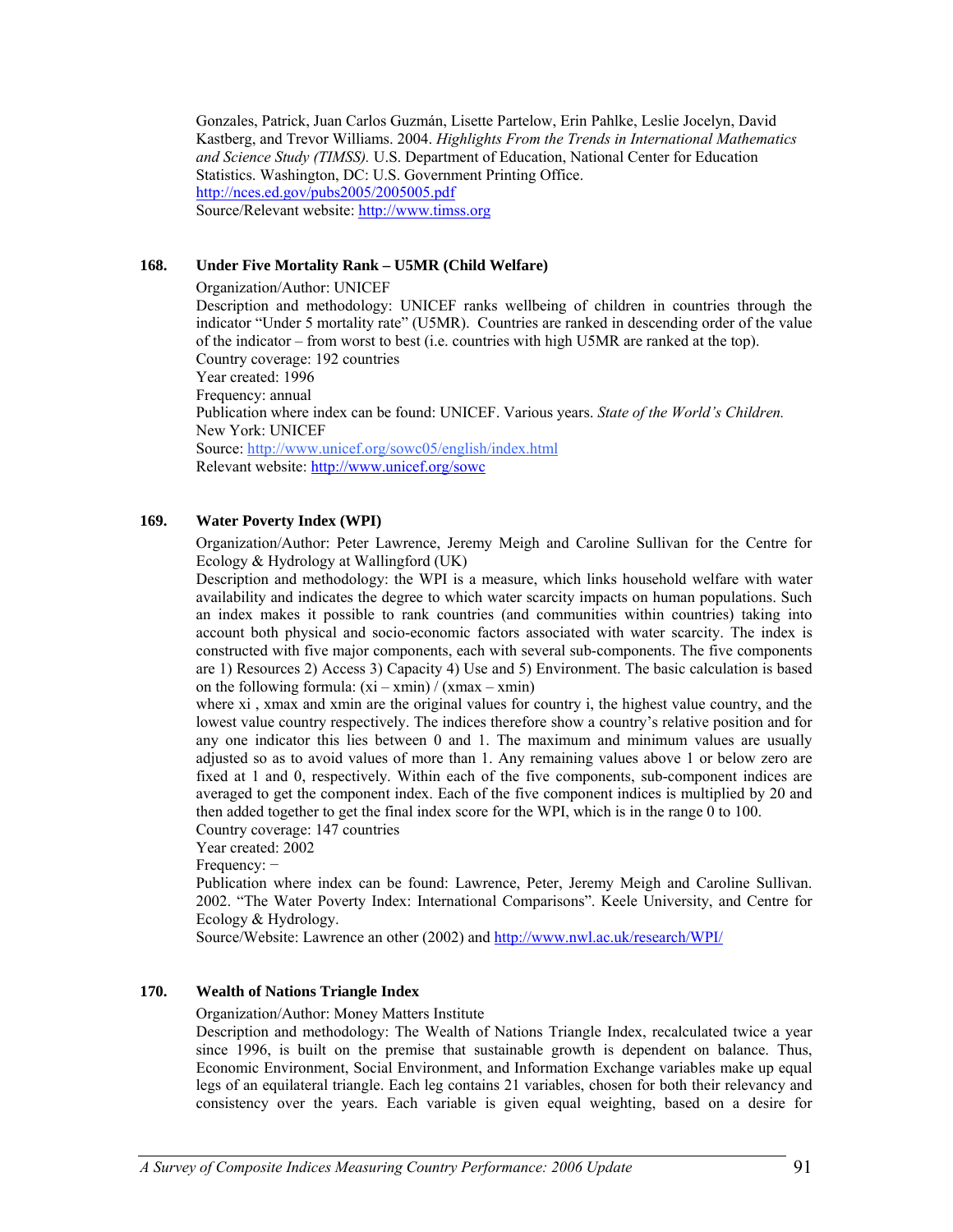simplicity, transparency, and balance among the three legs. For each variable, raw data is converted into an Index score from 0 to 100, with 0 representing the worst performance against all other nations and 100 the best performance. Index scores are combined for each leg and then totaled. The best possible score for each triangle is 800; the best possible overall score is 2400. The variables and indicators are as follows:

### **Economic Environment Variables**

*National Economy:* GDP growth rate; GNI (PPP) per capita; Annual inflation rate; Gross domestic capital formation; Replaced Currency Controls - September 2003; Gross domestic savings rate; Government deficit/surplus (% of GDP); Current account balance

External debt/GDP; Debt services/exports; Foreign non-gold reserves/imports

Internationalization of the Economy: Trade (% of GDP); Foreign direct investment (% of GDP); Portfolio investment (liability); Market capitalization;

*Business Environment:* Economic Freedom Index; Corruptions Perception Index; Real exchange rate; Money velocity (GDP/M2); Interest rate spread (over LIBOR); State-owned enterprises (% of GDP); Commercial property protection

#### **Social Environment Variables**

*Stability and Development*: Income Distribution; Male-female professional wage parity; Malefemale education parity; Unemployment rate; Refugees as % of population; Territorial disputes; Political Rights Index; Independent Rule of Law; Passenger vehicles in use (per 1000); Road quality

*Health:* Life expectancy; Labor force growth rate; National healthcare program (%) coverage/expenditures); Pension-age population/labor force; Physicians (per 1000); Grain acreage under cultivation per capita; Daily calorie supply

*Natural Environment:* Protected land (% of total land); CO2 emissions (tons per capita); Population with access to clean water; Government commitment to the environment

### **Information Exchange Variables**

*Information Aptitude:* Newspaper readership (per 1000 inhabitants); Literacy rate; Students completing the tertiary level; Math, science, engineering students (%)

English as primary language for business;

*Information Infrastructure:* PCs in residential use (per 1000); Number of independent newspapers per capita; Cable TV households (per 1000); Satellite TV coverage; Telephone quality; Price international phone calls (3 minutes)

*Information Distribution*: Annual Visitor To Population Ratio; Replaced Books Published Annually - September 2003; Radio / TV Broadcast Service (per 100,000); Replaced Radio Ownership - September 2003 ; TV ownership (per 1000); Telephone mainlines (per 1000); Cellular phones (per 1000); Government IT expenditures (% of GDP); Press Freedom Index; Internet hosts (per 10,000); Telephones (per 1000); Internet users (% of population); Replaced Fax Machines - September 2003.

Country coverage: 70 countries

Year created: 1995/96

Frequency: twice a year until 2003

Publication where index can be found:

Source/Website: http://www.moneymattersinstitute.org/html/wealth\_of\_nations\_index.html

## **171. Welfare Index**

Organization/Author: Department of Economic Statistics - Sweden

Description and methodology: The Welfare Index aims to describe the level of welfare in OECD countries and the efficiency of these countries to create a high economic standard and welfare for their citizens. The 4 components of the Welfare Index measure economic standard, leisure time, health (3 indicators) and environment (3 indicators). The aggregation method is a simple average of the 4 components.

Country coverage: 27 OECD countries Year created: 2004 Frequency: − Publication where Index can be found: Department of Economic Statistics. 2004.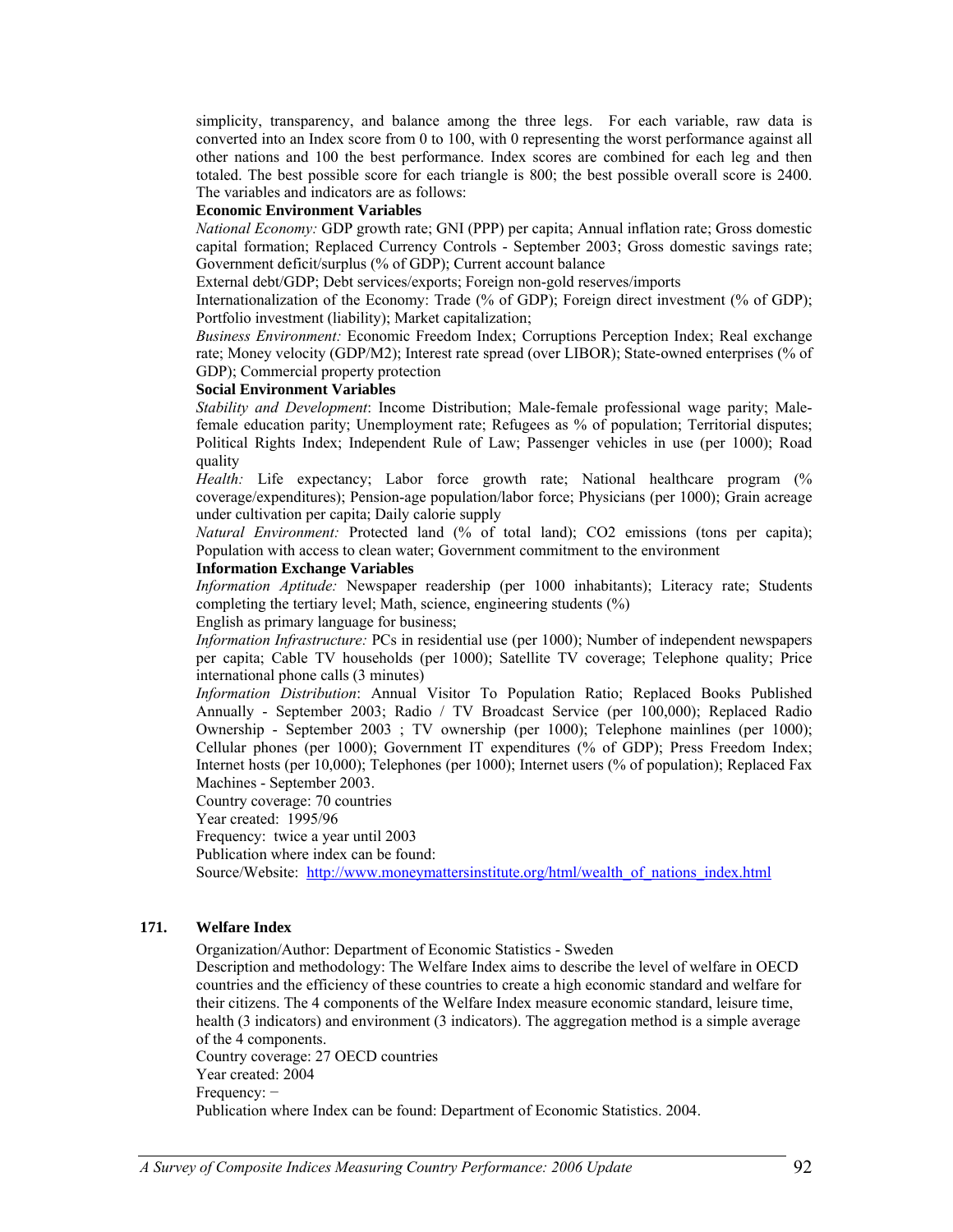"Background Facts on Economic Statistics 2004:15 - Comparing welfare of nations". Stockholm. Sources/Website:

http://www.scb.se/Statistik/OV/OV9999/2004A01/OV9999\_2004A01\_BR\_X100ST0415.pdf

# **172. Wellbeing Indices**

Organization/Author: Robert Prescott-Allen

Description and methodology: Prescott Allen has elaborated four wellbeing indices: the Human Wellbeing Index (HWI), Ecosystem Wellbeing Index (EWI), Wellbeing Index (WI) and Wellbeing Stress Index (WSI). The HWI and EWI are comprehensive measures of the quality of life and the environment. The Wellbeing Index juxtaposes the HWI and EWI so they can be compared while the WSI shows how much human wellbeing each nation obtains for the amount of ecosystem stress it causes. Countries are ranked in terms of these 4 indices.

Country coverage: 180 countries

Year created: 2001

Frequency: −

Publication where index can be found: Prescott-Allen, Robert. 2001. *The Wellbeing of Nations: A Country-by-Country Index of Quality of Life and the Environment*. Washington: Island Press

# **173. World City Networks - Global Network Connectivity Rankings**

Organization/Author: Peter J. Taylor and Robert E. Lang – Brookings Institution Description and methodology: It studies inter-city relations in the world cities – the world city network – with a formally specified, empirically-based model, measuring the interlocking network of global advanced service firms.

Data was collected on a large number of global service firms across a large number of cities covering all regions of the world. Six key producer service sectors were chosen—accounting, advertising, banking/finance, insurance, law, and management consulting—those with offices in 15 or more cities, including at least one city in each of North America, Western Europe, and Pacific Asia. A total of 100 firms were collected: 18 in accounting, 15 in advertising, 23 in banking/finance, 11 in insurance, 16 in law, and 17 in management consulting—across 315 cities worldwide. Cities are defined broadly as "city regions" or metropolitan areas, but in practice the service offices considered were largely concentrated in the central city, especially in downtowns. Each firm's distribution of offices was determined and coded each city in terms of its importance, or "service value," in the firm's office network. To compute this value, two types of information about individual city offices were employed: the size of the office as a service provided (e.g. the number of partners based in a law firm's office), and the extra-locational functions of a city office (e.g., a regional headquarters). Using this data, an interlocking model was developed consisting of a simple matrix arraying world cities against global service firms. Using this matrix, connectivity of the 315 cities within the world city network was measured. This measure was based upon the assumption that the more important an office is within a firm's network, the more flows—of information, knowledge, ideas, plans, etc.—it will generate. That is, greater connections expected between two cities with important offices of a firm than between another pair of cities that both house more modest offices. They treat products of service values for pairs of cities as indicating connection potentials. Summing all such products for a given city for all firms across all other cities defines the city's global network connectivity (GNC). To make comparisons easier, these sums were converted into relative measures of GNC, reporting them as proportions of the highest GNC score that is computed from this data, that for London.

Country coverage: 123 cities of the original 315 cities in the data

Year created: 2005

Frequency: −

Publication: Taylor, Peter J. and Robert E. Lang. 2005. "U.S. Cities in the 'World City Network". The Brookings Institution Survey Series – February

[http://www.brookings.edu/dybdocroot/metro/pubs/20050222\_worldcities.pdf] Source: Taylor and Lang (2005)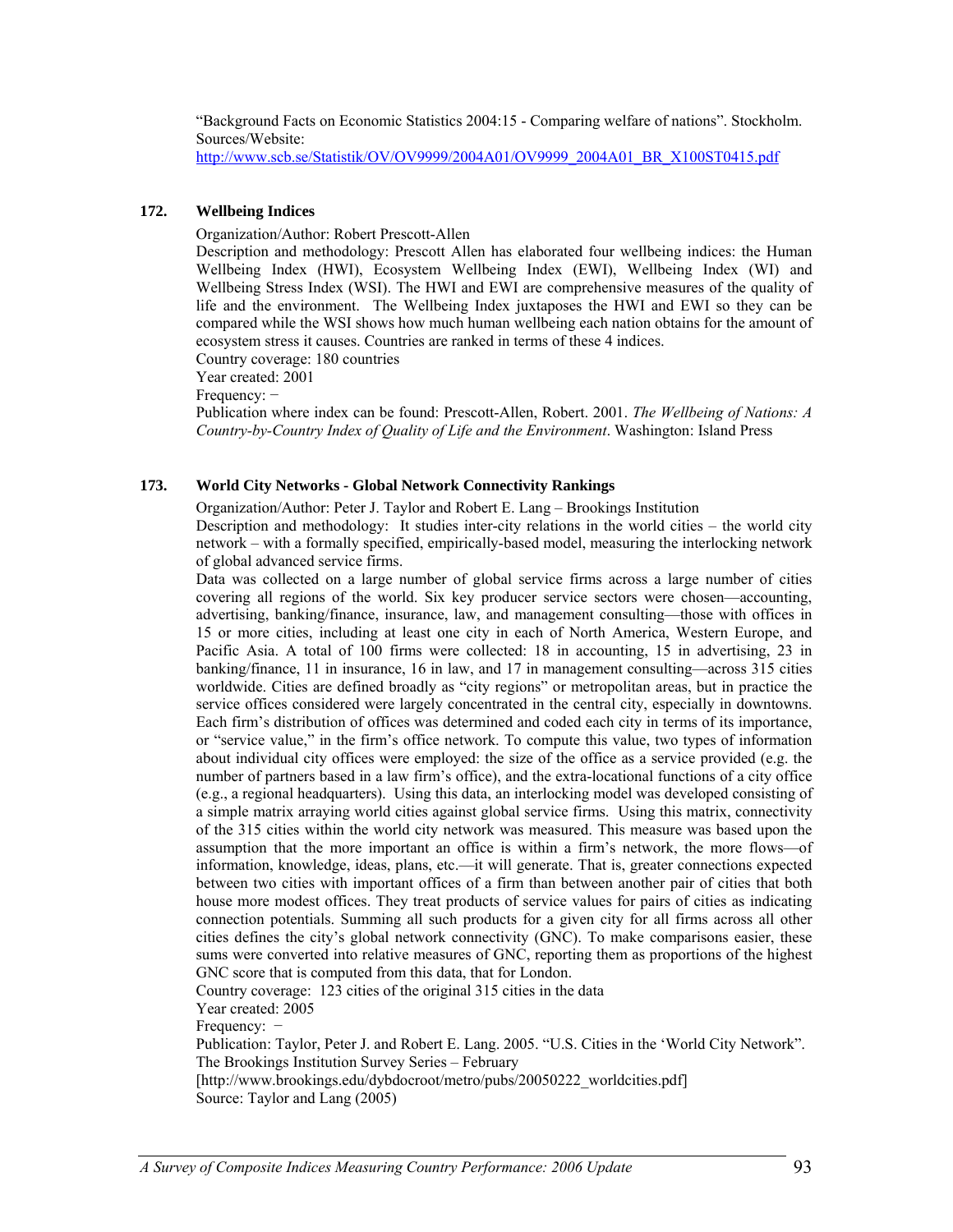Relevant website: http://www.brookings.edu/metro/pubs/20050222\_worldcities.htm

# **174. World Competitiveness Scoreboard**

Organization/Author: Stephane Garelli − International Institute for Management Development (IMD)

Description and methodology: The index is base on 4 main competitiveness factors with 5 subfactors each: 1) Economic performance (Domestic economy, international trade, international investment, employment and prices) 2) Government efficiency (public finance, fiscal policy, institutional framework, business legislation and societal framework) 3) Business Efficiency (productivity, labor market, finance, management practices and attitudes and values) 4) Infrastructure (Basic infrastructure, Technological infrastructure, scientific infrastructure, health and environment and education). Each of the 5 sub factors are weighted equally at 5%. A set o 323 indicators are gathered: hard data (statistics) represents 2/3 of the total weight and the IMD Executive Opinion Survey represent 1/3 of the total weight in the index. Of the 323 indicators only 241 are used in the overall index – the remaining 82 are used as background information. A standardized value is computed for each of the 241 criteria/indicators, and then a ranking of each of the criteria/indicators is done individually for the 60 countries (from best to worst). Since the indicators are standardized, different indices can be constructed and these are given scores. With these scores, rankings are made for the Overall Scoreboard, the Competitiveness Factors Ranking and the Sub-factors ranking. The Overall Scoreboard aggregates the standardized values for 241 ranked indicators. Countries are ranked from best to worst in terms of competitiveness.

Country coverage: 60 countries

Year created: 1989

Frequency: updated annually

Publication where index can be found: Garelli, Stephane. Various years. *World Competitiveness Yearbook*. Lausanne: IMD Source: Methodology and Principles of Analysis by Suzanne Rosselet-McCauley

http://www01.imd.ch/documents/wcc/content/methodology.pdf

Relevant Website: http://www02.imd.ch/wcy

## **175. World Cue PRO**

Organization/Author: Intelligent Risk Systems (iJET)

Description and methodology: iJET is a for-profit travel consultancy that alerts travelers, expatriates and decision makers to events and situations in real time to help them avoid or minimize risk and travel disruptions abroad. Worldcue PRO provides a platform for corporate security, travel, risk and human resources managers to access iJET's proprietary intelligence database. This gives clients continuously updated destination-specific advisories and intelligence for 183 countries and 282 cities worldwide. It covers 10 categories of intelligence, including Security, Health, Transportation, Entry / Exit, Culture, Weather / Environment, Financial and Communications. Worldcue® PRO also includes powerful user management tools allowing for real-time notification services and pushed alerts. Through this service clients can be notified of Travel Alerts immediately via "push" technology by region, country and/or city, and receive changes to selected Country Security Assessment Ratings (CSARs).

 Country coverage: 183 countries Year created: 1999 Frequency: daily real time reports Publication where index can be found: - Source: http://www.ijet.com/index.asp

#### **176. World Governance Assessment**

Organization/Author: Overseas Development Institute (ODI)